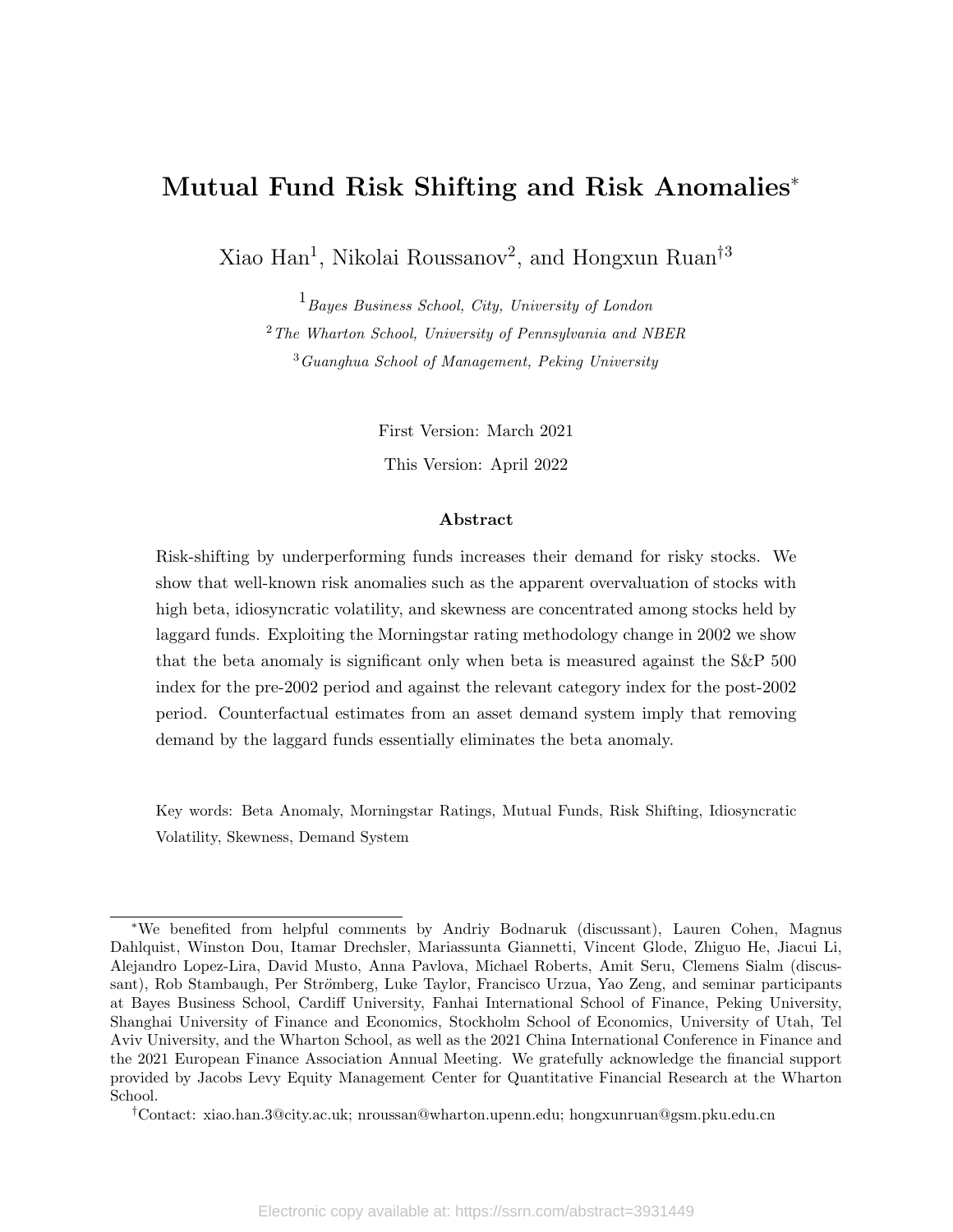# 1 Introduction

A trade-off between (systematic) risk and average return is one of the central tenets of financial economics, yet its empirical relevance has been controversial, at least insofar as it relates to the role of "market beta" in reflecting cross-sectional variation in average stock returns.[1](#page-1-0) Similarly debated is the role of incentives (explicit or implicit) in driving risktaking by mutual funds, while there is ample evidence showing that fund managers whose performance lags behind the benchmark (or their peer funds) in the first half of the year tend to increase the riskiness of their portfolio in order to catch up by the year-end.<sup>[2](#page-1-1)</sup> Can the observed risk-return trade-off be distorted by the demand pressure emerging from this risk-shifting behavior?

The economic intuition is straightforward: underperforming funds struggling to "catch up" will find high-beta stocks attractive since, by definition, their prices move more than one-for-one with the benchmark returns, on average. This is especially true for mutual funds, which are limited in their ability to use leverage (either explicitly or implicitly, with derivatives). The demand from underperforming funds would then contribute to overpricing of high-beta stocks, provided that the demand for stocks by other market participants is sufficiently inelastic (e.g., [Shleifer](#page-38-0) [\(1986\)](#page-38-0), [Gabaix and Koijen](#page-37-0) [\(2021\)](#page-37-0)). The overpricing of high-beta stocks leads to a "beta anomaly," i.e., a negative alpha for stocks with high exposure to systematic risk.<sup>[3](#page-1-2)</sup>

Consistent with this explanation, we find that the beta anomaly can only be detected among stocks that are largely held by underperforming mutual funds, i.e., those in the bottom quintiles of funds ranked on past performance. The alphas range from  $-0.76\%$  to  $-0.61\%$ per month, with t-statistics of  $-2.76$  to  $-2.38$ . Furthermore, the beta anomaly becomes insignificant in the top two performance quintiles with spreads of  $-0.38\%$  and  $-0.19\%$  (tstatistics are  $-1.59$  and  $-0.74$ , respectively). These findings suggest that risk-shifting by

<span id="page-1-0"></span><sup>1</sup>See [Black et al.](#page-36-0) [\(1972\)](#page-36-0), [Fama and French](#page-37-1) [\(1992\)](#page-37-1), and [Frazzini and Pedersen](#page-37-2) [\(2014\)](#page-37-2).

<span id="page-1-2"></span><span id="page-1-1"></span><sup>2</sup>See, e.g., [Brown et al.](#page-36-1) [\(1996\)](#page-36-1), [Chevalier and Ellison](#page-36-2) [\(1997\)](#page-36-2), [Huang et al.](#page-37-3) [\(2011\)](#page-37-3), [Lee et al.](#page-38-1) [\(2019\)](#page-38-1).

<sup>3</sup>While tournament-type intuition suggests that risk-shifting involves increase in idiosyncratic risk, within the mutual fund setting, and in particular in the presence of benchmarks, it can take the form of higher systematic risk, i.e. beta, as shown theoretically by [Basak et al.](#page-35-0) [\(2007\)](#page-35-0) and confirmed empirically by [Huang](#page-37-3) [et al.](#page-37-3) [\(2011\)](#page-37-3). [Baker et al.](#page-35-1) [\(2011\)](#page-35-1) point to the role of benchmarks in asset management as a source of limited arbitrage, especially in the context of the beta anomaly. [Cuoco and Kaniel](#page-36-3) [\(2011\)](#page-36-3) demonstrate the impact of fund demand on the pricing of stocks included in the benchmark index within an equilibrium model. [Frazzini](#page-37-2) [and Pedersen](#page-37-2) [\(2014\)](#page-37-2) emphasize the importance of leverage constraints for the beta anomaly.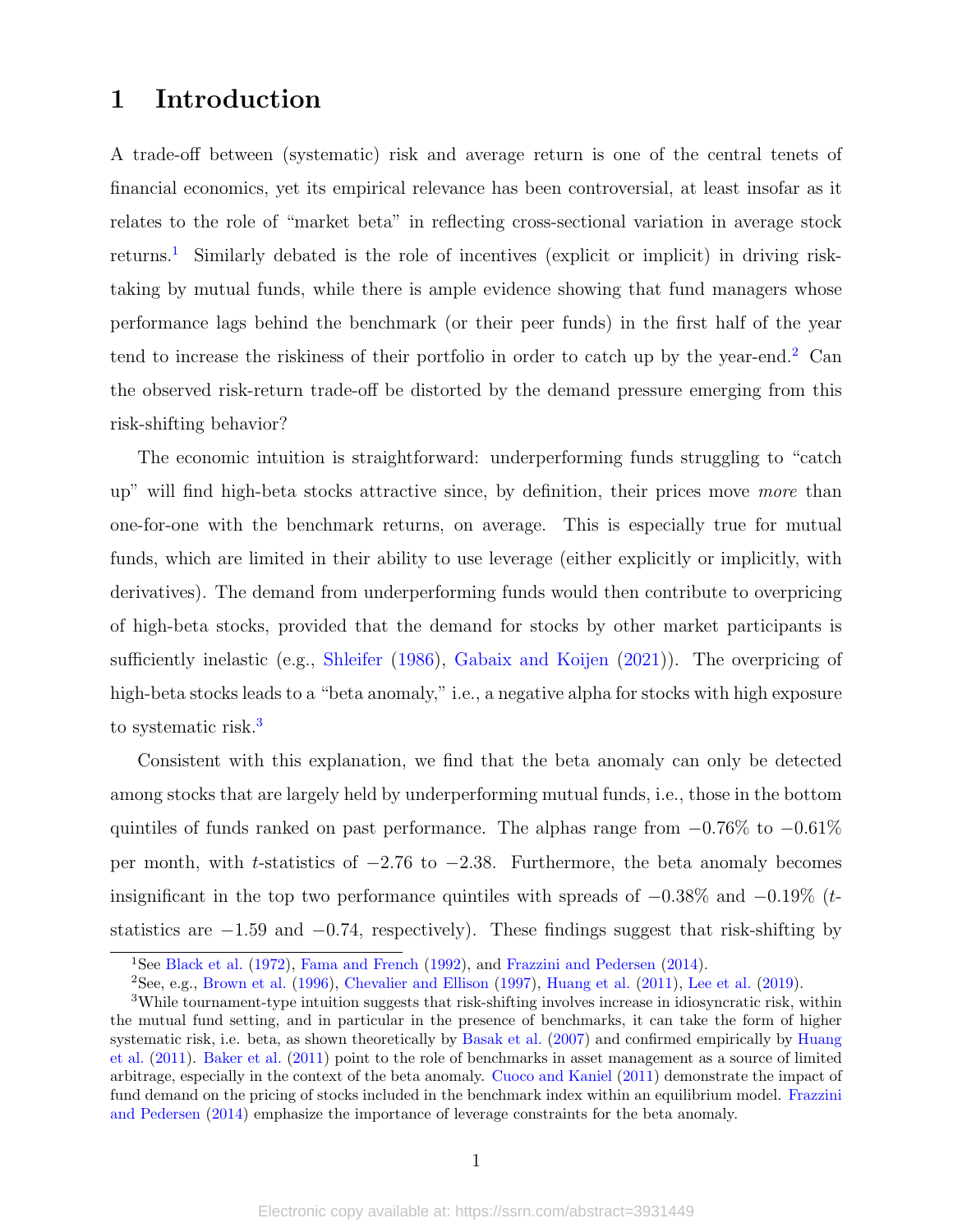underperforming funds might induce overpricing of high-beta stocks, thus helping to produce the beta anomaly. We provide evidence in support of this mechanism by investigating the role of equity investing "styles" as determinants of funds' demand for stocks [\(Barberis and](#page-35-2) [Shleifer](#page-35-2) [\(2003\)](#page-35-2)).

If relative performance drives the risk-shifting behavior that is behind the beta anomaly, we should expect the relevant style benchmark to matter (e.g., [Pavlova and Sikorskaya](#page-38-2) [\(2022\)](#page-38-2)). For example, if a small-cap value fund is attempting to "catch up" to its Small Value benchmark, or to its category peers, it should prefer stocks that have a high beta with respect to this Small Value benchmark to stocks with a high beta with respect to a Large Growth benchmark, all else equal. Typically, a fund belongs to a specific style-based category, and other funds in the same category would be regarded as its peers. One of the prominent explanations of mutual fund risk-shifting behavior has to do with competition for investor flows. It is a well-known fact that recent performance is important for driving flows, but there is also substantial evidence that ratings assigned by intermediaries, such as Morningstar, play a key role [\(Del Guercio and Tkac](#page-36-4) [\(2008\)](#page-36-4)). We exploit an exogenous change in these "star" ratings in order to help us establish the causal effect of risk-shifting.

In June 2002, Morningstar reformed its rating methodology: instead of simply pooling and ranking all funds together, Morningstar began assigning ratings based on how funds rank within their "style" category.<sup>[4](#page-2-0)</sup> Due to this change in methodology, the relevant peer group changed for most funds that now found themselves competing mostly with other funds pursuing a similar "style", defined as a combination of value/growth metrics and market capitalization, and generally sharing a style-specific benchmark. By splitting our sample period, we only find a beta anomaly among stocks held by underperforming funds if we use a commonly-used market-wide benchmark such as the S&P 500 index before the 2002 ratings reform. In addition, using benchmark returns of any one of the four main Morningstar categories (Large Value, Large Growth, Small Value, and Small Growth) to estimate stocks' betas does not produce evidence of a significant beta anomaly among stocks held by underperforming funds in this earlier period. Importantly, we find the reverse following the ratings

<span id="page-2-0"></span><sup>&</sup>lt;sup>4</sup>[Blume](#page-36-5) [\(1998\)](#page-36-5) documented several drawbacks of the original Morningstar ratings methodology, while [Evans and Sun](#page-37-4) [\(2021\)](#page-37-4) and [Ben-David et al.](#page-35-3) [\(2022\)](#page-35-3) show the impact of the change in the Morningstar methodology on the subsequent fund flows and performance of popular fund styles, respectively.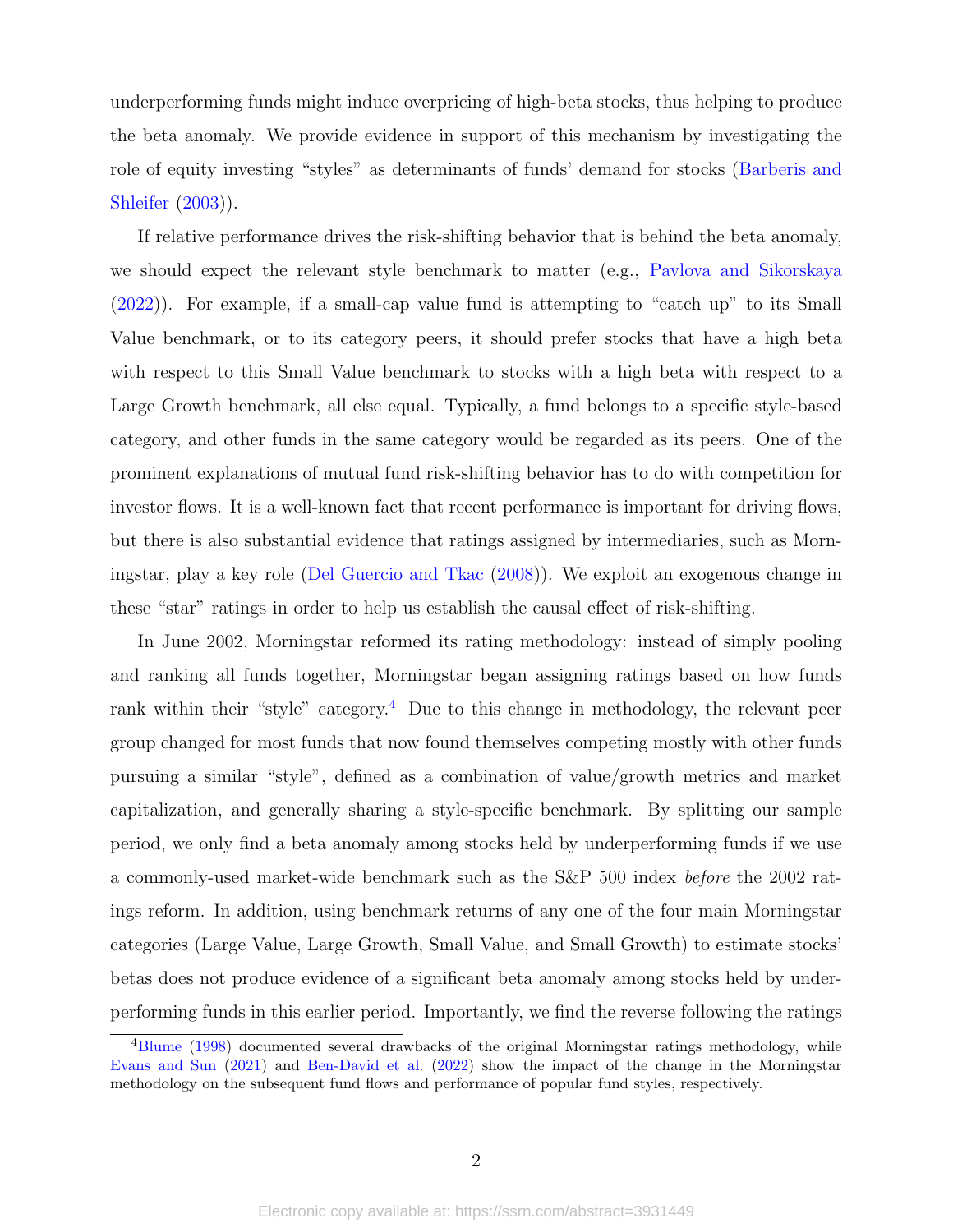reform: the S&P 500 beta anomaly disappears and a category-beta anomaly emerges. For example, the Large Value category beta anomaly returns for stocks held by underperforming funds reach  $-1.16\%$  per month with a t–statistics of  $-3.14$ , which is actually larger in magnitude than our full-sample beta anomaly. These patterns are consistent with the idea that relative performance vis-a-vis the relevant category peers is what matters for fund risk taking and the resulting (lack of) risk-return trade-off.[5](#page-3-0)

In order to further corroborate our story, we examine portfolio holdings of mutual funds and we find that the Morningstar's rating reform alters their risk taking behaviors: after the reform, funds that underperformed their peers invest more in stocks with higher exposures to the relevant Russell index, which is a common benchmark for funds in the same category. However, before the reform, underperforming funds shifted their portfolios towards stocks with higher exposures to the S&P 500 index but not necessarily to the category index. This evidence helps explain our findings that beta anomaly is significant for the S&P 500 index for the pre-2002 period and with the relevant Russell index for the post-2002 period.

In order to quantify the impact of underperforming funds on the beta anomaly, we employ the demand system approach developed in [Koijen and Yogo](#page-38-3) [\(2019\)](#page-38-3). First, by exploiting the plausibly exogenous flow-induced price pressure generated by Morningstar rating methodology change in 2002, we estimate all institutional investors' (including mutual funds') characteristics-based demand function for stocks, which depends on firm characteristics (e.g., market capitalization, book equity, profitability, investment growth, and most importantly, stock beta) and latent demand (i.e., characteristics unobserved to the econometrician). Consistently with our previous results, we find that after the Morningstar rating change in June 2002, funds that underperform their category peers in the first half of the year prefer stocks with a high beta with respect to the category benchmark index, whereas outperforming funds (as well as other types of investors) prefer stocks with low betas, as finance theory predicts.

Based on the estimated demand system, we conduct a counterfactual experiment in 2002 by eliminating funds in the bottom quintile of performance and proportionally reallocating their assets under management to all other investors and re-computing the resulting equilibrium asset prices. We find that eliminating the demand from the most severely under-

<span id="page-3-0"></span><sup>&</sup>lt;sup>5</sup>While the S&P 500 is still the most popular index, its relative importance has declined over time as style-based benchmarks have grown - e.g., see [Pavlova and Sikorskaya](#page-38-2) [\(2022\)](#page-38-2).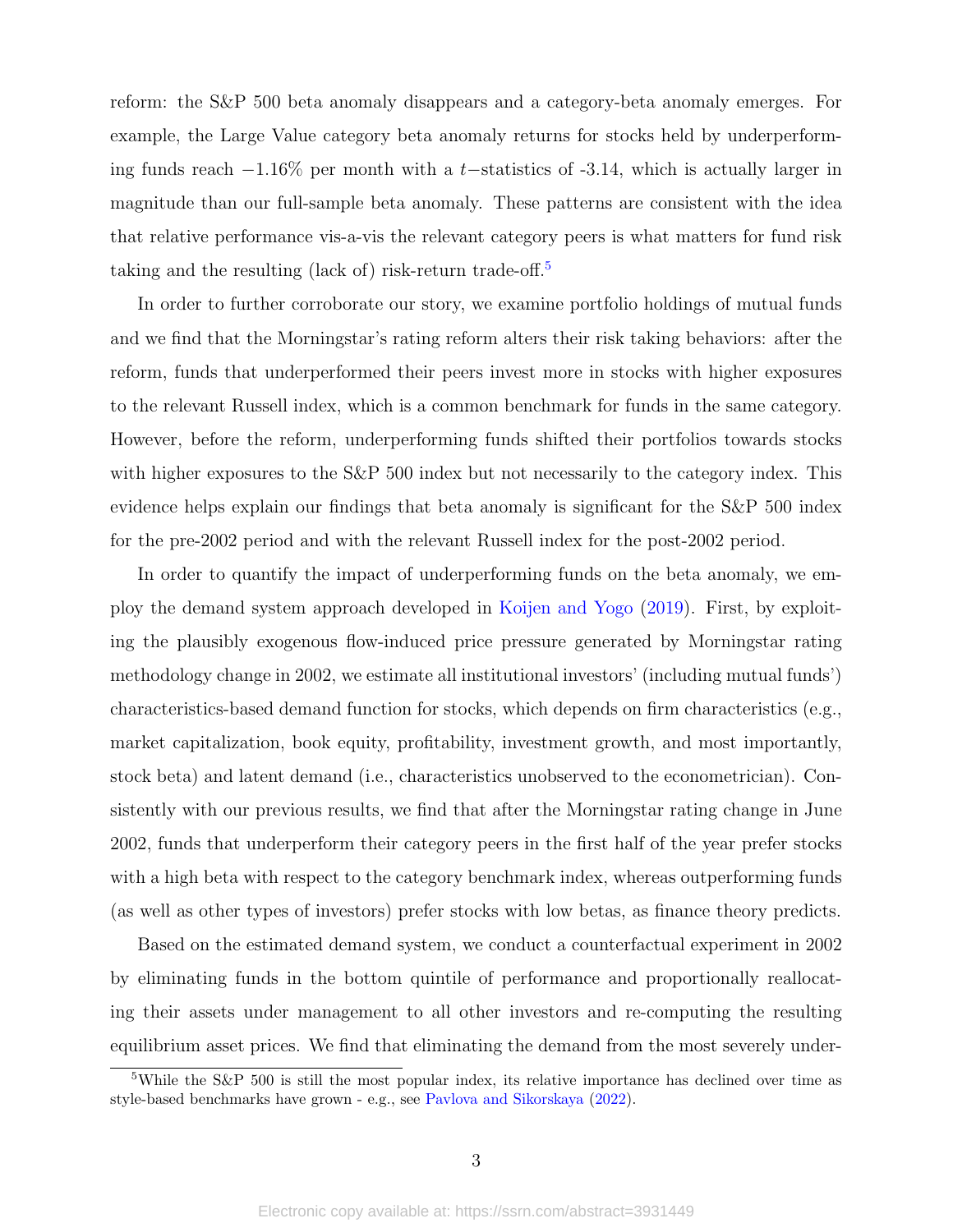performing funds causes a larger price decline for high-beta stocks than for low-beta stocks: the downward repricing is around 1% greater for high-beta stocks (since all investors' demand curves for stocks are downward-sloping, eliminating some of them causes all stock prices to go down).[6](#page-4-0)

Further, we conduct a similar counterfactual experiment over the post-2002 sample. This allows us to compute the style-level beta anomaly returns in the counterfactual equilibrium. We find that for categories of Small Value and Small Growth, the realized monthly alphas of the style beta anomaly are  $-0.64\%$  and  $-0.71\%$ , respectively, which are statistically significant. However, the alphas drop by around 50% when using counterfactual returns, and become statistically insignificant. While the realized alphas for categories of Large Value and Large Growth are not statistically significant (-0.36% and -0.49%, respectively), both become much smaller with counterfactual returns (-0.18% and -0.35%, respectively). These findings indicate that, following the Morningstar rating reform, funds underperforming their category have exerted an upward pressure on prices of stocks with a high beta relative to category benchmarks. This effect is both economically and statistically significant, and may be sufficient to account for the extent of the beta anomaly in this latter part of the sample.

While most of our analysis focuses on betas, what about other measures of risk? After all, risk-shifting can take many forms. We find that other risk-related anomalies, including the apparent overpricing (as manifested by subsequent underperformance) of stocks with high idiosyncratic volatility, high skewness, or "lottery-like" return distributions are also concentrated among stocks that are mostly held by funds who underperform their (relevant) peer groups. Again, this evidence is consistent with the idea that risk-shifting by underperforming mutual funds might be behind these anomalies.

## 1.1 Related literature

The beta anomaly as one of the important challenges to the Capital Asset Pricing Model (CAPM) has attracted a lot of attention. An incomplete list of prior explanations include institutional investor mandates to beat a fixed benchmark [\(Baker et al.](#page-35-1) [\(2011\)](#page-35-1) and [Christof](#page-36-6)[fersen and Simutin](#page-36-6) [\(2017\)](#page-36-6)); leverage constraints of mutual funds [\(Frazzini and Pedersen](#page-37-2)

<span id="page-4-0"></span><sup>6</sup>We provide a detailed explanation for the downward-sloping demand curve in Section [5.](#page-20-0)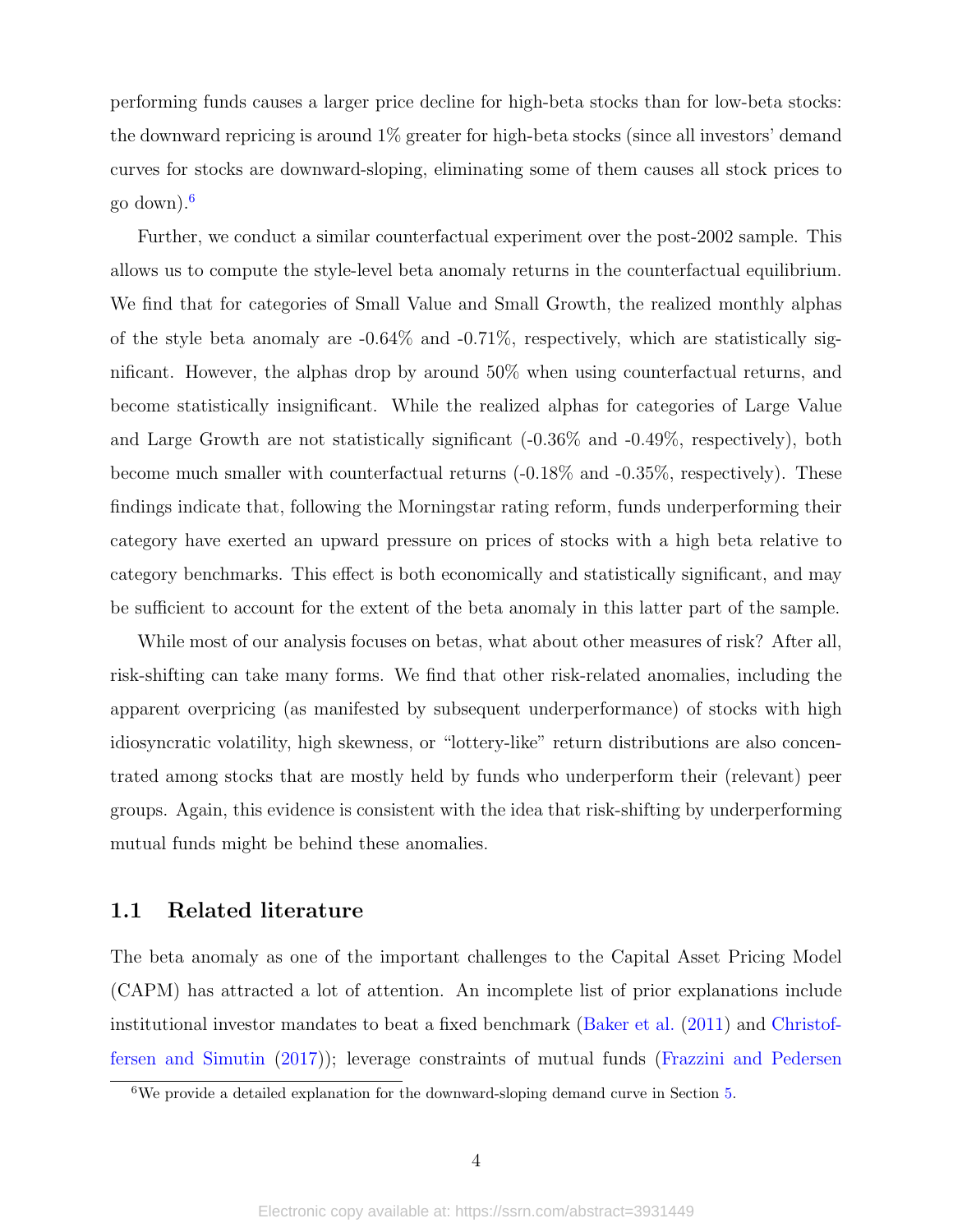[\(2014\)](#page-37-2) and [Boguth and Simutin](#page-36-7) [\(2018\)](#page-36-7)); speculative overpricing of high-beta stocks [\(An](#page-35-4)[toniou et al.](#page-35-4) [\(2015\)](#page-35-4) and [Hong and Sraer](#page-37-5) [\(2016\)](#page-37-5)); investors' lottery preference [\(Bali et al.](#page-35-5) [\(2017\)](#page-35-5)); and the confounding role of positive correlations between beta and idiosyncratic volatility or skewness [\(Liu et al.](#page-38-4) [\(2018\)](#page-38-4); [Schneider et al.](#page-38-5) [\(2020\)](#page-38-5)). We contribute to this strand of literature in the following two ways. First, we not only examine the beta anomaly with respect to the CAPM but, more importantly, provide novel evidence of the anomaly at the style-index level. Our results show that it is important to measure beta with respect to the relevant benchmark index that matters for mutual funds' incentives. Second, we also consider other risk anomalies, including idiosyncratic-volatility and lottery-like payoffs and we find evidence that they are more significant for stocks mainly held by underperforming funds, suggesting a unified explanation for these anomalies.<sup>[7](#page-5-0)</sup>

Our paper is also related to the mutual fund risk-taking literature. [Brown et al.](#page-36-1) [\(1996\)](#page-36-1) show that underperforming funds tend to increase their risk levels to catch up. [Chevalier](#page-36-2) [and Ellison](#page-36-2) [\(1997\)](#page-36-2) find that mutual funds alter the riskiness of their portfolios at the end of the year based on their year-to-date performance. [Goetzmann et al.](#page-37-6) [\(2007\)](#page-37-6) show that fund managers have an incentive to change risk levels to "game" their performance measures. [Huang et al.](#page-37-3) [\(2011\)](#page-37-3) study the impact of risk-shifting on funds' subsequent performance. [Christoffersen and Simutin](#page-36-6) [\(2017\)](#page-36-6) find that fund managers who control large pension assets have more incentives to hold high-beta stocks to beat relative benchmarks. Using lab-in-thefield experiments, [Kirchler et al.](#page-37-7) [\(2018\)](#page-37-7) find that underpeforming professionals take more risk in their investment decisions when relative ranking is displayed. We contribute to this literature by showing the impacts of the Morningstar rating methodology change on the risk-taking behaviours of underperforming mutual funds. It sheds further lights on the riskshifting incentives of fund managers.

Finally, our paper is related to a recent literature on the demand system approach to asset pricing. [Koijen and Yogo](#page-38-3) [\(2019\)](#page-38-3) develop an asset pricing model where an investor's demand depends on observed and unobserved characteristics of the assets.

<span id="page-5-0"></span><sup>7</sup>An interesting paper by [Barberis et al.](#page-35-6) [\(2021\)](#page-35-6) proposed a unified behavioral explanation for the risk anomalies (such as IVOL and skewness) based on prospect theory.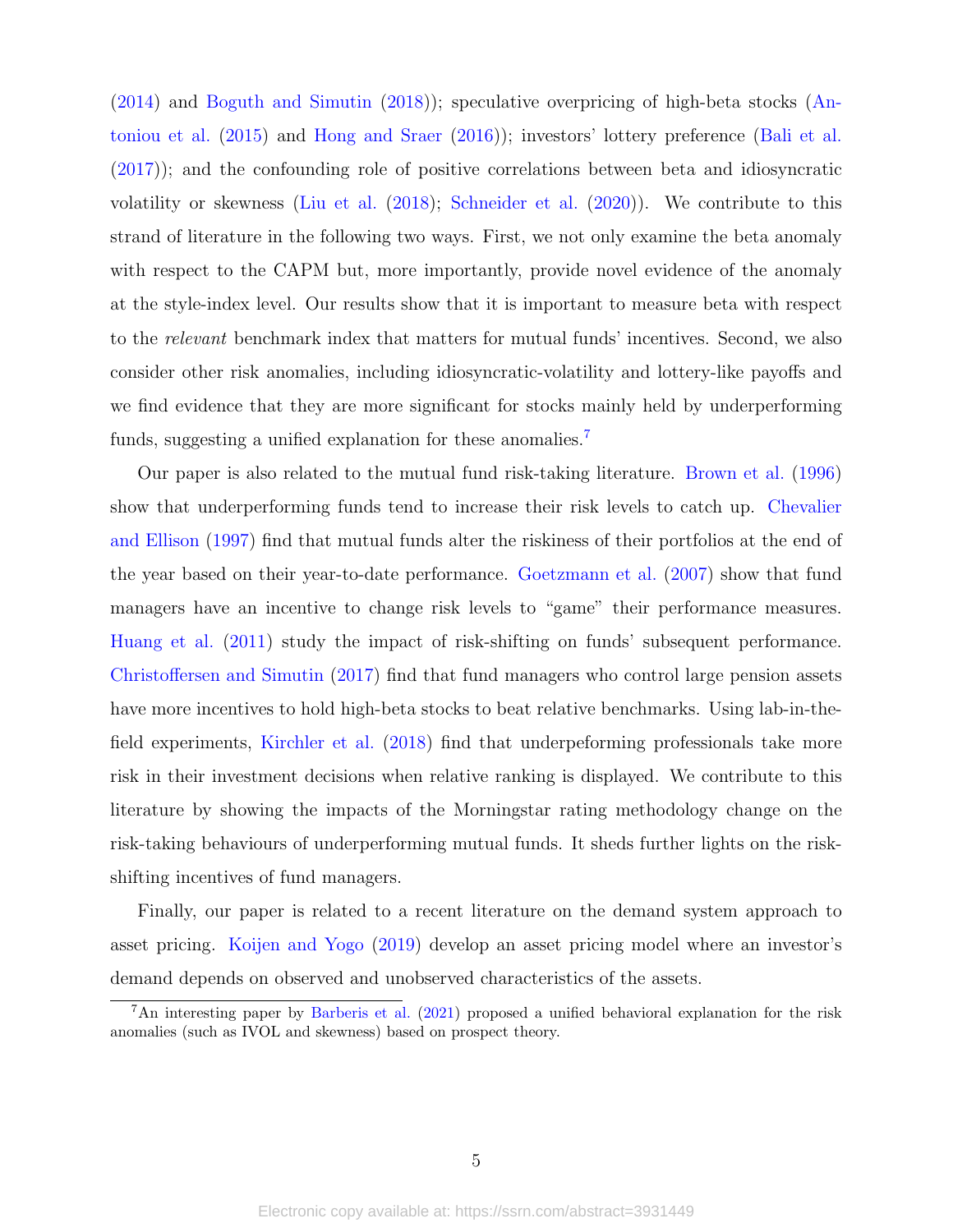# 2 Data and Methodology

## 2.1 Stock and fund data

Our sample covers the period from January, 1982 to December, 2018. The sample of stocks consists of all common stocks (share code 10 and 11) listed on NYSE, AMEX, and NASDAQ. Monthly stock returns are obtained from the Center for Research in Security Price (CRSP). We drop stocks whose price in the last month is lower than \$5 since these stocks have low liquidity and therefore are unlikely to be tradable.

We obtain fund level data such as returns, expense ratios, and turnover from the Center for Research in Security Prices (CRSP) Survivor-Bias-Free Mutual Fund Database. We follow [Kacperczyk et al.](#page-37-8) [\(2008\)](#page-37-8) and [Evans](#page-36-8) [\(2010\)](#page-36-8) to screen for domestic equity mutual funds in the CRSP mutual fund data set. We exclude funds that hold on average less than 80% or more than 105% of assets in equity. Next, we obtain style categories from Morningstar Direct and merge them with the CRSP mutual fund data. We choose to focus on the nine popular Morningstar investment styles (e.g., value/blend/growth  $\times$  small/mid/large) for two reasons: First, these nine categories are commonly studied in the literature. Second and more importantly, these categories have well-defined and consistent benchmark returns as provided by FTSE Russell.

Having selected CRSP fund sample, we then merge this sample with the Thomson Reuters (TR) Mutual Fund Stock Holdings data set by using the MFLINKS file provided by Wharton Research Data Services. We exclude funds with assets under management of less than \$5 million. We are able to merge approximately 93% of CRSP funds to the TR database. Until 2003, mutual funds are required to disclose their holdings semiannually, and most funds in our sample disclose holdings quarterly. We therefore populate the holding data that is reported as of fiscal quarter end into subsequent months until the next holding report date. However, a very small number of funds have gaps between holdings disclosure dates of more than 6 months. For these funds, we use 6-months as a cut-off for holding periods.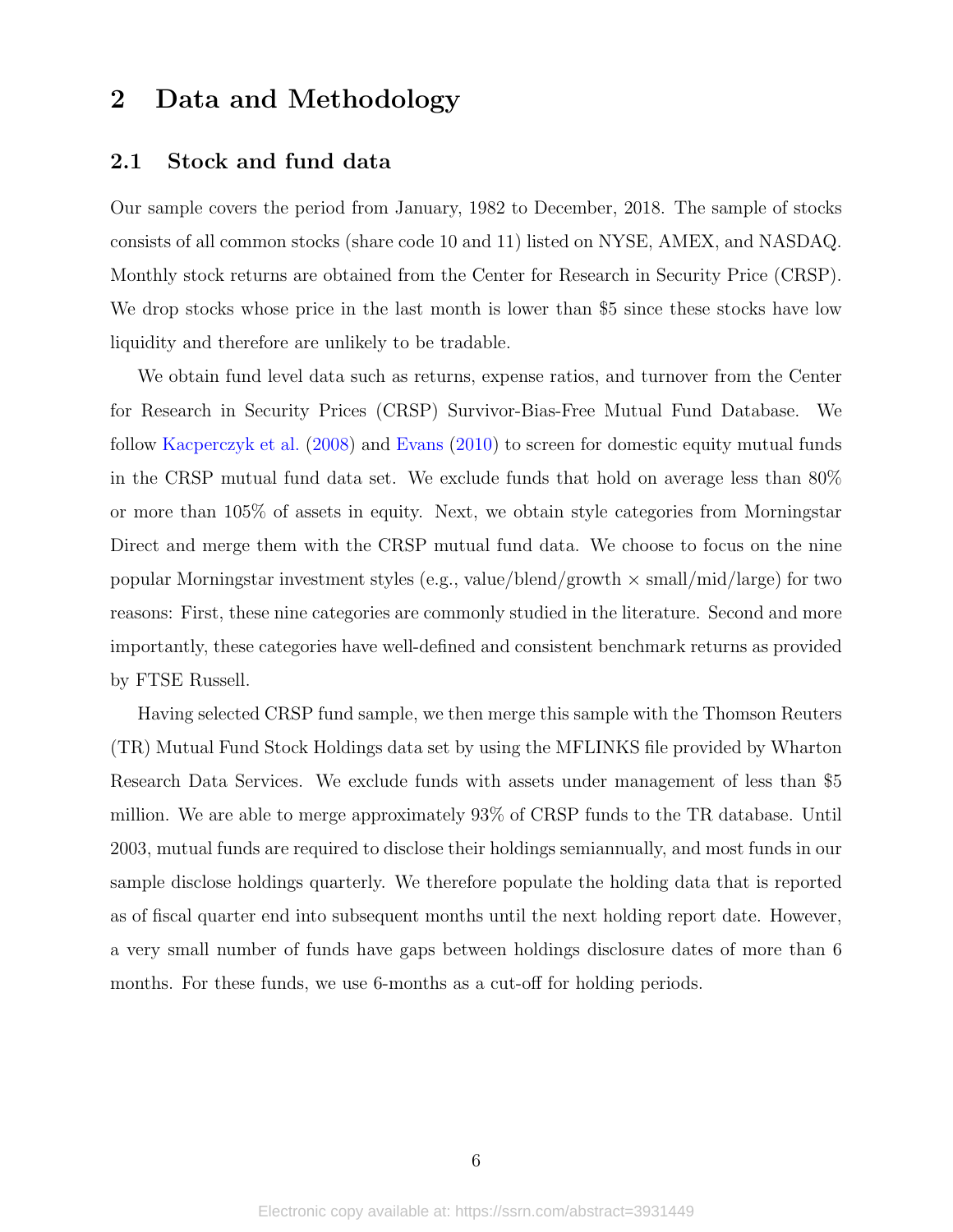## <span id="page-7-2"></span>2.2 Estimating stock beta

Following [Fama and French](#page-37-1) [\(1992\)](#page-37-1) and [Liu et al.](#page-38-4) [\(2018\)](#page-38-4), we estimate a stock's CAPM beta by regressing the stock's monthly excess return on the contemporaneous market excess return plus lagged market excess return. We include lagged market excess returns to accommodate non-synchronous trading effects. For stock n in month t, we run the regression using the most recent five-year data.<sup>[8](#page-7-0)</sup> The regression is as follows:

$$
r_{n,t} = a_n + \beta_{n,1} r_{m,t} + \beta_{n,2} r_{m,t-1} + \epsilon_{n,t}.
$$
 (1)

The stock's time-series beta estimate is computed as:

$$
\hat{\beta}_n^{ts} = \hat{\beta}_{n,1} + \hat{\beta}_{n,2}.\tag{2}
$$

As in [Vasicek](#page-38-6) [\(1973\)](#page-38-6), [Frazzini and Pedersen](#page-37-2) [\(2014\)](#page-37-2) and [Liu et al.](#page-38-4) [\(2018\)](#page-38-4), we apply shrinkage method to shrink the time-series beta estimate toward one,

$$
\hat{\beta}_n = \kappa_n \hat{\beta}_n^{ts} + (1 - \kappa_n) \times 1,\tag{3}
$$

where  $\kappa_n = \frac{\sigma_{cs}^2(\hat{\beta}^{ts})}{\sigma_{cs}^2(\hat{\beta}^{ts}) + \hat{\sigma}_{cs}^2}$  $\frac{\sigma_{cs}^2(\hat{\beta}^{ts})}{\sigma_{cs}^2(\hat{\beta}^{ts})+\hat{\sigma}^2(\hat{\beta}^{ts}_n)}$ .  $\hat{\sigma}(\hat{\beta}^{ts}_n)$  is the standard error of  $\hat{\beta}^{ts}_n$  for stock n, and  $\sigma_{cs}^2(\hat{\beta}^{ts})$  is the cross-sectional variance of  $\hat{\beta}^{ts}$ .

In addition to CAPM beta, we also measure stocks' index betas since there is strong comovement within each investing style [\(Barberis and Shleifer](#page-35-2) [\(2003\)](#page-35-2)). To measure stocks' index betas, we repeat the above procedures and replace the market excess returns with index excess returns. We focus on the S&P 500 index, a common benchmark to all mutual funds, and categories' benchmarks<sup>[9](#page-7-1)</sup> associated with the four main investment categories provided by Morningstar: Large-Value, Large-Growth, Small-Value, and Small-Growth.

<span id="page-7-1"></span><span id="page-7-0"></span><sup>8</sup>We require a minimum window of 24 months for the regression.

<sup>9</sup>They are Russell 1000 Value Index for the Large-Value category, Russell 1000 Growth Index for the Large-Growth category, Russell 2000 Value Index for the Small-Value category, and Russell 2000 Growth Index for the Small-Growth category.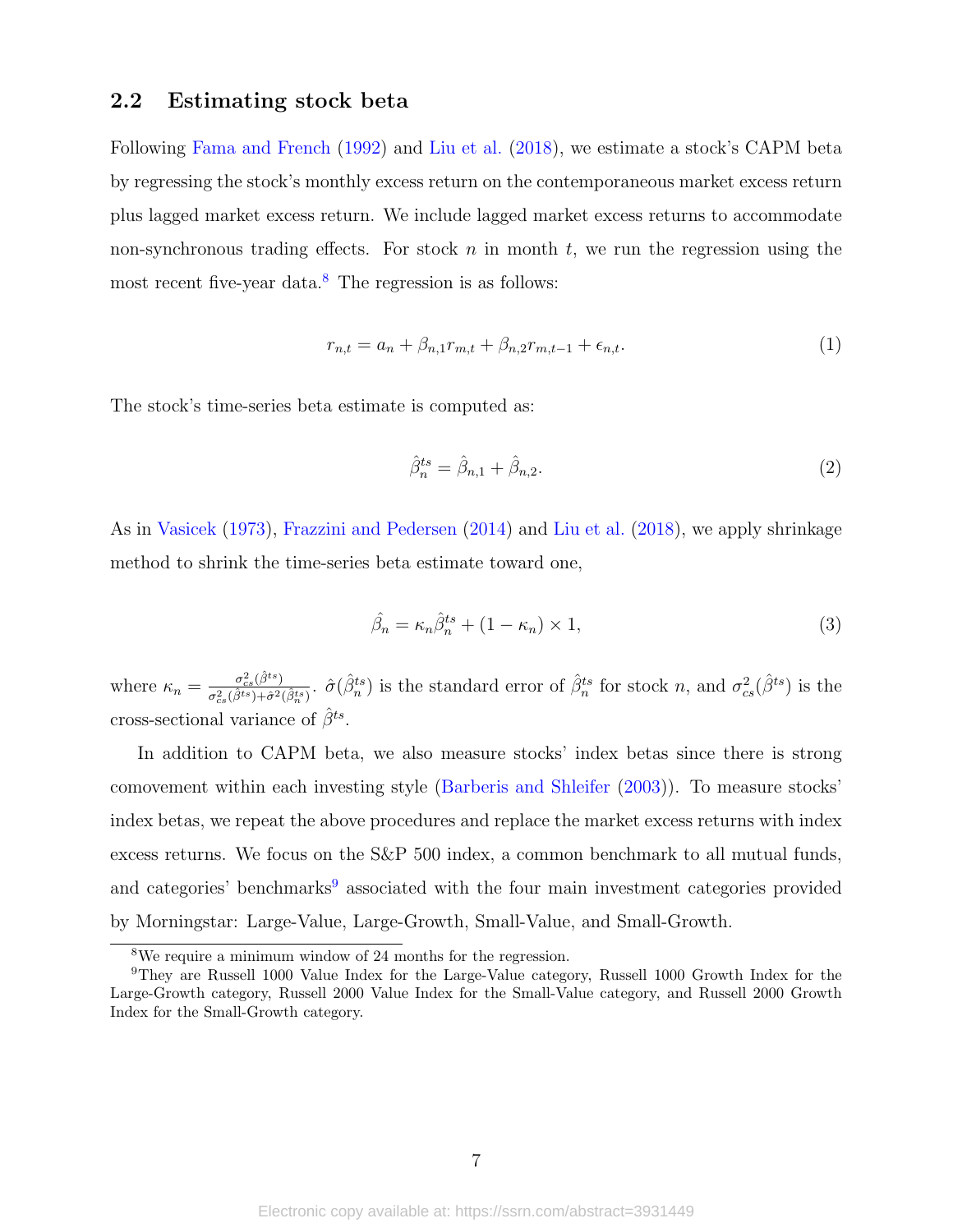## 2.3 Stock-level fund performance

Following [Brown et al.](#page-36-1) [\(1996\)](#page-36-1) and [Chevalier and Ellison](#page-36-2) [\(1997\)](#page-36-2), we measure the performance of a mutual fund in month  $t$  as the cumulative year-to-date excess returns to two benchmarks: a) index returns of S&P 500; b) the returns on the corresponding Russell index for the category of which the fund belongs to.<sup>[10](#page-8-0)</sup> In the first case, the S&P 500 index is a common benchmark to all funds. In the second case, the fund benchmark is specific to the index at the category level. For example, if a fund's investing style is large value stocks, then the benchmark will be the Russesll 1000 Value index.

Having measured the fund-level performance, we calculate the stock-level fund performance in month  $t$  as the holding-weighted average year-to-date excess returns (in month  $t-1$ ) of funds that hold the stock. The formula is:

<span id="page-8-1"></span>
$$
Performance_{n,t}^{stock} = \frac{\sum_{i=1}^{I} [FundHolding_{i,n,t-1} \times Performance_{i,t-1}^{fund}]}{\sum_{i=1}^{I} FundHolding_{i,n,t-1}},
$$
(4)

where  $i$  and  $n$  index for funds and stocks, respectively.

Our measure resembles [Cohen et al.](#page-36-9) [\(2005\)](#page-36-9)'s quality measure of stocks. They define the the quality of stock n as "the average skill of all managers who hold stock n in their portfolios, weighted by how much of the stock they hold." There are two distinctions between our stock-level average performance and their quality measure: 1) they use Jensen's alpha as the skill measure of fund managers whereas we use the benchmark adjusted return (either adjusted by S&P 500 or Russell index); 2) They weight the fund performance by the portfolio weight of a given stock (for details, see [Cohen et al.](#page-36-9) [\(2005\)](#page-36-9) Equation 1), whereas we weight the performance by the number of shares held by each fund. Our goal is to check if a stock is mainly held by underperforming funds, how does that affect their returns. But the goal of [Cohen et al.](#page-36-9) [\(2005\)](#page-36-9) is to see whether two managers' portfolios are similar or not. So using the number of shares as the weight is more appropriate in our setting. However, despite those minor differences, the spirit of our measure is very similar to theirs. We both want to tell

<span id="page-8-0"></span> $10$ We focus on the measure of year-to-date fund performance, as prior studies find that due to compensation incentives fund managers with poor mid-year performance tend to catch up towards to the end of the year [\(Kempf and Ruenzi](#page-37-9) [\(2008\)](#page-37-9) and [Kempf et al.](#page-37-10) [\(2009\)](#page-37-10)). Nevertheless, we also consider the rank method of Morningstar to estimate the fund performance as in [Ben-David et al.](#page-35-3) [\(2022\)](#page-35-3) and [Evans and Sun](#page-37-4) [\(2021\)](#page-37-4). Overall, we find consistent results: risk anomalies are more significant across stocks held by funds who are assigned lower Morningstar rankings (poor past performance).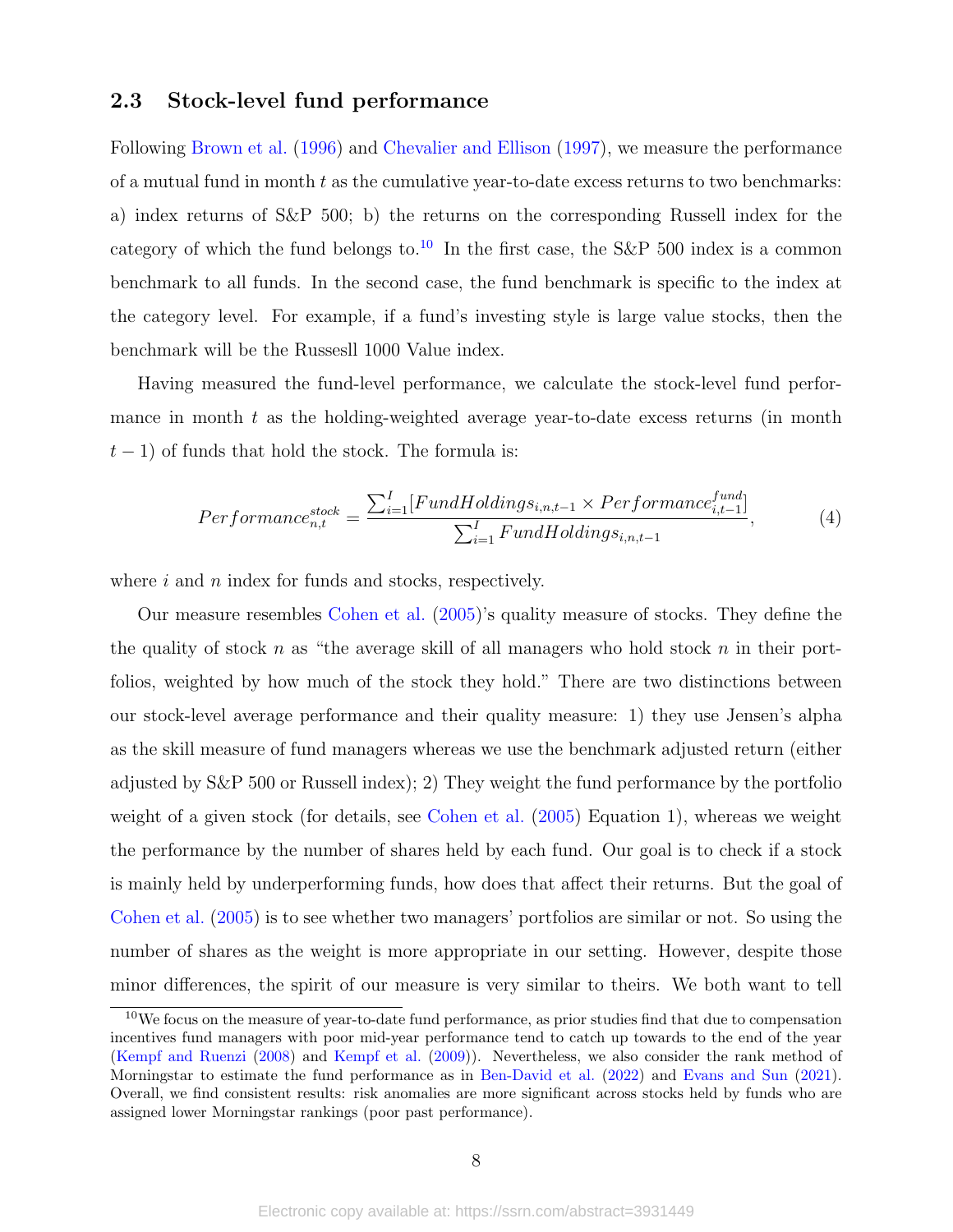whether a stock is mostly held by underperforming or outperforming funds.

## [Insert Table [1](#page-43-0) about here]

Table [1](#page-43-0) reports the summary statistics of the fund-level variables (monthly frequency) for the merged CRSP and Thomson Reuters fund sample. The average of monthly gross returns, defined as monthly net return plus the annual expense ratio divided by 12, is around 0.8%. The average of total net assets of funds is around \$1,433.4 million. The averages of annual expense ratio and turnover ratio are 1.2% and 0.81, respectively. The average of fund age, defined as months since funds appear in the data set, is 168 months. The last two rows of Table [1](#page-43-0) report the cumulative year-to-date returns relative to the two benchmarks. On average, the cumulative year-to-date excess returns to the S&P 500 index return is 1.8% and to the Russell index return is 0.4%.

# 3 Fund Performance and Beta Anomaly

Our main hypothesis is that the stocks mainly held by underperforming funds should generate significant beta anomalies. Section [3.1](#page-9-0) tests the hypothesis regarding the beta measured against Capital Asset Pricing Model (CAPM). Section [3.2](#page-13-0) test the hypothesis regarding the beta measured against category benchmark index.

## <span id="page-9-0"></span>3.1 CAPM beta anomaly

Numerous studies find that stocks with high CAPM beta tend to earn lower alpha than stocks with low CAPM beta (see [Frazzini and Pedersen](#page-37-2)  $(2014)$ ). In this Section, we show that the beta anomaly returns are significant only among stocks mainly held by underperforming funds.

In each month, we first sort stocks into five quintiles by the stock-level fund performance measured as in Equation [4.](#page-8-1) The bottom (top) quintile consists of stocks that are mainly held by underperforming (outperforming) funds. Due to the changes of the Morningstar rating methodology in June 2002, funds' performance benchmarks also changed. Before 2002, all funds are ranked together, so a common benchmark such as the S&P 500 index is suitable.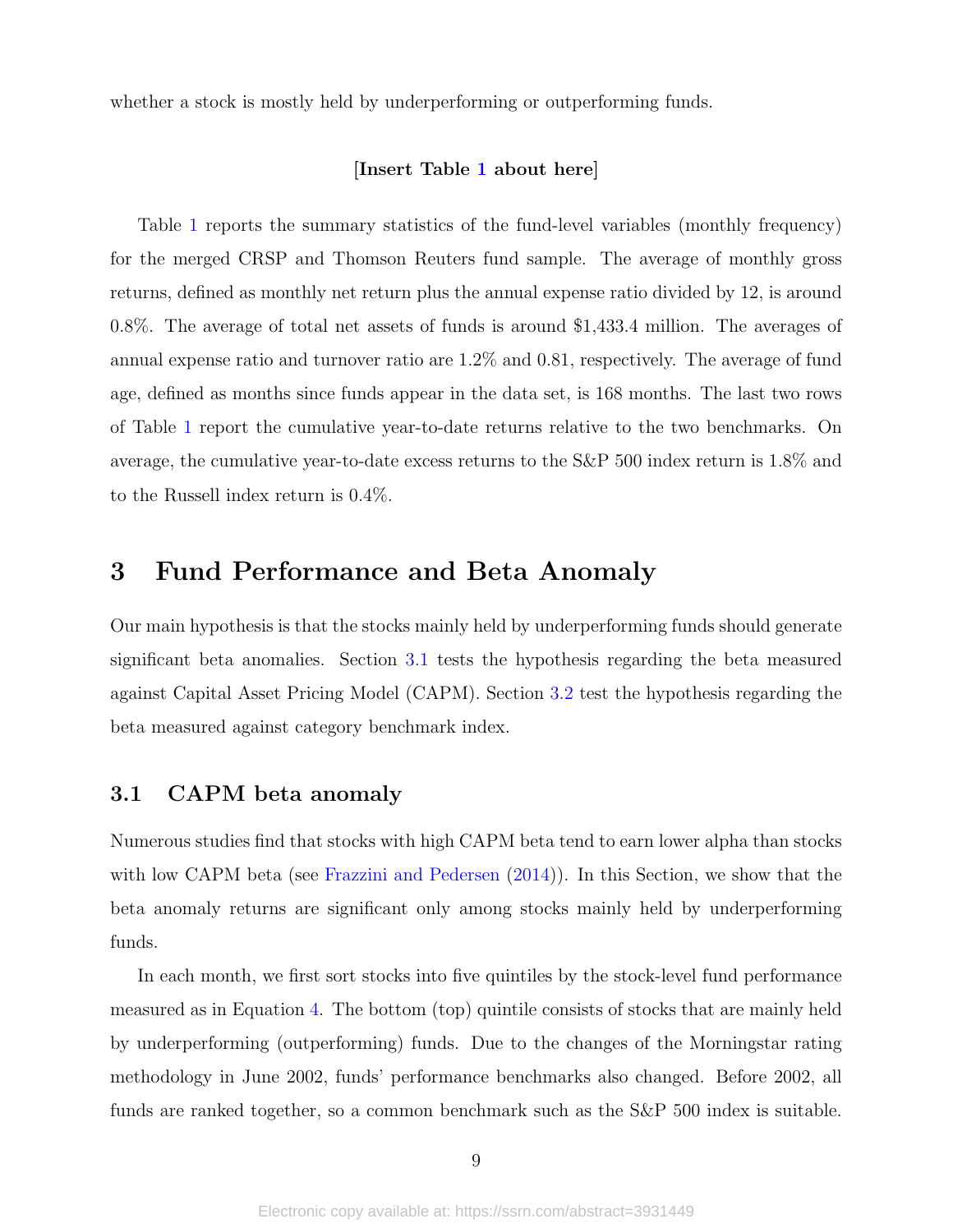After 2002, funds are ranked within each "style", so, a style specific benchmark is more appropriate. Thus, we use the S&P 500 index as the performance benchmark during the pre-June 2002 periods and the corresponding Russell category index as the performance benchmark during the post-July 2002 periods. Then, within each stock-level fund performance quintile, we sort stocks into deciles based on their CAPM betas. This sequential sorting forms 50 portfolios. All of the portfolios are value-weighted. For each portfolio, we compute its alphas with respect to the three-factor model of [Fama and French](#page-37-11)  $(1993)$ <sup>[11](#page-10-0)</sup>

Table [2](#page-44-0) presents our main results. To demonstrate that our stock universe (i.e., the stocks held by mutual funds) is similar to the commonly used stock universe in the literature, we reproduce the "beta anomaly" in the bottom row in Panel A, labeled as "All Stocks". We find the alphas in each portfolio decline nearly monotonically as beta increases. And the difference in monthly alphas between the highest and lowest beta deciles equals -52 bps, with a t-statistic of −2.40, both values are in line with the previous literature (see [Liu et al.](#page-38-4) [\(2018\)](#page-38-4) Table 2).

The top 5 rows in Table [2](#page-44-0) contain the alphas of portfolios double sorted by the stocklevel fund performance and CAPM betas. Quintile 1 contains the stocks mostly held by underperforming funds, while quintile 5 contains the stocks mostly held by outperforming funds. For the ease of illustration, we plot those portfolio alphas in Figure [1.](#page-39-0) For the stocklevel fund performance quintile 1 to 3, there is a clear pattern of alphas declining as beta increases. And for the quintile 1 and 2, the highest beta deciles' alphas are significantly negative which is consistent with our explanation that the demand from underperforming funds for high-beta stocks causes overpricing on high-beta stocks. In addition, this is not just for the highest decile of beta stocks. The negative alpha pattern exists for almost the top half of all the beta deciles. The beta anomaly, i.e., the alpha difference between the highest and lowest beta deciles, is  $-76$  bps for the underperforming quintile with a t-statistics of −2.76. However, for the quintile 4 and 5, there does not exist a clear decreasing pattern between alphas and betas. In particular, the beta anomaly within quintile 5 is -19 bps with a t-statistics around  $-0.74$ , which is statistically insignificant.

<span id="page-10-0"></span>One might concern that the stocks mainly held by underperforming funds might have

<sup>&</sup>lt;sup>11</sup>We use the Fama French three-factor model to compute alphas since it is widely used in the beta anomaly literature. See, for example, [Liu et al.](#page-38-4) [\(2018\)](#page-38-4).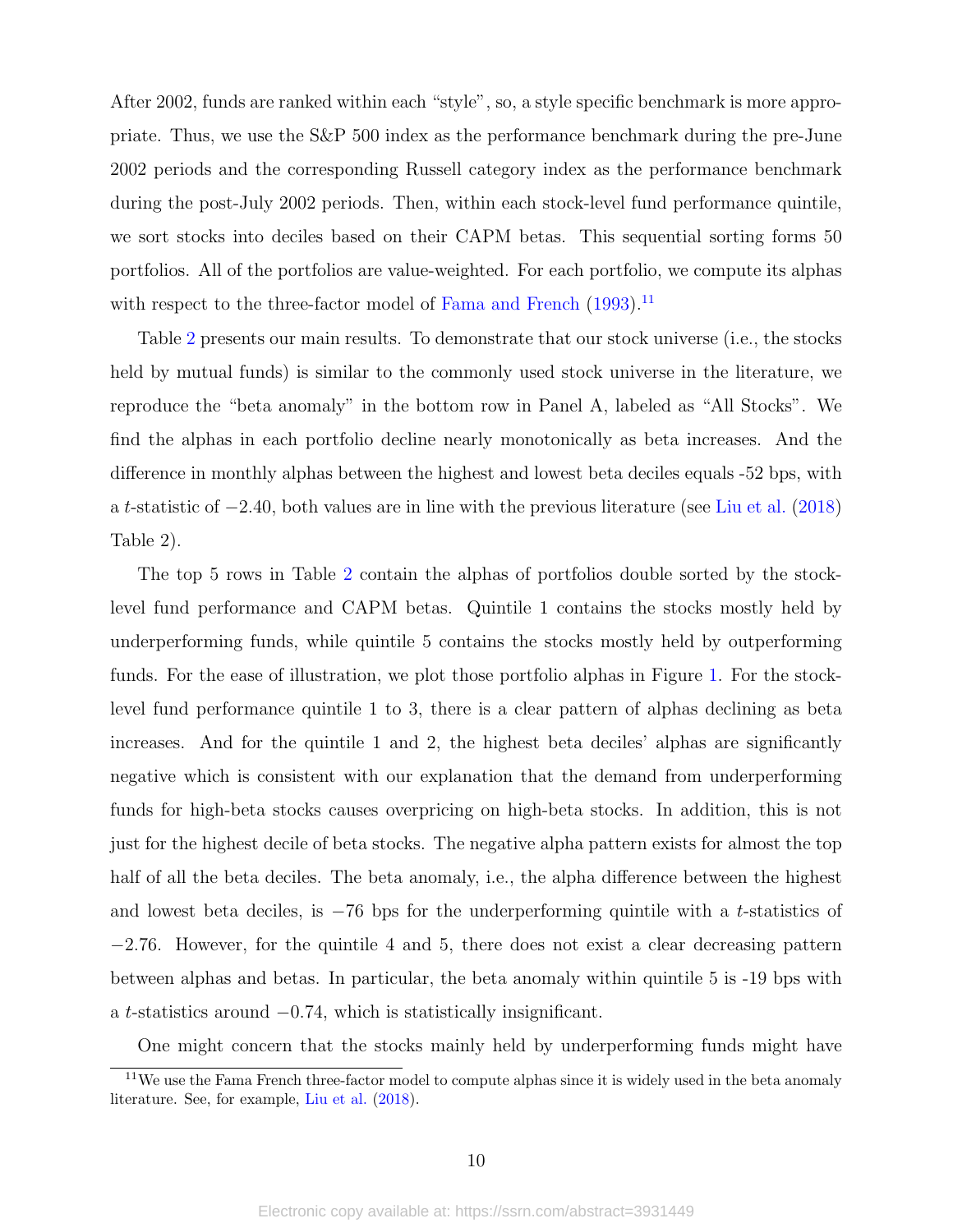different beta characteristic than the stocks mainly held by outperforming funds. Panel B of Table [2](#page-44-0) reports the value-weighted CAPM beta for each double sorted portfolio. Focusing on each beta decile, there is virtually no difference between the underperforming quintile vs. the outperforming quintile. This suggests that all the funds would invest in both high-beta and low-beta stocks. But only the underperforming funds push the prices of high-beta stocks too high.

### [Insert Figure [1](#page-39-0) and Table [2](#page-44-0) about here]

One might also concern that the above findings could be driven by funds who are just dumb and always invest in high-beta stocks that generate lower alphas. To rule out this possibility, we conduct two tests. In the first test, we check whether mutual funds who underperform previously will continue to hold overpricing stocks and therefore, underperform subsequently. To measure stock overpricing, we use the mispricing score developed in [Stambaugh and Yuan](#page-38-7) [\(2017\)](#page-38-7): the mispricing score ranges from 1 to 100, and a higher score indicates more overpricing. Based on each fund's holdings data, we calculate the mispricing score of a fund's portfolio in each month. Having measured the mispricing score at fund portfolio level, the change of mispricing score is measured as the difference between the mispricing score of holdings in the current period and the mispricing score of the holdings 12 months ago. We then sort funds into  $3\times3$  portfolios based on their current and past performance. Fund's current (past) performance is defined as the year-to-date excess returns relative to benchmarks in the current (last) year. We use a 12 months gap between the current and the past performance. Finally, we compute the average change of mispricing score for each portfolio and the results are provided in Internet Appendix Table [A2.](#page-64-0) We find that funds who underperform last year are not always holding overpricing stocks this year. For example, funds who perform the worst in the last year tend to hold less overpricing stocks in the current year, as shown in the column "Underperform" of Internet Appendix Table [A2.](#page-64-0) In addition, underperforming funds tend to perform better when they reduce their investment in overpricing holdings. Overall, these findings suggest that underperforming funds are not always dumb and investing in overpricing stocks.

In the second test, we check whether the stocks held by mutual funds who underperform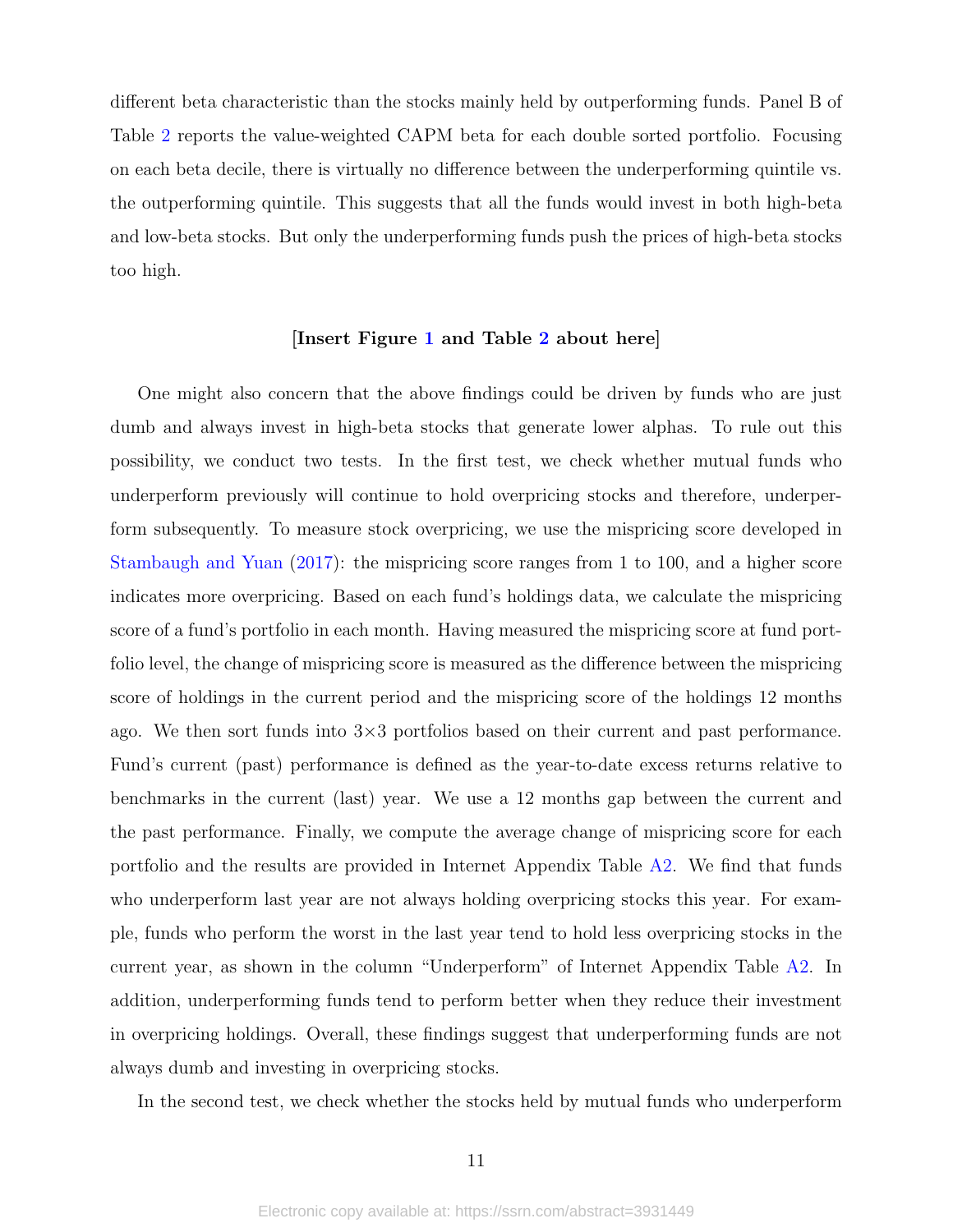previously but outperform currently could generate a significant beta anomaly. We first sort stocks into three portfolios based on the stock-level fund-current-performance, defined as the weighted-average of the year-to-date excess returns (relative the benchmark index) of funds that hold the stock. Within each of the three portfolios, we further sort stocks into three portfolios based on stock-level fund-past-performance, defined as the weighted-average of the last-year year-to-date excess returns (relative the benchmark index) of funds that hold the stock. Finally, we sort stocks into decile portfolios based on their betas and measure the alpha of the beta anomaly for each of the  $3\times3$  portfolios formed on stock-level fund-current-performance and stock-level fund-past-performance.<sup>[12](#page-12-0)</sup> The results are provided in Internet Appendix Table [A3.](#page-64-1) If our main results are driven by funds who are dumb and always investing in high-beta stocks, then we should expect a more prominent beta anomaly among the stocks held by funds who underperform in both current and past periods. However, we find that this is not the case: there is little variation in the beta-anomaly alphas across portfolios with different past performance, i.e., the beta anomaly depends on whether a fund underperform this year.

Further, we show that the main results in Table [2](#page-44-0) are robust when using other methods to estimate beta including using one year daily returns with the Dimson correction [\(Hong and](#page-37-5) [Sraer](#page-37-5) [\(2016\)](#page-37-5) and [Cederburg and O'doherty](#page-36-10) [\(2016\)](#page-36-10)) and estimating the correlations between stocks and market portfolio and the volatility of market portfolio separately as in [Frazzini](#page-37-2) [and Pedersen](#page-37-2) [\(2014\)](#page-37-2) (see Internet Appendix Table [A4](#page-65-0) and [A5\)](#page-66-0). Consistent with the finding that funds who underperform in the first-half year increase their portfolio risk to catch up toward the year end [\(Chevalier and Ellison](#page-36-2) [\(1997\)](#page-36-2)), we also find that the beta anomaly across the stocks held by underperforming funds is more significant in the second-half year. The result is reported in Internet Appendix Table [A6.](#page-67-0)

Finally, prior studies find that flow-induced trading has significant impacts on stock prices [\(Coval and Stafford](#page-36-11) [\(2007\)](#page-36-11) and [Lou](#page-38-8) [\(2012\)](#page-38-8)). In particular, fund outflows may force funds to liquidate their equity positions [\(Edmans et al.](#page-36-12) [\(2012\)](#page-36-12), [Wardlaw](#page-38-9) [\(2020\)](#page-38-9)). In this case, the low alpha of high-beta stocks could also arise from the selling pressure of underperforming funds resultant from investor redemption. To investigate the flow-based explanation for the

<span id="page-12-0"></span><sup>&</sup>lt;sup>12</sup>We sort stocks into  $3\times3\times10$  portfolios rather than  $5\times5\times10$  portfolios in order to have more stock observations in each portfolio so that the portfolio returns are not dominated by few stocks.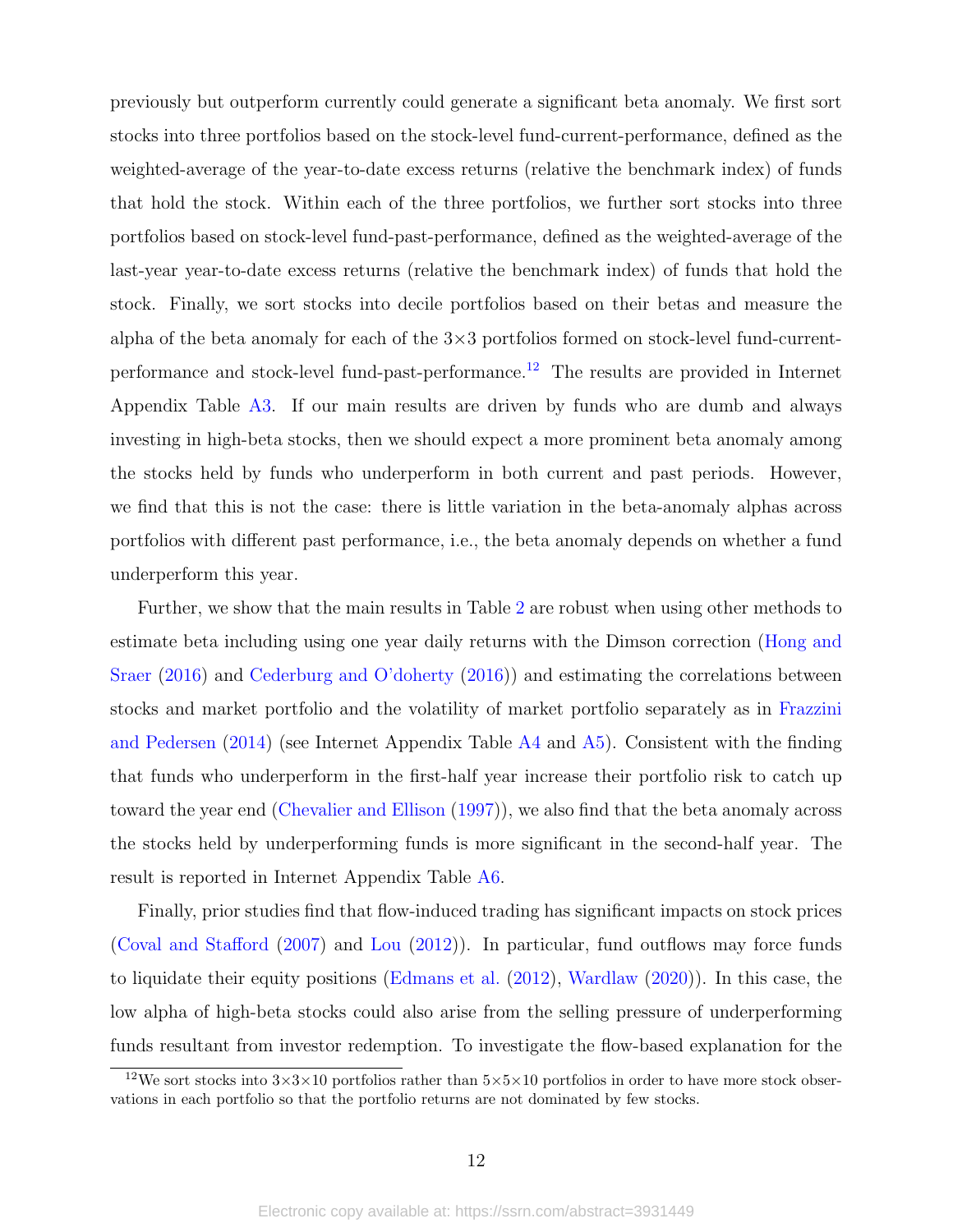beta anomaly, we sort stocks into  $3\times3$  portfolios based on the stock-level fund performance and the stock-level fund flow (sequentially); we further examine the beta anomaly of each portfolio. Funds' monthly flows are calculated as  $\frac{TNA_t}{TNA_{t-1}} - (1 + ret_t)$ . The stock-level fund flow is defined as the weighted-average of flows of funds that hold the stock, and a smaller value of this measure indicates the stock is mainly held by funds who have smaller or potentially negative flows. Internet Appendix Table [A7](#page-68-0) reports the monthly alpha of the beta anomaly. If flow-induced selling pressure drives the low alpha of high-beta stocks, then for stocks that are mainly held by underperforming funds, the beta anomaly should be more prominent for stocks that are mainly held by funds with smaller flows. However, we find that this is not the case: there is little variation in the beta-anomaly alphas across portfolios with different flows and the beta anomaly is only dependent on the fund performance.

## <span id="page-13-0"></span>3.2 Beta anomaly with different benchmarks

The results in the previous section suggest that risk-shifting by underperforming funds might induce overpricing of high-beta stocks, thus helping to generate the beta anomaly. If it is indeed the relative performance concerns driving the beta anomaly, we should expect the "relevant" benchmark to matter. The rationale is as follows: for instance, if a large-cap value fund is attempting to "catch up" to its Large Value benchmark, or to its category peers, it should prefer stocks that have a high beta with respect to this Large Value benchmark to one with a high beta with respect to a large-cap growth index, all else equal.

To identify the "relevant" benchmark for each fund, we rely on Morningstar. There is ample evidence that Morningstar star ratings are crucial for the success of a mutual fund [\(Del Guercio and Tkac](#page-36-4) [\(2008\)](#page-36-4)). The star ratings are assigned based on a relative ranking system, i.e., mutual funds are ranked against funds in their peer group. In other words, the peer group's average performance could be viewed as the "relevant" benchmark for a given fund. More interestingly, before June 2002, all the domestic equity funds were ranked against each other without regard for their own investment style (e.g., large value). Then the "relevant" benchmark should be a common benchmark such as the S&P 500 index. However, in June 2002, Morningstar reformed its rating methodology: instead of simply pooling and ranking all funds together, Morningstar began assigning ratings based on how funds rank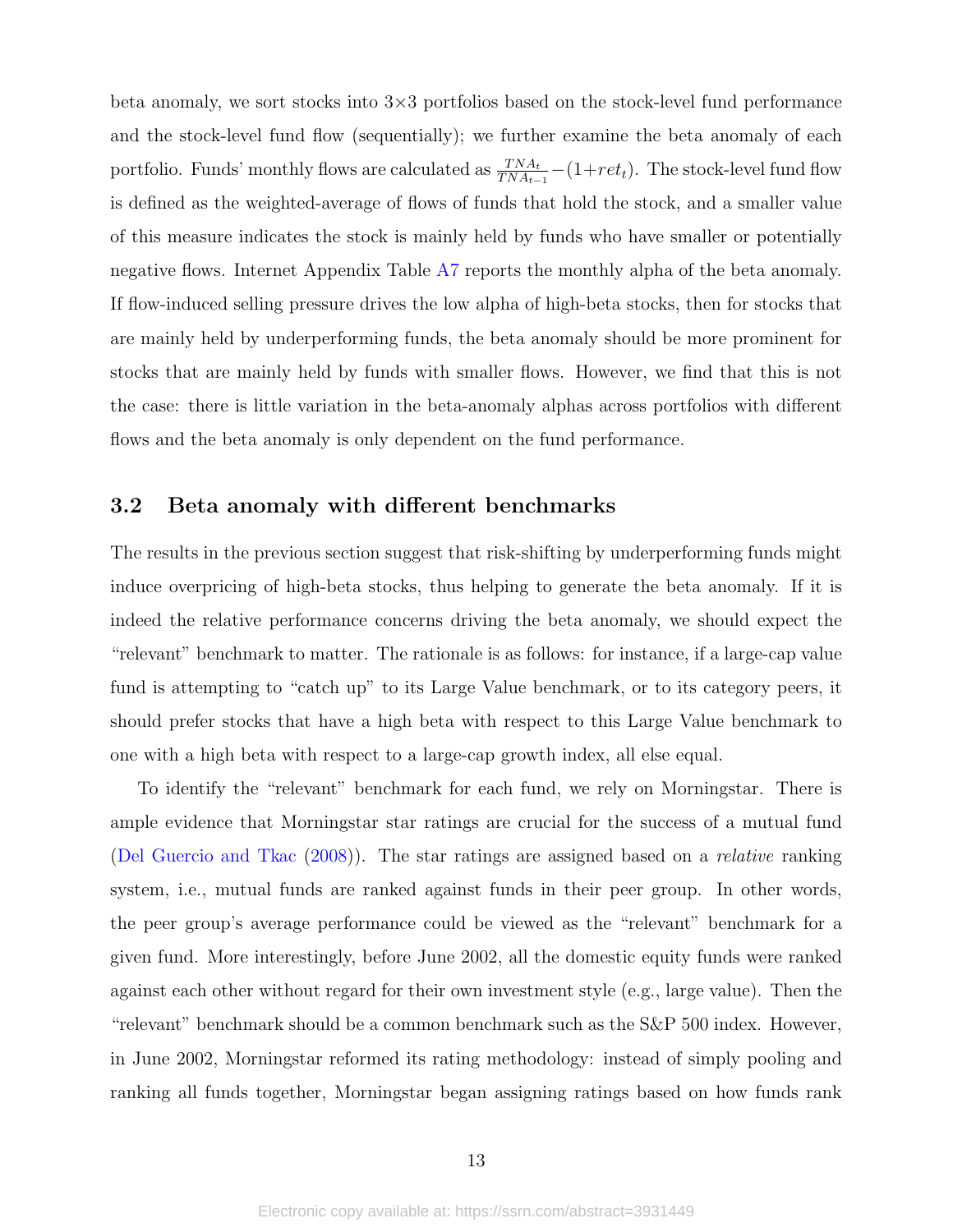within their "style" category (e.g., Large Value). So that, post June 2002, the "relevant" benchmark should be the category specific benchmarks, such as Russell 1000 Value Index for the Large-Value category funds. Based on the exogenous change of the "relevant" benchmarks around 2002, we hypothesize that the commonly-used market-wide benchmark beta anomaly is significant before 2002, and a category-beta anomaly emerges after 2002.

To test this hypothesis, we first sort stocks into five quintiles by the stock-level fund performance defined in Equation [4.](#page-8-1) According to the Morningstar rating methodologies implemented in different time periods as described above, we use the S&P 500 index returns as the benchmark for the periods before June 2002 and the category specific Russell index returns as the benchmark for the periods post June 2002. Next, within each stock-level fund performance quintile, we further sort stocks into ten deciles based on its category-beta. The category beta is estimated in the same way as the CAPM beta as described in Section [2.2.](#page-7-2) We replace the monthly market excess returns with the following 5 index returns, respectively: S&P 500 index, Russell 1000 Value Index, Russell 1000 Growth Index, Russell 2000 Value Index, and Russell 2000 Growth Index.

Table [3](#page-45-0) Panel A reports the alphas of beta anomaly for each of the five quintile portfolios sorted on the stock-level fund performance during the pre-June 2002 period. Consistent with the rating method used by Morningstar before June 2002, we find that the beta anomaly is only significant within stocks mainly held by underperforming funds when using the S&P 500 index to estimate the beta. Specifically, in the first row, the alphas for the beta anomaly in the bottom quintile sorted on the stock-level fund performance are  $-0.72\%$  with a t-statistics of −1.82. And as the stock-level fund performance increases, the beta anomaly gradually disappears which is also consistent with what we found in Table [2.](#page-44-0) However, when using the Russell index to estimate the beta during this period, neither a significant beta anomaly for any performance quintile nor the variation in beta anomaly across the stock-level fund performance quintiles exist. These findings suggest that before June 2002, underperforming funds tend to overweight stocks with higher exposures to the common benchmark, i.e., S&P 500 index, without regard for their own investment style.

### [Insert Table [3](#page-45-0) about here]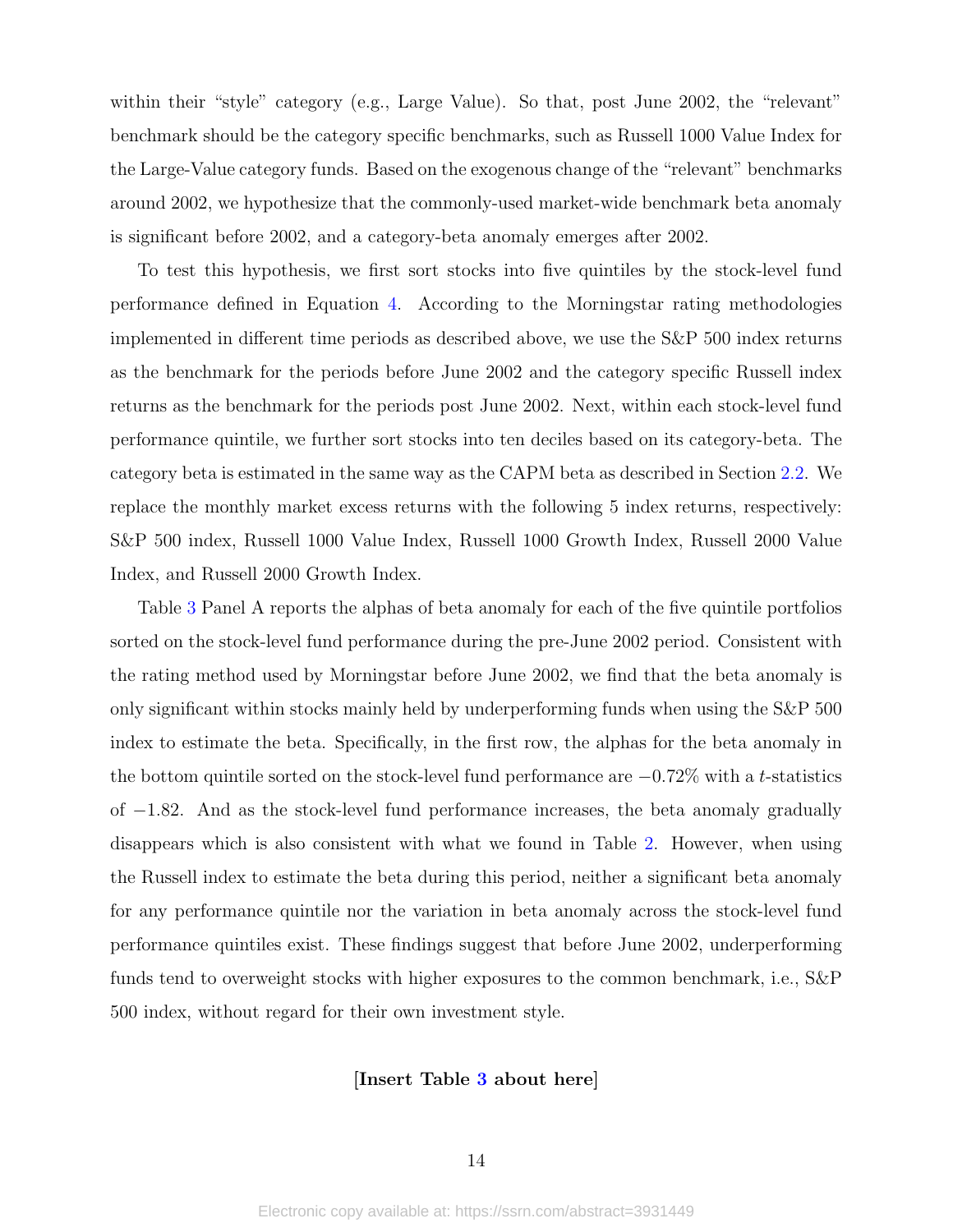Table [3](#page-45-0) Panel B reports the results for the post-June 2002 period. In sharp contrast to the pre-June 2002 period results, the beta anomaly of the S&P 500 index becomes insignificantly negative within stocks largely held by underperforming funds. The alpha of the beta anomaly in the bottom performance quintile is  $-0.16$  with a t-statistic of  $-0.43$ . When using the Russell category index as the benchmark to measure beta, we find that the alpha of the beta anomaly becomes significantly negative within stocks largely held by underperforming funds for various categories. Specifically, we find that for styles of large-cap value, smallcap value, and small-cap growth, the alphas of beta anomaly in the bottom stock-level fund performance quintiles are  $-1.16\%$  (t-statistic of  $-3.14$ ),  $-0.82\%$  (t-statistic of  $-2.18$ ), and  $-0.91\%$  (*t*-statistic of  $-2.20$ ), respectively.<sup>[13](#page-15-0)</sup>

These patterns in Table [3](#page-45-0) strongly support the idea that relative performance vis-a-vis the relevant category peers is what matters for fund risk-shifting and the resulting (lack of) risk-return trade-off.

# 4 Style Investing and Mutual Fund Risk Shifting

The results from the previous section show that the beta anomaly is driven by stocks that are largely held by underperforming funds. In this section, motivated by the mutual fund tournament literature, we provide evidence that underperforming funds would like to catch up with their peers and therefore, overweight on high-beta stocks, causing overpricing on these stocks.

## 4.1 Exogenous ranking change and risk shifting

In June 2002, Morningstar changes its rating methodology. Instead of ranking all funds together, Morningstar began assigning ratings based on how funds performed within their style category. We exploit this exogenous shock to provide (possible) causal evidence that funds' ranking changes affect their risk shifting behaviors. We conjecture that funds who experienced more downward ranking change caused by the Morningstar rating change would invest more into the stocks with higher beta exposures to the benchmarks. To test this hypothesis,

<span id="page-15-0"></span><sup>&</sup>lt;sup>13</sup>However, our hypothesis does not work in the large-cap growth style in which the beta anomaly is insignificant for all fund-performance quintiles.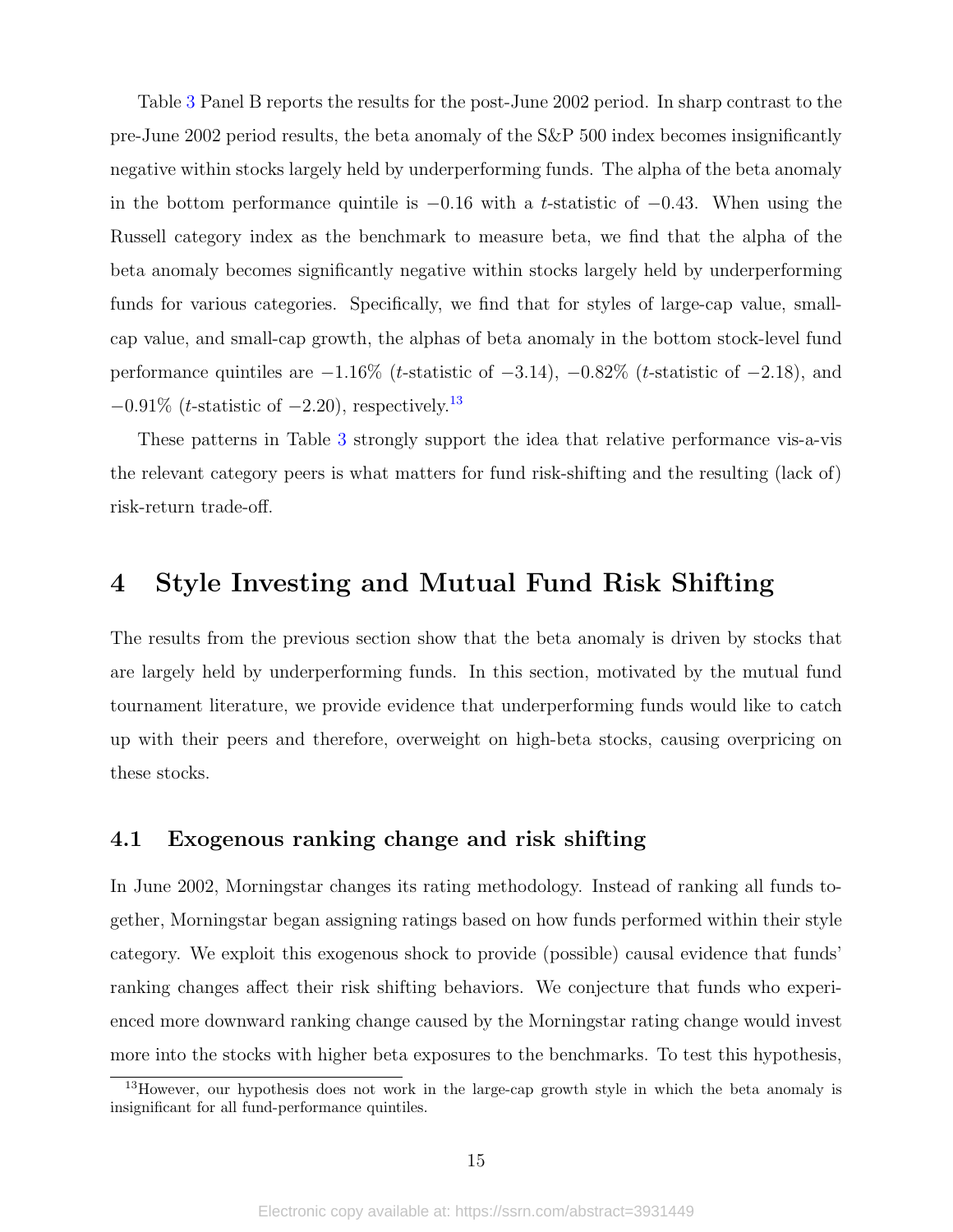we construct two fund-level measures: ranking changes and beta changes. Fund's ranking change in 2002 is measured as the difference between its ranking within a fund category using its first-half year performance and its ranking within the fund universe. We compute a fund's first-half-year performance as the cumulative excess monthly returns (relative to the benchmark index) in the first half year. Then, we rank funds in two ways: decile and vigintile (i.e., 20 quantiles).<sup>[14](#page-16-0)</sup> We define changes in a fund's holding beta as the difference between the beta (with respect to Russell category index) of change of stock holdings in the fourth quarter (relative to the second quarter) and the beta (with respect to the S&P 500 index) of stock holdings in the second quarter.

Table [4](#page-46-0) reports the results of the cross-sectional regression of beta changes on ranking changes in 2002. We include the total net assets, the expense ratio, the turnover ratio, and the fund age as control variables:

$$
Beta\_Change_i = \alpha + \beta Rank\_Change_i + \gamma_k \sum_{k=1}^{4} Control_{k,i} + \epsilon_i.
$$
 (5)

In the univariate regression presented in column (1), we find a significant negative relation between beta changes and ranking changes: a one unit decrease in the decile ranking after the Morningstar rating change results in a 0.058 increase in the fund's holding beta. Further, the results remain robust when controlling for other variables or when using the vigintile ranking. Overall, our findings provide evidence that funds' ranking changes affect their risk shifting behaviors.

#### <span id="page-16-1"></span>[Insert Table [4](#page-46-0) about here]

When estimating the  $\beta$  coefficient in front of Rank Change in Equation [5,](#page-16-1) we assume there is a simple linear relationship between  $Beta\_Change$  and  $Rank\_Change$ , i.e., a fund's beta increases when they experienced a ranking decrease, and a fund's beta decreases when they experienced a ranking increase. However, according to our main hypothesis, it should be mainly the funds that experienced ranking decreases engaging in risk shifting, while the

<span id="page-16-0"></span><sup>&</sup>lt;sup>14</sup>Because of the small number of fund-quarter level observations for each category, we pool the four different categories (LG, LV, SG, and SV) together when performing regression analysis.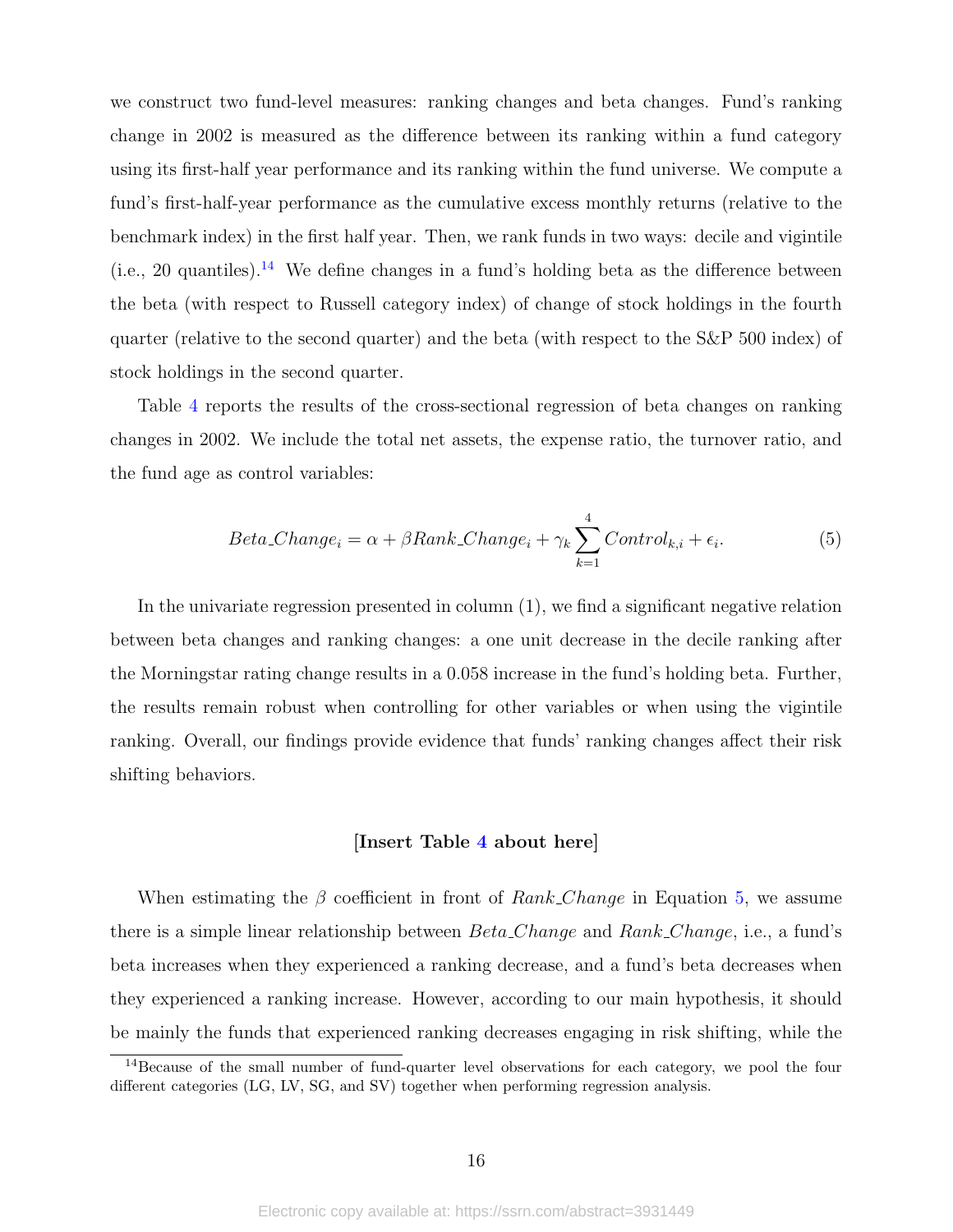reaction of upgrading funds is ambiguous. To investigate whether it is indeed the downgrading funds engaging in risk shifting, we consider the regression excluding the funds who experienced ranking increase after the Morningstar rating method change. We find that if we remove these funds, there is still a negative relation between rank change and beta change in the sense that funds experience more downward changes in their ranks do more risk shifting. We report the results in Internet Appendix Table [A8.](#page-69-0)

## 4.2 Fund performance and risk shifting

Though the Morningstar rating methodology change provides us with a clean setting to identify the relationship between funds' ranking changes and their risk shifting behaviors, this type of reform only happened once. To explore this relationship for the full sample, we replace ranking changes with a fund's first-half-year performance. We conjecture that funds invest more into high-beta stocks when they underperform.

To test the hypothesis that funds invest more into high-beta stocks when they underperform the benchmarks, we run the pooled cross-sectional time-series regressions of changes in funds' holding beta and their first-half-year performance. Similar to the last section, we define the changes in funds' holding betas as the difference between the beta of changed stock holdings in the fourth quarter relative to the second quarter and the beta of stock holdings in the second quarter. The empirical specification is as follows:

$$
Beta\_Change_{i,t} = \alpha + \beta Fund\_Performance_{i,t} + \gamma_n \sum_{k=1}^{4} Control_{k,i,t} + \epsilon_{i,t}.
$$
 (6)

The control variables include: total net assets, the expense ratio, the turnover, and fund age. Table [5](#page-47-0) presents the results. In column (1), we run an univariate regression without control variables. When using the S&P 500 index as the benchmark, we find that the relation between beta change and fund performance is significantly negative, indicating that underperforming funds shift their holdings to stocks with a high beta relative to the the S&P 500 index. In terms of economic magnitude, a one unit decrease in the fund's first-half-year performance leads to an increase of 0.075 for the holding beta in the second half year. In column (2), we include additional control variables and the results remain quantitatively similar.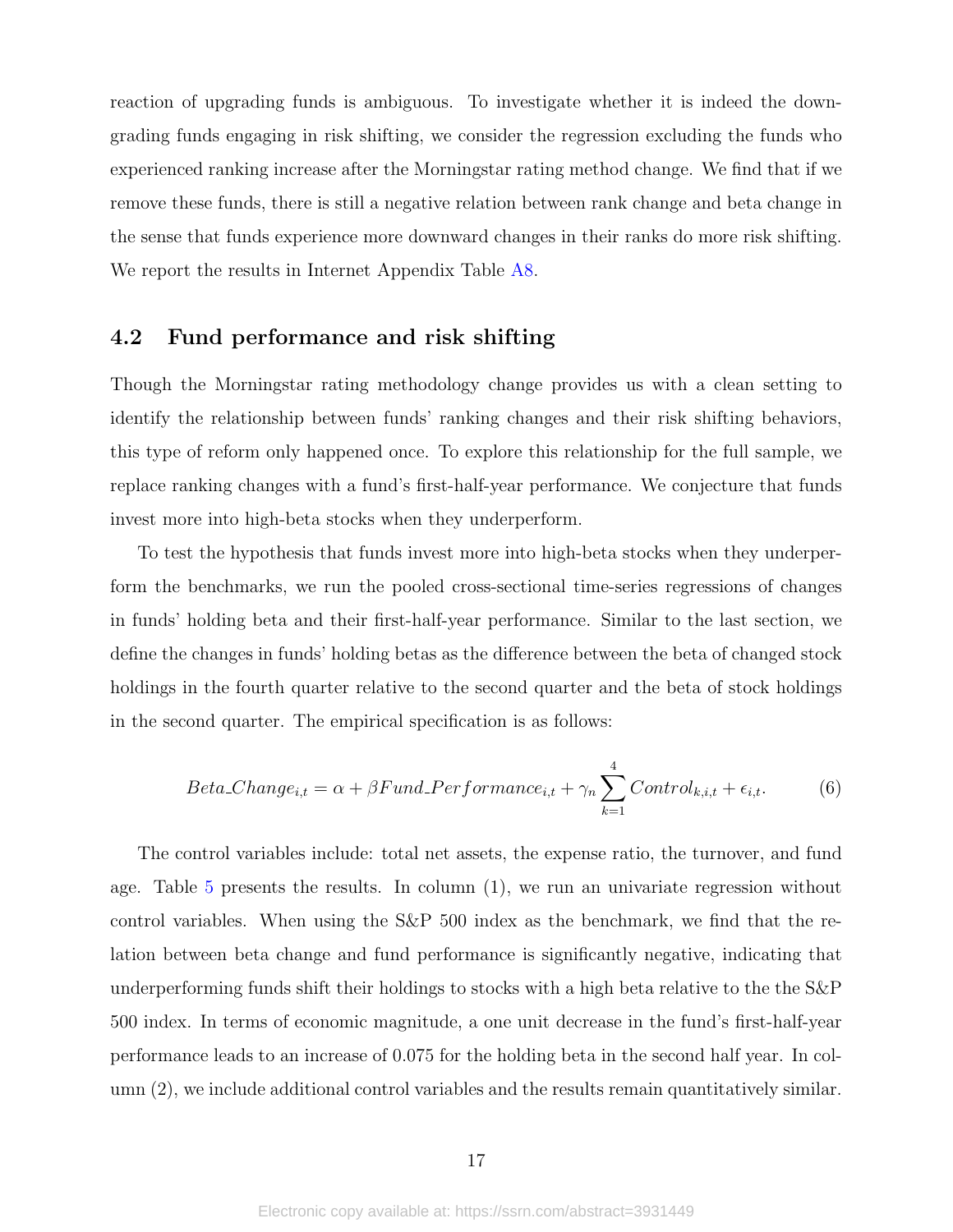#### [Insert Table [5](#page-47-0) about here]

Further, the above findings remain qualitatively similar when we use Russell indices as benchmarks. Specifically, funds who underperform their category benchmarks invest more into stocks with higher betas relative to the corresponding benchmark index including the Russell 1000 Value index (large-cap value funds), the Russell 1000 Growth index (large-cap growth funds), the Russell 2000 Value index (small-cap value funds), and the Russell 2000 Growth index (small-cap growth funds). The results are reported in Table [5.](#page-47-0) Taking the large-cap growth funds as an example, a one unit decrease of the fund performance relative to the Russell 1000 Growth index leads to an increase of around 0.31 for the holding beta with respect to the Russell 1000 Growth index.

## 4.3 Relevant benchmarks and risk shifting

Based on a similar rationale as is discussed in Section [3.2,](#page-13-0) if it is indeed the relative performance concerns driving the risk shifting behaviors, we should expect the "relevant" benchmark to matter. For instance, if a small-cap growth fund is attempting to "catch up" to its Small Growth benchmark, or to its category peers post June 2002, it should prefer stocks that have high betas with respect to this Small Growth benchmark to the ones with high betas with respect to say, S&P 500 index, all else equal.

To test this conjecture, we split the sample into two periods—pre-2002 and post-2002—and run the regressions of changes in funds' holding betas on their first-half-year performance. The control variables include: fund net assets, expense ratio, turnover, and fund age. The empirical specification is as follows:

$$
Beta\_Change_{i,t} = \alpha + \beta Fund\_Performance_{i,t} + \gamma_k \sum_{k=1}^{4} Control_{k,i,t} + \epsilon_{i,t}.
$$
 (7)

Table [6](#page-48-0) Panel A reports the regression results for the pre-2002 periods. We find that the beta change and the fund performance are significantly negatively correlated when using the S&P 500 index as the benchmark. However, when using the Russell index as the benchmark to measure stock beta and fund performance, this relationship is not statistically significant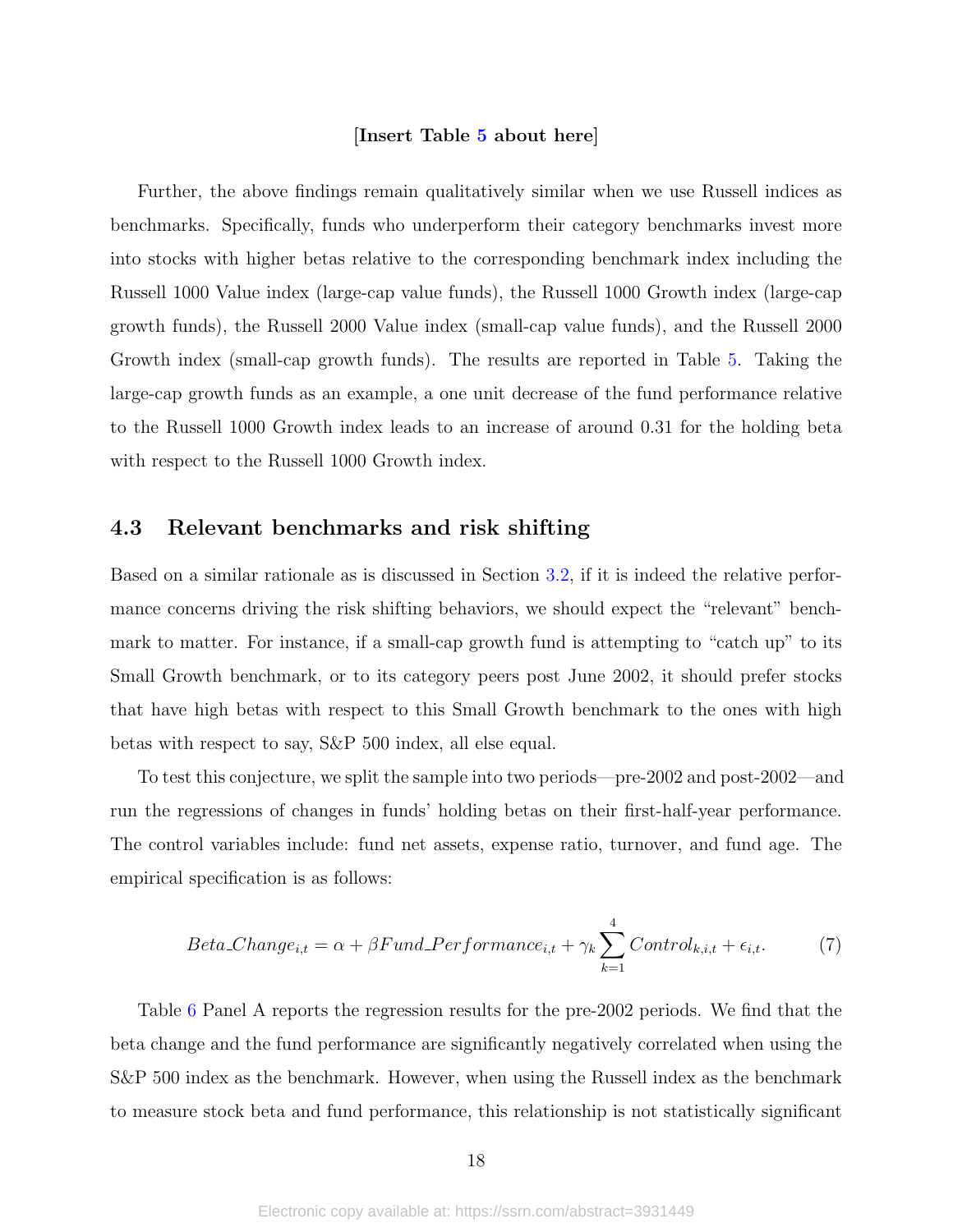for most categories except the small-cap growth category. This finding indicates that during pre-2002 periods, funds care about their performance relative to the S&P 500 index instead of their performance relative to the category benchmark index. And underperformance relative to the S&P 500 index induces funds to engage in risk shifting. Table [6](#page-48-0) Panel B reports the regression results for the post-2002 periods. In sharp contrast to the results for the pre-2002 periods, the relationship between beta change and fund performance is significantly negative for most category benchmarks (3 out of 4). The combined results from Panel A and Panel B of Table [6](#page-48-0) strongly suggest that it is the relative performance concerns that drives the risk shifting behavior, which subsequently causes the overpricing of high-beta stocks.

#### [Insert Table [6](#page-48-0) about here]

In order to examine the diverging risk-shifting behavior of outperforming and underperforming funds, we group funds based on their performance in the first half of a year and report the changes in the betas of funds' portfolios with their respective benchmarks in the second half of the year (we consider the subsample following the change in Morningstar rating methodology in 2002). In doing so, we can examine to what extent that underperforming funds deviate from the benchmarks and whether outperformings funds will lower the risk. Internet Appendix Table [A9](#page-70-0) Panel A reports the demeaned beta changes for fund quintile portfolios sorted on their first half-year year-to-date excess returns (relative the benchmark index) within a category. The beta change is computed the same way as in Table [6.](#page-48-0) We demean the beta changes within each year for funds in each category, since funds' betas can shift in a common direction, e.g., [Boguth and Simutin](#page-36-7) [\(2018\)](#page-36-7). Consistently with our regression-based result, we find that funds that underperform in the first half of the year tend to increase their portfolio betas in the second half of the year; the difference in the beta changes between underperforming and outperforming funds is 0.015.

In Internet Appendix Table [A9](#page-70-0) Panel B, we group funds using cutoffs based on the cross-sectional standard deviation of the performance. Each year we sort funds into groups based on their year-to-date excess returns (relative to the appropriate benchmark). We then group them into five portfolios with breakpoints equal to  $-1$ ,  $-\frac{1}{2}$  $\frac{1}{2}$ ,  $\frac{1}{2}$  $\frac{1}{2}$ , and one standard deviation around zero, since zero indicates that a fund has the same year-to-date return as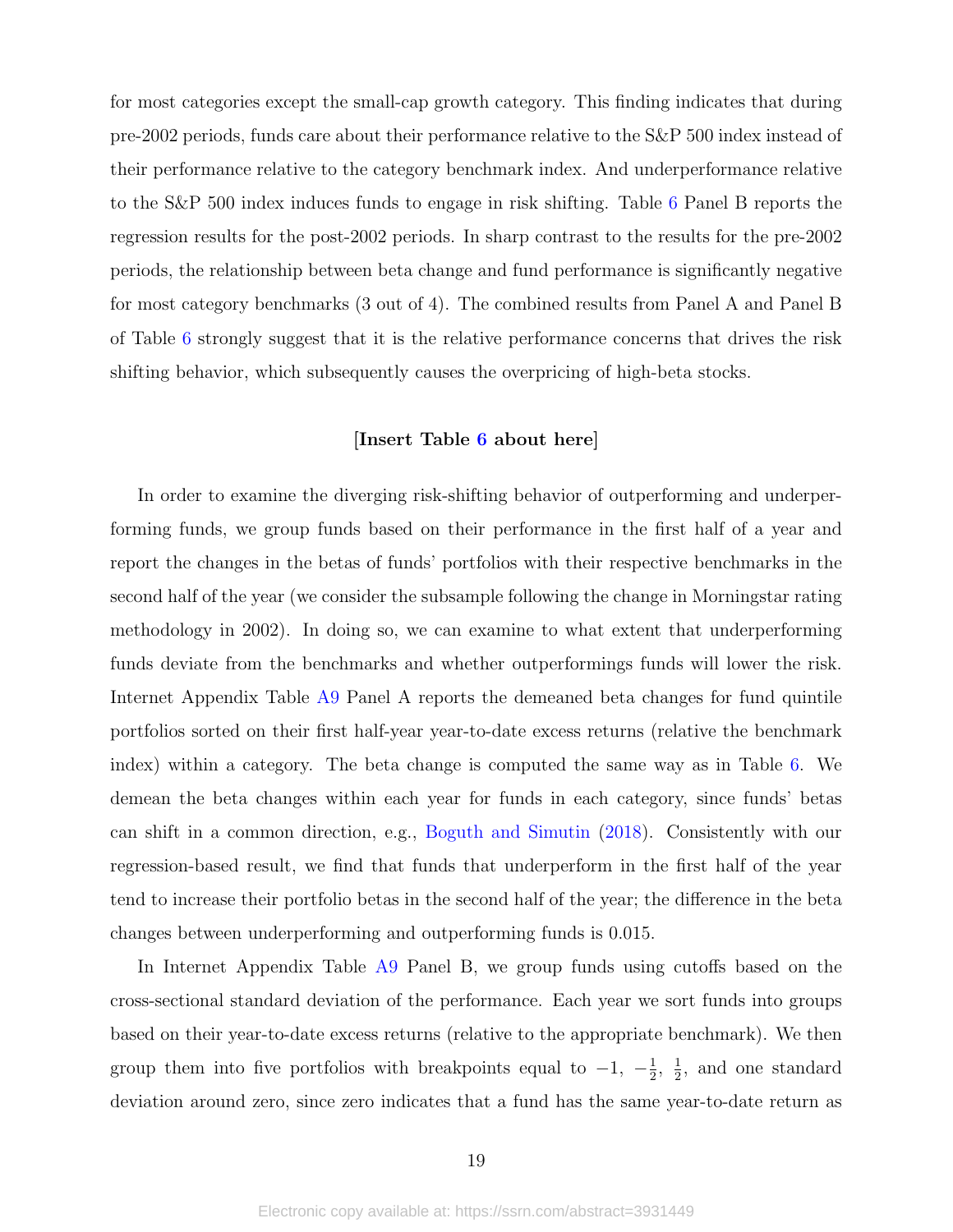the benchmark. We find that funds in the second group, i.e. funds that just underperform the benchmark by small amount (with average returns of -2.1% in the first half of a year) have the strongest incentive to risk shift, with demeaned beta changes of 0.005.

# <span id="page-20-0"></span>5 Quantifying the Impact of Underperforming Funds

In this section, we quantify the impacts of underperforming funds on beta anomaly by employing the demand system approach to asset pricing developed in [Koijen and Yogo](#page-38-3) [\(2019\)](#page-38-3) (KY hereafter). We provide evidence that the holdings from underperforming funds significantly contribute to the overpricing of high-beta stocks and removing their holdings substantially reduces the beta anomaly returns.

## 5.1 Model

### 5.1.1 Notation

There are N financial assets, indexed by  $n = 1, ..., N$ . Following KY, we use lowercase letters to denote the logarithm of the corresponding uppercase variables. We denote characteristic k of asset n at date t as  $x_{k,t}(n)$ . The financial assets are held by I investors, indexed by  $i = 1, ..., I$ . One of the investors is a household sector, which holds all remaining shares that are not held by institutional investors.

#### 5.1.2 Asset demand

Each investor allocates wealth  $A_{i,t}$  at date t across assets in its investment universe  $N_{i,t} \subseteq$  $\{1, ..., N\}$  and an outside asset. Here, following KY, we assume an investor's choice set is a subset of assets that the investor considers or is allowed to hold. Restrictions on the choice set may be driven by investment mandates or benchmarking. We model the weight in asset *n* for investor *i*'s portfolio at date t as  $\omega_{i,t}(n)$ :

$$
\omega_{i,t}(n) = \frac{\delta_{i,t}(n)}{1 + \sum_{m \in N_{i,t}} \delta_{i,t}(m)},\tag{8}
$$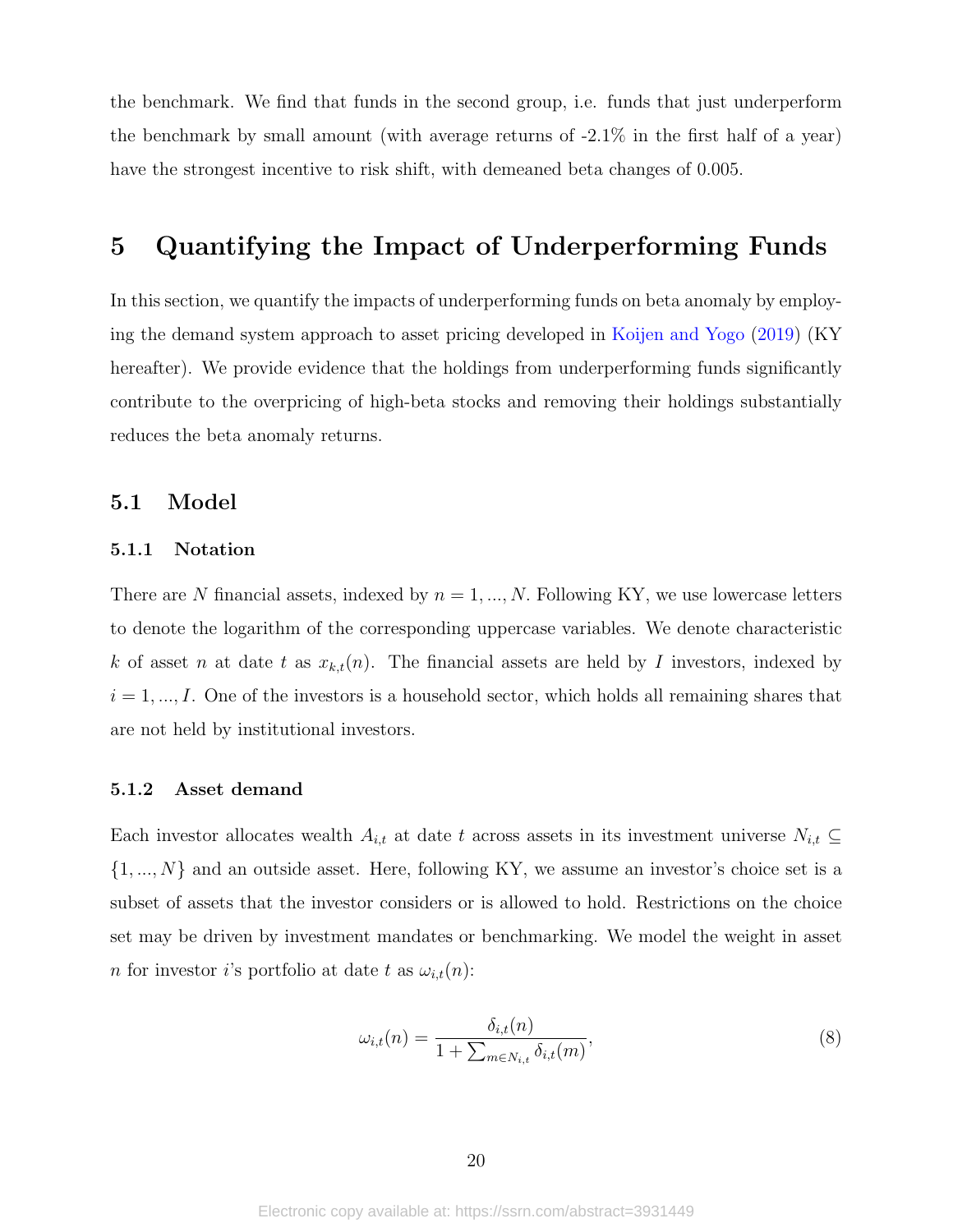where

<span id="page-21-0"></span>
$$
\delta_{i,t}(n) = \frac{\omega_{i,t}(n)}{\omega_{i,t}(0)} = \exp\left\{\lambda_{i,t}\operatorname{me}_t(n) + \sum_{k=1}^{K-2} \theta_{k,i,t} x_{k,t}(n) + \eta_{i,t} Beta_t(n) + \theta_{K,i,t}\right\} \epsilon_{i,t}(n). \tag{9}
$$

me<sub>t</sub> $(n)$  denotes the log market equity,  $x_{k,t}(n)$  denotes firm characteristics (i.e. the log book equity, profitability, and investment), and  $Beta<sub>t</sub>(n)$  denotes the stock beta.

Accordingly, the portfolio weight of the outside asset is

$$
\omega_{i,t}(0) = \frac{1}{1 + \sum_{m \in N_{i,t}} \delta_{i,t}(m)}
$$

An investor's demand depends on the log market equity, firm characteristics, and the latent demand,  $\epsilon_{i,t}(n)$ . Latent demand captures the unobserved characteristics of the asset.

### 5.1.3 Market clearing

We complete the model with the market clearing condition for each asset  $n$ ,

<span id="page-21-1"></span>
$$
ME_t(n) = \sum_{i=1}^{I} A_{i,t} \omega_{i,t}(n).
$$
 (10)

.

The above equation implies that the market value of shares outstanding equals the assetweighted sum of portfolio weights across all investors. Following KY, we assume that shares outstanding and the firm characteristics are exogenous.

## 5.2 Demand system estimation in 2002

In this section, we structurally estimate all investors' demand system using data from 2002. And we test whether the revealed preference of the underperforming funds for high-beta stocks is significantly stronger than that of the outperforming funds. In what follows, we introduce the data, discuss the instrumental variable and the estimation procedures, and then present the estimation results.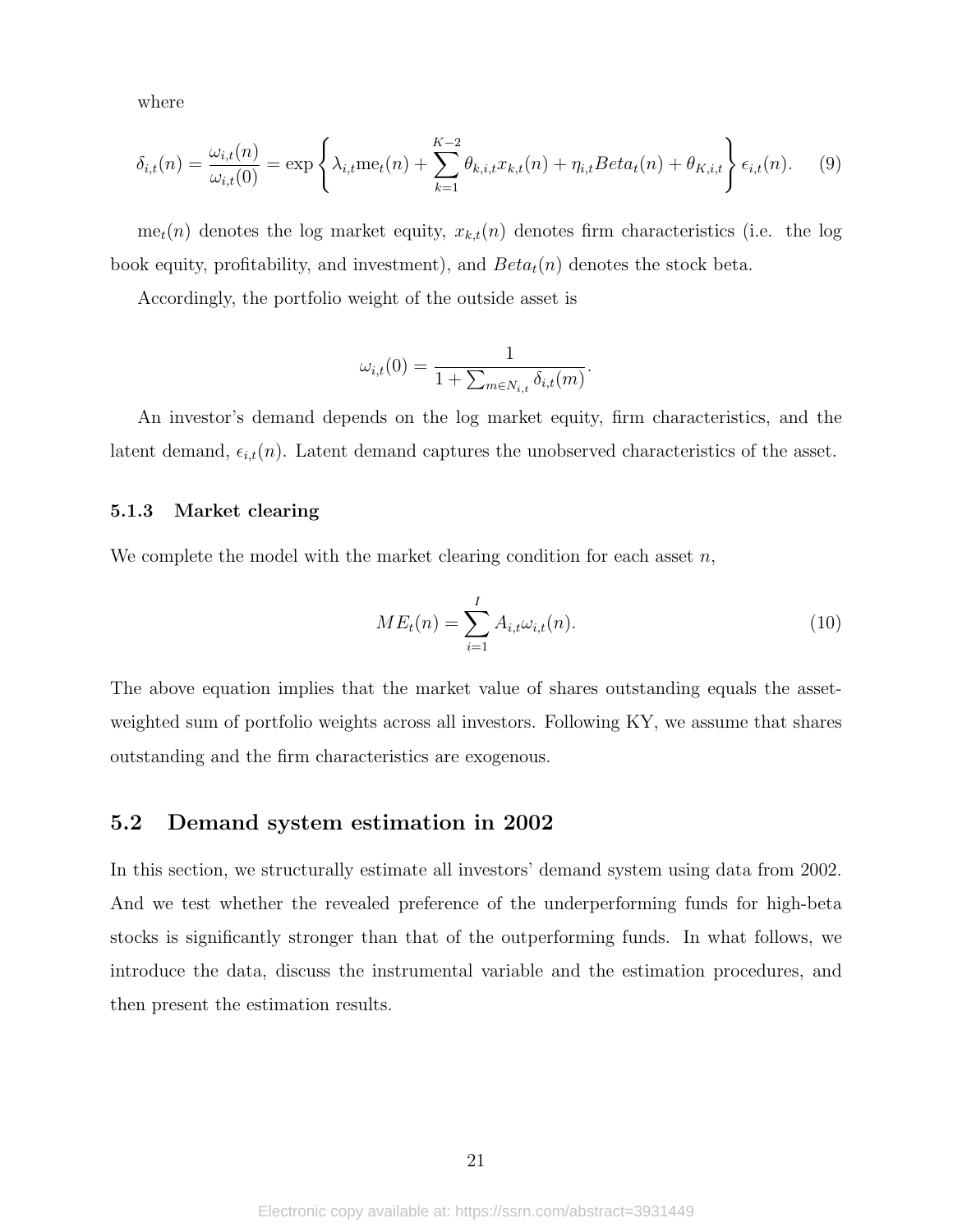#### 5.2.1 Data

In the characteristic-based demand system, an investor's demand is determined by market equity, firm characteristics, and latent demand. Following KY, we use log of book equity, profitability, investment, and beta as the stock characteristics. Book equity is as measured in [Fama and French](#page-37-11) [\(1993\)](#page-37-11). Profitability is measured as the ratio of operating profit to book equity. Investment is measured as the annual log growth rate of assets.<sup>[15](#page-22-0)</sup> Stock beta is estimated in the same way as in Section  $2.2<sup>16</sup>$  $2.2<sup>16</sup>$  $2.2<sup>16</sup>$  As in KY, inside assets are defined as stocks who have non-missing values of the aforementioned firm characteristics and returns. We also require the closing price of an inside asset to be higher than \$5, consistent with our screening criteria in Table [2.](#page-44-0)

Based on the results from Section [3.2](#page-13-0) which suggests that category beta is more "relevant" post-June 2002, we use the category beta during the periods after June 2002 for mutual funds. As above, we are focusing on the four extreme categories—Large Value, Small Value, Large Growth and Small Growth —in this section. And due to the small number of observations from each category, we pool observations from all four categories together to conduct the estimation. But for all other types of investors, such as pension funds, banks, we use CAPM beta throughout the whole periods.

We classify investors into four types: active equity mutual funds (which are the focus of our study), index mutual funds, other institutional investors (e.g., banks, pension funds, hedge funds), and households. We use S&P 500 funds as our proxy for index mutual funds for two reasons. First, they can be accurately identified through checking fund names and holdings data. Second, the S&P 500 index is a capitalization-weighted index which enables us to test the validity of our estimator for characteristics-based demand. As shown by KY, the point estimate of the sensitivity of holdings to price  $\lambda_{i,t}$  for a capitalization-weighted index fund should be one since their portfolio weights only depend on stocks' market capitalization (implying a demand elasticity of zero). We show in Section [5.2.4](#page-25-0) that the estimated  $\lambda_{i,t}$  is close to one for S&P 500 index funds. If we were able to identify other capitalization-weighted

<span id="page-22-1"></span><span id="page-22-0"></span><sup>&</sup>lt;sup>15</sup>We winsorize profitability and investment at one percentile to remove outliers.

 $16$ Differently from KY, we exclude dividend payout as one of the characteristics in our estimation for two reasons: i) we find more than  $60\%$  of the annual dividends (Compustat item  $DVC$ ) in our sample are zeros;  $ii)$  dividend yield is not a widely used variable in the leading empirical asset pricing models, such as [Fama](#page-37-12) [and French](#page-37-12) [\(2015\)](#page-37-12) and [Hou et al.](#page-37-13) [\(2015\)](#page-37-13).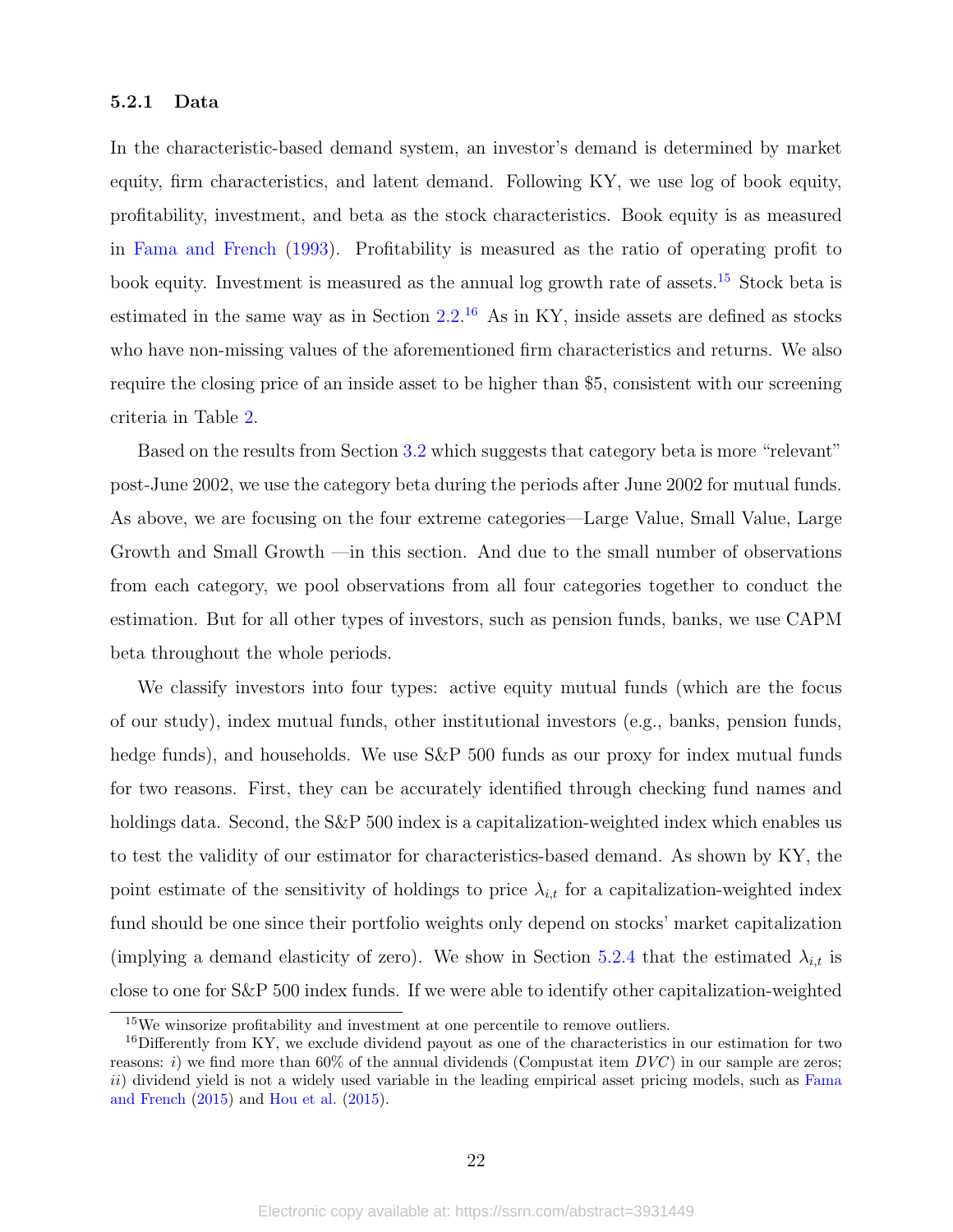indexes accurately, we can also categorize those funds as the index fund in our demand system estimation. Meanwhile, other index funds that are not constructed based solely on market capitalization would have exposure to other characteristics such as book-to-market ratios.<sup>[17](#page-23-0)</sup> Data on institutional holdings are obtained from Thomson Reuters s34 files. Data on mutual fund holdings are obtained from Thomson Reuters s12 files, the same source as in Section 3. Mutual fund family-level holdings data in the s34 files aggregates all the holdings across mutual funds within the same fund family. To avoid double counting, we use the s12 type5 file to merge mutual fund holdings with the institutional holdings. We then remove the mutual fund holdings from institutional holdings. Finally, following KY we define household holdings for any stock as the difference between the stock's total shares outstanding and the sum of the holdings from mutual funds and institutional investors (note that this definition might include institutional investors with less than \$100 million in AUM since they are not required to report their holdings to the SEC).

#### 5.2.2 Instrumental variable

In KY,  $\epsilon_{i,t}(n)$  denotes the latent demand, which captures investor i's demand for unobserved (by the econometrician) characteristics of asset n. For example, we can think of  $\epsilon_{i,t}(n)$  as the management quality of the firm, or the innovation prospect of this firm. It is possible that the asset prices are correlated with the latent demands. Consequentially, we cannot estimate an investor's demand curve using simple linear least squares estimator due to this endogeneity issue. We need an instrument that could affect the price of the asset  $n$ , but not the unobserved characteristics of asset  $n$ . Our instrumental variable is based on the idea that the change of Morningstar rating method in June 2002 could generate exogenous downgrades for certain funds (e.g., in June 2002, a fund might be ranked 5 stars according to its performance relative to the whole mutual fund universe, however, this fund might be ranked 3 stars according to its performance within the relevant category). As a result, the downgrades could lead to outflows from those funds due to investors' "star"-chasing behaviors.<sup>[18](#page-23-1)</sup> And a stock that is held by more of those downgraded funds could experience

<span id="page-23-1"></span><span id="page-23-0"></span><sup>17</sup>We detail the selection of S&P 500 index funds in Internet Appendix Section A10.

<sup>&</sup>lt;sup>18</sup>Indeed, for this type of funds, we find that they have lower flows than funds that experience upgrades, as reported in Internet Appendix Table [A10.](#page-71-0)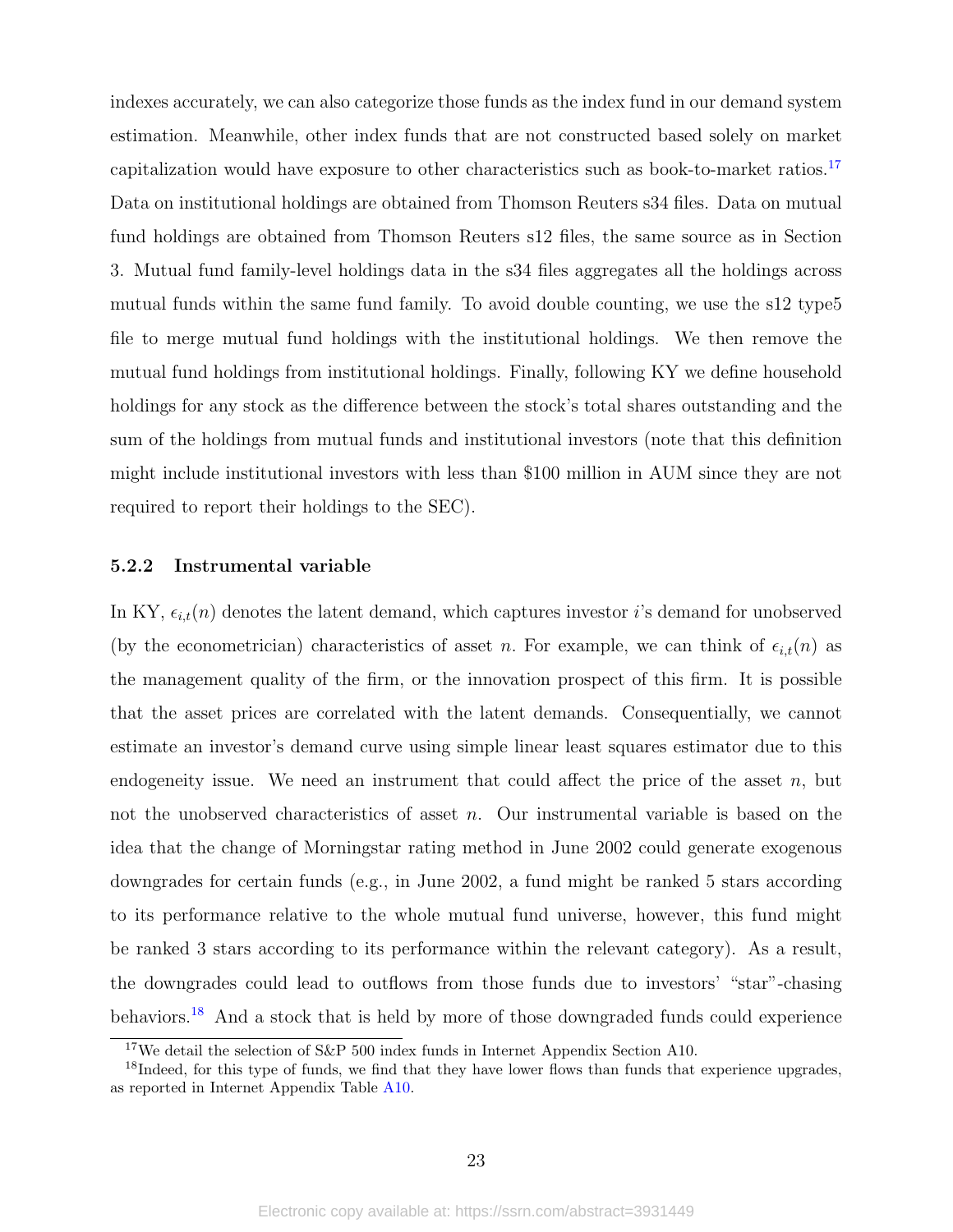an outflow-induced downward price pressure. The exclusion restriction is satisfied because the downgrades are caused by the rating methodology change conducted by Morningstar and therefore is not driven by an unobserved characteristic shift in a given portfolio's stocks. In addition, given the diversification requirements imposed on mutual fund holdings, such reverse causality is even less likely. This type of instrument is widely used in the corporate finance literature when examining the impact of stock mispricing on various firm policies [\(Edmans et al.](#page-36-12) [\(2012\)](#page-36-12), [Wardlaw](#page-38-9) [\(2020\)](#page-38-9)).

We define our instrument for stock n held by investor i at time  $t$  as:

<span id="page-24-0"></span>
$$
\widehat{\text{me}}_{i,t}(n) = \frac{1}{Q} \sum_{j \neq i} \left( \text{rank decline}_j \times \frac{Shares_{j,n,t-1}}{Volume_{n,t-1}} \right), \tag{11}
$$

where  $Q$  is the number of investors that hold stock n. rank decline<sub>j</sub> equals the difference between fund j's decile ranking within the fund universe and its decile ranking within a fund category in June 2002 if the difference is positive, and 0 otherwise. Shares $_{j,n,t-1}$  denotes the number of shares that investor j holds in asset n at time  $t-1$ . Volume<sub>n,t-1</sub> denotes the trading volume for asset *n* at time  $t - 1$ .

Besides the relevance and exclusion conditions, a valid instrument should be free of weak identification problems. Internet Appendix Table [A11](#page-71-1) reports the minimum eigenvalue statistics (i.e., Cragg Donald statistics) for the first-stage regression of log market equity onto the instrument and other firm characteristics. We find that the first-stage minimum eigenvalue statistics are all above the critical value proposed by [Stock and Yogo](#page-38-10) [\(2005\)](#page-38-10).

### 5.2.3 Estimation procedure

We use linear GMM to estimate the model. For any  $w_{i,t}(n) > 0$ , we take logarithms of both sides of Equation [9,](#page-21-0) so that we have

$$
\ln\left(\frac{w_{i,t}(n)}{w_{i,t}(0)}\right) = \lambda_{i,t} \operatorname{me}_t(n) + \sum_{k=1}^{K-2} \theta_{k,i,t} x_{k,t}(n) + \eta_{i,t} Beta_t(n) + \theta_{K,i,t} + \ln \epsilon_{i,t}(n). \tag{12}
$$

The moment condition is  $\mathbb{E} [\ln \epsilon_{i,t}(n) \mid \widehat{me}_{i,t}(n), \mathbf{x}_t(n)] = 0$ , with  $\widehat{me}_{i,t}(n)$  as the instrument defined in Equation [11](#page-24-0) for each investor.

Specifically, to investigate whether funds that underperform their category benchmarks

24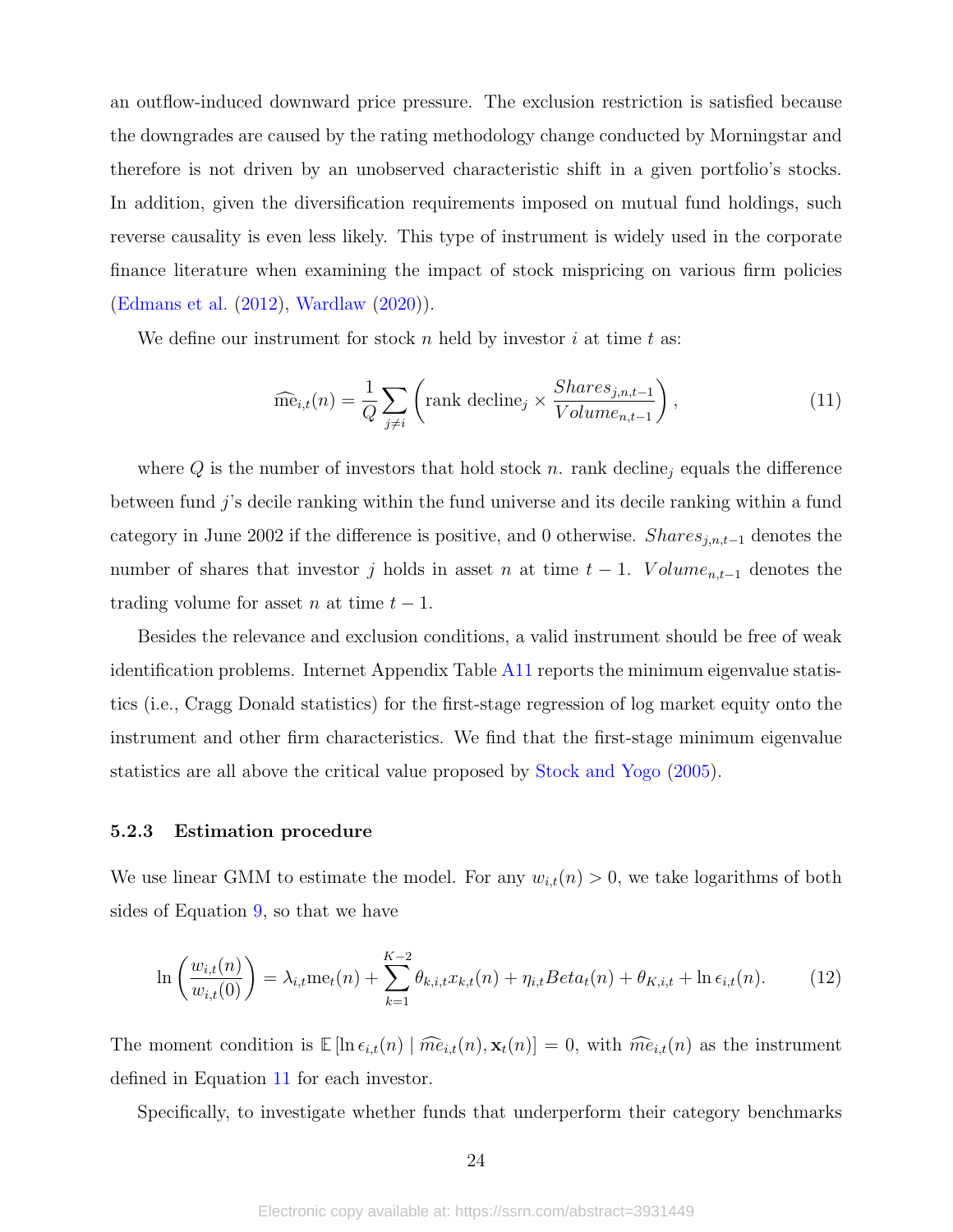have stronger preferences for stocks with a high beta relative to the benchmark index, we group mutual funds into five quintile portfolios based on their performance relative to their peers in the same category over the first half of 2002. For all other investor types (institutional investors, index mutual funds, and households) we pool holdings of all entities within each group together. Then we estimate the demand coefficients for each group of mutual funds indexed by performance, and for all other investors by type of entity.

#### <span id="page-25-0"></span>5.2.4 Estimation results

Among all the demand system parameters, the  $\eta$  coefficients associated with a stock's beta are of particular interest. A positive (negative)  $\eta$  indicates that investors prefer (dislike) high-beta stocks, holding all other characteristics fixed. Table [7](#page-49-0) Panel A reports the point estimates of the  $\eta$  coefficient associated with a stock's beta loading on the benchmark in the second half of 2002, i.e. immediately following the Morningstar methodology change. We find that for both the third and fourth quarters in 2002, the  $\eta$  coefficients for the most underperforming (bottom quintile) funds are significantly positive. In contrast, the coefficients for outperforming funds are significantly negative, consistent with the standard finance logic that investors prefer less exposure to systematic risk, *ceteris paribus*. They are also significantly negative for other categories of investors—index funds, other institutions, and households (although the latter category might include institutions that are too small to be required to report their holdings to the SEC). The substantially higher t-statistics for institutional investors reflect the effect of aggregation at the type of investor as well as greater persistence in holdings of these investors at this level of aggregation. Overall, these findings indicate that funds that underperform in their category do indeed have a uniquely strong preference for high-beta stocks.

## [Insert Table [7](#page-49-0) about here]

What about the demand elasticities of underperforming funds and other investors? As we have shown above, underperforming funds tend to hold high-beta stocks even when these stocks appear overpriced. As such, the demand of underperforming funds might be particularly inelastic, compared to the demand by other funds. Following KY, we rewrite the market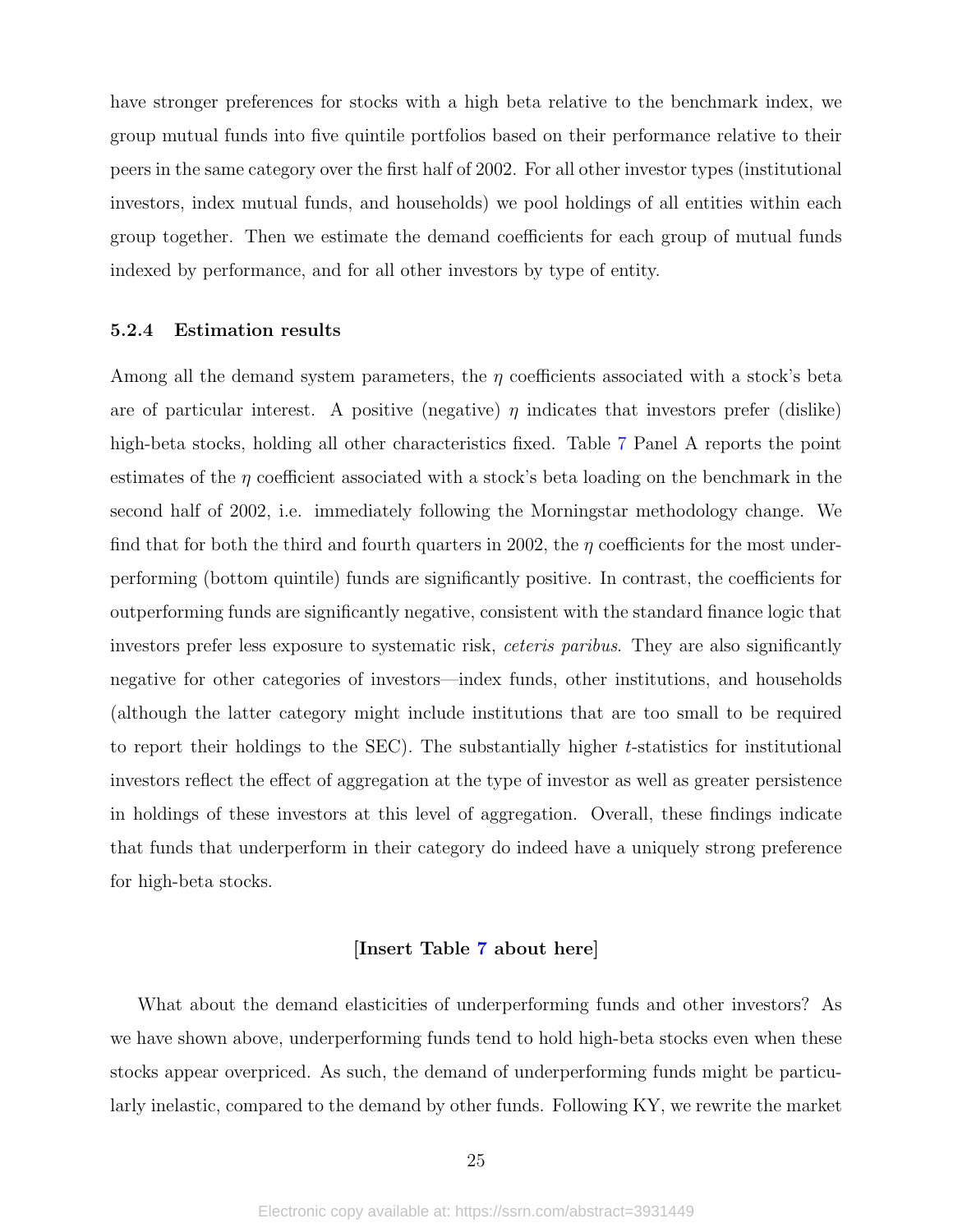clearing condition in Equation [\(10\)](#page-21-1) as  $q_{i,t} = \log(A_{i,t} \omega_{i,t}) - p_t$ , where bold letters denote the N-dimensional vectors. The elasticity of individual demand is

$$
\frac{\partial \boldsymbol{q}_{i,t}}{\partial \boldsymbol{p}'_t} = \lambda_{i,t} \text{diag}(\boldsymbol{\omega}_{i,t})^{-1} \left( \text{diag}(\boldsymbol{\omega}_{i,t}) - \boldsymbol{\omega}_{i,t} \boldsymbol{\omega}'_{i,t} \right) - \boldsymbol{I},
$$
\n(13)

where demand elasticity is decreasing in  $\lambda_{i,t}$ , the sensitivity of fund's holdings to price. An index fund whose portfolio weights are proportional to market equity has  $\lambda_{i,t}$  of one and thus inelastic demand (i.e. the elasticity above is equal to zero). The restriction that  $\lambda_{i,t} < 1$ implies a downward demand slope function in the sense that for a given investor to hold more shares in a stock n, the stock  $n$ 's price needs to fall.

In order to verify the validity of our estimates of  $\lambda_{i,t}$ , we focus on the implied demand elasticity of S&P 500 index funds, whose portfolio weights are proportional to market equity by definition. Figure [2](#page-40-0) plots the distribution of the estimated sensitivities of holdings to price  $\lambda_{i,t}$  for each of the S&P 500 index funds in the third and fourth quarters of 2002. We find that  $\lambda_{i,t}$  ranges from 0.90 to 1.11 and on average is 0.97, a number close to one, implying an average demand elasticity of zero, as expected.

#### [Insert Figure [2](#page-40-0) about here]

Having validated our demand elasticity estimator, we then study  $\lambda_{i,t}$  and the implied demand elasticity for each group of investors. Table [7](#page-49-0) Panel B reports  $\lambda_{i,t}$  and Panel C reports the corresponding demand elasticity for each group of investors. A larger (absolute) value of the demand elasticity suggests a larger change in demand given the same change in asset prices. Consistent with our conjecture, we find that underperforming funds are substantially more inelastic than other active mutual funds (with elasticity of −0.175 and −0.37 in Q3 and Q4 of 2002, respecitively, where other funds' elasticities range between −0.75 and  $-0.62$  in Q3 and between  $-1.13$  and  $-0.62$  in Q4 of 2002). The lack of sensitivity of holdings to asset price indicates that they are more likely to hold overpriced (high-beta) stocks than other funds. Only that index funds have substantially lower demand elasticity (which is essentially zero), while other institutional investors have comparably low elasticities to the underperforming funds, perhaps due to large allocations to passive strategies. In contrast,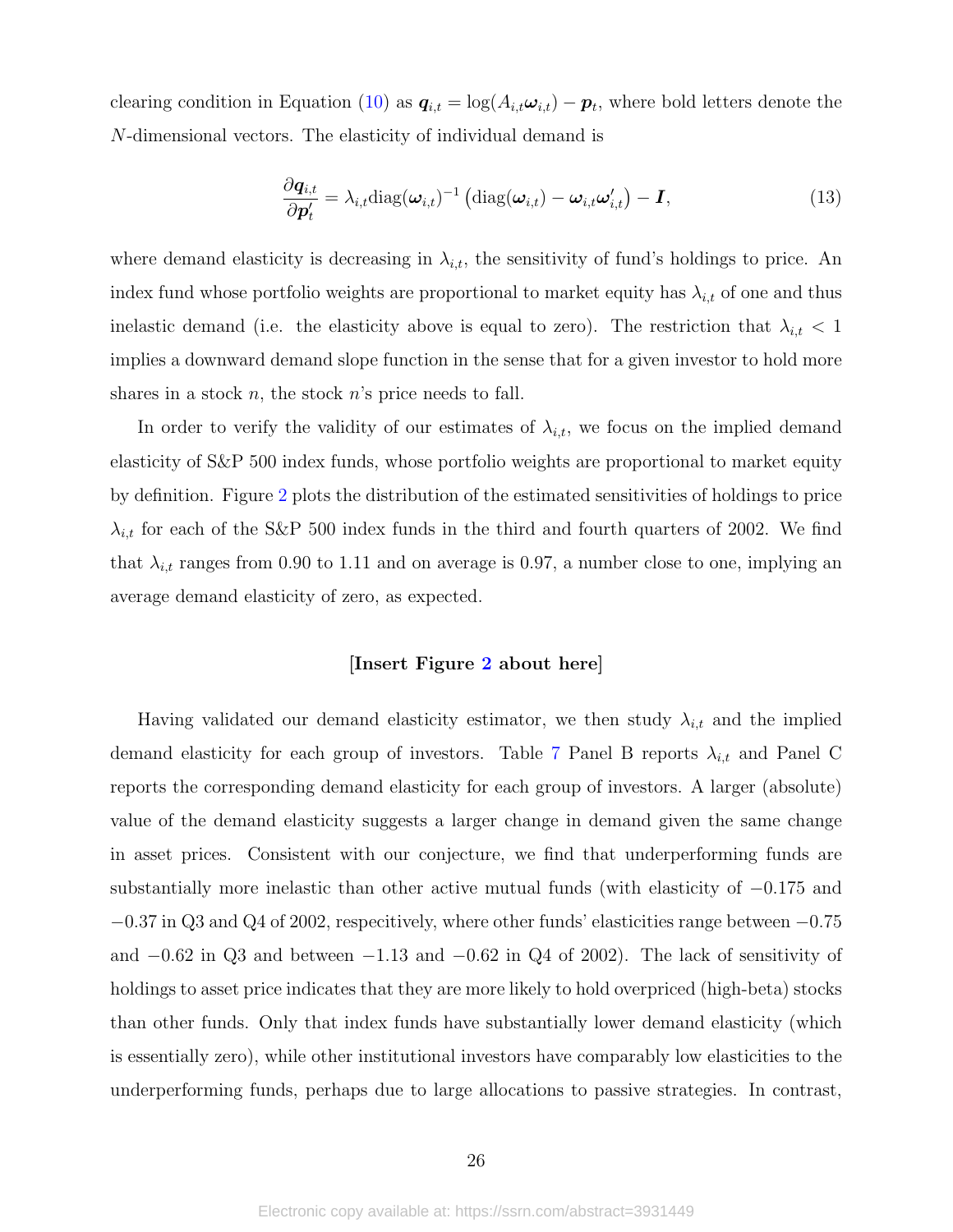households (broadly defined) have demand elasticities that are comparable to those of active funds in the top four quintiles of performance.

### 5.3 Counterfactual Analysis

We conduct counterfactual analysis to quantify the impact of underperforming funds on the prices of high-beta stocks and on the beta anomaly. More specifically, we sort mutual funds into five quintiles according to their year-to-date performance (i.e., returns relative to category peers, as above). For bottom quintile funds, which are the most underperforming, we simulate an outflow equals to their full AUMs. In other words, we "close" those underperforming funds and reallocate their AUMs to all other investors proportionally to those investors' AUM [\(Koijen et al.](#page-38-11) [\(2020\)](#page-38-11)). We assume that these latter investors allocate the additional capital towards the existing positions. We then solve for the counterfactual equilibrium prices so that the market clearing condition (Equartion [10\)](#page-21-1) is satisfied. The counterfactual AUM for all other investors at time  $t$  is given by:

$$
A_{i,t}^{CF} = A_{i,t} + F_{i,t},
$$
\n(14)

where CF denotes counterfactual values and  $F_{i,t} = A_{i,t} A_{k,t} (\Sigma_{j,j \neq k} A_{j,t})^{-1}$ .  $A_{k,t}$  represents the total AUM of all underperforming funds.

After we obtain the counterfactual equilibrium prices of  $N$  inside assets at time  $t$ , we compute the repricing measure  $\zeta^{B_t}$ :

$$
\zeta^{B_t} = \frac{\sum_{n \subseteq B_t} [ME_t^{CF}(n) - ME_t(n)]}{\sum_{n \subseteq B_t} ME_t(n)},\tag{15}
$$

where  $B_t$  is a given portfolio of stocks (e.g. high-beta stock portfolio) and  $ME_t(n)$  ( $ME_t^{CF}(n)$ ) is the actual (counterfactual) market value for stock n at time t. The repricing measure  $\zeta$ captures the change of market value caused by the disappearance of underperforming funds for the portfolio  $B_t$ .

Since underperforming funds aim to catch up with their peers in the same category by investing more stocks with a high beta relative to their category benchmark (see Tables [4](#page-46-0) and [5\)](#page-47-0), we conduct the counterfactual exercise for each fund category. For example, to study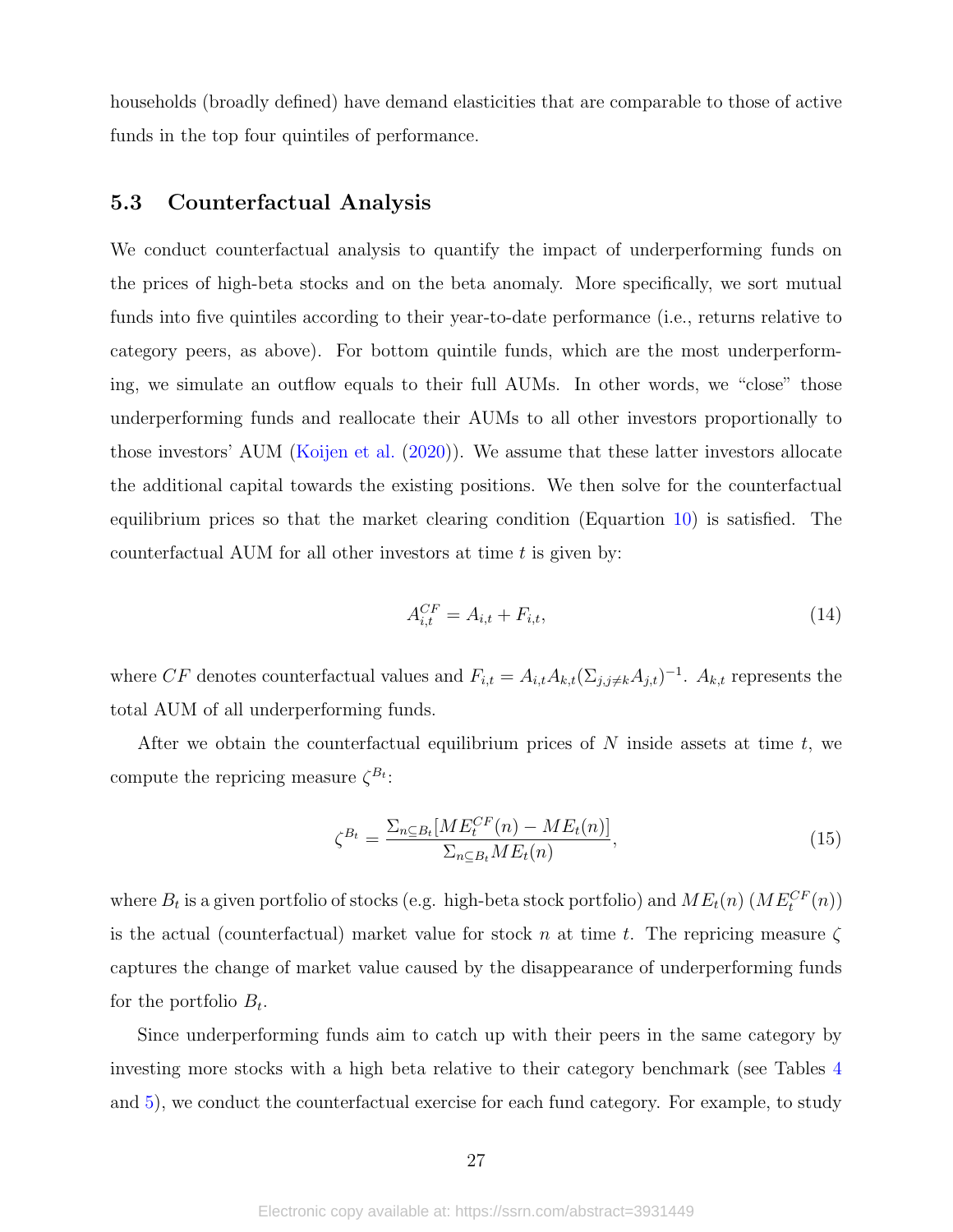underperforming funds' impact in the Small Growth category, we reallocate the AUM of underperforming funds in the Small Growth category to all other investors (including other active funds, index funds, and institutional and retail investors). After obtaining counterfactual equilibrium prices, we sort stocks into 10 decile portfolios based on the beta with respect to the Small Growth benchmark (Russell 2000 Growth) and calculate the repricing measure  $\zeta$  for ten deciles of stock portfolios. As such, we can estimate to what extent the demand of underperforming funds in the Small Growth category contributes to the overpricing of stocks that have high betas with respect to the Small Growth benchmark.

Table [8](#page-50-0) reports the results. We find that the repricing measure is negative for high-beta decile portfolios and the outflows of underperforming funds result in larger price declines in high-beta stocks than in low-beta stocks, consistent with our argument that demand from underperforming funds contributes to potential overpricing of high-beta stocks. For example, in the Large Growth category the repricing is 2.44% and 1.13% more negative for high-beta stocks in the third and fourth quarter of 2002, respectively. The reason is as follows: in both the counterfactual and the actual equilibrium, the total number of shares outstanding for each stock is fixed and in the counterfactual experiment, the underperforming funds are closed and the stocks that were held by the underperforming funds need to be held by some other investors. As Table [7](#page-49-0) Panel C shows, the demand elasticity is negative in the sense that for a given investor to hold more shares in a stock  $n$ , the stock  $n$ 's price needs to fall. Since underperforming funds have a positive preference for high-beta stocks while other funds dislike high-beta stocks (as documented in Table [7](#page-49-0) Panel A and discussed above), the prices of high-beta stocks need to drop more so as to make the other investors willing to hold them.

### [Insert Table [8](#page-50-0) about here]

Alternatively, we can explain the above repricing results through the lens of the demand elasticity. One direct implication from this explanation is that the average elasticity of stock portfolios formed on beta should be decreasing with beta due to the fact that the high-beta stocks are more likely to be held by inelastic underperforming funds. A second implication is that the demand elasticity should be lower for overpriced high-beta stocks than for other normal high-beta stocks. This is because the overpriced high-beta stocks are the ones that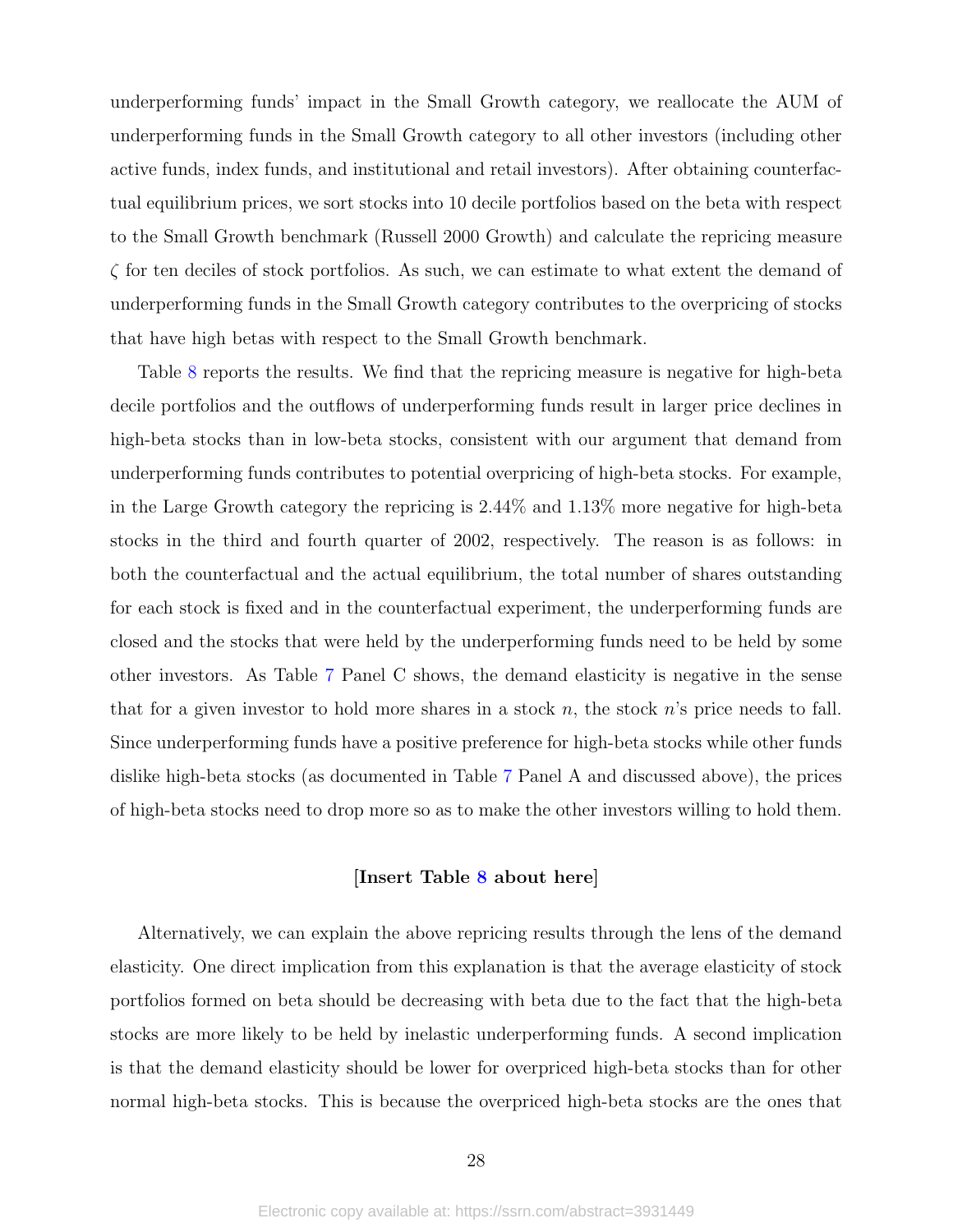are more likely to be held by underperforming funds, while outperforming funds could hold some underpriced high-beta stocks. We define a high-beta stock as overpriced (underpriced) if its realized price is higher (lower) than its counterfactual price. Results from Internet Appendix Table [A12](#page-72-0) supports our first prediction, and results from Internet Appendix Table [A13](#page-72-1) support our second prediction.

In all, the above findings indicate that underperforming mutual funds have a disproportionately large impact on high-beta stocks, which contributes to high-beta stocks' overpricing.

#### 5.3.1 Counterfactual: style-level beta anomaly

In this section we quantify the impact of underperforming funds' demand for high-beta stocks on the style-level beta anomaly following the Morningstar rating method change. Specifically, we use the estimates of the demand system parameters obtained using the 2002 Morningstar ratings change, as described above, to conduct counterfactual experiments where we reallocate underperforming funds' AUM to all other investors and re-compute the equilibrium asset prices over the subsequent years, i.e. 2002-2018. We use the demand coefficients estimated in September of 2002 and assume that these coefficients apply to all the funds in the corresponding performance bin over the entire period following the 2002 ratings reform until the end of our sample period (using the average of demand coefficients estimated in September and December of 2002 instead does not materially alter the results). This assumes that the investors' demand elasticities and, in particular, their "preference" for beta (as well as other characteristics) are stable over time. The Morningstar rating methodology change provides us with a clean exogenous shock to stock prices, which allows us to sharply identify the most relevant features of investors' demand for stocks. Since we cannot construct a similar measure for other quarters in our sample that would allow us to identify the parameters of the demand system as cleanly, we opt for the parsimonious assumption that preferences are stable over time.

In order to compute counterfactual stock prices at the monthly frequency we interpolate quarterly holdings for the intra-quarter months. As such, we are able to estimate the monthly alpha, consistent with our previous exercise. The counterfactual return in month  $t$  for stock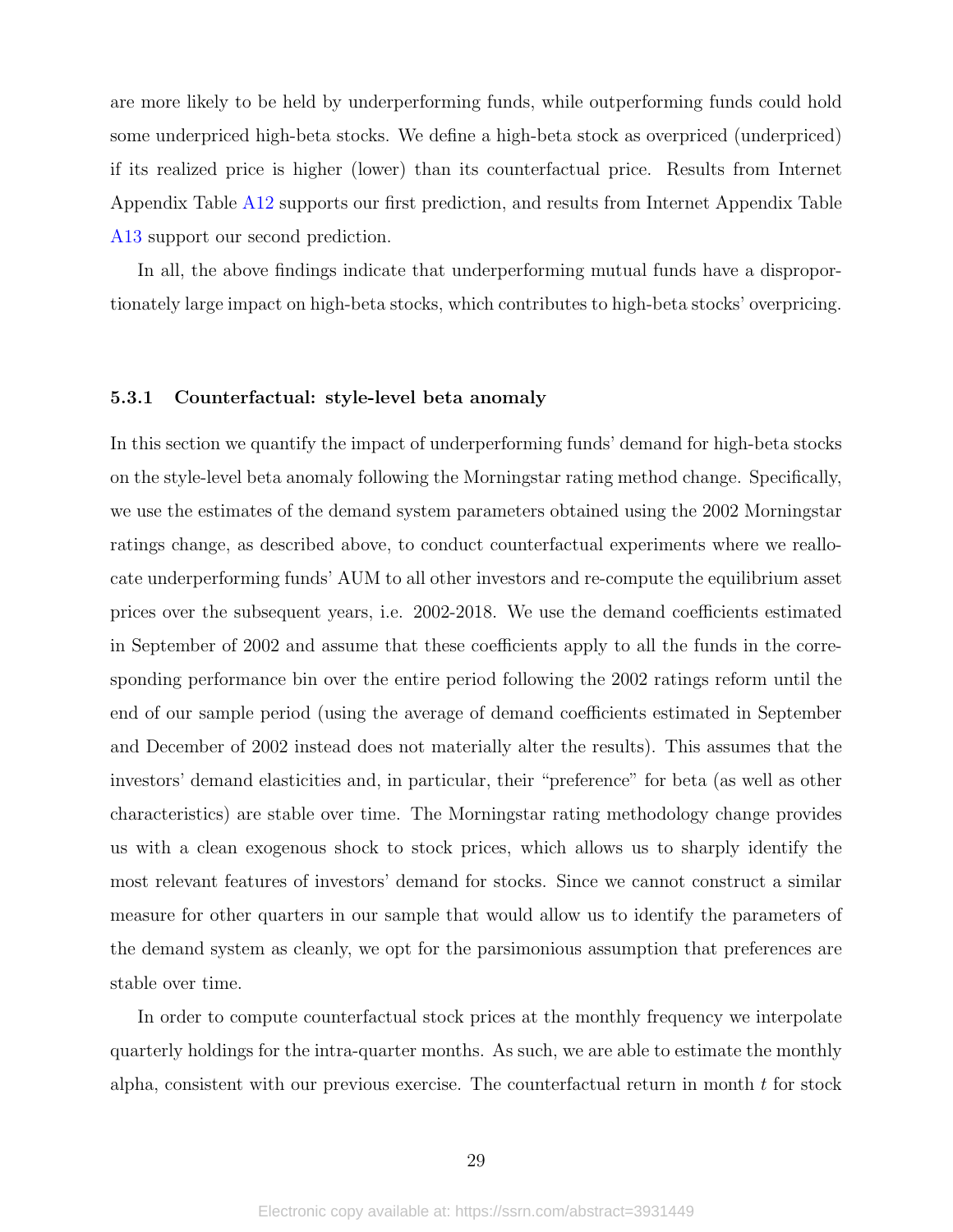*n* is computed as  $\frac{P_{n,t}+D_{n,t}-P_{n,t-1}}{P_{n,t-1}}$ , in which P denotes the monthly counterfactual share price and D denotes actual monthly dividend per share (we calculate the monthly dividend using the CRSP total returns and returns without dividends following [Cochrane](#page-36-13) [\(2008\)](#page-36-13)).

### [Insert Table [9](#page-51-0) about here]

Having obtained the counterfactual returns, we then sort stocks into ten decile portfolios based on their beta with the appropriate benchmark. Table [9](#page-51-0) reports realized and counterfactual monthly alphas for decile portfolios sorted on stocks' beta with the relevant Russell index, including Large Value (Russell 1000 Value), Large Growth (Russell 1000 Growth), Small Value (Russell 2000 Value), and Small Growth (Russell 2000 Growth). For each style-level beta anomaly, we look at the stocks held by funds in that category. Alphas are computed with respect to the Fama-French three-factor model. We find that for categories labelled Small Value and Small Growth, the realized monthly alphas of the style beta anomaly are -0.64% and -0.71%, respectively, which are statistically significant. In contrast, when using counterfactual returns instead, the alphas drop by around 50%, and become insignificant. In particular, we find that the reductions in the alphas of these two style beta anomalies arise largely stems from the less negative alphas earned by high-beta stocks when using counterfactual returns. This implies that removing the holdings of underperformings funds only has a prominent impact on the (over-)pricing of high-beta stocks, and thus attenuates the beta anomaly payoff. While the realized alphas for categories labelled Large Value and Large Growth are not statistically significant (-0.36% and -0.49%, respectively), both become much smaller when counterfactual returns are used to construct them (-0.18% and -0.35%, respectively). Internet Appendix Table [A14](#page-72-2) reports the repricing statisitics of underperforming funds in each category by allocating underperforming funds' AUM proportionally to all other investors' in the post-2002 period. We find consistent result that underperforming mutual funds in each investing category have larger impacts on stocks that have a high beta with respect to the category benchmarks.

How does this decline in the beta anomaly profits relate to the repricing (in particular, of high-beta stocks) that occurs in the counterfactual equilibrium? To answer this question we start with the familiar [Campbell and Shiller](#page-36-14) [\(1988\)](#page-36-14) approximation applied to an individual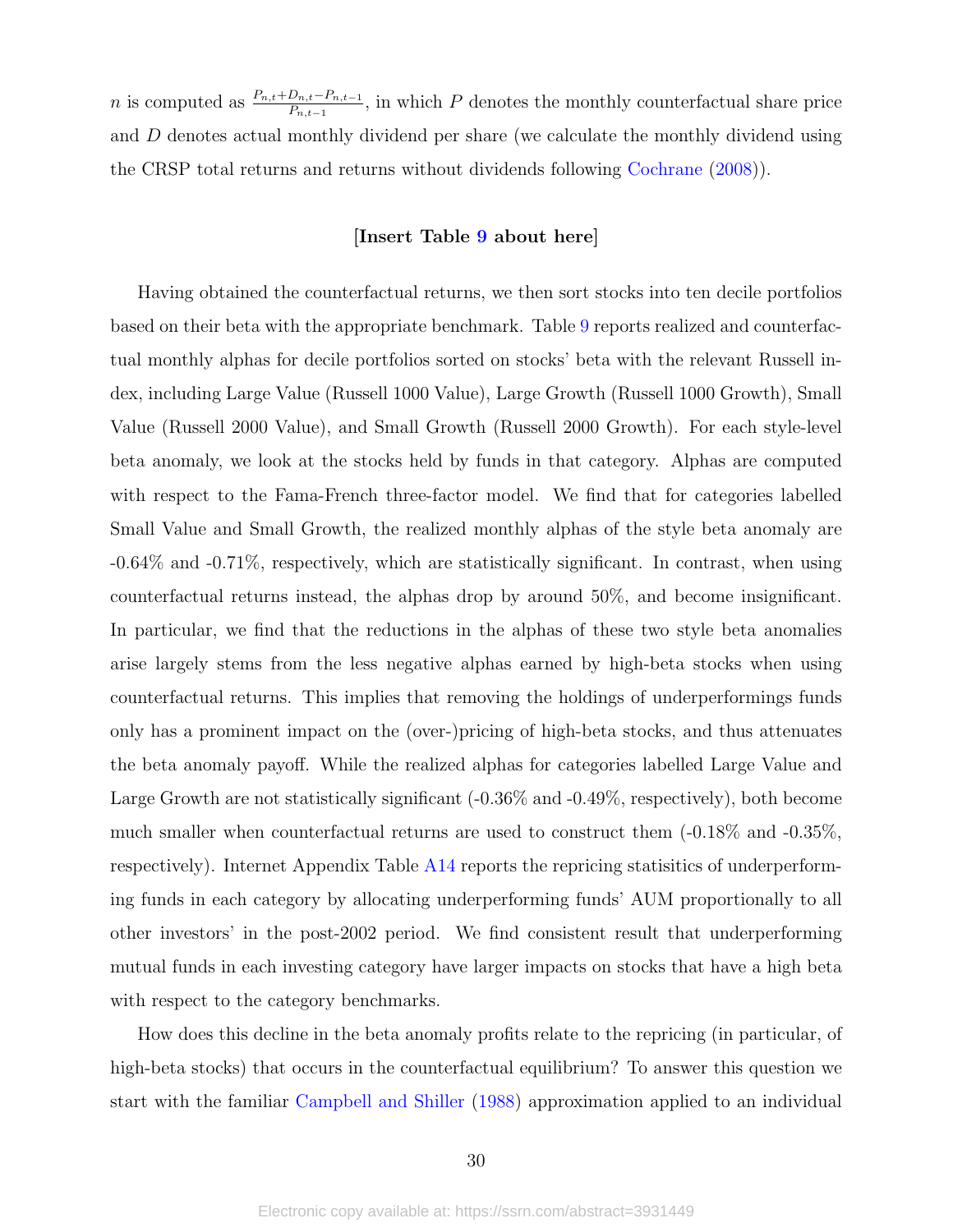stock return (for ease of exposition, we omit the *n* subscript for stock *n*):

$$
r_{t+1} \approx \kappa_0 + \kappa_1 z_{t+1} - z_t + g_{t+1},
$$
\n(16)

where the log of price-dividend ratio is  $z_t = \log \left( \frac{P_t}{D_t} \right)$  $D_t$ ) and  $g_{t+1}$  is the log dividend growth rate. Solving forward for  $z_t$ , we have

$$
z_{t} = \frac{\kappa_{0}}{1 - \kappa_{1}} + \left[ \sum_{j=0}^{\infty} \kappa_{1}^{j} \left( g_{t+1+j} - r_{t+1+j} \right) \right]. \tag{17}
$$

We assume the returns follow:  $r_{t+1} = \alpha_{t+1} + \beta'_t f_{t+1} + \epsilon_{t+1}$ , where  $\beta'_t f_{t+1}$  represents the compensation for exposure to systematic risk factor(s) f and the decay in mispricing  $\alpha_{t+1}$  is captured by an autoregressive process:  $\alpha_{t+1} = \phi \alpha_t + \varepsilon_{t+1}$ . If the current dividend  $D_t$  is the same in both the counterfactual and the real world, the repricing  $\zeta$  at time period t for a given stock can be expressed as (see Internet Appendix Section A12 for the derivation),

$$
\zeta_t(n) = \exp(\frac{\alpha_{t+1}^{dif}}{1 - \phi \kappa_1}) - 1,\tag{18}
$$

where  $\alpha_{t+1}^{dif}$  is the difference between the empirically realized alpha on the beta anomaly and its counterfactual alpha, using the returns at  $t + 1$  following the formation period t. The above expression explicitly links the (stock-level) repricing with (stock-level) alpha. While stock-level conditional alpha is not observed, it is common to proxy for it with the alphas of corresponding value-weighted decile portfolios, which attributes the variation in alpha to the stocks' relative rank when sorting on beta.

Let's take the high-beta stock portfolio in Small Growth fund category (beta is measured with the Small Growth category benchmark) as an example. By looking at the alpha of the high-beta stock for different horizons, we find out a decay parameter of 0.50 using a  $AR(1)$ model (see the graph in Internet Appendix Section A12). If we plug in the value of  $\kappa_1 = 0.96$ (4% dividend price ratio),  $\phi = 0.50$  and  $\alpha_{t+1}^{dif} = -0.28\%$  (shown in Table [9\)](#page-51-0) we have

$$
\zeta = \exp(-0.0058) - 1 = -0.58\%.
$$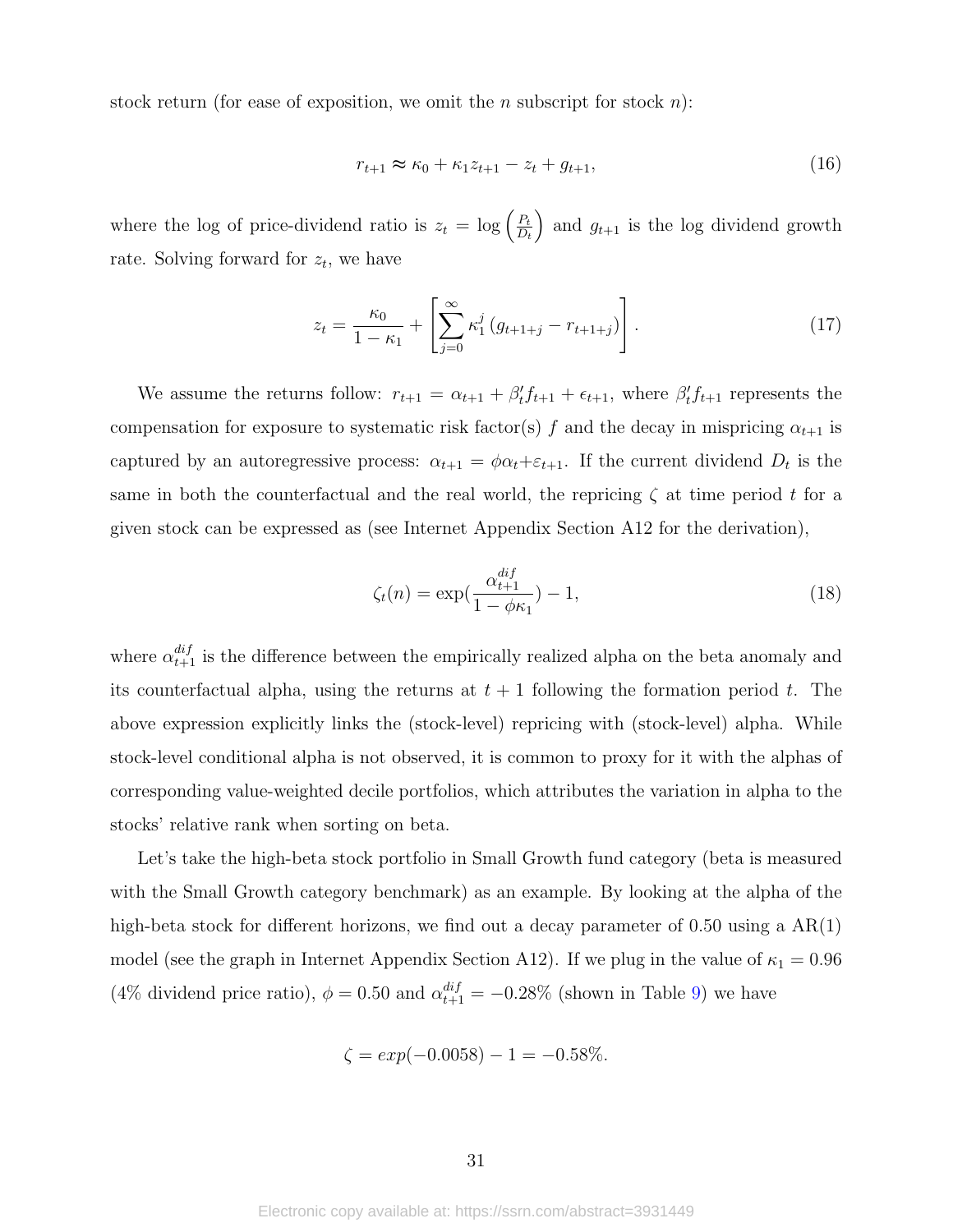Therefore, the repricing of high-beta stocks needs to be at least -0.58%, so as to generate a alpha decline of 0.28%. As shown in Table [8,](#page-50-0) the average repricing is −0.99% in 2002 Q3 for high-beta stocks in the Small Growth category. Similarly, we show that the repricing of -0.91% is enough to explain the alpha decline of 0.38% for the high-beta portfolio in the Small Value category. We do not apply this analysis to the two large-cap categories, as the high-beta portfolio does not earn a significant negative alpha in either one.

Overall, our findings indicate that the demand by underpeforming funds has a prominent impact on the prices of high-beta stocks and, therefore, their subsequent returns. Reallocating underperformings' AUM to all other investors attenuates the style-level beta anomaly significantly by reducing the overpricing of stocks with high betas to the respective style benchmarks.

# 6 Fund Performance and Other Risk Anomalies

Besides beta anomaly, there are other well known risk anomalies: the apparent overvaluation of stocks with high-idiosyncratic-volatility (IVOL) and lottery-like payoffs, which are related to large positive skewness. In this section, we examine whether the two anomalies—IVOL and lottery-like payoffs—are primarily driven by stocks that are largely held by underperforming funds.

## 6.1 Idiosyncratic volatility

In a well-cited paper, [Ang et al.](#page-35-7) [\(2006\)](#page-35-7) find that stocks with high-IVOL earns lower returns than low-IVOL stocks. In fact, [Liu et al.](#page-38-4) [\(2018\)](#page-38-4) argue that the beta anomaly tends to be driven by the positive IVOL/beta correlation.

Since IVOL also represents risk, funds that underperform their benchmarks are likely to overweight high-IVOL stocks and therefore cause those stocks' overpricing. To test this, we sort stocks into  $5\times10$  portfolios on the stock-level fund performance and IVOL, sequentially.<sup>[19](#page-32-0)</sup> As in [Ang et al.](#page-35-7) [\(2006\)](#page-35-7), the monthly IVOL for individual stocks is calculated as the standard

<span id="page-32-0"></span><sup>19</sup>We use the S&P500 index return to measure the stock-level fund performance during pre-June-2002 periods and Russell category index returns to measure the stock-level fund performance during post-June-2002 periods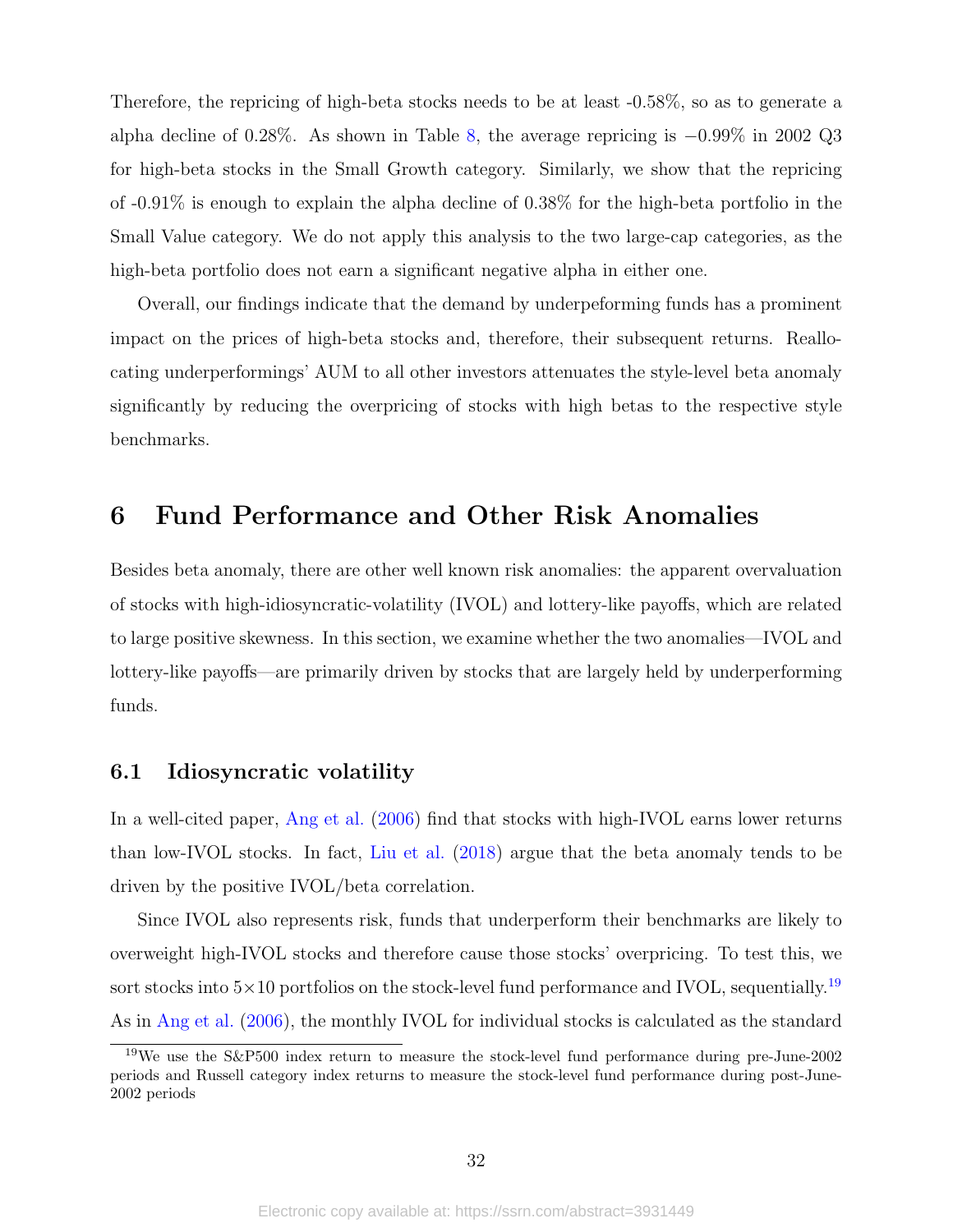deviation of the residuals from the regression of the most recent month's daily returns on the Fama-French three factors.

Figure [3](#page-41-0) and Table [10](#page-52-0) Panel A present the monthly alpha (relative to the Fama-French three-factor model) of the 5×10 portfolios. Consistent with the beta anomaly results in Section [3.1,](#page-9-0) the IVOL anomaly is primarily driven by stocks that are largely held by underperforming funds. Specifically, focusing on IVOL decile 10 portfolios, we find that as the stock-level fund performance increases, the portfolio alpha decreases monotonously ranging from −1.39% to −0.38% per month. Therefore, the high-IVOL stocks held by underperforming funds are more likely to be overpriced. Accordingly, the long-short strategy that long the highest-IVOL- and short the lowest-IVOL-stocks in the bottom fund-performance quintile portfolio earns the most significantly negative alpha, which is -1.55% per month. Moreover, the difference in alphas of this long-short strategy between outperforming- and underperforming- fund quintiles is 0.78% with a t-statistic of 2.24.

### [Insert Figure [3](#page-41-0) and Table [10](#page-52-0) about here]

Table [10](#page-52-0) Panel B reports the value-weighted IVOL of each double-sorted portfolios. We find the IVOL dispersion is very similar across different quintile portfolios sorted on the stocklevel fund performance. Therefore, both outperforming and underperforming funds invest in stocks with high IVOL, but only underperforming funds cause overpricing on high-IVOL stocks.

## 6.2 Lottery stocks

[Bali et al.](#page-35-8) [\(2011\)](#page-35-8) finds negative relation between expected returns and stocks' lottery payoff, which is measured as return skewness. Like beta and IVOL, skewness is also a proxy for risk. Since funds who underperform their benchmarks can overweight high-skewness stocks to increase their portfolio risks, it is likely that this risk-shifting behavior could cause overpricing on high-skewness stocks.<sup>[20](#page-33-0)</sup> To examine this, we sort stocks into  $5\times10$  portfolios on the stock-level fund performance and return skewness, sequentially. Following [Bali et al.](#page-35-8) [\(2011\)](#page-35-8),

<span id="page-33-0"></span> $^{20}$ [Agarwal et al.](#page-35-9) [\(2019\)](#page-35-9) find that fund who underperform tend to invest in lottery stocks to increase risks towards the end of the year.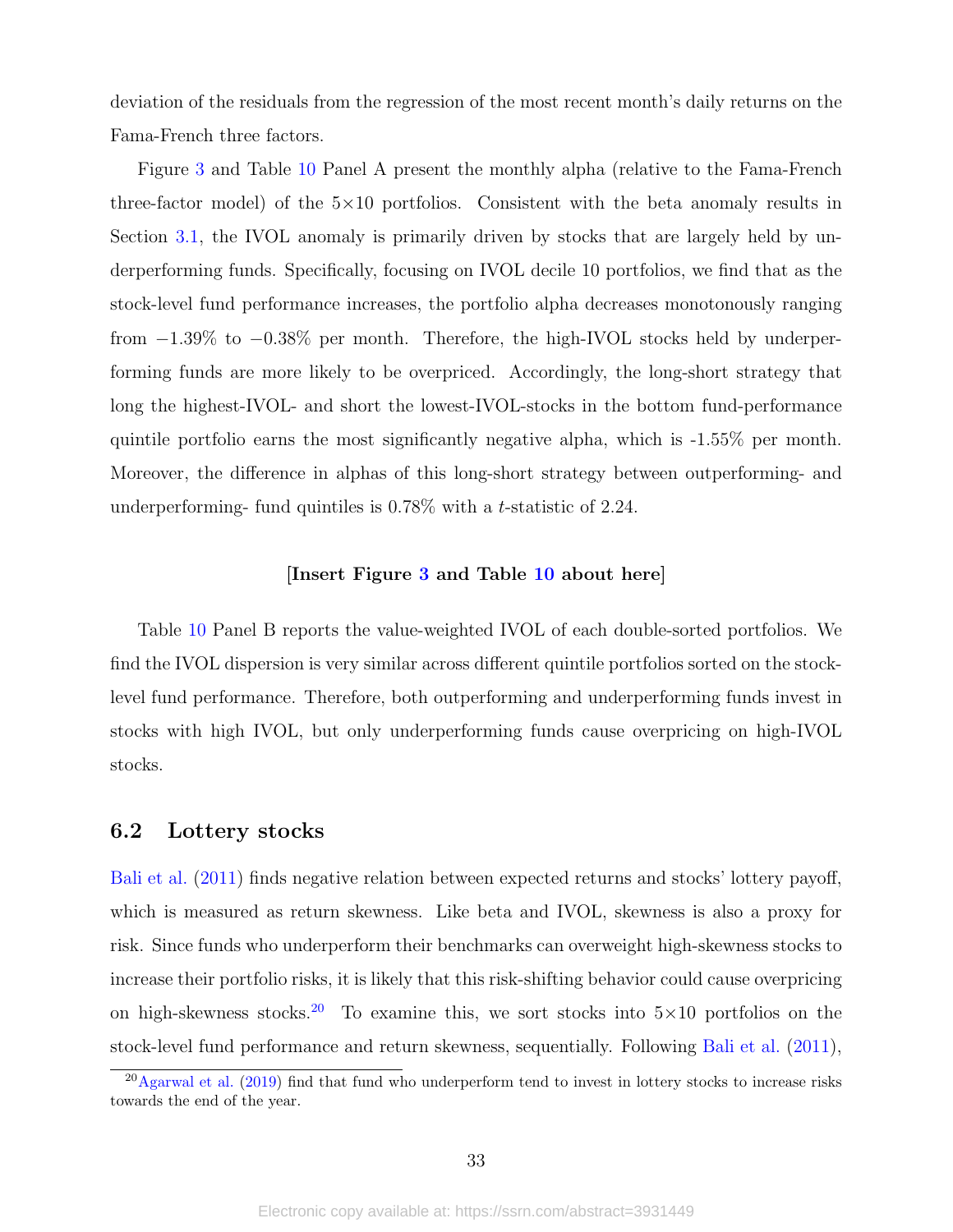we measure stocks' return skewness as the average of its five highest daily returns in each month.<sup>[21](#page-34-0)</sup>

Figure [4](#page-42-0) and Table [11](#page-53-0) Panel A present the monthly alpha (relative to the Fama-French three-factor model) of the  $5\times10$  portfolios. Consistent with the beta and IVOL anomalies, the skewness anomaly is primarily driven by stocks that are largely held by underperforming funds. Specifically, we find that the alpha on stocks with the highest skewness in each fundperformance quintile portfolios decreases monotonously with fund performance, ranging from −1.19% to −0.43% per month. Therefore, the high-skewness stocks held by underperforming funds are more likely to be overpriced. Accordingly, the long-short strategy that long the highest-skewness- and short the lowest-skewness-stocks earns the most significantly negative alpha, −1.55% per month. Moreover, the difference in alphas of this long-short strategy between outperforming- and underperforming- fund quintiles is 0.83% with a t-statistic of 2.30.

### [Insert Figure [4](#page-42-0) and Table [11](#page-53-0) about here]

Table [11](#page-53-0) Panel B reports the value-weighted return skewness of each double-sorted portfolios. We find the dispersion in skewness is very similar across different quintile portfolios sorted on the stock-level fund performance. Therefore, both outperforming and underperforming funds invest in stocks with high return skewness, but only underperforming funds cause overpricing on high-skewness stocks.

# 7 Conclusion

In this paper we explore the relationship between risk-shifting by underperforming mutual funds and several well-known risk anomalies. We show that these anomalies are concentrated among stocks mainly held by underperforming funds. In addition, exploiting the rating methodology change by Morningstar in 2002 we provide causal evidence of risk-shifting by

<span id="page-34-0"></span><sup>&</sup>lt;sup>21</sup>The skewness measure in [Bali et al.](#page-35-8)  $(2011)$  has widely cited, e.g., [Barberis et al.](#page-35-10)  $(2016)$  and [Kumar et al.](#page-38-12) [\(2019\)](#page-38-12). We do not use other skew measures such as skewness of monthly returns over the previous five years, expected idiosyncratic skewness [\(Boyer and Vorkink](#page-36-15) [\(2014\)](#page-36-15)), and coskewness [\(Harvey and Siddique](#page-37-14) [\(2000\)](#page-37-14)), because none of them predict cross-sectional stock returns significantly (see Table 5 in [Barberis et al.](#page-35-10) [\(2016\)](#page-35-10)).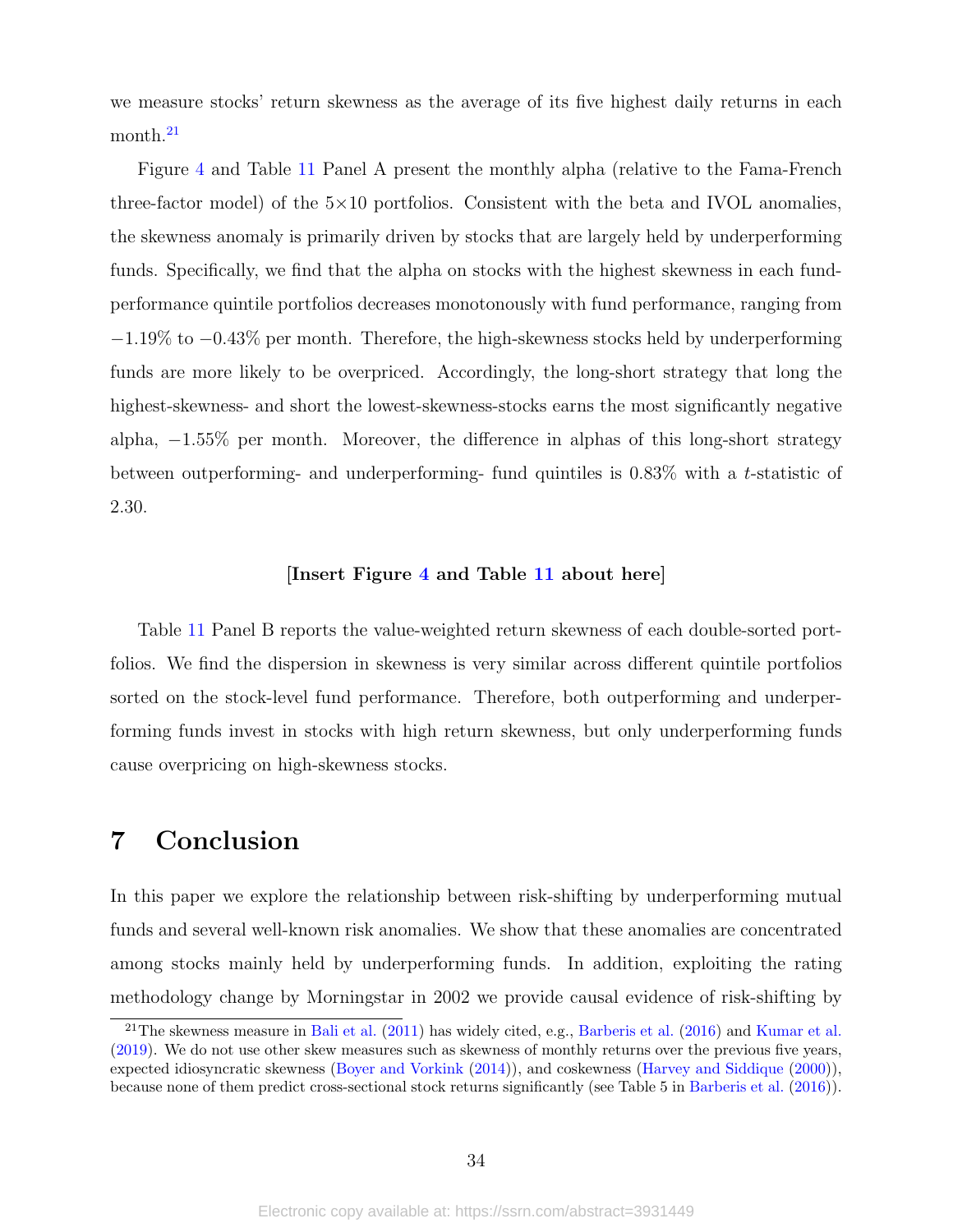underperforming funds and its impact on anomaly returns. We discover that a significant beta anomaly for the S&P 500 index for the pre-2002 period is largely replaced by category-index beta anomaly over the post-2002 period. We further quantify the impact of underperforming funds' risk shifting on the beta anomaly by employing the demand system approach. We find that the beta anomaly gets attenuated significantly in the counterfactual equilibrium that eliminates the demand for high-beta stocks by underperforming funds.

# References

- <span id="page-35-9"></span>Agarwal, V., Jiang, L. and Wen, Q. (2019). Why do mutual funds hold lottery stocks?, Georgetown McDonough School of Business Research Paper (3164692).
- <span id="page-35-7"></span>Ang, A., Hordrick, R., Xing, Y. and Zhang, X. (2006). The cross-section of volatility and expected returns, Journal of Finance 51: 259–299.
- <span id="page-35-4"></span>Antoniou, C., Doukas, J. A. and Subrahmanyam, A. (2015). Investor sentiment, beta, and the cost of equity capital, Management Science 62: 347–367.
- <span id="page-35-1"></span>Baker, M., Bradley, B. and Wurgler, J. (2011). Benchmarks as limits to arbitrage: Understanding the low-volatility anomaly, Financial Analysts Journal 67: 40–54.
- <span id="page-35-5"></span>Bali, T. G., Brown, S. J., Murray, S. and Tang, Y. (2017). A lottery-demand-based explanation of the beta anomaly, Journal of Financial and Quantitative Analysis 52(6): 2369–2397.
- <span id="page-35-8"></span>Bali, T. G., Cakici, N. and Whitelaw, R. F. (2011). Maxing out: Stocks as lotteries and the cross-section of expected returns, Journal of Financial Economics 99(2): 427–446.
- <span id="page-35-6"></span>Barberis, N., Jin, L. J. and Wang, B. (2021). Prospect theory and stock market anomalies, The Journal of Finance **76**(5): 2639–2687.
- <span id="page-35-10"></span>Barberis, N., Mukherjee, A. and Wang, B. (2016). Prospect theory and stock returns: An empirical test, The Review of Financial Studies 29(11): 3068–3107.
- <span id="page-35-2"></span>Barberis, N. and Shleifer, A. (2003). Style investing, *Journal of financial Economics* 68(2): 161–199.
- <span id="page-35-0"></span>Basak, S., Pavlova, A. and Shapiro, A. (2007). Optimal asset allocation and risk shifting in money management, The Review of Financial Studies 20(5): 1583-1621.
- <span id="page-35-3"></span>Ben-David, I., Li, J., Rossi, A. and Song, Y. (2022). What do mutual fund investors really care about?, The Review of Financial Studies 35(4): 1723–1774.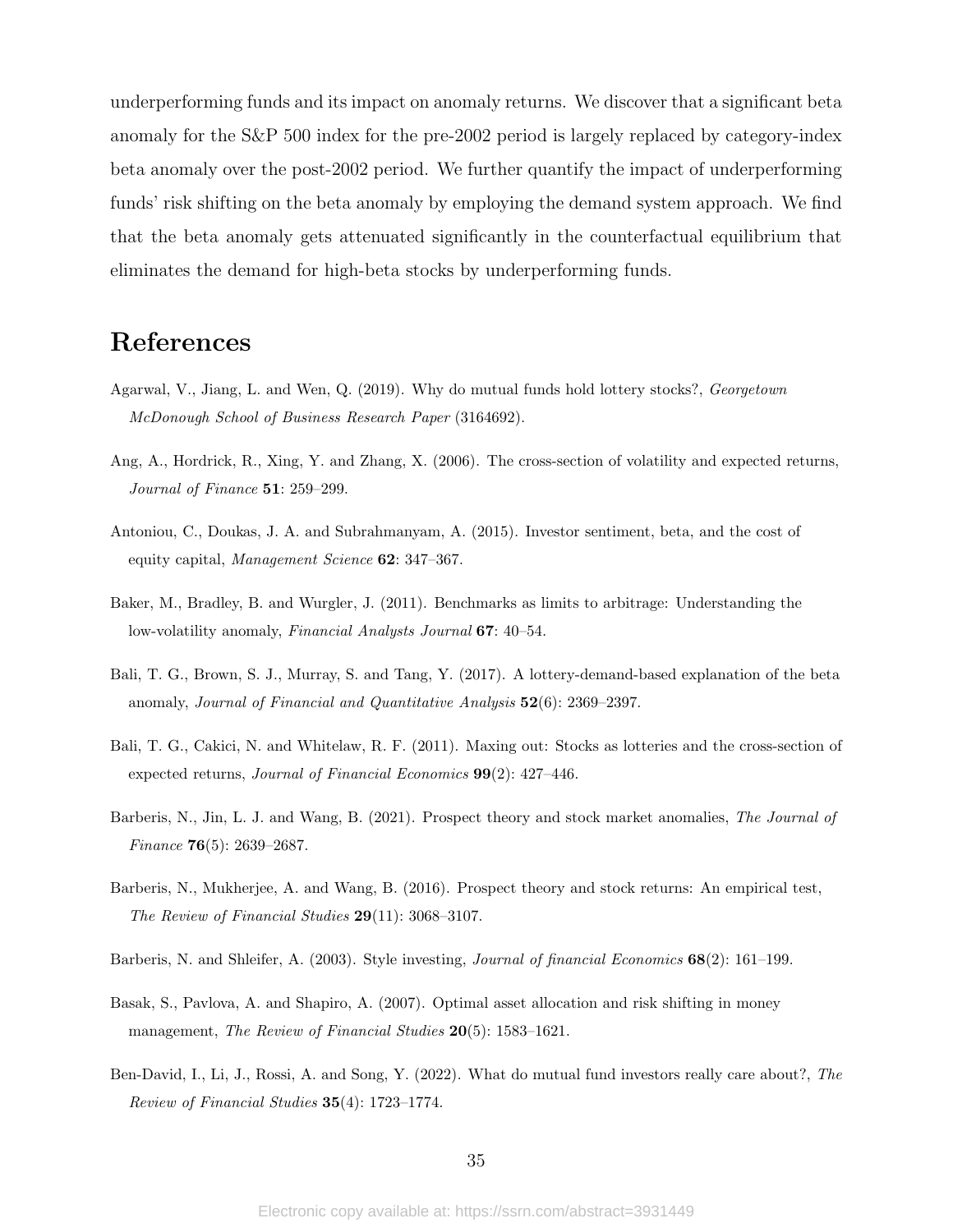Black, F., Jensen, M. C., Scholes, M. et al. (1972). The capital asset pricing model: Some empirical tests.

- Blume, M. E. (1998). An anatomy of morningstar ratings, Financial Analysts Journal 54(2): 19–27.
- Boguth, O. and Simutin, M. (2018). Leverage constraints and asset prices: Insights from mutual fund risk taking, Journal of Financial Economics  $127(2)$ : 325–341.
- Boyer, B. H. and Vorkink, K. (2014). Stock options as lotteries, The Journal of Finance 69(4): 1485–1527.
- Brown, K. C., Harlow, W. V. and Starks, L. T. (1996). Of tournaments and temptations: An analysis of managerial incentives in the mutual fund industry, The Journal of Finance  $51(1)$ : 85–110.
- <span id="page-36-3"></span>Campbell, J. Y. and Shiller, R. J. (1988). The dividend-price ratio and expectations of future dividends and discount factors, The Review of Financial Studies 1(3): 195–228.
- <span id="page-36-0"></span>Cederburg, S. and O'doherty, M. S. (2016). Does it pay to bet against beta? on the conditional performance of the beta anomaly, The Journal of finance  $71(2)$ : 737–774.
- <span id="page-36-1"></span>Chevalier, J. and Ellison, G. (1997). Risk taking by mutual funds as a response to incentives, Journal of political economy 105(6): 1167–1200.
- Christoffersen, S. E. and Simutin, M. (2017). On the demand for high-beta stocks: Evidence from mutual funds, The Review of Financial Studies 30(8): 2596–2620.
- Cochrane, J. H. (2008). The dog that did not bark: A defense of return predictability, Review of Financial Studies 21: 1533–1575.
- Cohen, R. B., Coval, J. D. and Pástor, L. (2005). Judging fund managers by the company they keep, The Journal of Finance 60(3): 1057–1096.
- <span id="page-36-2"></span>Coval, J. and Stafford, E. (2007). Asset fire sales (and purchases) in equity markets, Journal of Financial Economics 86(2): 479–512.
- Cuoco, D. and Kaniel, R. (2011). Equilibrium prices in the presence of delegated portfolio management, Journal of Financial Economics 101(2): 264–296.
- Del Guercio, D. and Tkac, P. A. (2008). Star power: The effect of morningstar ratings on mutual fund flow, Journal of Financial and Quantitative Analysis pp. 907–936.
- Edmans, A., Goldstein, I. and Jiang, W. (2012). The real effects of financial markets: The impact of prices on takeovers, The Journal of Finance 67(3): 933–971.
- Evans, R. B. (2010). Mutual fund incubation, The Journal of Finance 65(4): 1581–1611.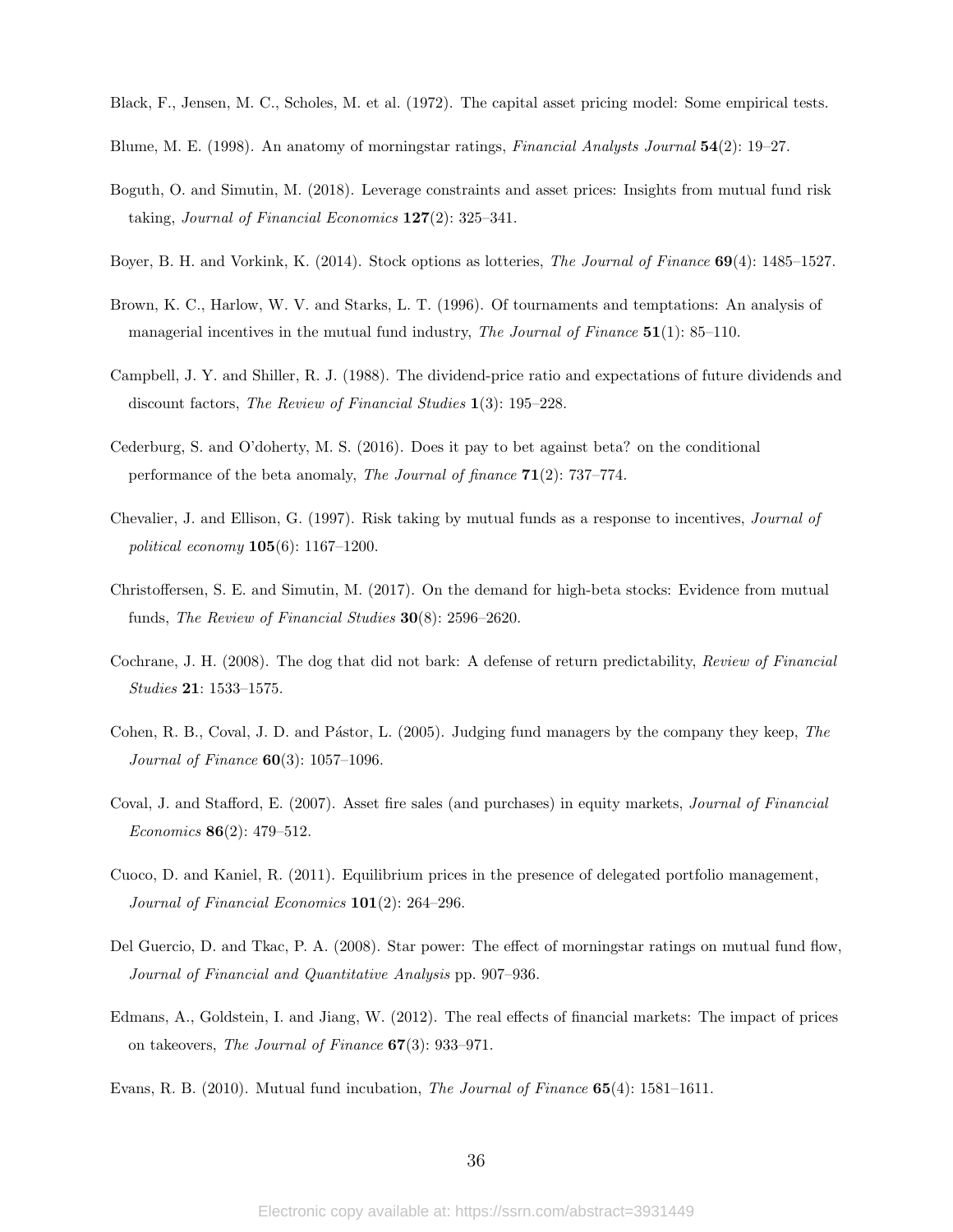- <span id="page-37-3"></span>Evans, R. B. and Sun, Y. (2021). Models or stars: The role of asset pricing models and heuristics in investor risk adjustment, The Review of Financial Studies 34(1): 67–107.
- Fama, E. and French, K. (1992). The cross-section of expected stock return, Journal of Finance 47: 427–465.
- <span id="page-37-0"></span>Fama, E. and French, K. (1993). Common risk factors in the returns on stocks and bonds, Journal of Financial Economics 33: 3–56.
- Fama, E. and French, K. (2015). A five-factor asset pricing model, Journal of Financial Economics 116: 1–22.
- <span id="page-37-2"></span>Frazzini, A. and Pedersen, L. H. (2014). Betting against beta, *Journal of Financial Economics* 111(1): 1–25.
- Gabaix, X. and Koijen, R. S. J. (2021). In search of the origins of financial fluctuations: The inelastic markets hypothesis, Working Paper 28967, National Bureau of Economic Research. URL: http://www.nber.org/papers/w28967
- Goetzmann, W., Ingersoll, J., Spiegel, M. and Welch, I. (2007). Portfolio performance manipulation and manipulation-proof performance measures, The Review of Financial Studies 20(5): 1503–1546.
- Harvey, C. R. and Siddique, A. (2000). Conditional skewness in asset pricing tests, The Journal of finance 55(3): 1263–1295.
- <span id="page-37-1"></span>Hong, H. and Sraer, D. (2016). Speculative betas, Journal of Finance 71: 2095–2144.
- Hou, K., Xue, C. and Zhang, L. (2015). Digesting anomalies: An investment approach, Review of Financial Studies 28: 650–705.
- Huang, J., Sialm, C. and Zhang, H. (2011). Risk shifting and mutual fund performance, The Review of Financial Studies 24(8): 2575–2616.
- Kacperczyk, M., Sialm, C. and Zheng, L. (2008). Unobserved actions of mutual funds, The Review of Financial Studies 21(6): 2379–2416.
- Kempf, A. and Ruenzi, S. (2008). Tournaments in mutual-fund families, The Review of Financial Studies 21(2): 1013–1036.
- Kempf, A., Ruenzi, S. and Thiele, T. (2009). Employment risk, compensation incentives, and managerial risk taking: Evidence from the mutual fund industry, Journal of Financial Economics 92(1): 92–108.
- Kirchler, M., Lindner, F. and Weitzel, U. (2018). Rankings and risk-taking in the finance industry, The Journal of Finance 73(5): 2271–2302.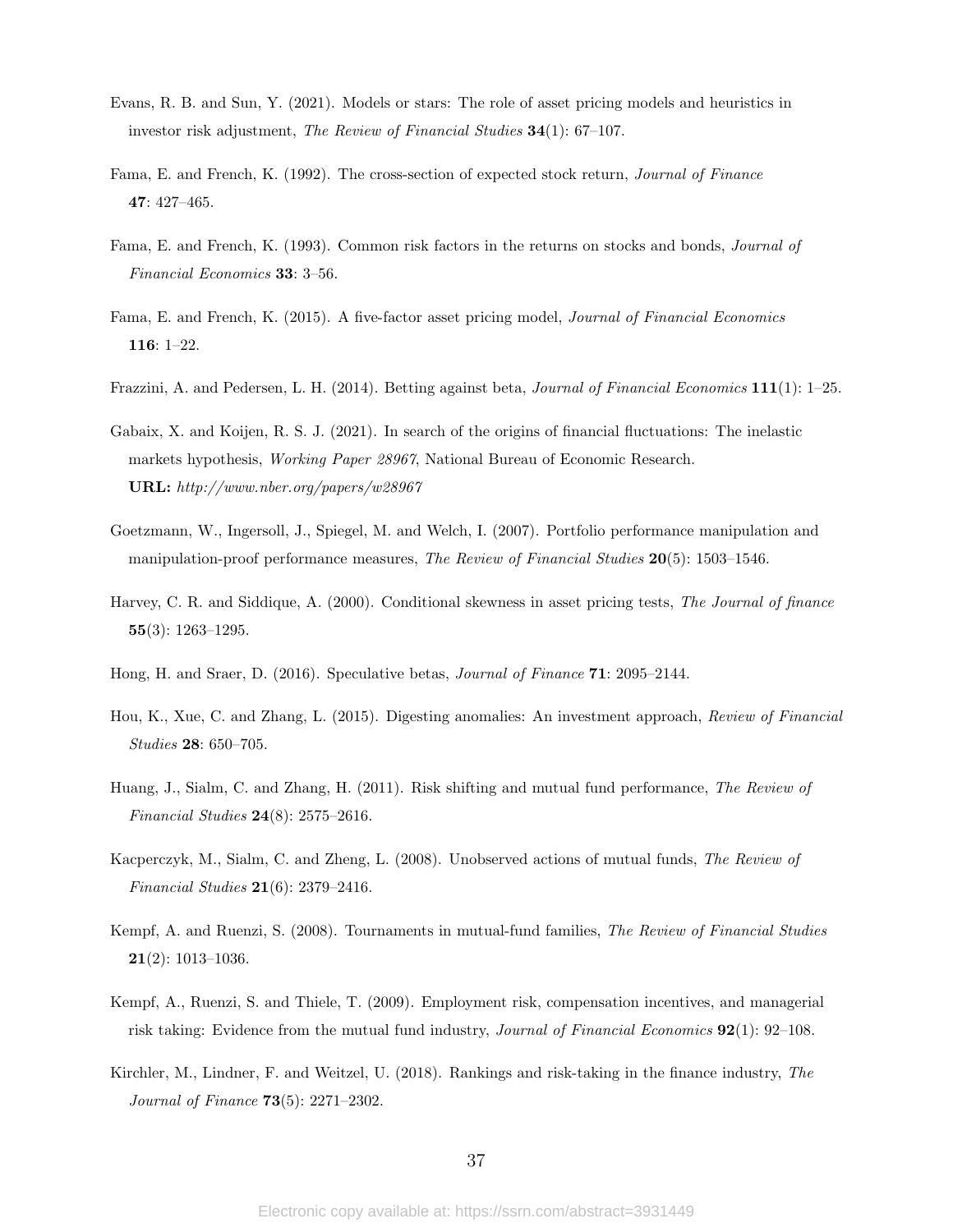- Koijen, R. S., Richmond, R. J. and Yogo, M. (2020). Which investors matter for equity valuations and expected returns?, Technical report, National Bureau of Economic Research.
- Koijen, R. S. and Yogo, M. (2019). A demand system approach to asset pricing, *Journal of Political* Economy  $127(4)$ : 1475–1515.
- Kumar, A., Motahari, M. and Taffler, R. (2019). Skewness preference and market anomalies, University of Miami Business School Research Paper (3166638).
- Lee, J. H., Trzcinka, C. and Venkatesan, S. (2019). Do portfolio manager contracts contract portfolio management?, The Journal of Finance 74(5): 2543-2577.
- Liu, J., Stambaugh, R. F. and Yuan, Y. (2018). Absolving beta of volatility's effects, *Journal of Financial Economics* **128**(1): 1–15.
- <span id="page-38-2"></span>Lou, D. (2012). A flow-based explanation for return predictability, The Review of Financial Studies  $25(12): 3457 - 3489.$
- Pavlova, A. and Sikorskaya, T. (2022). Benchmarking intensity, The Review of Financial Studies, Forthcoming.
- Schneider, P., Wagner, C. and Zechner, J. (2020). Low-risk anomalies?, The Journal of Finance.
- Shleifer, A. (1986). Do demand curves for stocks slope down?, Journal of Finance 41(3): 579–590. URL: https://onlinelibrary.wiley.com/doi/abs/10.1111/j.1540-6261.1986.tb04518.x
- <span id="page-38-1"></span>Stambaugh, R. F. and Yuan, Y. (2017). Mispricing factors, Review of Financial Studies 30: 1270–1315.
- <span id="page-38-3"></span>Stock, J. and Yogo, M. (2005). Identification and Inference for Econometric Models: Essays in Honor of Thomas J. Rothenberg, Cambridge University Press.
- Vasicek, O. A. (1973). A note on using cross-sectional information in bayesian estimation of security betas, The Journal of Finance 28(5): 1233–1239.
- Wardlaw, M. (2020). Measuring mutual fund flow pressure as shock to stock returns, The Journal of Finance  $75(6)$ : 3221-3243.
- <span id="page-38-0"></span>White, H. (1980). A heteroskedasticity-consistent covariance matrix estimator and a direct test for heteroskedasticity, Econometrica: journal of the Econometric Society pp. 817–838.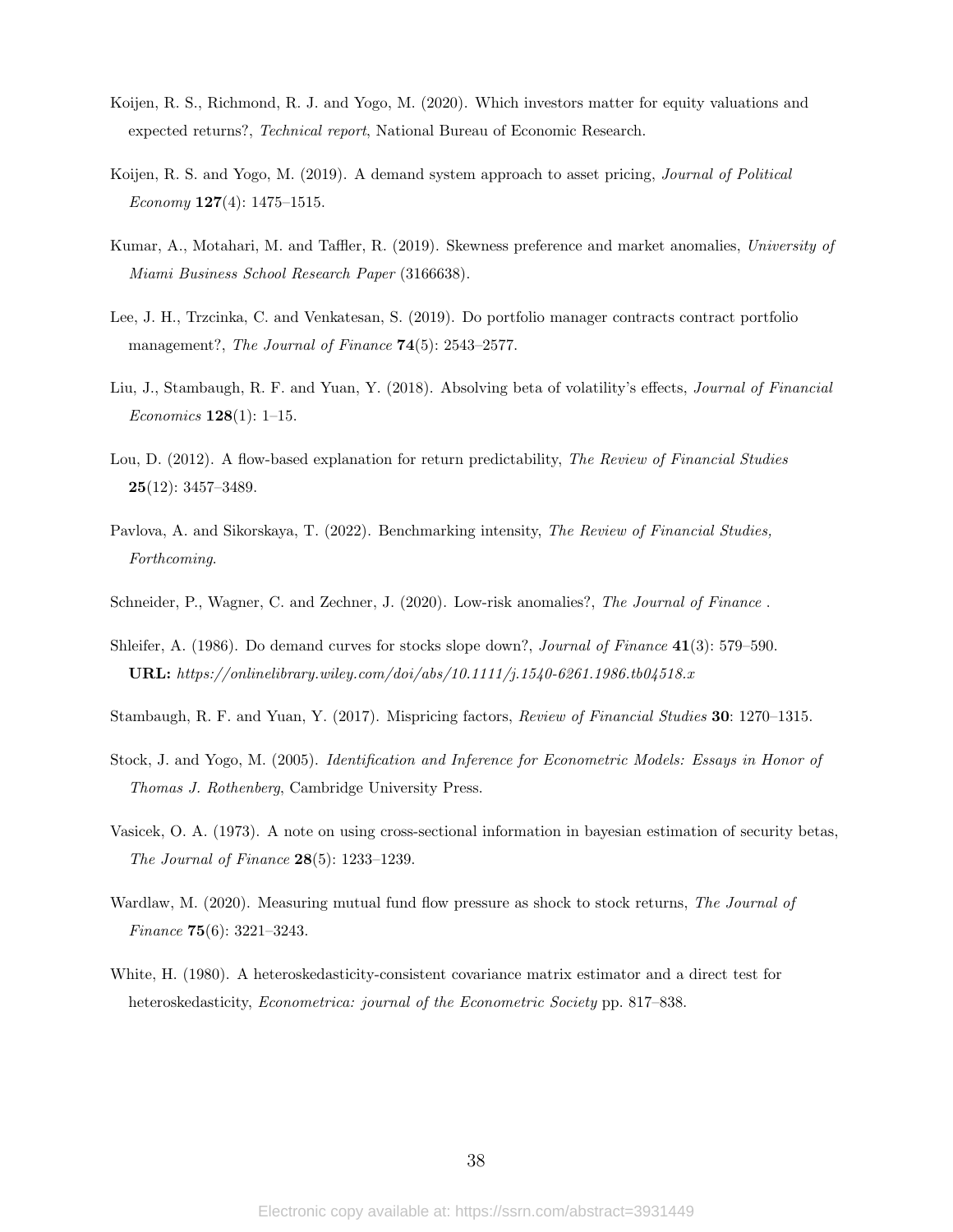



This figure plots the monthly alphas for  $5\times10$  portfolios formed by sorting on the stock-level fund performance and the CAPM beta. Alphas are computed with respect to the Fama-French three-factor model [\(Fama and French](#page-37-0) [\(1993\)](#page-37-0)). We first sort stocks into quintile portfolios based on the stock-level fund performance, defined as the weighted-average of the year-to-date excess returns (relative the benchmark index) of funds that hold the stock. Because of the change in the Morningstar rating method, we use the S&P 500 index as the benchmark before June 2002 and the Russell index as the benchmark after June 2002. Within each of the five fund-performance quintile portfolios, we sort stocks into ten decile portfolios based on betas. Stocks' betas are measured from the regressions of their returns on the market excess returns.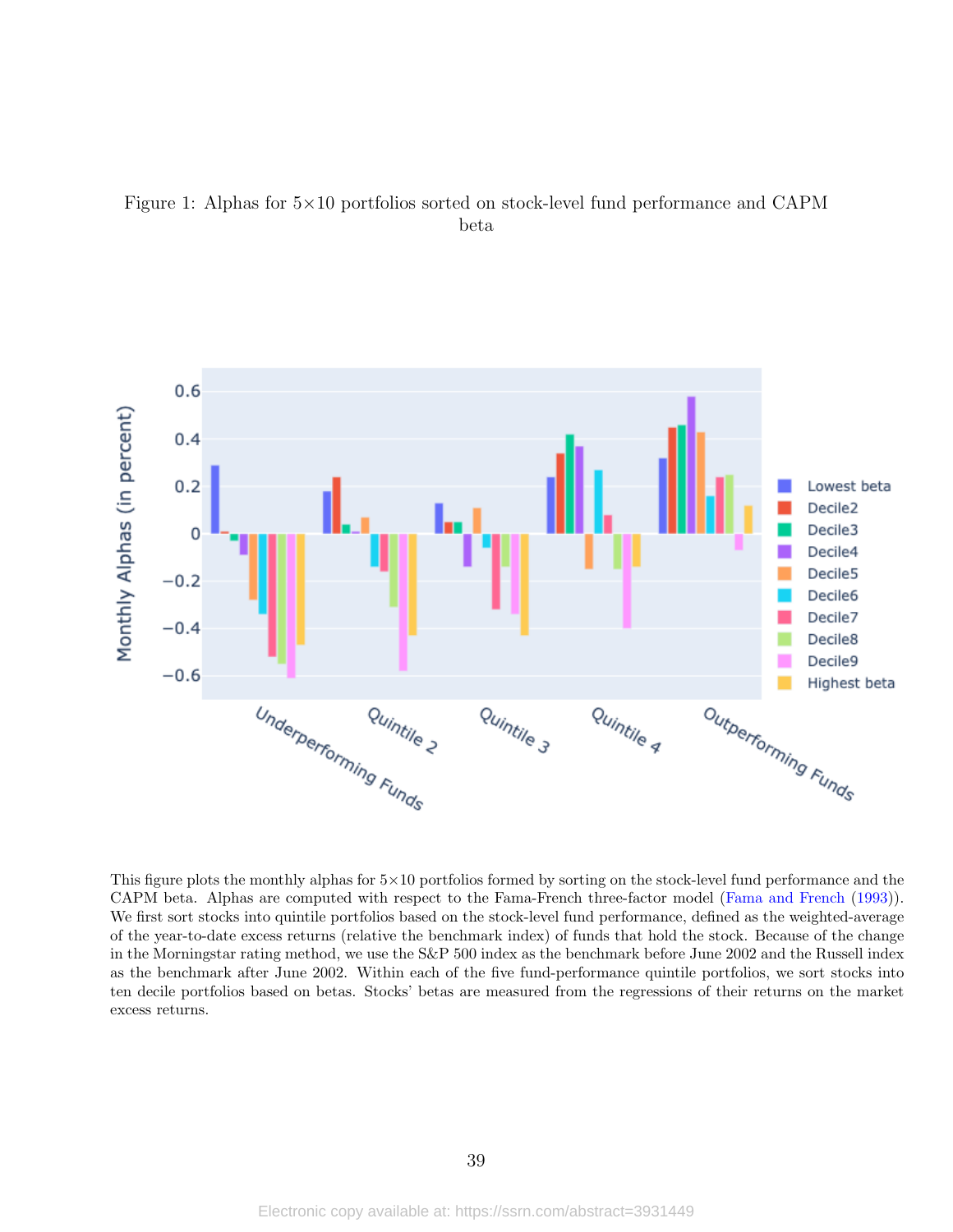



This figure plots the histogram of the point estimates of the sensitivity of holdings to price,  $\lambda_i$ , for each S&P 500 index fund in 2002; "count" indicates the total number of funds in each bin.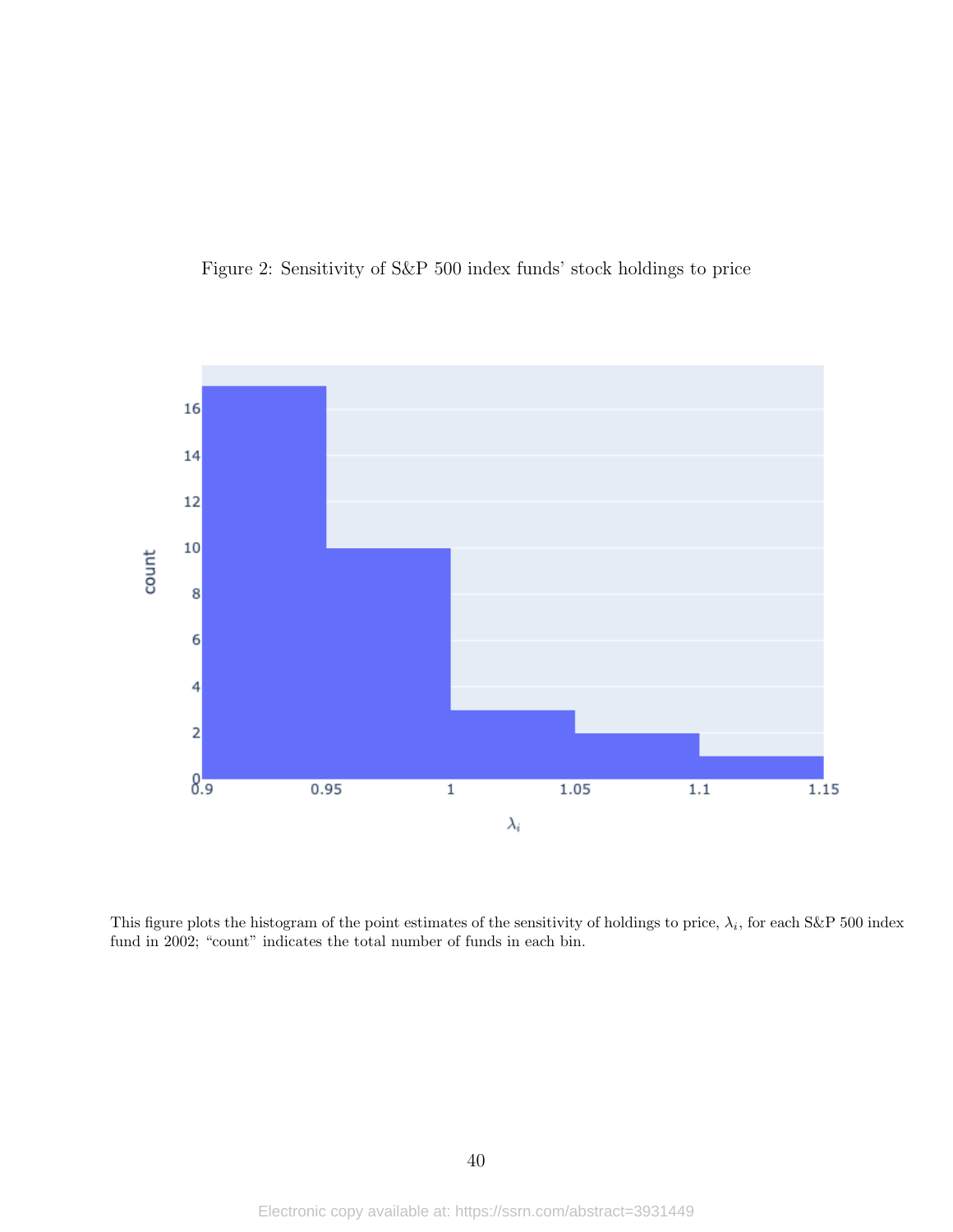



This figure plots the monthly alphas for  $5\times10$  portfolios formed by sorting on the stock-level fund performance and idiosyncratic volatility (IVOL) . Alphas are computed with respect to the Fama-French three-factor model. We first sort stocks into quintile portfolios based on stock-level fund performance, defined as the weighted-average of the yearto-date excess returns (relative the benchmark index) of funds that hold the stock. Because of the change in the Morningstar rating method, we use S&P 500 index as the benchmark before June 2002 and the Russell index as the benchmark after June 2002. Within each of the five fund-performance quintile portfolios, we sort stocks into ten decile portfolios based on IVOL. The monthly IVOL for individual stocks is calculated as the standard deviation of the residuals from the regression of the most recent month's daily returns on the Fama-French three factors [\(Ang et al.](#page-35-0)  $(2006)$ ).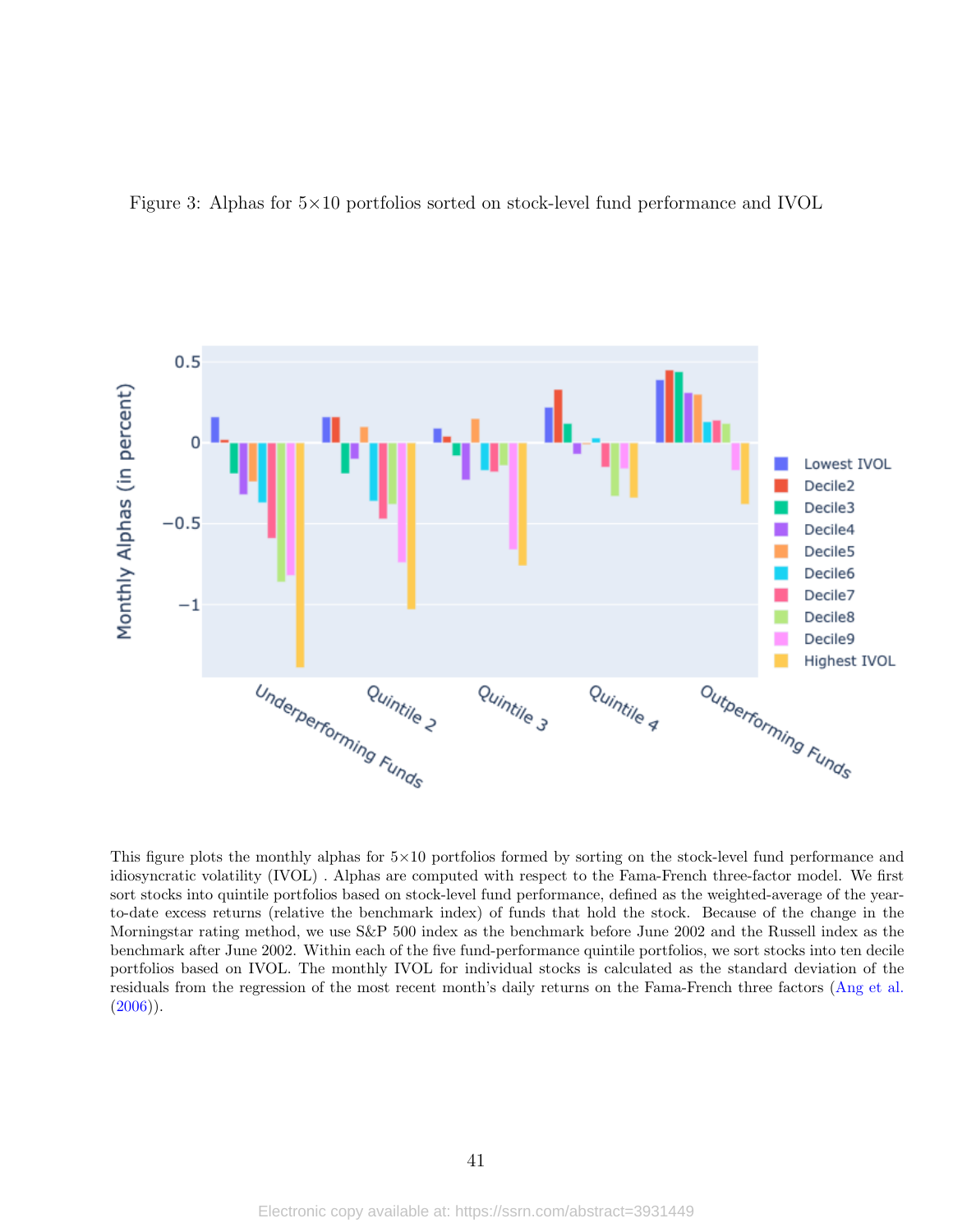



This figure plots the monthly alphas for  $5\times10$  portfolios formed by sorting on the stock-level fund performance and return skewness. Alphas are computed with respect to the Fama-French three-factor model. We first sort stocks into quintile portfolios based on the stock-level fund performance, defined as the weighted-average of the year-to-date excess returns (relative the benchmark index) of funds that hold the stock. Because of the change in the Morningstar rating method, we use the S&P 500 index as the benchmark before June 2002 and the Russell index as the benchmark after June 2002. Within each of the five fund performance quintile portfolios, we sort stocks into ten decile portfolios based on return skewness. Following [Bali et al.](#page-35-1) [\(2011\)](#page-35-1), a stock's return skewness (lottery payoff) is defined as the average of its five highest daily returns in each month.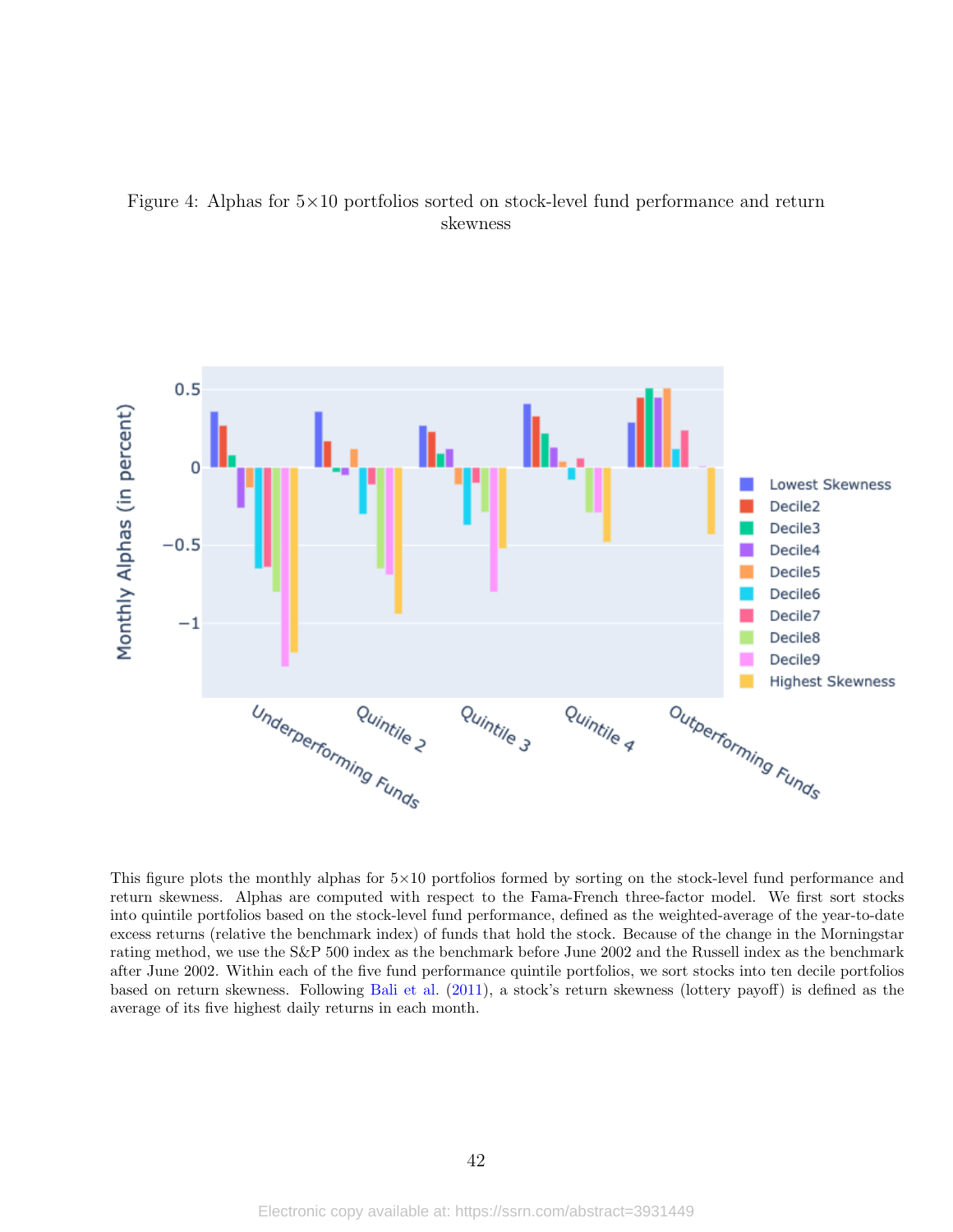#### Table 1: Summary statistics of fund-level variables

This table presents the summary statistics of the fund-level variables (at the monthly frequency) for the merged CRSP and Thomson Reuters fund sample. The variables include the monthly gross return (net return plus annual expense ratio divided by 12), the total net asset (TNA), the expense ratio, the turnover ratio, and the fund age (defined as months since funds appear in the database). YTD SP and YTD Russell represent funds' year-to-date excess returns to the S&P500 index and the Russell category indices, respectively. P1, Q1, Q3, and P99 represent the first percentile, the first quartile, the third quartile, and the 99th percentile of variables' sample distributions, respectively. The sample period is January 1982 to December 2018.

| Variable      | N      | Mean   | Std     | P5       | Q1       | Median | Q3    | P95    |
|---------------|--------|--------|---------|----------|----------|--------|-------|--------|
| Gross Return  | 432644 | 0.008  | 0.176   | $-0.081$ | $-0.018$ | 0.012  | 0.038 | 0.082  |
| TNA (Million) | 435006 | 1433.4 | 5864.58 | 11.3     | 62.2     | 230.2  | 873.6 | 5550.2 |
| Exp Ratio     | 432644 | 0.012  | 0.005   | 0.005    | 0.009    | 0.012  | 0.014 | 0.020  |
| Turn Ratio    | 432484 | 0.810  | 0.892   | 0.110    | 0.330    | 0.610  | 1.024 | 2.080  |
| Age (month)   | 435621 | 168    | 136     | 20       | 66       | 133    | 230   | 461    |
| YTD_SP        | 432448 | 0.018  | 0.101   | $-0.077$ | $-0.014$ | 0.011  | 0.043 | 0.131  |
| YTD_Russell   | 427822 | 0.004  | 0.089   | $-0.069$ | $-0.020$ | 0.000  | 0.021 | 0.085  |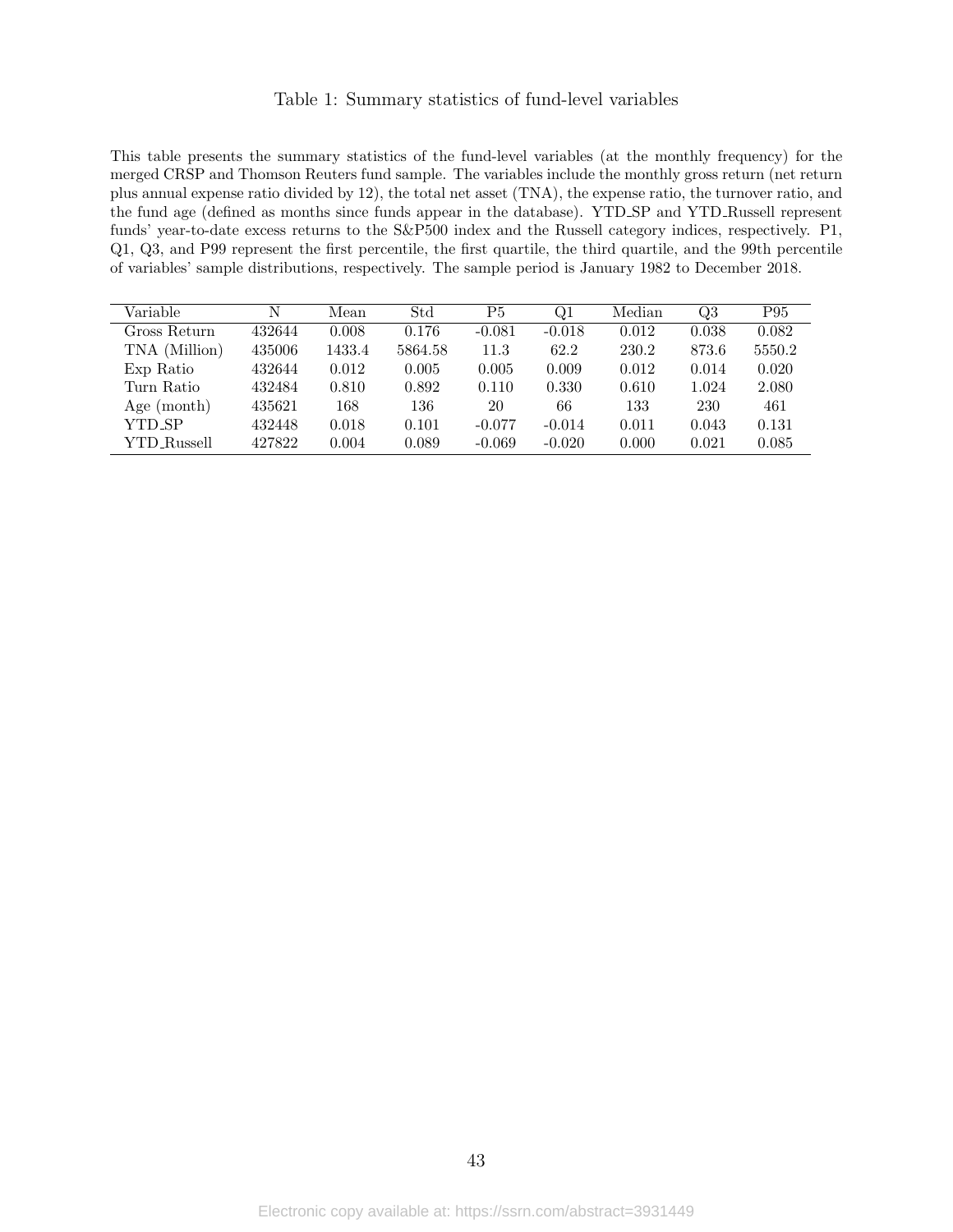<span id="page-44-0"></span>Table 2: Double sorts Table 2: Double sorts

index and the CAPM beta. Alphas are computed with respect to the Fama-French three-factor model. We first sort stocks into quintile portfolios based on the stock-level fund performance, defined as the weighted-average of the year-to-date excess returns (relative the benchmark index) of funds that hold the stock. Because of the change in the Morningstar rating method, we use the S&P 500 index as the benchmark before June 2002 and the Russell index as the benchmark after June 2002. Within each of the five fund-performance quintile the market excess returns. The t-statistics are based on the heteroskedasticity-consistent standard errors of White (1980). The sample This table reports monthly alphas for 5×10 portfolios formed by sorting on the stock-level fund performance relative to the benchmark portfolios, we sort stocks into ten decile portfolios based on betas. Stocks' betas are measured from the regressions of their returns on ×10 portfolios formed by sorting on the stock-level fund performance relative to the benchmark index and the CAPM beta. Alphas are computed with respect to the Fama-French three-factor model. We first sort stocks into quintile portfolios based on the stock-level fund performance, defined as the weighted-average of the year-to-date excess returns (relative the benchmark index) of funds that hold the stock. Because of the change in the Morningstar rating method, we use the S&P 500 index as the benchmark before June 2002 and the Russell index as the benchmark after June 2002. Within each of the five fund-performance quintile portfolios, we sort stocks into ten decile portfolios based on betas. Stocks' betas are measured from the regressions of their returns on the market excess returns. The t-statistics are based on the heteroskedasticity-consistent standard errors of [White](#page-38-0) ([1980\)](#page-38-0). The sample period is January 1982 to December 2018. period is January 1982 to December 2018. This table reports monthly alphas for 5

|                            |                                             |                           |                                                                                                      | Panel                | dphas                                                                  |                             |                               |                                                          |                                                |                                                                                                                                                                                                                                                                                                             |                                                                                                                                                                                                                                                               |
|----------------------------|---------------------------------------------|---------------------------|------------------------------------------------------------------------------------------------------|----------------------|------------------------------------------------------------------------|-----------------------------|-------------------------------|----------------------------------------------------------|------------------------------------------------|-------------------------------------------------------------------------------------------------------------------------------------------------------------------------------------------------------------------------------------------------------------------------------------------------------------|---------------------------------------------------------------------------------------------------------------------------------------------------------------------------------------------------------------------------------------------------------------|
|                            |                                             |                           |                                                                                                      |                      |                                                                        | Beta Decile                 |                               |                                                          |                                                |                                                                                                                                                                                                                                                                                                             |                                                                                                                                                                                                                                                               |
| Performance quintile       |                                             | $\mathcal{C}$             | S                                                                                                    |                      | LO.                                                                    | $\circ$                     |                               | $\infty$                                                 | $\circ$                                        | $\Box$                                                                                                                                                                                                                                                                                                      | $10-1$                                                                                                                                                                                                                                                        |
|                            |                                             |                           |                                                                                                      |                      |                                                                        |                             |                               |                                                          |                                                |                                                                                                                                                                                                                                                                                                             |                                                                                                                                                                                                                                                               |
| $t$ -stat                  | $\frac{0.29}{1.98}$                         |                           |                                                                                                      |                      |                                                                        |                             |                               |                                                          |                                                |                                                                                                                                                                                                                                                                                                             |                                                                                                                                                                                                                                                               |
| $\sim$                     |                                             |                           |                                                                                                      |                      |                                                                        |                             |                               |                                                          |                                                |                                                                                                                                                                                                                                                                                                             |                                                                                                                                                                                                                                                               |
| $t\operatorname{-stat}$    | $\begin{array}{c} 0.18 \\ 1.32 \end{array}$ |                           | 03 31 31 31 32 32 33 33 33 34 35 36 37 38 38 39 30 31 32 32 33 34 35 36 37 38 38 39 30 31 31 32 33 4 |                      |                                                                        |                             |                               |                                                          |                                                | $\frac{17}{9}$ $\frac{17}{9}$ $\frac{39}{9}$ $\frac{17}{9}$ $\frac{39}{9}$ $\frac{17}{9}$ $\frac{39}{9}$ $\frac{17}{9}$ $\frac{39}{9}$ $\frac{39}{9}$ $\frac{39}{9}$ $\frac{39}{9}$ $\frac{39}{9}$ $\frac{39}{9}$ $\frac{39}{9}$ $\frac{39}{9}$ $\frac{39}{9}$ $\frac{39}{9}$ $\frac{39}{9}$ $\frac{39}{9}$ | $768$<br>$763$<br>$776$<br>$776$<br>$776$<br>$776$<br>$776$<br>$776$<br>$776$<br>$776$<br>$776$<br>$776$<br>$776$<br>$776$<br>$776$                                                                                                                           |
|                            | $0.13$<br>$0.94$                            |                           |                                                                                                      |                      |                                                                        |                             |                               |                                                          |                                                |                                                                                                                                                                                                                                                                                                             |                                                                                                                                                                                                                                                               |
| $t$ -stat                  |                                             |                           |                                                                                                      |                      |                                                                        |                             |                               |                                                          |                                                |                                                                                                                                                                                                                                                                                                             |                                                                                                                                                                                                                                                               |
|                            |                                             |                           |                                                                                                      |                      |                                                                        |                             |                               |                                                          |                                                |                                                                                                                                                                                                                                                                                                             |                                                                                                                                                                                                                                                               |
| $\frac{4}{t\text{-stat}}$  | $0.24$<br>$1.72$                            |                           |                                                                                                      |                      |                                                                        |                             |                               |                                                          |                                                |                                                                                                                                                                                                                                                                                                             |                                                                                                                                                                                                                                                               |
|                            |                                             |                           |                                                                                                      |                      |                                                                        |                             |                               |                                                          |                                                |                                                                                                                                                                                                                                                                                                             |                                                                                                                                                                                                                                                               |
| $\frac{5}{5}$              | $0.32$<br>1.96                              |                           |                                                                                                      |                      |                                                                        |                             |                               |                                                          |                                                |                                                                                                                                                                                                                                                                                                             |                                                                                                                                                                                                                                                               |
| $\frac{5-1}{t-{\rm stat}}$ |                                             |                           |                                                                                                      |                      |                                                                        |                             |                               |                                                          |                                                |                                                                                                                                                                                                                                                                                                             |                                                                                                                                                                                                                                                               |
|                            | $\begin{array}{c} 0.03 \\ 0.16 \end{array}$ |                           |                                                                                                      |                      |                                                                        |                             |                               |                                                          |                                                |                                                                                                                                                                                                                                                                                                             |                                                                                                                                                                                                                                                               |
| All Stocks $t\text{-stat}$ | $\frac{1.90}{1.90}$                         |                           |                                                                                                      |                      |                                                                        |                             |                               |                                                          |                                                |                                                                                                                                                                                                                                                                                                             |                                                                                                                                                                                                                                                               |
|                            |                                             |                           |                                                                                                      |                      |                                                                        |                             |                               |                                                          |                                                |                                                                                                                                                                                                                                                                                                             |                                                                                                                                                                                                                                                               |
|                            |                                             |                           |                                                                                                      | Panel B: Estimated ( |                                                                        | $\overline{XAPM}$ beta      |                               |                                                          |                                                |                                                                                                                                                                                                                                                                                                             |                                                                                                                                                                                                                                                               |
|                            | 0.24                                        |                           |                                                                                                      |                      |                                                                        |                             |                               |                                                          |                                                |                                                                                                                                                                                                                                                                                                             |                                                                                                                                                                                                                                                               |
|                            |                                             |                           |                                                                                                      |                      |                                                                        |                             |                               |                                                          |                                                |                                                                                                                                                                                                                                                                                                             |                                                                                                                                                                                                                                                               |
|                            | 23<br>23<br>25<br>26<br>26<br>26<br>26      | ដូង<br>ភូមិដូង<br>ភូមិដូន |                                                                                                      |                      |                                                                        |                             |                               |                                                          |                                                |                                                                                                                                                                                                                                                                                                             |                                                                                                                                                                                                                                                               |
|                            |                                             |                           |                                                                                                      |                      |                                                                        |                             |                               |                                                          |                                                |                                                                                                                                                                                                                                                                                                             |                                                                                                                                                                                                                                                               |
|                            |                                             |                           | 83<br>0.72<br>0.00<br>0.00<br>0.00                                                                   |                      | $\begin{array}{c} 0.03 \\ 0.1 \\ 1.0 \\ 1.0 \\ 0.0 \\ 0.0 \end{array}$ | 1116<br>111121<br>111111115 | 33 33 35 36<br>11 32 35 36 37 | $1.59$<br>$1.49$<br>$1.50$<br>$1.55$<br>$1.49$<br>$1.49$ | $1.78$<br>$1.74$<br>$1.76$<br>$1.78$<br>$1.73$ | 0001381<br>000001<br>000001                                                                                                                                                                                                                                                                                 | $\frac{1}{1}$ $\frac{35}{1}$ $\frac{38}{1}$ $\frac{8}{1}$ $\frac{8}{1}$ $\frac{8}{1}$ $\frac{8}{1}$ $\frac{8}{1}$ $\frac{8}{1}$ $\frac{8}{1}$ $\frac{8}{1}$ $\frac{8}{1}$ $\frac{8}{1}$ $\frac{8}{1}$ $\frac{8}{1}$ $\frac{8}{1}$ $\frac{8}{1}$ $\frac{8}{1}$ |
| All Stocks                 | 0.20                                        | 0.50                      |                                                                                                      |                      |                                                                        |                             |                               |                                                          |                                                |                                                                                                                                                                                                                                                                                                             |                                                                                                                                                                                                                                                               |
|                            |                                             |                           |                                                                                                      |                      |                                                                        |                             |                               |                                                          |                                                |                                                                                                                                                                                                                                                                                                             |                                                                                                                                                                                                                                                               |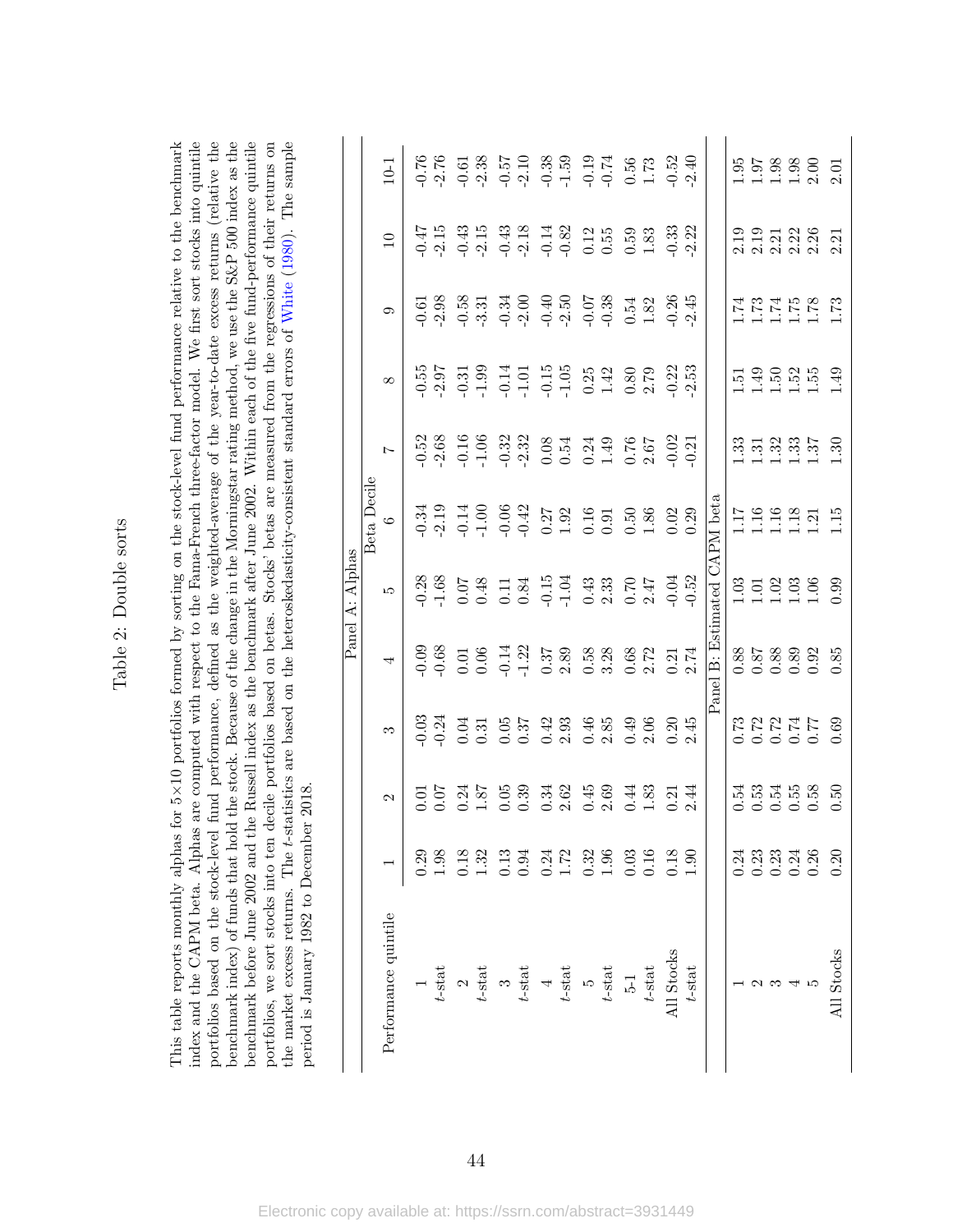#### Table 3: Beta anomaly with different benchmarks

This table reports alphas (with respect to the Fama-French three-factor model) of the beta anomaly for each of the five quintile portfolios formed on the stock-level fund performance. We first sort stocks into quintile portfolios based on the stock-level fund performance, defined as the weightedaverage of the year-to-date excess returns (relative the benchmark index) of funds that hold the stock. Within each of the five fund performance quintile portfolios, we then compute the alpha of the strategy that buys stocks in the highest beta decile and sells stocks in the lowest beta decile. Stocks' betas are measured from the regressions of their returns on the benchmark index. The benchmark index includes the S&P 500 index, Large Value (Russell 1000 Value), Large Growth (Russell 1000 Growth), Small Value (Russell 2000 Value), and Small Growth (Russell 2000 Growth). The t-statistics are based on the heteroskedasticity-consistent standard errors of [White](#page-38-0) [\(1980\)](#page-38-0). We split the sample into two periods based on the Morningstar rating method change in June 2002. In Panel A, the sample period is January 1982 and June 2002 for all benchmarks but that of the small-cap value category, which starts from July 1996. In Panel B, the sample period is July 2002 and December 2018.

|                   |         |                         | Performance quintile |                |         |
|-------------------|---------|-------------------------|----------------------|----------------|---------|
| <b>Benchmarks</b> | 1       | $\mathfrak{D}$          | 3                    | $\overline{4}$ | 5       |
|                   |         | Panel A: Pre-June 2002  |                      |                |         |
| S&P 500           | $-0.72$ | $-0.41$                 | $-0.22$              | $-0.39$        | 0.21    |
| t-stat            | $-1.83$ | $-1.29$                 | $-0.59$              | $-1.16$        | 0.53    |
| Large Value       | 0.05    | $-0.11$                 | $-0.21$              | $-0.01$        | $-0.40$ |
| t-stat            | 0.13    | $-0.30$                 | $-0.59$              | $-0.03$        | $-0.96$ |
| Large Growth      | $-0.76$ | $-0.24$                 | $-0.26$              | $-0.27$        | 0.11    |
| t-stat            | $-1.58$ | $-0.52$                 | $-0.66$              | $-0.67$        | 0.19    |
| Small Value       | $-0.86$ | $-0.04$                 | $-1.13$              | 0.24           | 1.22    |
| t-stat            | $-0.96$ | $-0.05$                 | $-1.15$              | 0.35           | 1.54    |
| Small Growth      | $-0.34$ | $-0.83$                 | $-0.72$              | 0.26           | 0.47    |
| t-stat            | $-0.61$ | $-1.69$                 | $-1.49$              | 0.52           | 0.74    |
|                   |         | Panel B: Post-June 2002 |                      |                |         |
| S&P 500           | $-0.16$ | $-0.54$                 | $-0.96$              | $-0.66$        | $-0.50$ |
| $t$ -stat         | $-0.43$ | $-1.36$                 | $-2.88$              | $-1.96$        | $-1.34$ |
| Large Value       | $-1.16$ | $-0.54$                 | $-0.21$              | $-0.25$        | $-0.11$ |
| $t$ -stat         | $-3.14$ | $-1.40$                 | $-0.61$              | $-0.66$        | $-0.28$ |
| Large Growth      | $-0.42$ | $-0.33$                 | $-0.34$              | $-0.52$        | $-0.16$ |
| $t$ -stat         | $-0.99$ | $-0.89$                 | $-0.77$              | $-1.29$        | $-0.38$ |
| Small Value       | $-0.82$ | $-0.69$                 | $-0.60$              | 0.06           | $-0.39$ |
| $t$ -stat         | $-2.18$ | $-2.11$                 | $-1.95$              | 0.20           | $-1.04$ |
| Small Growth      | $-0.91$ | $-0.47$                 | $-0.68$              | $-0.48$        | $-0.47$ |
| $t$ -stat         | $-2.20$ | $-1.22$                 | $-1.95$              | $-1.26$        | $-1.22$ |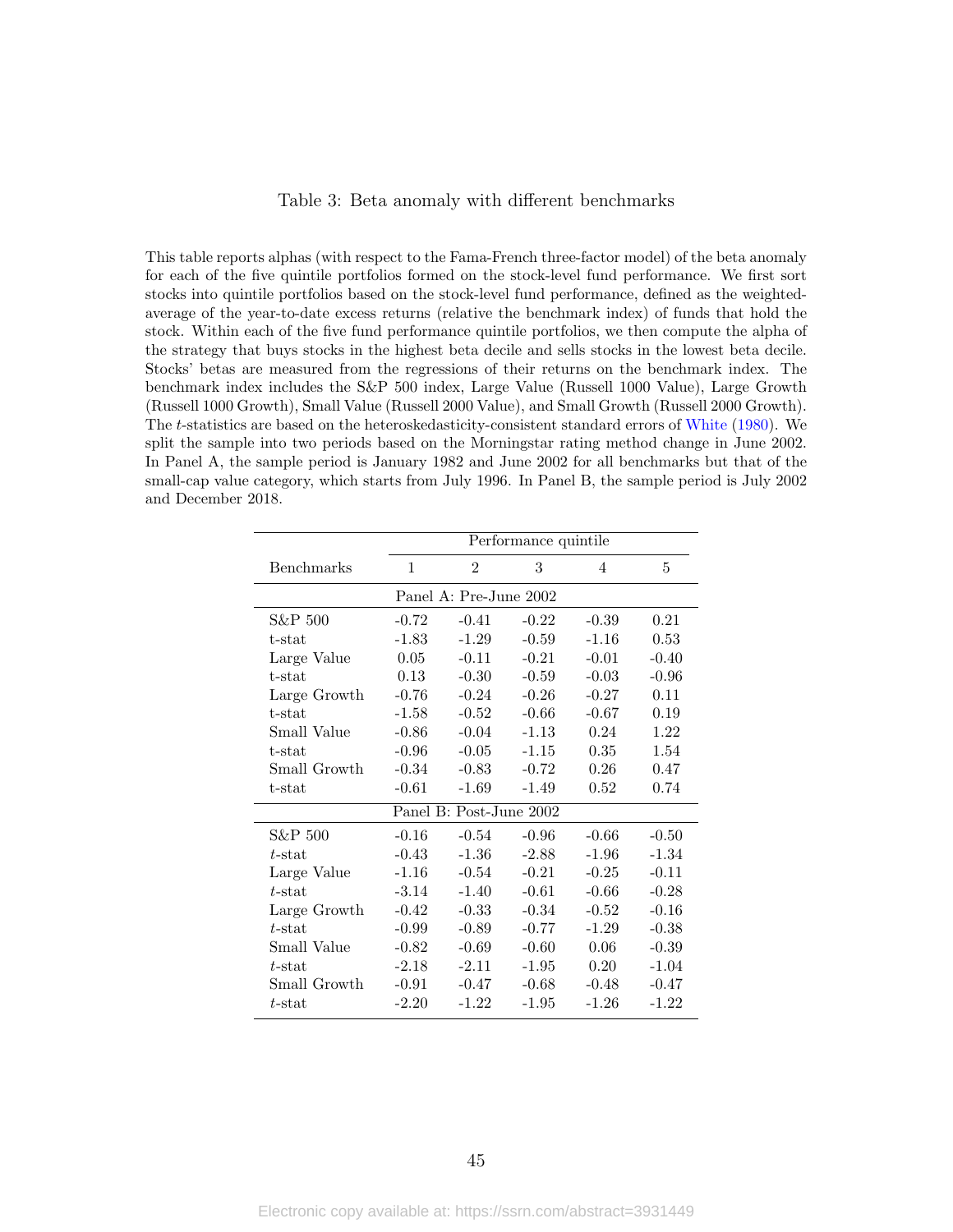<span id="page-46-0"></span>Table 4: Morningstar rating change and risk shifts by underperforming funds in 2002

This table reports the cross-sectional regressions of changes of funds' holding beta on funds' ranking changes in 2002. We define changes of funds' holding beta as the difference between the beta of the change of stock holdings (relative to the second quarter) in the fourth quarter and the beta of stock holdings in the second quarter. Stocks' betas are measured from the regressions of their returns on the benchmark index including the S&P 500 index, Large Value (Russell 1000 Value), Large Growth (Russell 1000 Growth), Small Value (Russell 2000 Value), and Small Growth (Russell 2000 Growth). Fund's ranking change in 2002 is measured as the difference between its ranking within a fund category using its first-half year performance and its ranking within the fund universe. (1) and (2) look at the regressions with and without control variables, respectively. The control variables include the total net asset, the fund age, the turnover ratio, and the expense ratio. The t-statistics are based on the heteroskedasticity-consistent standard errors of [White](#page-38-0) [\(1980\)](#page-38-0). The sample period is 2002.

|                       |          | Decile Ranking    |          | Vigintile ranking |
|-----------------------|----------|-------------------|----------|-------------------|
|                       | (1)      | $\left( 2\right)$ | (1)      | $\left( 2\right)$ |
| Intercept             | 0.016    | $-0.000$          | 0.015    | $-0.005$          |
| $t$ -stat             | 1.28     | $-0.00$           | 1.24     | $-0.12$           |
| Rank Change           | $-0.058$ | $-0.058$          | $-0.030$ | $-0.029$          |
| $t$ -stat             | $-15.31$ | $-14.97$          | $-15.24$ | $-14.95$          |
| Net Asset             |          | 1.021             |          | 0.708             |
| $t$ -stat             |          | 0.37              |          | 0.27              |
| Expense Ratio         |          | 1.915             |          | 2.084             |
| $t$ -stat             |          | 0.75              |          | 0.82              |
| Turnover              |          | $-3.029$          |          | $-2.922$          |
| $t$ -stat             |          | $-2.42$           |          | $-2.35$           |
| Age                   |          | 1.305             |          | 1.399             |
| $t$ -stat             |          | 1.54              |          | 1.66              |
| Adjusted R-sqr $(\%)$ | 22.939   | 23.526            | 23.628   | 24.186            |

| $Beta\_Change_i = \alpha + \beta Rank\_Change_i + \gamma_k \sum {Control_{k,i}} + \epsilon_i$ |
|-----------------------------------------------------------------------------------------------|
| $k=1$                                                                                         |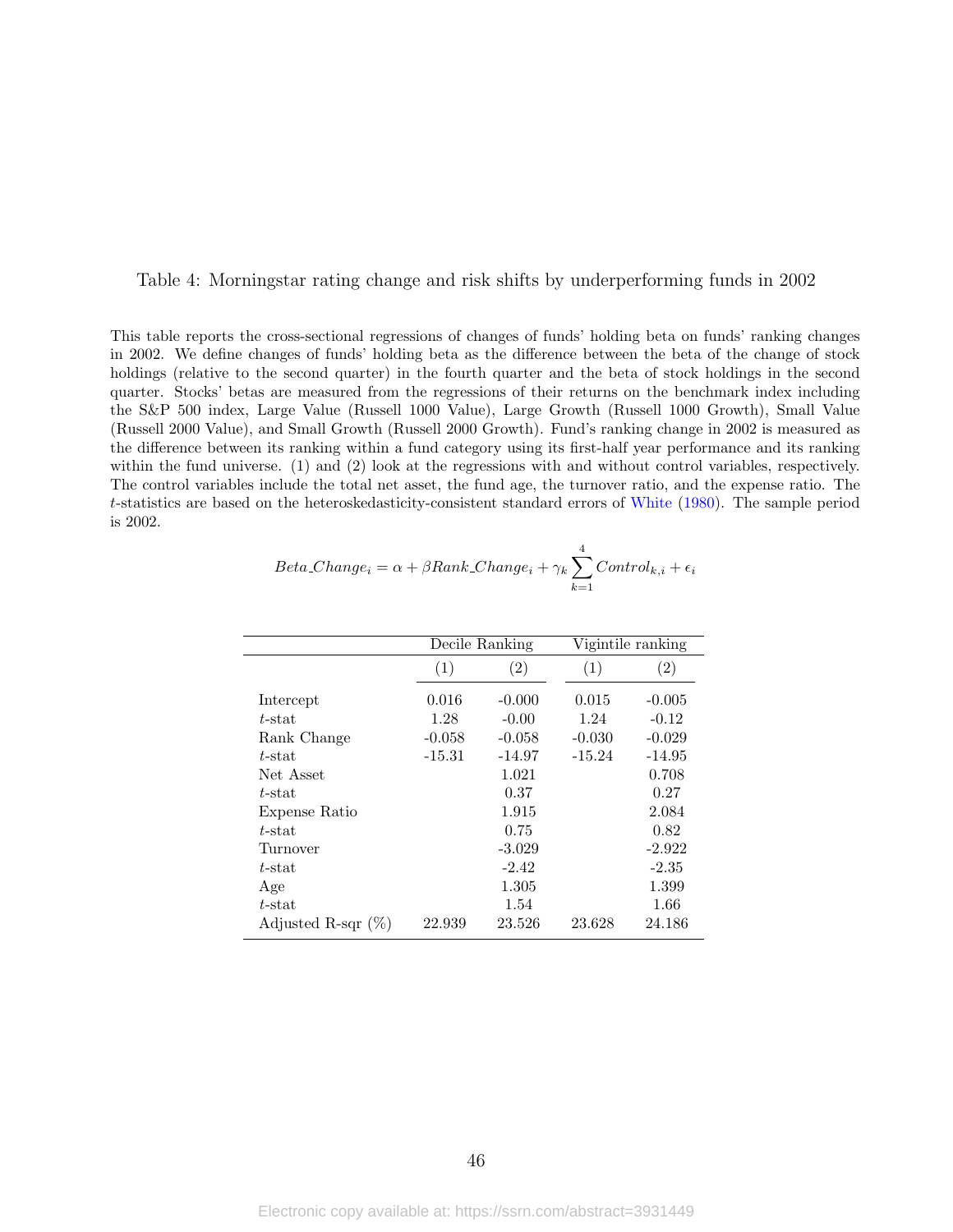#### Table 5: Risk shifting by underperforming funds

This table reports the pooled cross-sectional time-series regressions of changes of funds' holding beta on their first-half-year performance, defined as the cumulative excess monthly returns (relative the Russell index) in the first-half-year. We define changes in funds' holding beta as the difference between the beta of change of stock holdings (relative to the second quarter) in the fourth quarter and the beta of stock holdings in the second quarter. Stocks' betas are measured from the regressions of their returns on the benchmark index including the S&P 500 index, Large Value (Russell 1000 Value), Large Growth (Russell 1000 Growth), Small Value (Russell 2000 Value), and Small Growth (Russell 2000 Growth). (1) and (2) look at the regressions with and without control variables, respectively. The control variables include the total net asset, the fund age, the turnover ratio, and the expense ratio, The t-statistics are based on the standard errors clustered at the fund level. The sample period is 1982 to 2018.

$$
Beta\_Change_{i,t} = \alpha + \beta Fund\_Performance_{i,t} + \gamma_n \sum_{k=1}^{4} Control_{k,i,t} + \epsilon_{i,t}
$$

4

|               |                   | S&P 500  | LV                |                   |                   | LG       |          | SV                |                   | SG       |
|---------------|-------------------|----------|-------------------|-------------------|-------------------|----------|----------|-------------------|-------------------|----------|
|               | $\left( 1\right)$ | (2)      | $\left( 1\right)$ | $\left( 2\right)$ | $\left( 1\right)$ | (2)      | (1)      | $\left( 2\right)$ | $\left( 1\right)$ | (2)      |
| Intercept     | 0.020             | 0.017    | 0.015             | 0.017             | 0.018             | 0.021    | 0.021    | 0.011             | 0.019             | $-0.007$ |
| $t$ -stat     | 8.85              | 2.31     | 4.47              | 1.61              | 4.76              | 1.71     | 3.59     | 0.50              | 5.65              | $-0.52$  |
| Performance   | $-0.075$          | $-0.076$ | $-0.012$          | $-0.012$          | $-0.317$          | $-0.311$ | $-0.442$ | $-0.446$          | $-0.158$          | $-0.160$ |
| $t$ -stat     | $-1.92$           | $-1.94$  | $-1.59$           | $-1.67$           | $-3.36$           | $-3.35$  | $-3.66$  | $-3.69$           | $-1.86$           | $-1.87$  |
| Net Asset     |                   | $-0.155$ |                   | $-0.617$          |                   | $-0.253$ |          | 2.755             |                   | $-0.596$ |
| $t$ -stat     |                   | $-0.83$  |                   | $-1.30$           |                   | $-1.26$  |          | 0.88              |                   | $-0.39$  |
| Expense Ratio |                   | 0.836    |                   | 0.495             |                   | 0.724    |          | 1.063             |                   | 1.431    |
| $t$ -stat     |                   | 1.58     |                   | 0.66              |                   | 0.79     |          | 0.67              |                   | 1.61     |
| Turnover      |                   | $-1.301$ |                   | $-1.365$          |                   | $-1.430$ |          | $-1.431$          |                   | $-0.498$ |
| $t$ -stat     |                   | $-3.95$  |                   | $-1.84$           |                   | $-2.74$  |          | $-2.84$           |                   | $-2.06$  |
| Age           |                   | 0.238    |                   | 0.085             |                   | 0.076    |          | 0.262             |                   | 0.792    |
| $t$ -stat     |                   | 1.55     |                   | 0.35              |                   | 0.32     |          | 0.55              |                   | 2.72     |
| R-sqr $(\%)$  | 0.064             | 0.243    | $-0.019$          | 0.009             | 0.218             | 0.355    | 1.162    | 1.397             | 0.163             | 0.393    |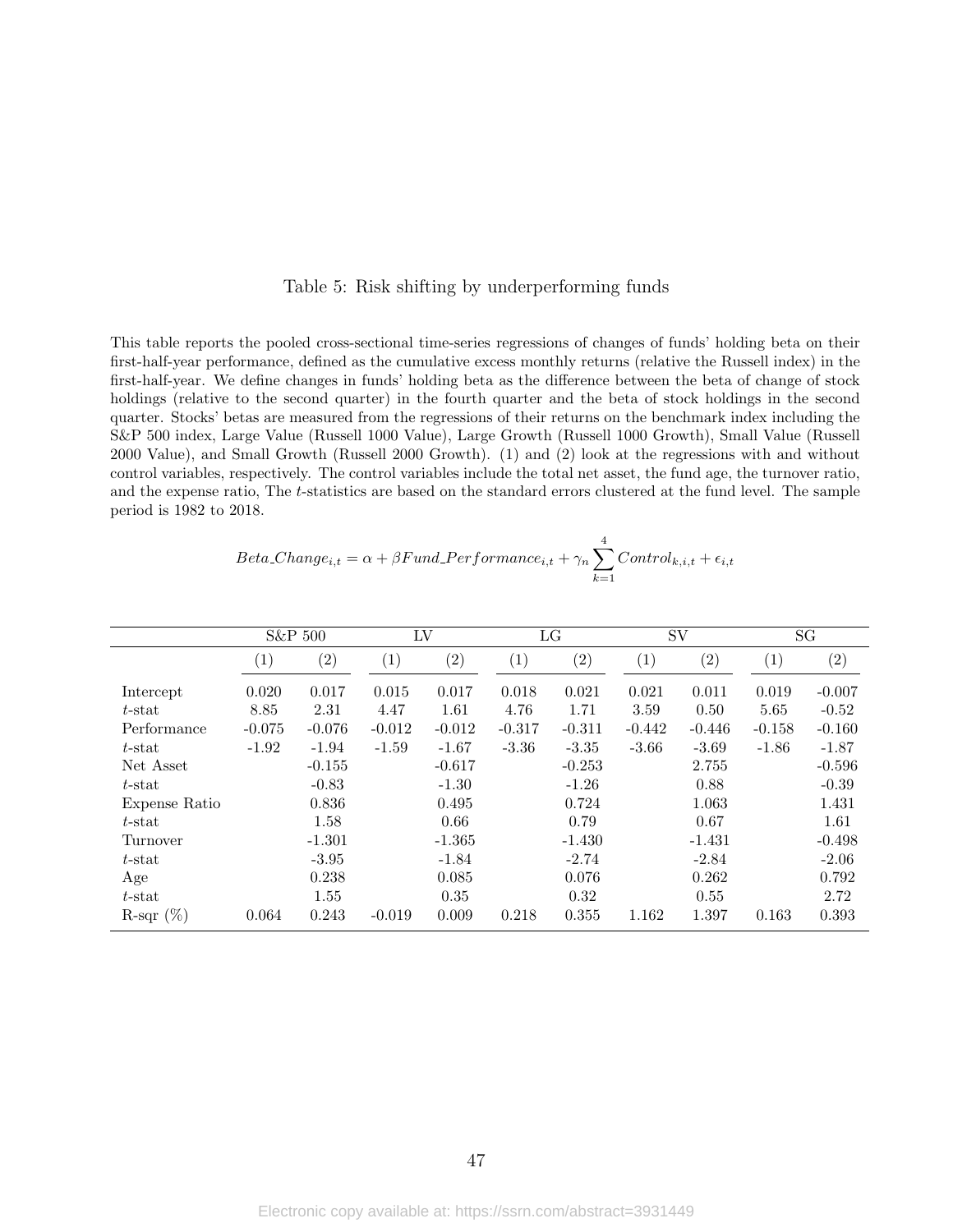#### <span id="page-48-0"></span>Table 6: Morningstar rating change and risk shifts by underperforming funds

This table reports the pooled cross-sectional time-series regressions of changes of funds' holding beta on their first-half-year performance, defined as the cumulative excess monthly returns (relative the Russell index) in the first a-half year. We define changes of funds' holding beta as the difference between the beta of changes of stock holdings (relative to the second quarter) in the fourth quarter and the beta of stock holdings in the second quarter. The control variables include the total net asset, the fund age, the turnover ratio, and the expense ratio, The t-statistics are based on the standard errors clustered at the fund level. Panel A looks at the period from 1982 to 2001, and Panel B looks at the period from 2003 to 2018.

$$
Beta\_Change_{i,t} = \alpha + \beta Fund\_Performance_{i,t} + \gamma_k \sum_{k=1}^{4} Control_{k,i,t} + \epsilon_{i,t}
$$

|           | S&P 500  | LV                 | LG       | SV       | SG       |
|-----------|----------|--------------------|----------|----------|----------|
|           |          | Panel A: Pre-2002  |          |          |          |
|           | $-0.180$ | 0.154              | $-0.181$ | 0.036    | $-0.326$ |
| $t$ -stat | $-2.55$  | 0.79               | $-1.18$  | 0.19     | $-2.81$  |
|           |          | Panel B: Post-2002 |          |          |          |
|           | $-0.060$ | $-0.014$           | $-0.394$ | $-0.625$ | 0.035    |
| $t$ -stat | $-1.86$  | $-1.63$            | $-3.28$  | $-4.04$  | 0.35     |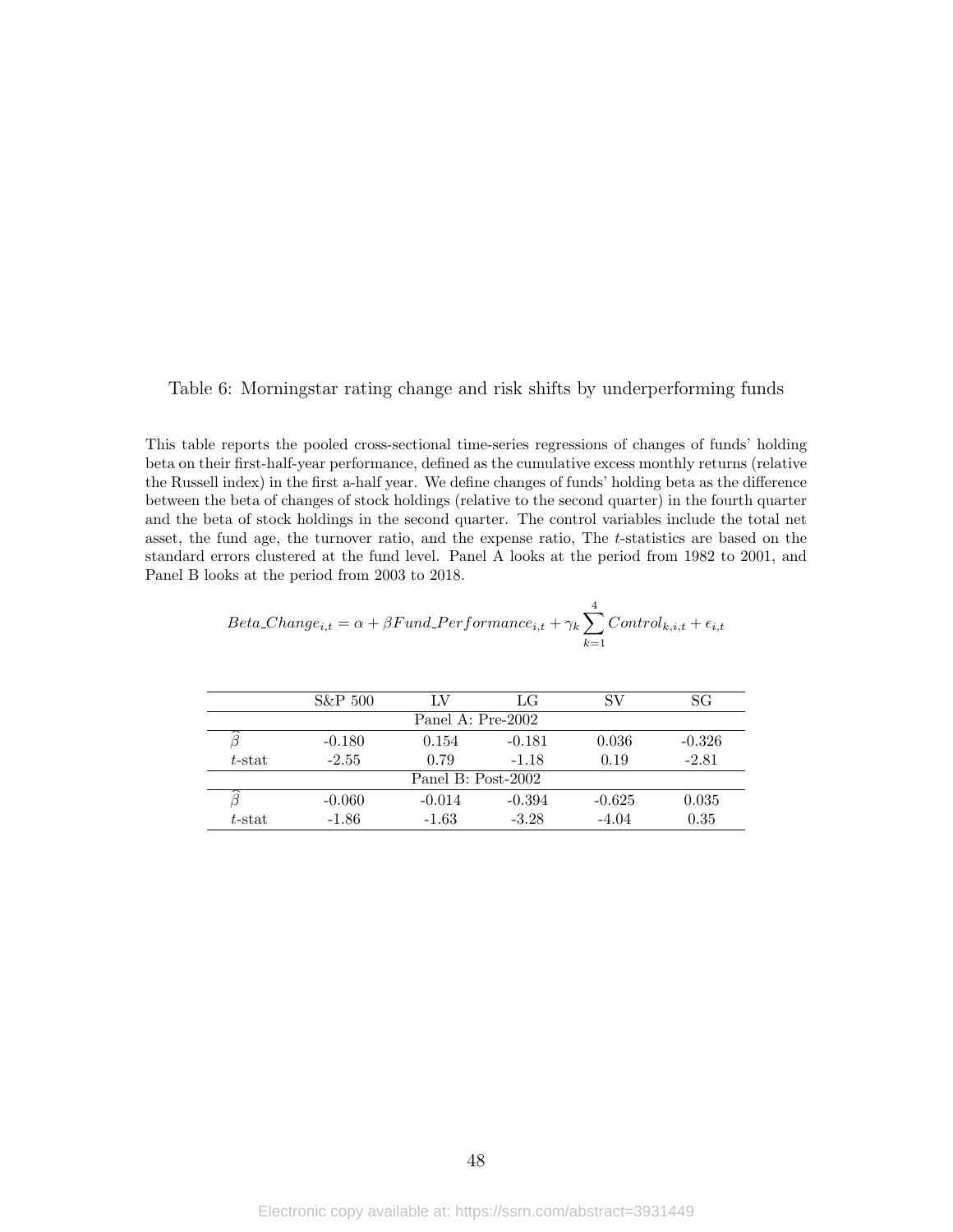#### Table 7: Beta coefficient and demand elasticity

This table reports coefficients on stock betas with the benchmark in the demand system,  $\eta_{i,t}$ , sensitivities of holdings to price  $\lambda_{i,t}$ , and the implied demand elasticities for different groups of investors. We sort active mutual funds into five quintile portfolios based on their performance relative to their peers in the same category. We use GMM to estimate Equation [12](#page-24-0) for each investor group. Panel A and B display the  $\eta_{i,t}$  coefficients and  $\lambda_{i,t}$ sensitivities, respectively. Panel C reports the demand elasticity of investors. We first measure an investor's elasticity on a given stock using Equation [13.](#page-26-0) We measure the investorlevel elasticity as the weighted-average of her elasticity on stocks she holds (weighted by the holding value). The sample period covers the third and the fourth quarters in 2002.

|                |          | <b>Active Mutual Fund</b>                                      |                            |          |          |          | Other Investors |          |
|----------------|----------|----------------------------------------------------------------|----------------------------|----------|----------|----------|-----------------|----------|
| Fund Rank      | 1        | 2                                                              | 3                          | 4        | 5        | ΙF       | Ю               | HН       |
|                |          |                                                                |                            |          |          |          |                 |          |
|                |          | Panel A: Demand system coefficient on stock beta, $\eta_{i,t}$ |                            |          |          |          |                 |          |
| 2002 Q3        | 0.172    | $-0.140$                                                       | $-0.107$                   | $-0.113$ | $-0.175$ | $-0.021$ | $-0.077$        | $-0.261$ |
| $t$ -statistic | 2.88     | $-3.84$                                                        | $-1.69$                    | $-3.15$  | $-4.88$  | $-7.40$  | $-10.36$        | $-3.92$  |
| 2002 Q4        | 0.140    | $-0.075$                                                       | $-0.137$                   | $-0.012$ | $-0.169$ | $-0.004$ | $-0.083$        | $-0.145$ |
| $t$ -statistic | 3.21     | $-2.41$                                                        | $-4.28$                    | $-0.38$  | $-6.94$  | $-0.49$  | $-14.80$        | $-2.74$  |
|                |          | Panel B: Sensitivity of holdings to price, $\lambda_{i,t}$     |                            |          |          |          |                 |          |
| 2002 Q3        | 0.831    | 0.270                                                          | 0.377                      | 0.272    | 0.255    | 0.944    | 0.848           | 0.198    |
| $t$ -statistic | 5.27     | 2.73                                                           | 1.86                       | 2.45     | 2.03     | 71.08    | 20.07           | 0.547    |
| 2002 Q4        | 0.636    | 0.212                                                          | $-0.128$                   | 0.373    | 0.208    | 0.999    | 0.664           | 0.352    |
| $t$ -statistic | 4.58     | 2.15                                                           | $-1.34$                    | 2.54     | 1.89     | 22.26    | 16.65           | 0.996    |
|                |          |                                                                | Panel C: Demand elasticity |          |          |          |                 |          |
| 2002 Q3        | $-0.175$ | $-0.732$                                                       | $-0.625$                   | $-0.73$  | $-0.748$ | $-0.058$ | $-0.152$        | $-0.801$ |
| 2002 Q4        | $-0.37$  | $-0.789$                                                       | $-1.127$                   | $-0.629$ | $-0.794$ | $-0.002$ | $-0.336$        | $-0.647$ |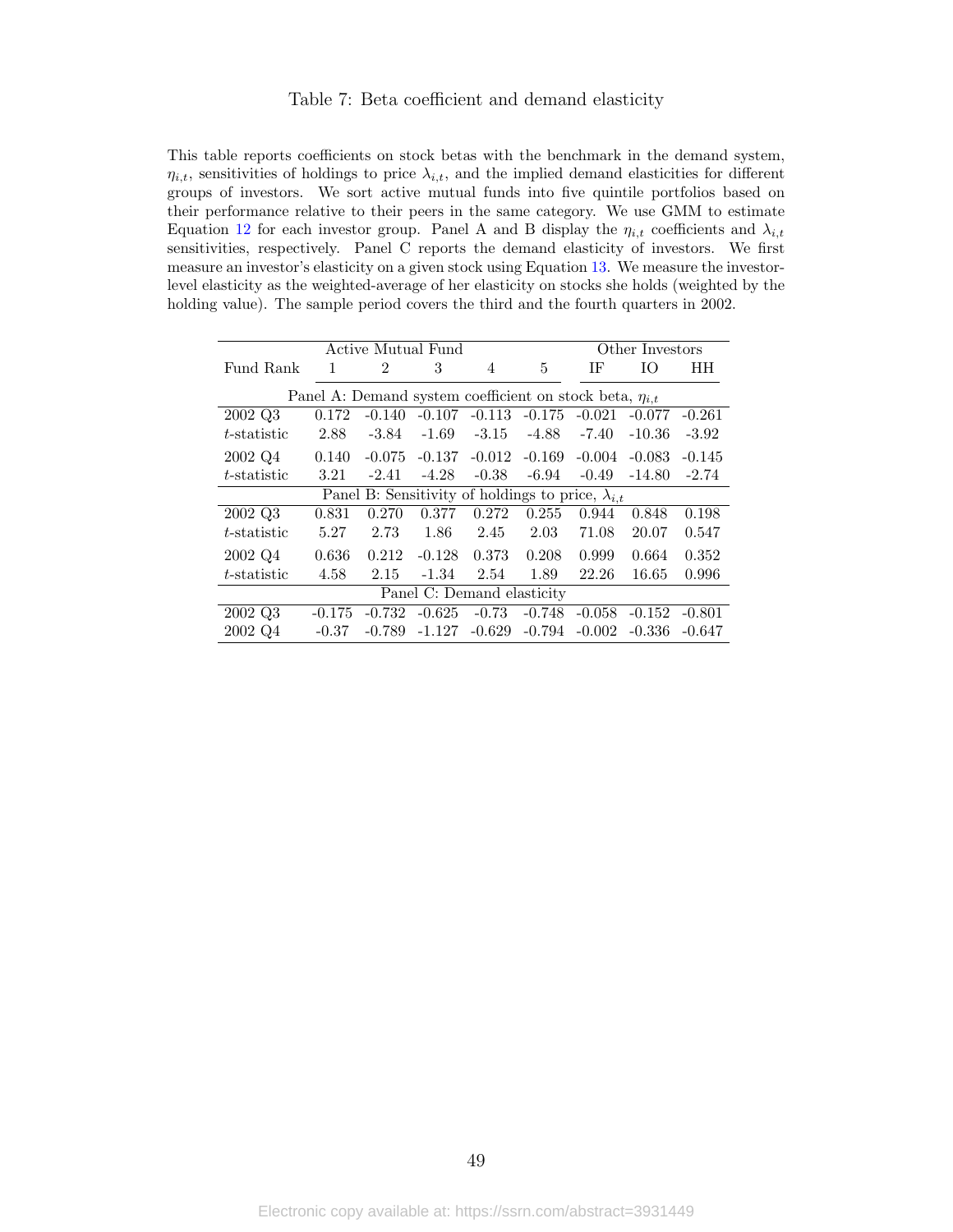#### Table 8: Counterfactual analysis in 2002

<span id="page-50-0"></span>This table reports the impacts of underperforming funds by reallocating underperforming funds' AUM proportionally to all other investors. The repricing statistic  $\zeta$  is caculated as,  $\frac{\sum_{n=1}^{N}|ME_{t}^{CF}(n)-ME_{t}(n)|}{\sum_{n=1}^{N}ME_{t}(n)}$ proportionally to an other investors. The reprieting statistic  $\zeta$  is calculated as,  $\frac{\sum_{n=1}^{N} ME_t(n)}{\sum_{n=1}^{N} ME_t(n)}$ hold. We sort stocks into ten portfolios based on their betas, and calculate the repricing statistic (in percentage) for each beta decile portfolio. Panel A and B look at the third and the fourth quarters in 2002, respectively.

| Beta Decile |         | $\overline{2}$ | 3       | 4       | 5                | 6       | 7       | 8       | 9       | 10      | $10-1$  |
|-------------|---------|----------------|---------|---------|------------------|---------|---------|---------|---------|---------|---------|
|             |         |                |         |         | Panel A: 2002 Q3 |         |         |         |         |         |         |
| LV          | $-0.34$ | $-0.45$        | $-0.38$ | $-0.0$  | $-0.25$          | $-0.26$ | $-0.68$ | $-0.83$ | $-0.51$ | $-0.5$  | $-0.16$ |
| LG          | 0.15    | 0.09           | $-0.99$ | $-0.14$ | $-0.49$          | $-0.13$ | $-0.82$ | $-1.28$ | $-1.94$ | $-2.29$ | $-2.44$ |
| SV          | $-0.4$  | $-0.26$        | $-0.41$ | $-0.51$ | $-0.63$          | $-0.74$ | $-0.97$ | $-1.35$ | $-1.82$ | $-1.31$ | $-0.91$ |
| SG          | $-0.25$ | $-0.21$        | $-0.24$ | $-0.14$ | $-0.37$          | $-0.59$ | $-0.65$ | $-0.48$ | $-1.06$ | $-1.24$ | $-0.99$ |
|             |         |                |         |         | Panel B: 2002 Q4 |         |         |         |         |         |         |
| LV          | 0.07    | $-0.09$        | $-0.1$  | $-0.2$  | $-0.01$          | $-0.11$ | $-0.29$ | $-0.29$ | $-0.24$ | $-0.21$ | $-0.28$ |
| LG          | 0.07    | 0.04           | 0.05    | $-0.13$ | $-0.02$          | $-0.53$ | $-0.38$ | $-0.64$ | $-0.43$ | $-1.06$ | $-1.13$ |
| SV          | $-0.07$ | $-0.12$        | $-0.16$ | $-0.12$ | $-0.24$          | $-0.28$ | $-0.33$ | $-0.41$ | $-0.48$ | $-0.5$  | $-0.43$ |
| SG          | 0.01    | $-0.01$        | $-0.01$ | $-0.17$ | $-0.27$          | $-0.20$ | $-0.14$ | $-0.22$ | $-0.57$ | $-0.55$ | $-0.56$ |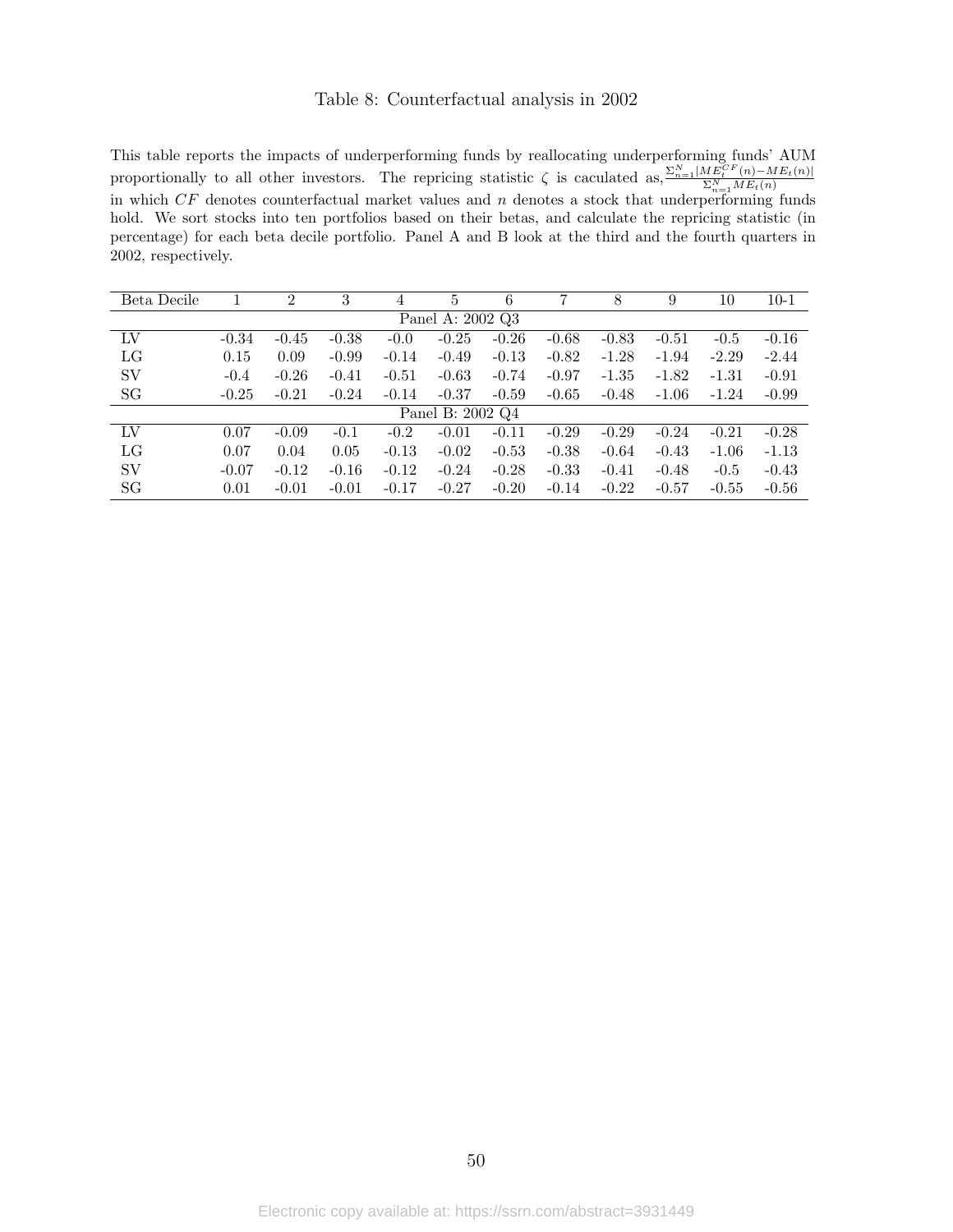#### Table 9: Realized vs. Counterfactual style-level beta anomaly

<span id="page-51-0"></span>This table reports realized and counterfactual monthly alphas for decile portfolios sorted on stocks' beta with the Russell index including Large Value (Russell 1000 Value), Large Growth (Russell 1000 Growth), Small Value (Russell 2000 Value), and Small Growth (Russell 2000 Growth). For each style-level beta anomaly, we look at the stocks held by funds in that category. Counterfactual returns in month  $t$  are computed as  $\frac{P_t+D_t-P_{t-1}}{P_{t-1}}$ , in which P denotes the monthly counterfactual share price and D denotes monthly dividend per share. Alphas are computed with respect to the Fama-French three-factor model. The t-statistics are based on the heteroskedasticity-consistent standard errors of [White](#page-38-0) [\(1980\)](#page-38-0). The sample period is July 2002 to December 2018.

| Decile               | 1    | $\overline{2}$ | 3        | $\overline{4}$ | $\overline{5}$        | 6       | 7       | 8       | 9       | 10      | $10 - 1$ |
|----------------------|------|----------------|----------|----------------|-----------------------|---------|---------|---------|---------|---------|----------|
|                      |      |                |          |                | Panel A: Large Value  |         |         |         |         |         |          |
| Realized Alpha       | 0.21 | 0.05           | 0.23     | 0.05           | 0.08                  | 0.00    | $-0.07$ | $-0.09$ | $-0.21$ | $-0.16$ | $-0.36$  |
| $t$ -stat            | 1.86 | 0.51           | 1.79     | 0.47           | 0.61                  | 0.02    | $-0.43$ | $-0.55$ | $-1.00$ | $-0.71$ | $-1.23$  |
| Counterfactual Alpha | 0.21 | 0.07           | 0.23     | 0.10           | 0.09                  | 0.01    | $-0.03$ | $-0.08$ | $-0.09$ | 0.03    | $-0.18$  |
| $t$ -stat            | 1.85 | 0.71           | 1.77     | 0.87           | 0.72                  | 0.09    | $-0.19$ | $-0.54$ | $-0.43$ | 0.12    | $-0.56$  |
|                      |      |                |          |                | Panel B: Large Growth |         |         |         |         |         |          |
| Realized Alpha       | 0.23 | 0.17           | $0.15\,$ | $-0.08$        | 0.01                  | 0.01    | $-0.07$ | $-0.05$ | $-0.06$ | $-0.26$ | $-0.49$  |
| $t$ -stat            | 1.89 | 1.58           | 1.43     | $-0.64$        | 0.12                  | 0.04    | $-0.48$ | $-0.31$ | $-0.28$ | $-1.01$ | $-1.44$  |
| Counterfactual Alpha | 0.24 | 0.18           | 0.18     | $-0.09$        | 0.03                  | 0.00    | $-0.02$ | 0.01    | $-0.01$ | $-0.10$ | $-0.35$  |
| $t$ -stat            | 1.97 | 1.62           | 1.68     | $-0.78$        | 0.23                  | 0.03    | $-0.15$ | 0.05    | $-0.06$ | $-0.36$ | $-0.95$  |
|                      |      |                |          |                | Panel C: Small Value  |         |         |         |         |         |          |
| Realized Alpha       | 0.16 | 0.30           | 0.04     | 0.09           | $-0.11$               | $-0.21$ | $-0.12$ | $-0.16$ | $-0.40$ | $-0.48$ | $-0.64$  |
| $t$ -stat            | 1.14 | 2.41           | 0.29     | 0.66           | $-0.78$               | $-1.64$ | $-0.89$ | $-1.08$ | $-2.17$ | $-2.24$ | $-2.23$  |
| Counterfactual Alpha | 0.16 | 0.28           | 0.03     | 0.08           | $-0.14$               | $-0.13$ | $-0.03$ | $-0.05$ | $-0.20$ | $-0.10$ | $-0.26$  |
| $t$ -stat            | 1.16 | 2.16           | 0.23     | 0.58           | $-0.98$               | $-0.95$ | $-0.20$ | $-0.27$ | $-0.93$ | $-0.38$ | $-0.78$  |
|                      |      |                |          |                | Panel D: Small Growth |         |         |         |         |         |          |
| Realized Alpha       | 0.28 | 0.30           | 0.11     | $-0.05$        | $-0.01$               | $-0.08$ | 0.05    | $-0.22$ | $-0.21$ | $-0.43$ | $-0.71$  |
| $t$ -stat            | 1.83 | 2.27           | 0.70     | $-0.31$        | $-0.09$               | $-0.46$ | 0.33    | $-1.24$ | $-0.99$ | $-1.76$ | $-2.05$  |
| Counterfactual Alpha | 0.26 | 0.30           | 0.22     | $-0.06$        | $-0.02$               | $-0.02$ | 0.12    | $-0.09$ | 0.04    | $-0.15$ | $-0.41$  |
| $t$ -stat            | 1.68 | 2.23           | 1.34     | $-0.42$        | $-0.13$               | $-0.10$ | 0.75    | $-0.54$ | 0.18    | $-0.50$ | $-1.05$  |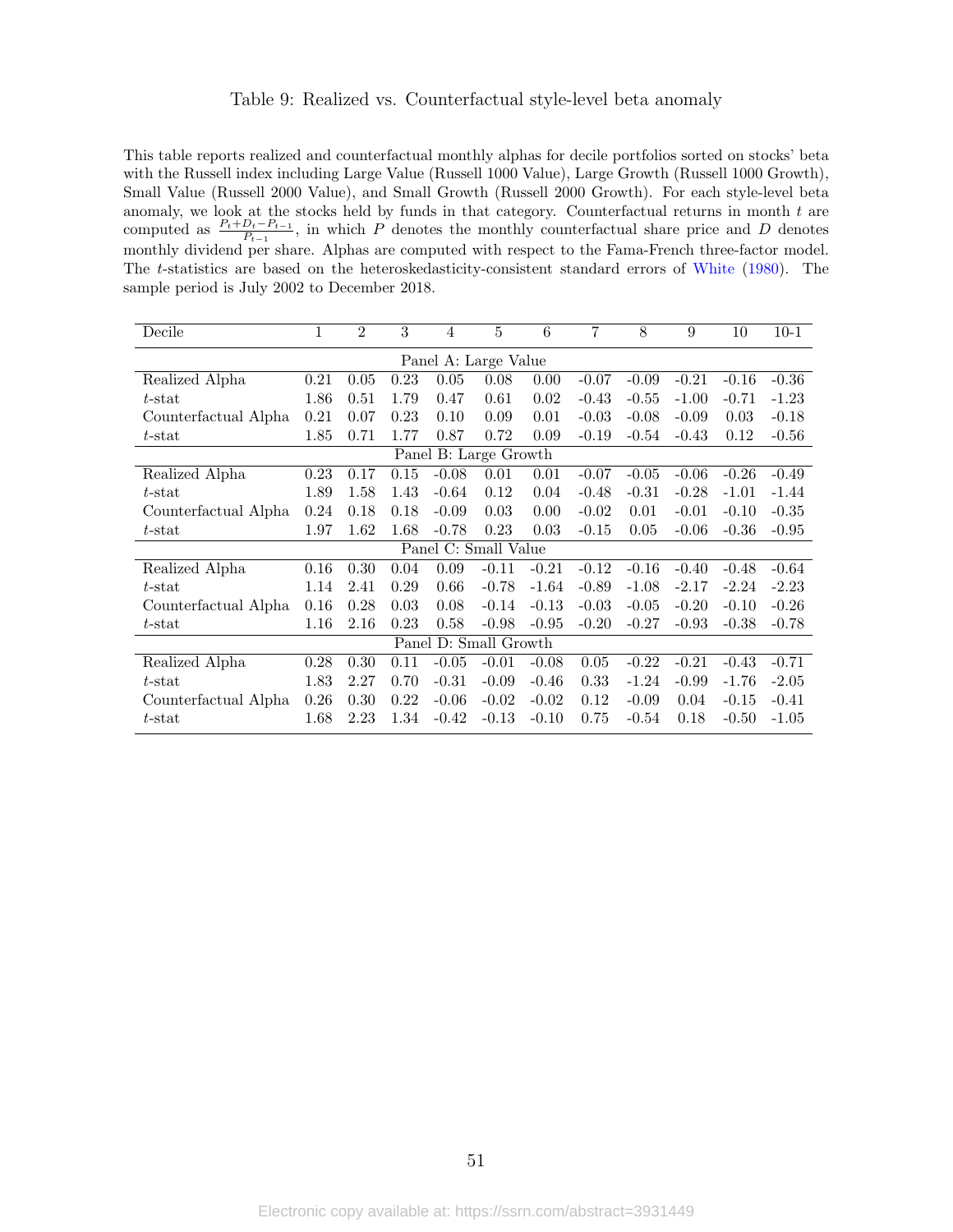| )<br>.<br>I                                                                                                    |
|----------------------------------------------------------------------------------------------------------------|
|                                                                                                                |
| <br> <br> <br>                                                                                                 |
|                                                                                                                |
| מייר ממלמ הממל הממל הבר בל הבר האת המוכנית הממלות הממלות הממלות הממלות הממלות הממלות הממלות הממלות ה<br>l<br>l |
|                                                                                                                |
| $\begin{array}{c} \n\downarrow \\ \downarrow \\ \downarrow\n\end{array}$                                       |
|                                                                                                                |
|                                                                                                                |
|                                                                                                                |
|                                                                                                                |
|                                                                                                                |
| )<br>)<br>)                                                                                                    |
| ;                                                                                                              |
|                                                                                                                |
| シュン・ソープ こうしょう                                                                                                  |
| $\mathfrak{c}$<br>ׅ֚֡֡֡֬֝                                                                                      |
|                                                                                                                |
| $\frac{1}{1}$<br>$\frac{1}{2}$<br>Ì                                                                            |

the stock-level fund performance, defined as the weighted-average of the year-to-date excess returns (relative the benchmark index) of funds that hold the stock. Because of the change in the Morningstar rating method, we use the S&P 500 index as the benchmark before June 2002 and the Russell index as the benchmark after June 2002. Within each of the five fund performance quintile portfolios, we sort stocks into ten decile portfolios based on IVOL. The monthly IVOL for individual stock is calculated as the standard deviation of the residuals from the regression of the most recent month's daily returns on the Farna-French three factors (Ang et al. (2006)). The t-statistics (IVOL). Alphas are computed with respect to the Fama-French three-factor model. We first sort stocks into quintile portfolios based on The table reports monthly alphas for  $5\times10$  portfolios formed by sorting on the stock-level fund performance and idiosyncratic volatility ×10 portfolios formed by sorting on the stock-level fund performance and idiosyncratic volatility the stock-level fund performance, defined as the weighted-average of the year-to-date excess returns (relative the benchmark index) of residuals from the regression of the most recent month's daily returns on the Fama-French three factors ([Ang](#page-35-0) et al. [\(2006\)](#page-35-0)). The t-statistics (IVOL). Alphas are computed with respect to the Fama-French three-factor model. We first sort stocks into quintile portfolios based on funds that hold the stock. Because of the change in the Morningstar rating method, we use the S&P 500 index as the benchmark before June 2002 and the Russell index as the benchmark after June 2002 . Within each of the five fund performance quintile portfolios, we sort stocks into ten decile portfolios based on IVOL. The monthly IVOL for individual stock is calculated as the standard deviation of the are based on the heteroskedasticity-consistent standard errors of White (1980). The sample period is January 1982 to December 2018. are based on the heteroskedasticity-consistent standard errors of [White](#page-38-0) ([1980\)](#page-38-0). The sample period is January 1982 to December 2018. The table reports monthly alphas for 5

<span id="page-52-0"></span>

| 3<br>3 3 3 3 3 4 5 5 6 6 7 6 7 7 8 9 9<br>7 7 7 7 9 7 7 9 7 7 8 9 9 7<br>37<br>0.38<br>0.382<br>0.71 0.31 21 21 21 20 3<br>0.21 21 21 22 32 33 40 5                                                                                                                                                                                                                                                                                                                                                                                                                                                                                                                                       |                                              |                   |   |   | Panel A: Alphas | <b>IVOL</b> Decile |          |   |                 |        |
|-------------------------------------------------------------------------------------------------------------------------------------------------------------------------------------------------------------------------------------------------------------------------------------------------------------------------------------------------------------------------------------------------------------------------------------------------------------------------------------------------------------------------------------------------------------------------------------------------------------------------------------------------------------------------------------------|----------------------------------------------|-------------------|---|---|-----------------|--------------------|----------|---|-----------------|--------|
| 0.01 954 966 874 966 9672<br>0.01 954 966 967 968 969 972                                                                                                                                                                                                                                                                                                                                                                                                                                                                                                                                                                                                                                 |                                              | $\mathbf{\Omega}$ | S | 4 | LC.             | $\circ$            | $\infty$ | 0 | $\overline{10}$ | $10-1$ |
|                                                                                                                                                                                                                                                                                                                                                                                                                                                                                                                                                                                                                                                                                           |                                              |                   |   |   |                 |                    |          |   |                 |        |
|                                                                                                                                                                                                                                                                                                                                                                                                                                                                                                                                                                                                                                                                                           |                                              |                   |   |   |                 |                    |          |   |                 |        |
|                                                                                                                                                                                                                                                                                                                                                                                                                                                                                                                                                                                                                                                                                           |                                              |                   |   |   |                 |                    |          |   |                 |        |
|                                                                                                                                                                                                                                                                                                                                                                                                                                                                                                                                                                                                                                                                                           |                                              |                   |   |   |                 |                    |          |   |                 |        |
|                                                                                                                                                                                                                                                                                                                                                                                                                                                                                                                                                                                                                                                                                           |                                              |                   |   |   |                 |                    |          |   |                 |        |
|                                                                                                                                                                                                                                                                                                                                                                                                                                                                                                                                                                                                                                                                                           |                                              |                   |   |   |                 |                    |          |   |                 |        |
|                                                                                                                                                                                                                                                                                                                                                                                                                                                                                                                                                                                                                                                                                           |                                              |                   |   |   |                 |                    |          |   |                 |        |
|                                                                                                                                                                                                                                                                                                                                                                                                                                                                                                                                                                                                                                                                                           | 0.16<br>1.35<br>0.141 0.03<br>0.22<br>1.68   |                   |   |   |                 |                    |          |   |                 |        |
|                                                                                                                                                                                                                                                                                                                                                                                                                                                                                                                                                                                                                                                                                           | $0.35$<br>$3.35$                             |                   |   |   |                 |                    |          |   |                 |        |
|                                                                                                                                                                                                                                                                                                                                                                                                                                                                                                                                                                                                                                                                                           |                                              |                   |   |   |                 |                    |          |   |                 |        |
|                                                                                                                                                                                                                                                                                                                                                                                                                                                                                                                                                                                                                                                                                           |                                              |                   |   |   |                 |                    |          |   |                 |        |
|                                                                                                                                                                                                                                                                                                                                                                                                                                                                                                                                                                                                                                                                                           | $0.24$<br>$1.35$                             |                   |   |   |                 |                    |          |   |                 |        |
|                                                                                                                                                                                                                                                                                                                                                                                                                                                                                                                                                                                                                                                                                           | $0.21$<br>$2.75$                             |                   |   |   |                 |                    |          |   |                 |        |
|                                                                                                                                                                                                                                                                                                                                                                                                                                                                                                                                                                                                                                                                                           |                                              |                   |   |   |                 |                    |          |   |                 |        |
|                                                                                                                                                                                                                                                                                                                                                                                                                                                                                                                                                                                                                                                                                           |                                              |                   |   |   |                 |                    |          |   |                 |        |
|                                                                                                                                                                                                                                                                                                                                                                                                                                                                                                                                                                                                                                                                                           |                                              |                   |   |   |                 |                    |          |   |                 |        |
|                                                                                                                                                                                                                                                                                                                                                                                                                                                                                                                                                                                                                                                                                           |                                              |                   |   |   |                 |                    |          |   |                 |        |
|                                                                                                                                                                                                                                                                                                                                                                                                                                                                                                                                                                                                                                                                                           |                                              |                   |   |   |                 |                    |          |   |                 |        |
|                                                                                                                                                                                                                                                                                                                                                                                                                                                                                                                                                                                                                                                                                           | 8000:000<br>7100.001<br>7100.001<br>7100.001 |                   |   |   |                 |                    |          |   |                 |        |
| $\begin{array}{c} 11 \\ 10 \\ 0 \\ 10 \\ 0 \\ 11 \\ 0 \\ \end{array}$                                                                                                                                                                                                                                                                                                                                                                                                                                                                                                                                                                                                                     | 1007                                         |                   |   |   |                 |                    |          |   |                 |        |
| 042<br>0.039<br>0.038<br>0.043<br>0.044<br>0.049<br>0.046<br>0.046<br>0.051<br>0.051<br>$\begin{array}{c} 0.033 \\ 0.031 \\ 0.030 \\ 0.031 \\ 0.031 \\ 0.034 \\ 0.034 \\ 0.034 \\ \end{array}$<br>0.027<br>0.025<br>0.025<br>0.028<br>0.027<br>$\begin{array}{c} 0.024 \\ 0.022 \\ 0.021 \\ 0.021 \\ 0.024 \\ 0.024 \\ 0.023 \end{array}$<br>$\begin{array}{c} 0.020 \\ 0.019 \\ 0.018 \\ 0.019 \\ 0.021 \\ 0.021 \\ 0.020 \end{array}$<br>710.018<br>0.016<br>0.016<br>0.017<br>0.017<br>$\begin{array}{c} 0.016 \\ 0.014 \\ 0.014 \\ 0.014 \\ 0.016 \\ 0.016 \\ 0.015 \end{array}$<br>$\begin{array}{r} 0.013 \\ 0.012 \\ 0.013 \\ 0.014 \\ 0.014 \\ 0.014 \\ 0.012 \end{array}$<br>010 |                                              |                   |   |   |                 |                    |          |   |                 |        |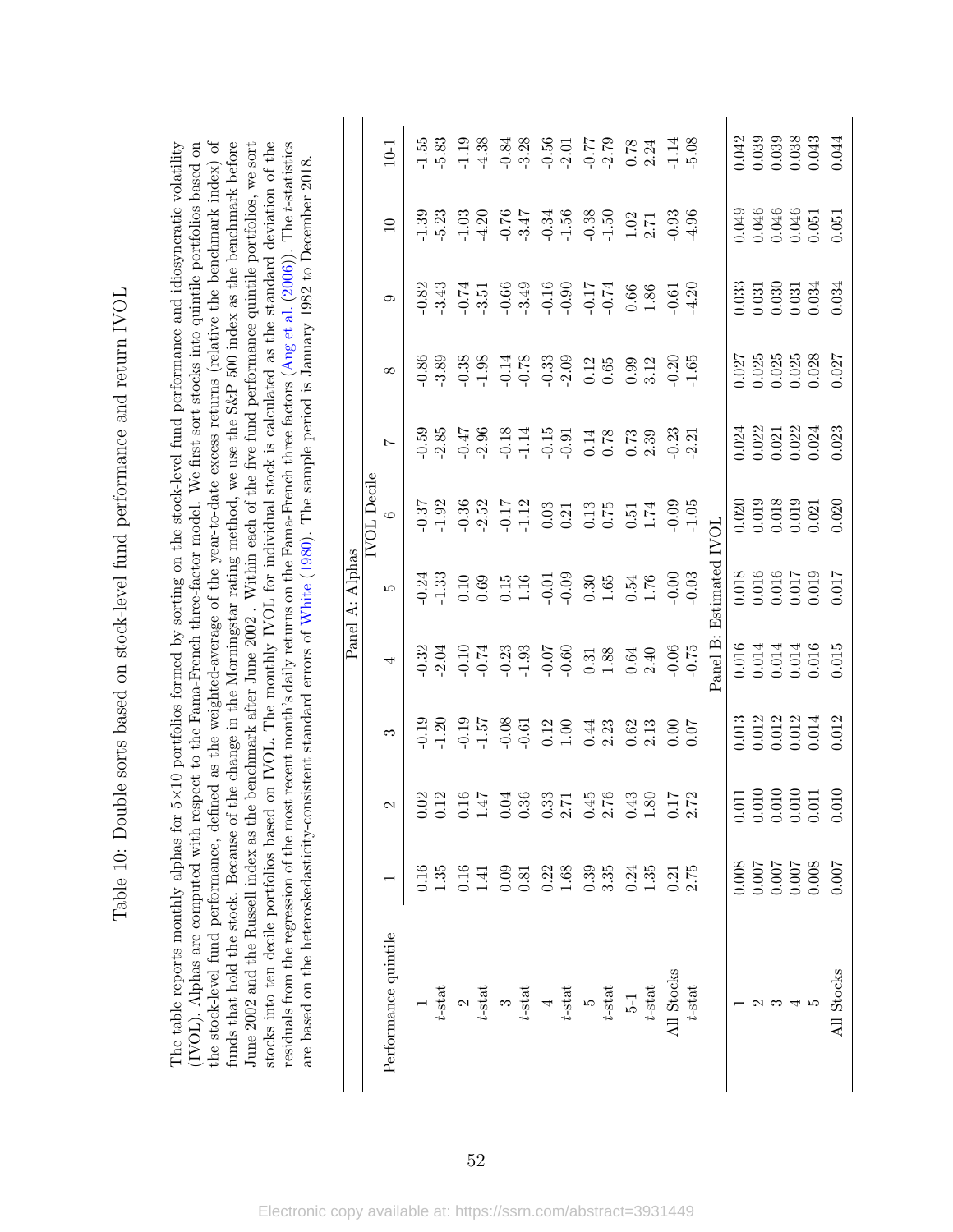<span id="page-53-0"></span>

| j                                            |
|----------------------------------------------|
| i<br>Si                                      |
|                                              |
| l<br>j                                       |
| S is a control                               |
| l                                            |
|                                              |
| )<br>2<br>2<br>2                             |
|                                              |
| i<br>Dubi<br>$\frac{1}{2}$<br>ļ              |
| l<br>l                                       |
| į<br>j<br>l<br>$\overline{\phantom{a}}$<br>۱ |

The table reports monthly alphas for 5×10 portfolios formed by sorting on the stock-level fund performance and return skewness. Alphas performance, defined as the weighted-average of the year-to-date excess returns (relative the benchmark index) of funds that hold the stock. Because of the change in the Morningstar rating method, we use the S&P 500 index as the benchmark before June 2002 and the Russell index as the benchmark after June 2002. Within each of the five fund performance quintile portfolios, we sort stocks into ten decile portfolios based on return skewness. Following Bali et al. (2011), stocks' return skewness (lottery payoff) is defined as the average of its five highest daily returns in each month. The t-statistics are based on the heteroskedasticity-consistent standard errors of White are computed with respect to the Fama-French three-factor model. We first sort stocks into quintile portfolios on the stock-level fund of its five highest daily returns in each month. The t-statistics are based on the heteroskedasticity-consistent standard errors of [White](#page-38-0) ×10 portfolios formed by sorting on the stock-level fund performance and return skewness. Alphas are computed with respect to the Fama-French three-factor model. We first sort stocks into quintile portfolios on the stock-level fund performance, defined as the weighted-average of the year-to-date excess returns (relative the benchmark index) of funds that hold the stock. Because of the change in the Morningstar rating method, we use the S&P 500 index as the benchmark before June 2002 and the Russell index as the benchmark after June 2002. Within each of the five fund performance quintile portfolios, we sort stocks into ten decile portfolios based on return skewness. Following [Bali](#page-35-1) et al. [\(2011\)](#page-35-1), stocks' return skewness (lottery payoff) is defined as the average (1980). The sample period is January 1982 to December 2018. [\(1980\)](#page-38-0). The sample period is January 1982 to December 2018. The table reports monthly alphas for 5

| $1.55$<br>$5.38$<br>$-1.23$<br>$-5.07$<br>$10-1$<br>$\begin{array}{cccc}\n 0.94 & 0.52 & 0.52 & 0.53 & 0.53 & 0.53 & 0.53 & 0.53 & 0.53 & 0.53 & 0.53 & 0.53 & 0.53 & 0.53 & 0.53 & 0.53 & 0.53 & 0.53 & 0.53 & 0.53 & 0.53 & 0.53 & 0.53 & 0.53 & 0.53 & 0.53 & 0.53 & 0.53 & 0.53 & 0.53 & 0.53 & 0.53 & 0.53 & 0.53 & 0.53 & 0$<br>$-0.93$<br>$-4.92$<br>4.60<br>$\overline{10}$<br>$\begin{array}{l} 0.69 \\ 0.80 \\ 0.81 \\ 0.24 \\ 0.01 \\ 0.01 \\ 0.01 \\ 0.03 \\ 0.03 \\ 0.03 \\ 0.03 \\ 0.03 \\ 0.03 \\ 0.03 \\ 0.03 \\ 0.03 \\ 0.03 \\ 0.03 \\ 0.03 \\ 0.03 \\ 0.03 \\ 0.03 \\ 0.03 \\ 0.03 \\ 0.03 \\ 0.03 \\ 0.03 \\ 0.03 \\ 0.03 \\ 0.03 \\ 0.03 \\ 0.03 \\ 0.03 \\ 0.03 \\ 0.03 \\ 0.$<br>$1.28$<br>$5.25$<br>$-0.61$<br>$-3.65$<br>$0.80$<br>4.13<br>$\infty$<br>Skewness Decile<br>880<br>1950: 1960: 1960: 1960: 1960<br>1960: 1960: 1960: 1960: 1960: 1960: 1960: 1960: 1960: 1960: 1960: 1960: 1960: 1960<br>Panel B: Estimated Skewness<br>$\circ$<br>$\begin{array}{c} 12\\ 0.77\\ 0.9\\ 0.9\\ 0.00\\ 0.00\\ 0.00\\ 0.00\\ 0.00\\ 0.00\\ 0.00\\ 0.00\\ 0.00\\ 0.00\\ 0.00\\ 0.00\\ 0.00\\ 0.00\\ 0.01\\ 0.01\\ 0.01\\ 0.01\\ 0.01\\ 0.01\\ 0.01\\ 0.01\\ 0.01\\ 0.01\\ 0.01\\ 0.01\\ 0.01\\ 0.01\\ 0.01\\ 0.01\\ 0.01\\ 0.01\\ $<br>$\frac{0.13}{0.80}$<br>مد<br>$0.26$<br>1.58<br>$0.05$<br>$0.41$<br>4<br>S | $\begin{array}{r} 0.064 \\ 0.059 \\ 0.058 \\ 0.058 \\ 0.065 \\ 0.065 \\ 0.066 \end{array}$<br>92010<br>22010<br>22010<br>22010<br>22010<br>0.051<br>0.048<br>0.047<br>0.053<br>0.052<br>0.042<br>0.039<br>0.044<br>0.044<br>0.042<br>$\begin{array}{r} 0.036 \\ 0.034 \\ 0.033 \\ 0.034 \\ 0.034 \\ 0.038 \\ 0.038 \\ 0.036 \end{array}$<br>$\begin{array}{c} 0.032 \\ 0.029 \\ 0.029 \\ 0.030 \\ 0.030 \\ 0.033 \\ 0.031 \\ 0.031 \\ \end{array}$<br>0.028<br>0.025<br>0.025<br>0.029<br>0.027<br>$\begin{array}{c} 0.024 \\ 0.022 \\ 0.023 \\ 0.023 \\ 0.023 \\ 0.025 \end{array}$<br>0.023<br>$\begin{array}{c} 0.020 \\ 0.019 \\ 0.019 \\ 0.020 \\ 0.020 \\ 0.022 \end{array}$ |
|------------------------------------------------------------------------------------------------------------------------------------------------------------------------------------------------------------------------------------------------------------------------------------------------------------------------------------------------------------------------------------------------------------------------------------------------------------------------------------------------------------------------------------------------------------------------------------------------------------------------------------------------------------------------------------------------------------------------------------------------------------------------------------------------------------------------------------------------------------------------------------------------------------------------------------------------------------------------------------------------------------------------------------------------------------------------------------------------------------------------------------------------------------------------------------------------------------------------------------------------------------------------------------------------------------------------------------|------------------------------------------------------------------------------------------------------------------------------------------------------------------------------------------------------------------------------------------------------------------------------------------------------------------------------------------------------------------------------------------------------------------------------------------------------------------------------------------------------------------------------------------------------------------------------------------------------------------------------------------------------------------------------------|
|                                                                                                                                                                                                                                                                                                                                                                                                                                                                                                                                                                                                                                                                                                                                                                                                                                                                                                                                                                                                                                                                                                                                                                                                                                                                                                                                    |                                                                                                                                                                                                                                                                                                                                                                                                                                                                                                                                                                                                                                                                                    |
|                                                                                                                                                                                                                                                                                                                                                                                                                                                                                                                                                                                                                                                                                                                                                                                                                                                                                                                                                                                                                                                                                                                                                                                                                                                                                                                                    |                                                                                                                                                                                                                                                                                                                                                                                                                                                                                                                                                                                                                                                                                    |
|                                                                                                                                                                                                                                                                                                                                                                                                                                                                                                                                                                                                                                                                                                                                                                                                                                                                                                                                                                                                                                                                                                                                                                                                                                                                                                                                    |                                                                                                                                                                                                                                                                                                                                                                                                                                                                                                                                                                                                                                                                                    |
|                                                                                                                                                                                                                                                                                                                                                                                                                                                                                                                                                                                                                                                                                                                                                                                                                                                                                                                                                                                                                                                                                                                                                                                                                                                                                                                                    |                                                                                                                                                                                                                                                                                                                                                                                                                                                                                                                                                                                                                                                                                    |
|                                                                                                                                                                                                                                                                                                                                                                                                                                                                                                                                                                                                                                                                                                                                                                                                                                                                                                                                                                                                                                                                                                                                                                                                                                                                                                                                    |                                                                                                                                                                                                                                                                                                                                                                                                                                                                                                                                                                                                                                                                                    |
|                                                                                                                                                                                                                                                                                                                                                                                                                                                                                                                                                                                                                                                                                                                                                                                                                                                                                                                                                                                                                                                                                                                                                                                                                                                                                                                                    |                                                                                                                                                                                                                                                                                                                                                                                                                                                                                                                                                                                                                                                                                    |
|                                                                                                                                                                                                                                                                                                                                                                                                                                                                                                                                                                                                                                                                                                                                                                                                                                                                                                                                                                                                                                                                                                                                                                                                                                                                                                                                    |                                                                                                                                                                                                                                                                                                                                                                                                                                                                                                                                                                                                                                                                                    |
|                                                                                                                                                                                                                                                                                                                                                                                                                                                                                                                                                                                                                                                                                                                                                                                                                                                                                                                                                                                                                                                                                                                                                                                                                                                                                                                                    |                                                                                                                                                                                                                                                                                                                                                                                                                                                                                                                                                                                                                                                                                    |
|                                                                                                                                                                                                                                                                                                                                                                                                                                                                                                                                                                                                                                                                                                                                                                                                                                                                                                                                                                                                                                                                                                                                                                                                                                                                                                                                    |                                                                                                                                                                                                                                                                                                                                                                                                                                                                                                                                                                                                                                                                                    |
|                                                                                                                                                                                                                                                                                                                                                                                                                                                                                                                                                                                                                                                                                                                                                                                                                                                                                                                                                                                                                                                                                                                                                                                                                                                                                                                                    |                                                                                                                                                                                                                                                                                                                                                                                                                                                                                                                                                                                                                                                                                    |
|                                                                                                                                                                                                                                                                                                                                                                                                                                                                                                                                                                                                                                                                                                                                                                                                                                                                                                                                                                                                                                                                                                                                                                                                                                                                                                                                    |                                                                                                                                                                                                                                                                                                                                                                                                                                                                                                                                                                                                                                                                                    |
|                                                                                                                                                                                                                                                                                                                                                                                                                                                                                                                                                                                                                                                                                                                                                                                                                                                                                                                                                                                                                                                                                                                                                                                                                                                                                                                                    |                                                                                                                                                                                                                                                                                                                                                                                                                                                                                                                                                                                                                                                                                    |
|                                                                                                                                                                                                                                                                                                                                                                                                                                                                                                                                                                                                                                                                                                                                                                                                                                                                                                                                                                                                                                                                                                                                                                                                                                                                                                                                    |                                                                                                                                                                                                                                                                                                                                                                                                                                                                                                                                                                                                                                                                                    |
|                                                                                                                                                                                                                                                                                                                                                                                                                                                                                                                                                                                                                                                                                                                                                                                                                                                                                                                                                                                                                                                                                                                                                                                                                                                                                                                                    |                                                                                                                                                                                                                                                                                                                                                                                                                                                                                                                                                                                                                                                                                    |
|                                                                                                                                                                                                                                                                                                                                                                                                                                                                                                                                                                                                                                                                                                                                                                                                                                                                                                                                                                                                                                                                                                                                                                                                                                                                                                                                    |                                                                                                                                                                                                                                                                                                                                                                                                                                                                                                                                                                                                                                                                                    |
|                                                                                                                                                                                                                                                                                                                                                                                                                                                                                                                                                                                                                                                                                                                                                                                                                                                                                                                                                                                                                                                                                                                                                                                                                                                                                                                                    |                                                                                                                                                                                                                                                                                                                                                                                                                                                                                                                                                                                                                                                                                    |
|                                                                                                                                                                                                                                                                                                                                                                                                                                                                                                                                                                                                                                                                                                                                                                                                                                                                                                                                                                                                                                                                                                                                                                                                                                                                                                                                    |                                                                                                                                                                                                                                                                                                                                                                                                                                                                                                                                                                                                                                                                                    |
|                                                                                                                                                                                                                                                                                                                                                                                                                                                                                                                                                                                                                                                                                                                                                                                                                                                                                                                                                                                                                                                                                                                                                                                                                                                                                                                                    |                                                                                                                                                                                                                                                                                                                                                                                                                                                                                                                                                                                                                                                                                    |
|                                                                                                                                                                                                                                                                                                                                                                                                                                                                                                                                                                                                                                                                                                                                                                                                                                                                                                                                                                                                                                                                                                                                                                                                                                                                                                                                    |                                                                                                                                                                                                                                                                                                                                                                                                                                                                                                                                                                                                                                                                                    |
|                                                                                                                                                                                                                                                                                                                                                                                                                                                                                                                                                                                                                                                                                                                                                                                                                                                                                                                                                                                                                                                                                                                                                                                                                                                                                                                                    |                                                                                                                                                                                                                                                                                                                                                                                                                                                                                                                                                                                                                                                                                    |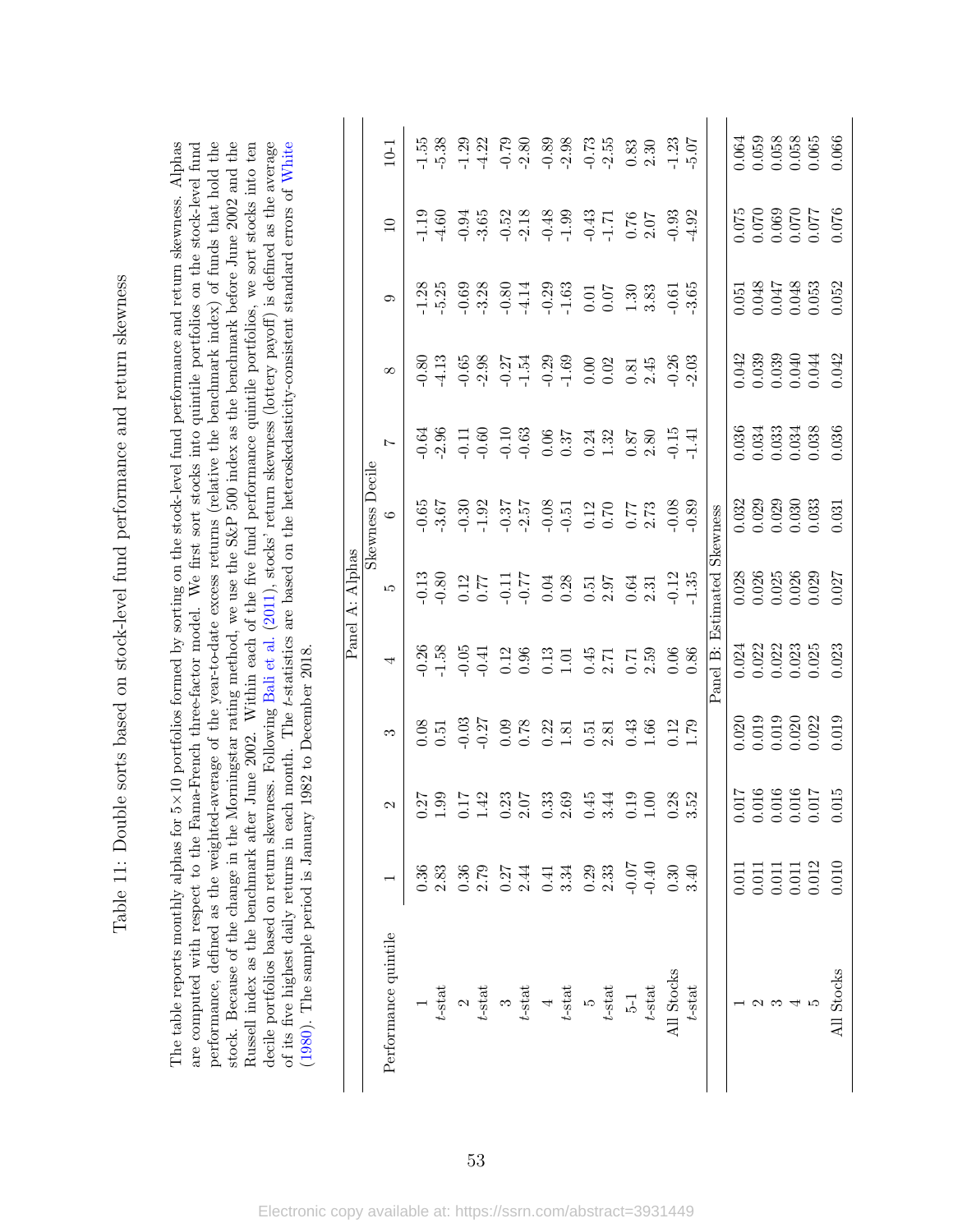# Internet Appendix for "Mutual Fund Risk Shifting and Risk Anomalies"

# A1. Style-level beta anomaly

Motivated by [Barberis and Shleifer](#page-35-2) [\(2003\)](#page-35-2), in this section, we show that the beta anomaly exists at the style-investing level. More specially, Table [A1](#page-63-0) reports the style-level beta anomaly. Similar to the results in Panel A, row "All Stocks" of Table [2](#page-44-0) where we use CAPM beta to sort portfolios, we find similar patterns when sorting on style beta.

# A2. Are underforming funds just dumb and always holding overpricing stocks?

To rule out the possibility that our main finding (presented in Table [2\)](#page-44-0) is driven by funds who are dumb and always invest into high-beta stocks that generate lower alphas, we conduct two tests. First, we check whether mutual funds who underperform previously will continue to hold overpricing stocks and therefore, underperform subsequently. To examine this, we use a mispricing measure constructed by [Stambaugh and Yuan](#page-38-1) [\(2017\)](#page-38-1). The mispricing score ranges from 1 to 100 and a higher score indicates more overpricing.

Table [A2](#page-64-0) reports the results. We find that funds who underperform previously are not always holding overpricing stocks. For example, funds who perform the worst in the last year tend to hold less overpricing stocks in the current year, as shown in the second column of Table [A2.](#page-64-0) More importantly, underperforming funds perform better with more reduction of the overpricing score of their holdings. Overall, these findings suggest that underperforming funds are not always dumb and holding overpricing stocks.

In the second test, we calculate the alpha of the beta anomaly for stock portfolios formed on the stock-level fund-current-performance and stock-level fund-past-performance. If our finding in Table [2](#page-44-0) is driven by funds who are dumb and always invest into high-beta stocks, then we should expect a more prominent beta anomaly among stocks held by funds who underperform in both current and past year. However, we find this is not the case. Table [A3](#page-64-1) indicates that there is little variation in the alpha of the beta anomaly across stock portfolios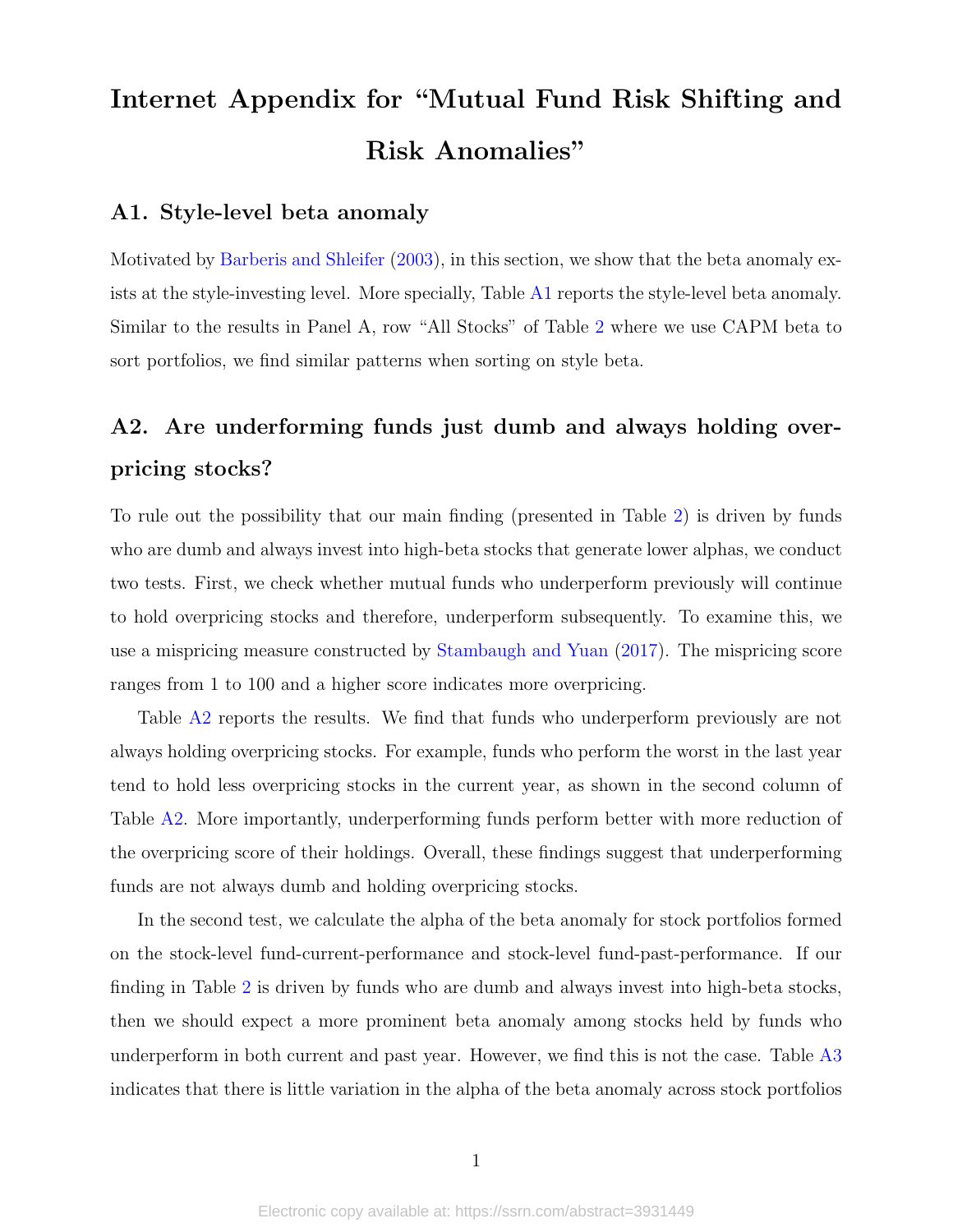with different past performance.

# A3. Robustness checks: Other beta measures

We check the robustness of the findings presented in Table [2](#page-44-0) by using other beta measures. We consider the method using one year of daily returns with the Dimson correction [\(Hong](#page-37-1) [and Sraer](#page-37-1) [\(2016\)](#page-37-1) and [Cederburg and O'doherty](#page-36-0) [\(2016\)](#page-36-0)) and the method of [Frazzini and](#page-37-2) [Pedersen](#page-37-2) [\(2014\)](#page-37-2) that estimates the correlations between stocks and market portfolio and the volatility of market portfolio separately.

For the first beta measurement, we use the past 12 months of daily returns to estimate the market beta for stock  $n$  in month  $t$ :

$$
r_{n,t} = a_n + \beta_{n,1}r_{m,t} + \beta_{n,2}r_{m,t-1} + \beta_{n,3}\frac{r_{m,t-2} + r_{m,t-3} + r_{m,t-4}}{3} + \epsilon_{n,t}.
$$

The stock's time-series beta estimate is computed as:

$$
\hat{\beta}_{n,t}^{ts} = \hat{\beta}_{n,1} + \hat{\beta}_{n,2} + \hat{\beta}_{n,3}.
$$

Regarding the method of [Frazzini and Pedersen](#page-37-2)  $(2014)$ , the estimated beta of stock n is give by:

$$
\hat{\beta}_{n}^{ts}=\hat{\rho}\frac{\hat{\sigma_{n}}}{\hat{\sigma_{m}}}
$$

Following [Frazzini and Pedersen](#page-37-2) [\(2014\)](#page-37-2), we estimate volatilities using a one-year rolling standard deviation and require at least 120 trading days with non-missing data. We estimate correlations using a five-year rolling window and overlapping three-day log returns, requiring at least 750 trading days for non-missing data. Finally, we shrink the time-series beta estimates to reduce the influence of outliers (see Section 2.2 for details).

Table [A5](#page-66-0) and [A4](#page-65-0) report the robustness check with the beta estimated from one-year daily returns and the beta of [Frazzini and Pedersen](#page-37-2) [\(2014\)](#page-37-2), respectively. Overall, we find consistent results that the beta anomaly is more significant among stocks held by underperforming funds.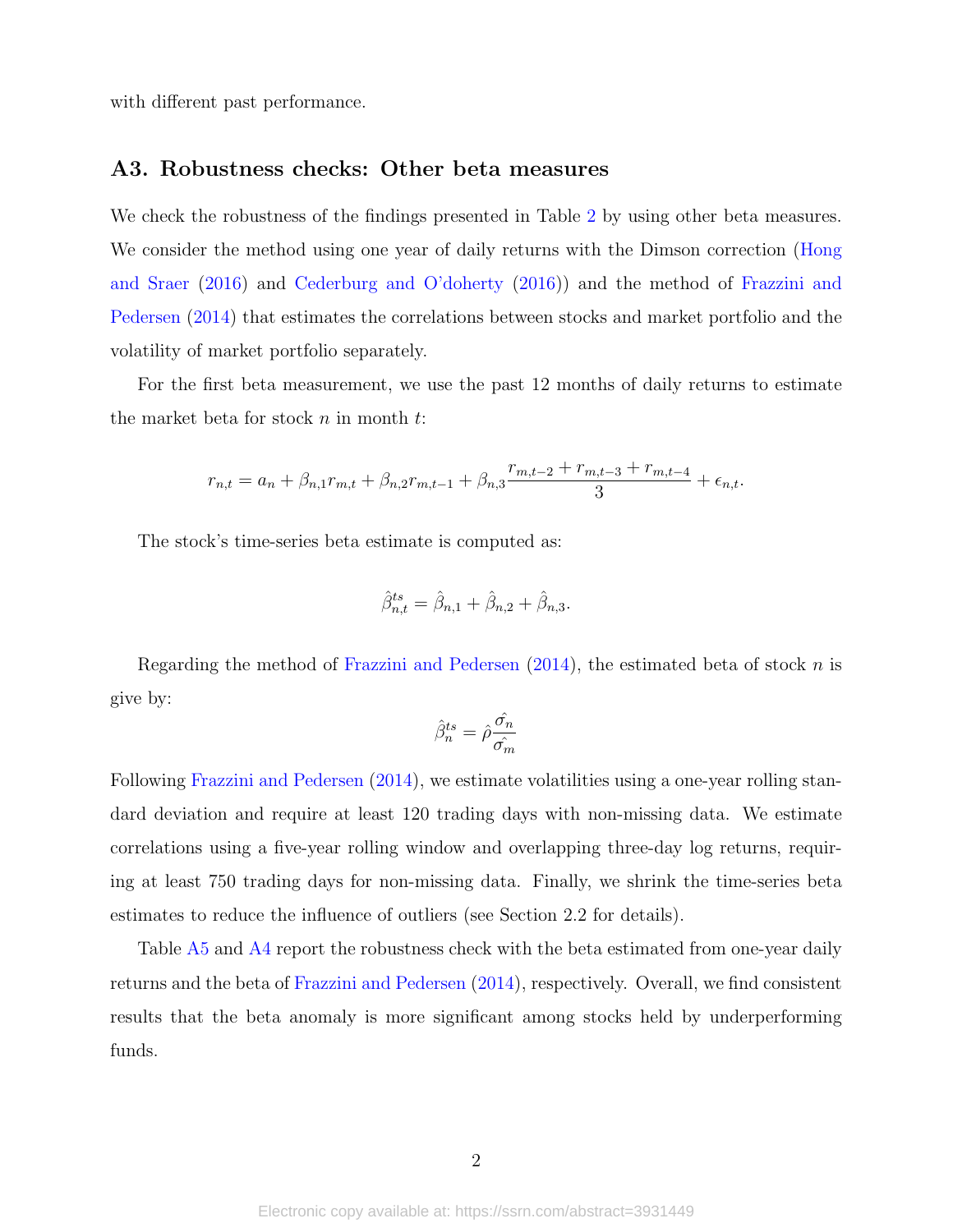# A4. Beta anomaly in the first and second half of a year

[Chevalier and Ellison](#page-36-1) [\(1997\)](#page-36-1) find that funds who underperform in the first-half year increase their portfolio risk to catch up toward the year end. If our findings in Table [2](#page-44-0) are driven by this mechanism, we expect that the beta anomaly across the stocks held by underperforming funds is more significant in the second-half year. Table [A6](#page-67-0) reports the beta anomaly across the stocks held by underperforming funds for the first half (panel A) and second half (panel B) of the year following the same procedures as in Table [2.](#page-44-0) Indeed, we find a stronger beta anomaly in the second half of the year.

# A5. Fund flow and beta anomaly

Prior studies find that flow-induced trading has significant impacts on stock prices [\(Coval](#page-36-2) [and Stafford](#page-36-2) [\(2007\)](#page-36-2) and [Lou](#page-38-2) [\(2012\)](#page-38-2)). The beta anomaly could arise from the selling pressure of underperforming funds resultant from investor redemption. To explore this explanation, we sort stocks into 3×3 portfolios based on the stock-level fund performance and the stocklevel fund flow (sequentially); we further examine the beta anomaly of each portfolio. Funds' monthly flows are calculated as  $\frac{TNA_t}{TNA_{t-1}} - (1 + ret_t)$ . The stock-level fund flow is defined as the weighted-average of flows of funds that hold the stock, and a smaller value of this measure indicates the stock is mainly held by funds who have smaller or potentially negative flows. Table [A7](#page-68-0) reports the monthly alpha of the beta anomaly for each portfolio. We find little variation in the beta-anomaly alphas across portfolios with different flows and the beta anomaly is only dependent on the fund performance.

# A6. Exogenous downgrade and risk shifting

Table [4](#page-46-0) shows that there exists a negative relation between rank change and beta change. However, this finding could be well driven by the outperforming funds' incentives to lower their risk. To investigate whether it is indeed mainly the downgrading funds engaging in risk shifting, we redo the regression in Equation [\(5\)](#page-16-0) excluding the funds who experienced ranking increase after the Morningstar rating method change. Table [A8](#page-69-0) provides the results. We find that there still exists a negative relation between rank change and beta change in the sense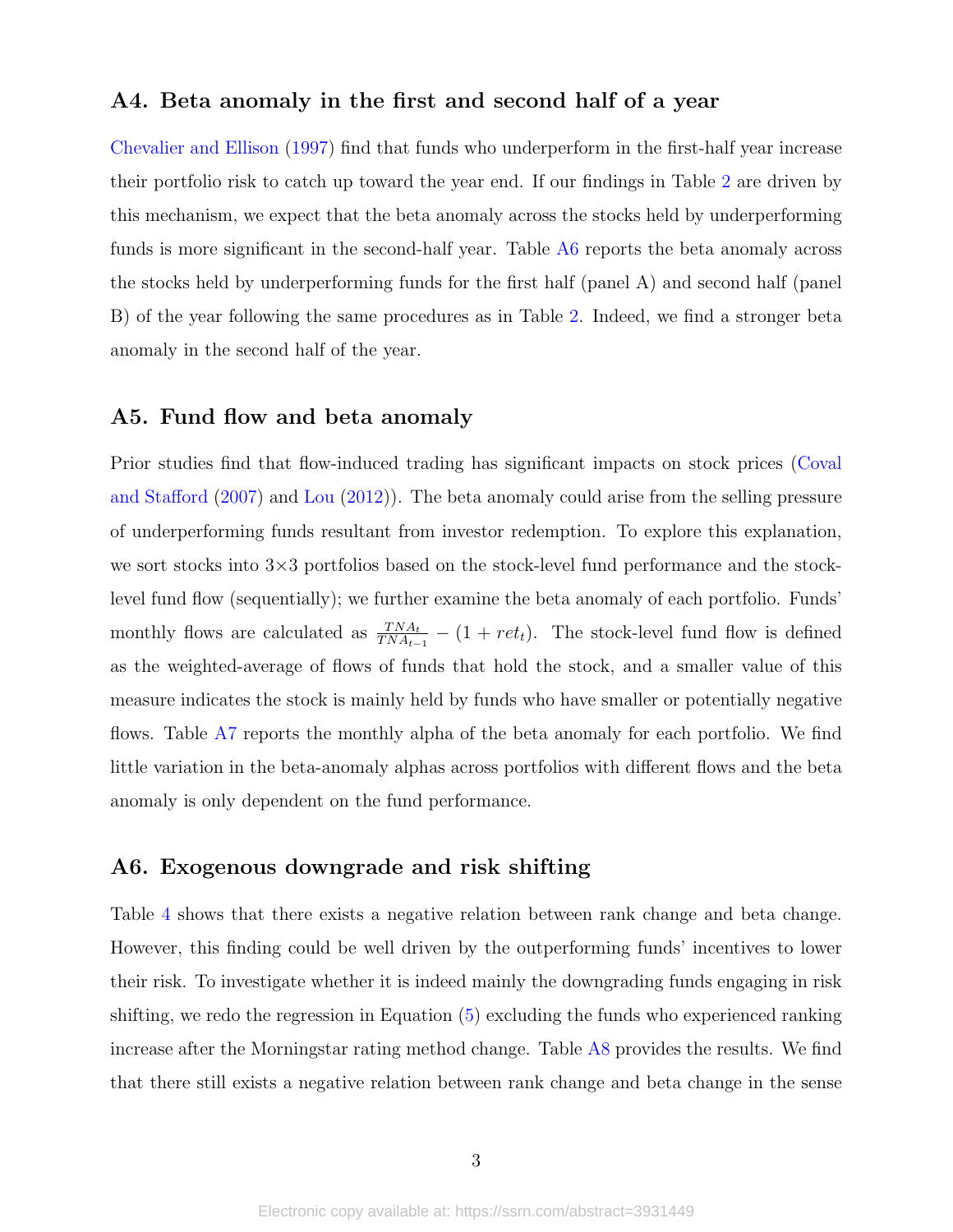that funds experience more downward changes in their ranks do more risk shifting which rule out the alternative story.

# A7. Risk shifting across funds with different past performance

It is possible that underperforming funds and outperforming funds engage in risk-shifting in different manners. We group funds based on their performance in the first half of a year and report the changes in the betas of funds' portfolios with their respective benchmarks in the second half of the year. Table [A9](#page-70-0) Panel A reports the demeaned beta changes for fund quintile portfolios sorted on their first half-year year-to-date excess returns within a category. The beta change is computed the same way as in Table [6.](#page-48-0) We find that funds that underperform in the first half of the year tend to increase their portfolio betas in the second half of the year; while the outperforming funds tend to reduce their betas. The difference in the beta changes between underperforming and outperforming funds is 0.015.

In Table [A9](#page-70-0) Panel A, we investigate the heterogeneous response of risk-shifting to *relative* past performance. In Table [A9](#page-70-0) Panel B, we focus on the heterogeneous response of riskshifting to *absolute* past performance. More specifically, we group funds using cutoffs based on the cross-sectional standard deviation of the performance. Each year we sort funds into groups based on their year-to-date excess returns (relative to the appropriate benchmark). We then group them into five portfolios with breakpoints equal to  $-1$ ,  $-\frac{1}{2}$  $\frac{1}{2}$ ,  $\frac{1}{2}$  $\frac{1}{2}$ , and one standard deviation around zero, since zero indicates that a fund has the same year-to-date return as the benchmark. We find that funds in the second group, i.e. funds that just underperform the benchmark by small amount (with average returns of -2.1% in the first half of a year) have the strongest incentive to risk shift, with demeaned beta changes of 0.005.

# A8. Morningstar rating change and fund flows in 2002

We investigate whether the downgrades caused by Morningstar rating change in June 2002 could lead to outflows from those funds due to investors' "star"-chasing behaviors using the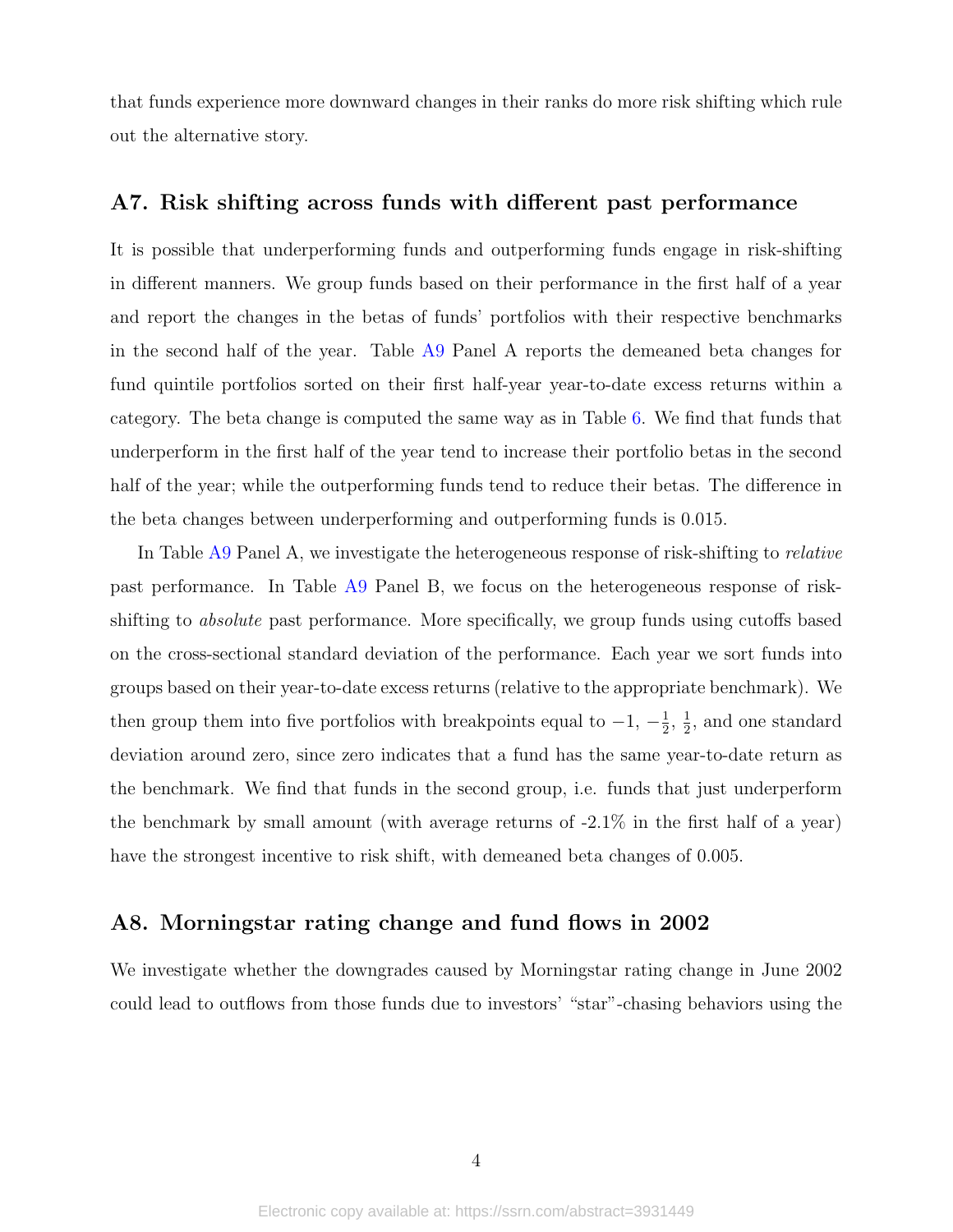following specification:

$$
Flow_i = \alpha + \beta Rank\_Change_i + \gamma_k \sum_{k=1}^{5} Control_{k,i} + \epsilon_i,
$$

in which fund i's flow is defined as  $\frac{TNA_{Dec}}{TNA_{Jun}} - 1 - Cum\_ret$ , where  $TNA_{Dec}$  and  $TNA_{Jun}$  are total net assets in December and June of 2002, respectively.<sup>[22](#page-58-0)</sup> Cum ret is fund i's cumulative returns from June to December of 2002.

Table [A10](#page-71-0) reports the regression results. We find a significantly negative relation between fund flows and ranking changes: a one unit decrease in the decile ranking after the Morningstar rating method change results in 0.007 lower flows in the second half year of 2002. Further, The results remain robust when including standard control variables and when using vigintile ranking to rank funds.

# A9. Tests of weak identification

The instrument that we proposed in Section [5.2.2](#page-23-0) needs to satisfy the relevance and free of weak identification problems. We report the minimum eigenvalue statistics (i.e., Cragg Donald statistics) for the first-stage regression of log market equity onto the instrument and other firm characteristics. We find that the first-stage minimum eigenvalue statistics are all above the critical value proposed by [Stock and Yogo](#page-38-3) [\(2005\)](#page-38-3).

# A10. Identifying S&P 500 index funds

We identify the S&P 500 index funds using two criteria. First, we lowercase all fund names and select funds whose name contains "s&p 500 index". Second, for the above identified potential funds, we check the Thomson Reuters s12 files to verify if the number of stocks a S&P 500 index fund holds each quarter is around 500. If a fund passes the two criteria, we label it as a S&P 500 fund. Notice that, the number of stocks held by S&P funds might not be exactly 500 due to the index reconstitution.

<span id="page-58-0"></span><sup>&</sup>lt;sup>22</sup>For funds with extreme flows of more than 5 or less than  $-0.9$ , we exclude them in the regressions.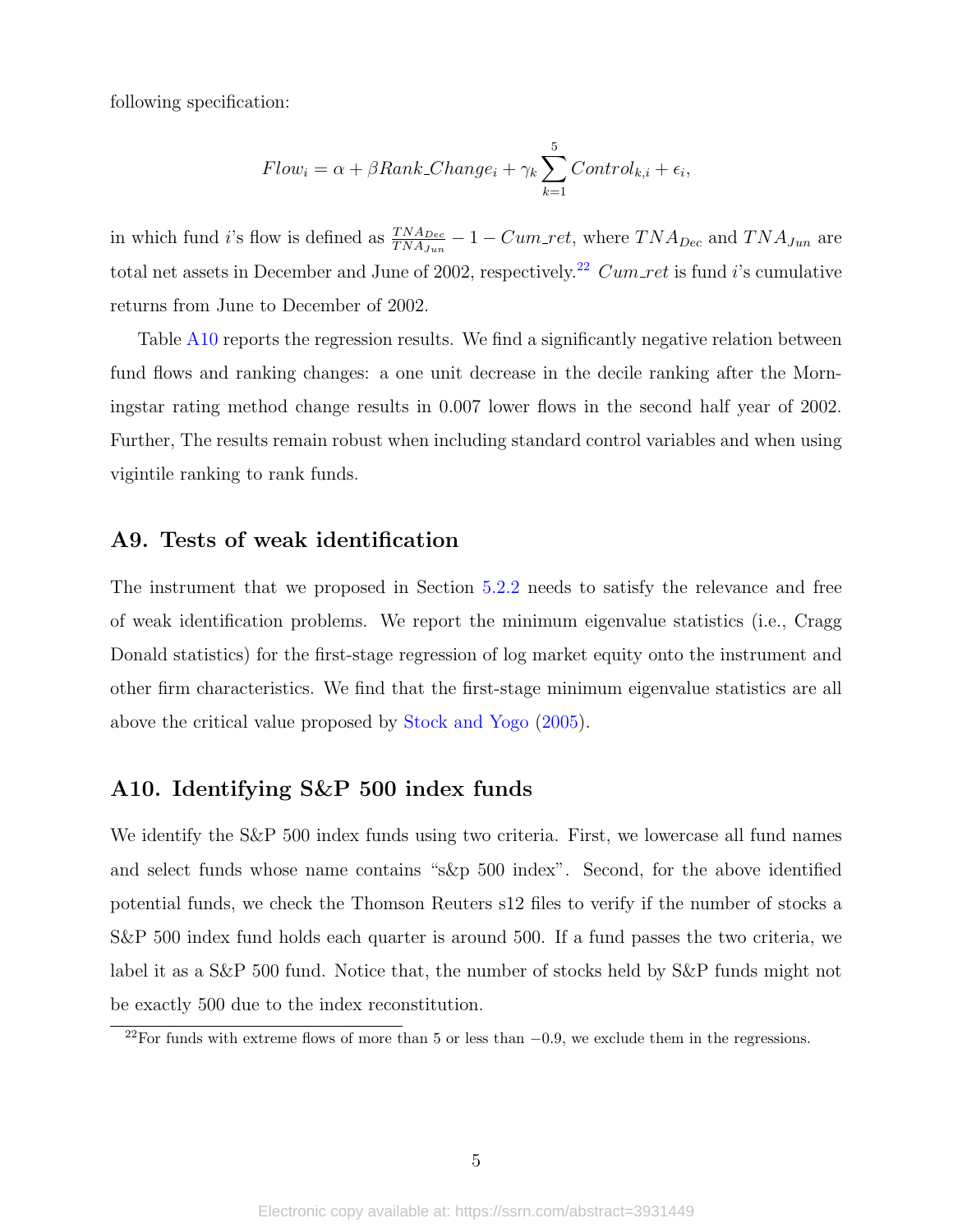# A11. Repricing statistics for the post-2002 period

Table [A14](#page-72-0) reports the repricing statistics of underperforming funds in each category by allocating underperforming funds' AUM proportionally to all other investors' in the post-2002 period. We find that underperforming funds in each investing category have larger impacts on stocks that have a high beta with respect to the category benchmarks.

# A12. The relationship between repricing and alpha decay

How does this decline of the alpha from the beta anomaly relate to the repricing that occurs in the counterfactual equilibrium? In this section, we provide a parsimonious framework to analyze this question.

To begin with, we denote the log of price-dividend ratio of an asset as  $z_t = \log \left( \frac{P_t}{D_t} \right)$  $D_t$  . For the ease of notation, we omit all the asset specific subscripts. Next, we use Campbell-Shiller approximation [\(Campbell and Shiller](#page-36-3) [\(1988\)](#page-36-3)) to decompose the log return:

$$
r_{t+1} \approx \kappa_0 + \kappa_1 z_{t+1} - z_t + g_{t+1}.
$$

Solving forward for  $z_t$ , we have

$$
z_t = \frac{\kappa_0}{1 - \kappa_1} + \left[ \sum_{j=0}^{\infty} \kappa_1^j (g_{t+1+j} - r_{t+1+j}) \right].
$$

To facilitate the analysis, we make some simplifying assumptions:

- 1. The asset return follows a factor structure:  $r_{t+1} = \alpha_{t+1} + \beta' f_{t+1} + \epsilon_{t+1}$ , where  $\beta' f_{t+1}$ represents the compensation for exposure to systematic risk factor(s)  $f$ . The decay in mispricing  $\alpha_{t+1}$  is captured by an autoregressive process:  $\alpha_{t+1} = \phi \alpha_t + \varepsilon_{t+1}$ . For a given asset, the exposures to the risk factors are the same in both the counterfactual and the realized world and it is time invariant.
- 2. In both the counterfactual and the realized world,  $g_{t+1}$  is fixed at 0. (This assumption can be easily relaxed.)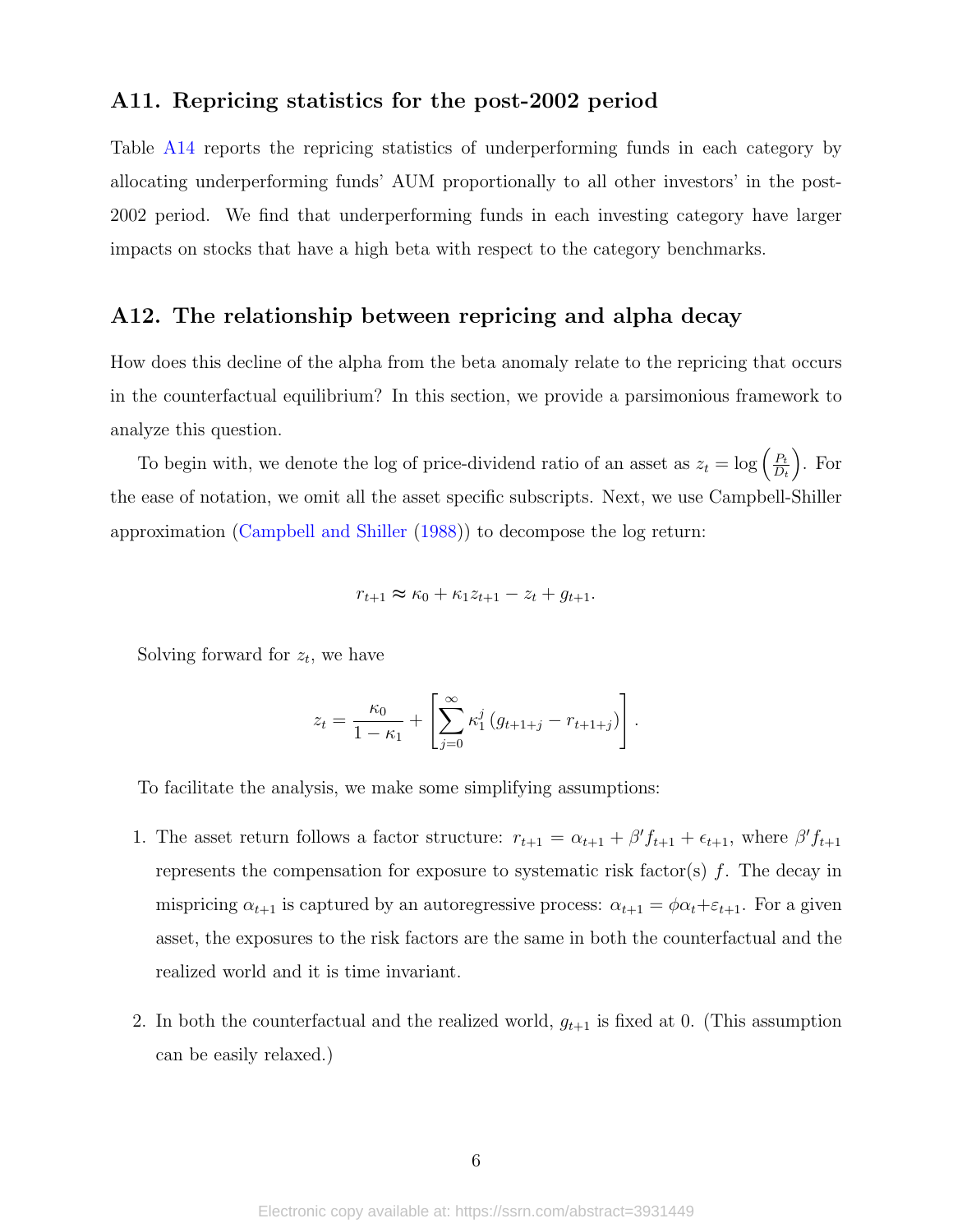Based on the above assumptions, we can express the realized  $\boldsymbol{z}_t$  as

$$
z_{t} = \frac{\kappa_{0}}{1 - \kappa_{1}} + \left[ \sum_{j=0}^{\infty} \kappa_{1}^{j} \left( 0 - (\alpha_{t+1+j} + \beta f_{t+1+j} + \epsilon_{t+1+j}) \right) \right]
$$
  
=  $\frac{\kappa_{0}}{1 - \kappa_{1}} - \left[ \sum_{j=0}^{\infty} \kappa_{1}^{j} \left( \alpha_{t+1+j} + \beta f_{t+1+j} + \epsilon_{t+1+j} \right) \right]$   
=  $\frac{\kappa_{0}}{1 - \kappa_{1}} - \frac{\alpha_{t+1}}{1 - \phi \kappa_{1}} - \beta \left[ \sum_{j=0}^{\infty} \kappa_{1}^{j} f_{t+1+j} \right].$ 

Similarly, we have the counterfactual log of price-dividend ratio

$$
z_t^{CF} = z_t + \frac{\alpha_{t+1}^{dif}}{1 - \phi \kappa_1},
$$

where  $\alpha_{t+1}^{dif}$  is the alpha difference between realized beta anomaly and counterfactual beta anomaly using the returns (at  $t + 1$ ) following the formation period (at t).

Now if we define the asset specific repricing measure  $\zeta$  in a given time period t as  $\frac{P_t^{CF}-P_t}{P_t}$  $\frac{r - r_t}{P_t}$ . Further, if we assume the current dividend  $D_t$  is the same in both the counterfactual and the real world, then we have

$$
\zeta_t(n) = \frac{P_t^{CF} - P_t}{P_t}
$$
  
= 
$$
\frac{P_t(n)^{CF}/D_t - P_t/D_t}{P_t/D_t}
$$
  
= 
$$
\frac{\exp(z_t^{CF}) - \exp(z_t)}{\exp(z_t)}
$$
  
= 
$$
\exp(\frac{\alpha_{t+1}^{dif}}{1 - \phi \kappa_1}) - 1
$$

The above expression explicitly links the (stock-level) repricing with (stock-level) alpha. When we need to link the portfolio-level repricing with portfolio-level alpha, we can simply value-weight the two variables.

Now, let's take the high-beta stock portfolio in Small Growth fund category (beta is measured with the Small Growth category benchmark) as an example. By looking at the alpha of the high-beta stock for different horizons, we find an estimate of 0.50 for  $\phi$  using an AR(1) model. If we plug in the value of  $\kappa_1 = 0.96$  (4% dividend price ratio),  $\phi = 0.50$  and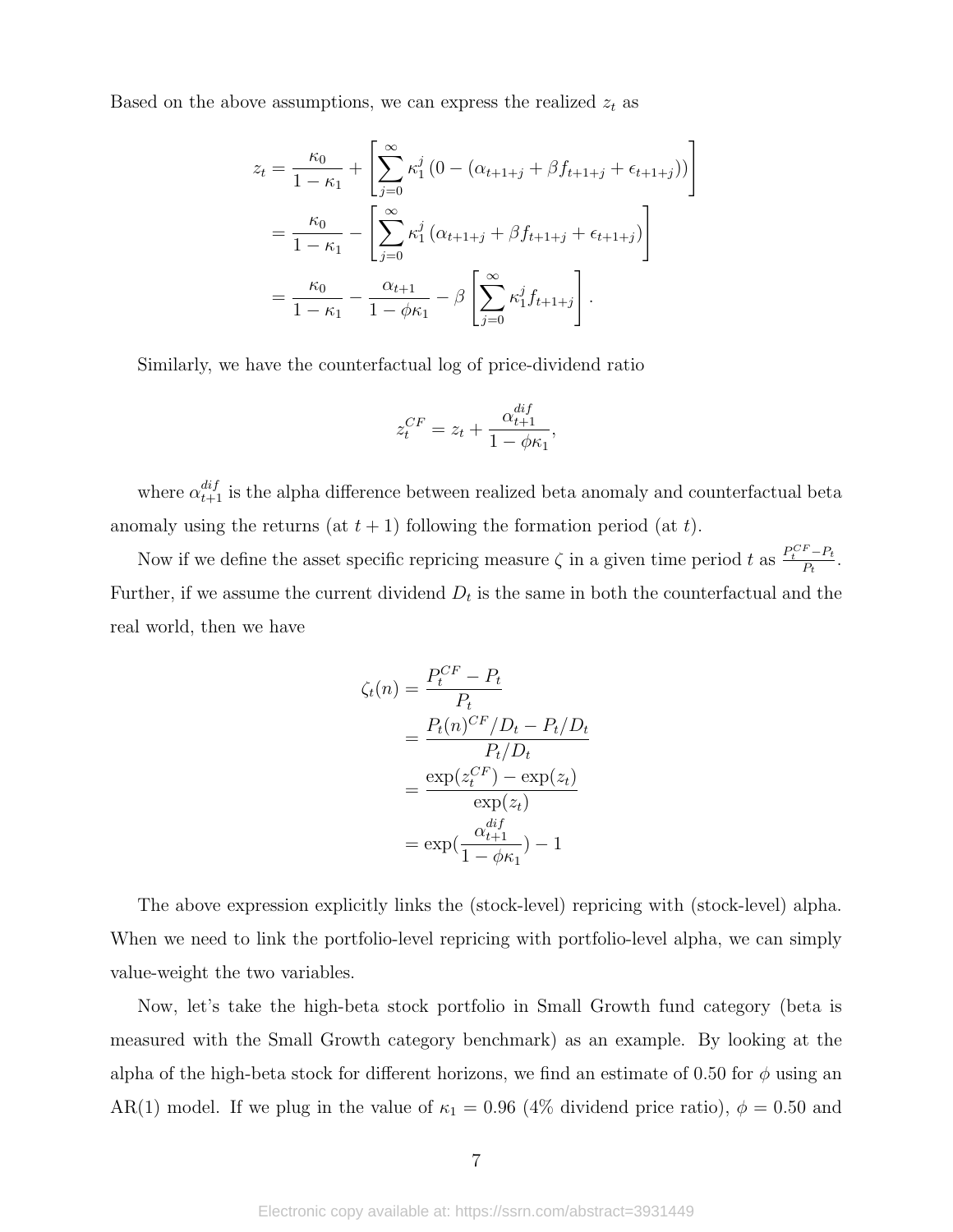## Figure A1: Alphas for different horizons



This figure plots the monthly alpha of a value-weighted portfolio with the highest beta with respect to the Small Growth category benchmark Russell 2000 Growth, for different horizons.

 $\alpha_{t+1}^{dif} = -0.28\%$  (shown in Table [9\)](#page-51-0) we have

$$
\zeta = \exp(-0.0058) - 1 = -0.58\%.
$$

Therefore, the repricing of high-beta stocks must be more negative than -0.58%, so that it can produce an alpha decline of 0.28%. As shown by Table [8,](#page-50-0) the average repricing is −0.99% in 2002 Q3 for high-beta stocks in the Small Growth category.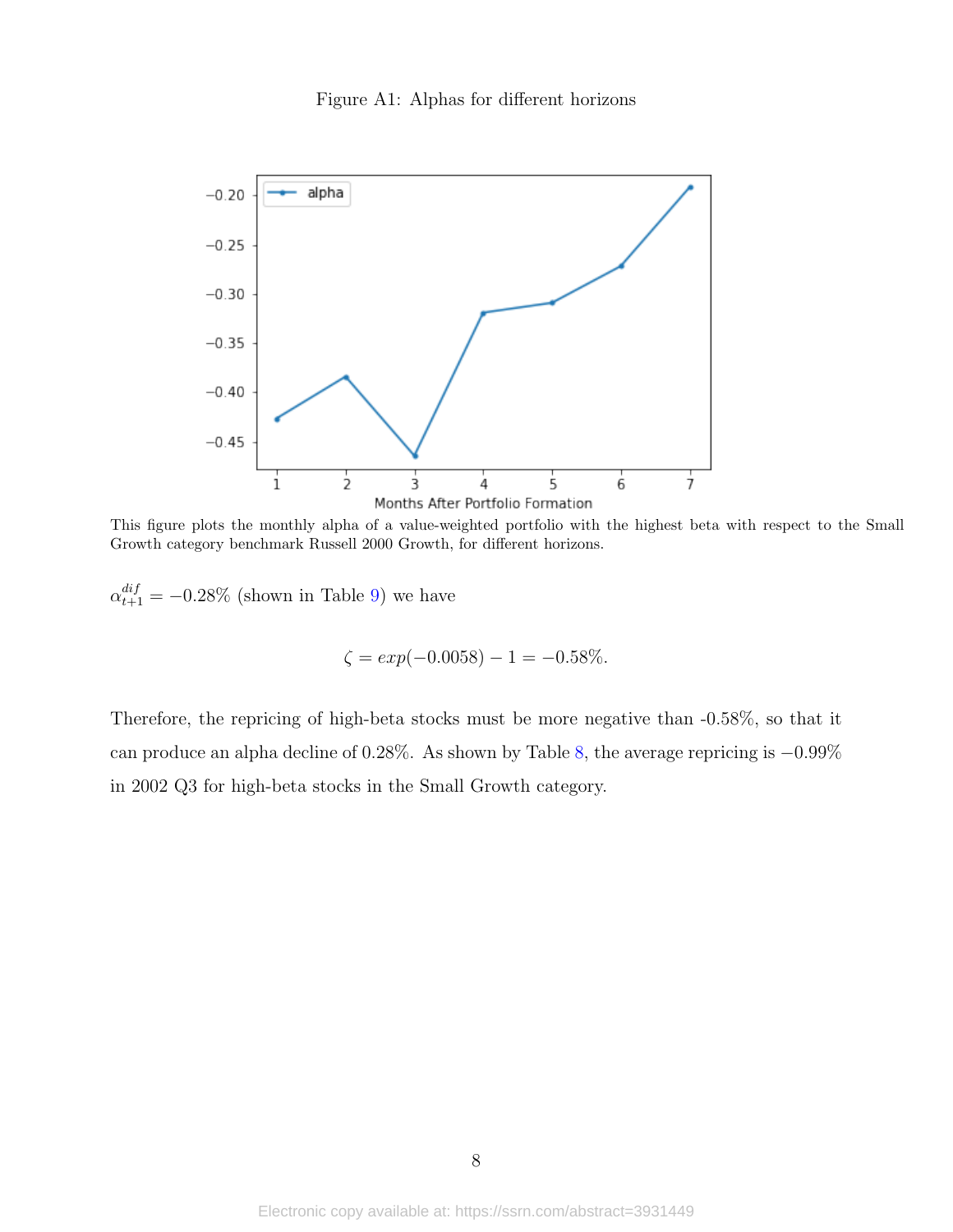# A13. Robustness check: other low risk puzzles

[Bali et al.](#page-35-1) [\(2011\)](#page-35-1) and [Ang et al.](#page-35-0) [\(2006\)](#page-35-0) find negative return/IVOL and return/skewness relations, respectively. To check whether our results are consistent with those prior studies, we report value-weighted returns for  $5\times10$  portfolios formed by sorting on stock-level fund performance and IVOL/return skewness. Table [A15](#page-73-0) and [A16](#page-74-0) report the results. Overall, we find that the return/IVOL relation and the return/skewness relation tend to be more significant among stocks that are largely held by underperforming funds.

# A14. Robustness check: Morningstar rating

We check whether our main results presented in Tables [2,](#page-44-0) [10,](#page-52-0) and [11](#page-53-0) are robust if we use the actual Mornningstar star ratings as a measure of the fund's performance instead of uinsg the year-to-date excess returns. Morningstar rating is assigned based on a relative ranking system, and a higher rating indicates the funds have better past performance, measured by Morningstar risk adjusted return (MRAR).<sup>[23](#page-62-0)</sup> Before June 2002, Morningstar ranked all funds together based on their MRAR and assigned star ratings based on the estimated ranks. For example, the top 10% funds receive five stars, while the bottom 10% receive one star. After June 2002, funds are ranked against their peers in the same categories (investing styles).

Tables [A17,](#page-75-0) [A18,](#page-76-0) and [A19](#page-77-0) reports the results. Overall we find consistent results: the low-risk anomalies are more significant across stocks held by funds who are assigned lower Morningstar ratings (poorer past performance).

<span id="page-62-0"></span> $^{23}$ See [Evans and Sun](#page-37-3) [\(2021\)](#page-37-3) and [Ben-David et al.](#page-35-3) [\(2022\)](#page-35-3) for more details about the Morningstar rating system.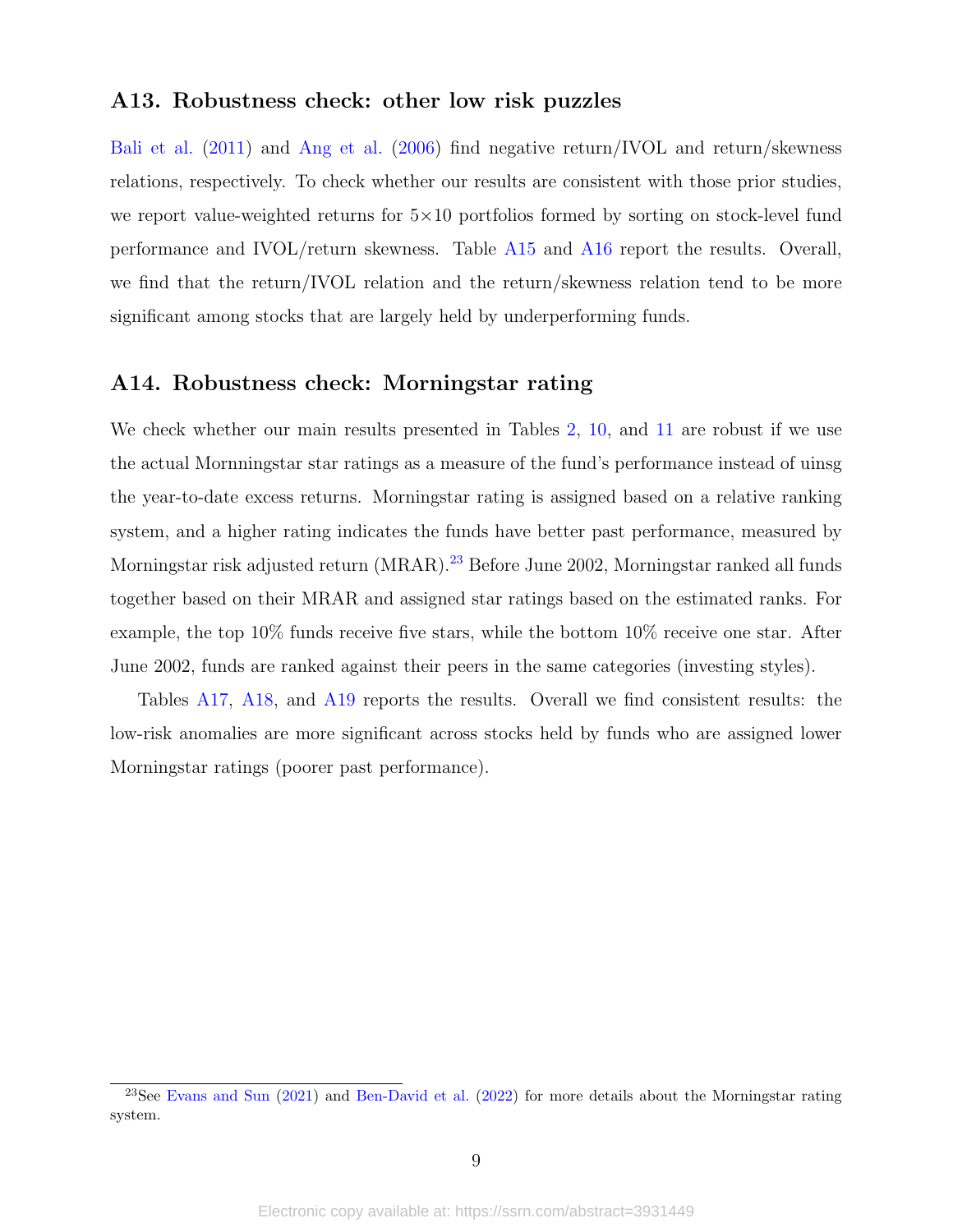<span id="page-63-0"></span>Table A1: Style-level beta anomaly Table A1: Style-level beta anomaly

funds in that category. Alphas are computed with respect to the Fama-French three-factor model. Stock's style betas are estimated in the same fashion as stock's CAPM beta as described in Section 2.2: we only replace market excess return with corresponding index excess returns. The t-statistics are based on the heteroskedasticity-consistent standard errors of White This table reports monthly alphas for decile portfolios formed by sorting on betas with respect to the S&P500 index and the Russell index including Large Value (Russell 1000 Value), Large Growth (Russell 1000 Growth), Small Value (Russell 2000 Value), and Small Growth (Russell 2000 Growth). For each style-level beta anomaly, we look at the stocks held by This table reports monthly alphas for decile portfolios formed by sorting on betas with respect to the S&P500 index and the Russell index including Large Value (Russell 1000 Value), Large Growth (Russell 1000 Growth), Small Value (Russell 2000 Value), and Small Growth (Russell 2000 Growth). For each style-level beta anomaly, we look at the stocks held by funds in that category. Alphas are computed with respect to the Fama-French three-factor model. Stock's style betas are estimated in the same fashion as stock's CAPM beta as described in Section [2.2:](#page-7-0) we only replace market excess return with corresponding index excess returns. The t-statistics are based on the heteroskedasticity-consistent standard errors of [White](#page-38-0) (1980). The sample period is January 1982 to December 2018. [\(1980\)](#page-38-0). The sample period is January 1982 to December 2018.

|                  | 86<br>0.2007 - 10.2008 - 10.2009<br>0.2007 - 10.2009 - 10.2009                                                                                                                                                                                                                                                |           |  |                                                                                                                                                                                                                                                                                |           |              |        |
|------------------|---------------------------------------------------------------------------------------------------------------------------------------------------------------------------------------------------------------------------------------------------------------------------------------------------------------|-----------|--|--------------------------------------------------------------------------------------------------------------------------------------------------------------------------------------------------------------------------------------------------------------------------------|-----------|--------------|--------|
|                  |                                                                                                                                                                                                                                                                                                               |           |  |                                                                                                                                                                                                                                                                                |           |              |        |
|                  | 0.07<br>0.08 30 0.07<br>0.07 0.07 0.09<br>0.07 0.09 0.07                                                                                                                                                                                                                                                      |           |  |                                                                                                                                                                                                                                                                                |           |              |        |
|                  |                                                                                                                                                                                                                                                                                                               |           |  |                                                                                                                                                                                                                                                                                |           |              |        |
| )ecile<br>Beta l |                                                                                                                                                                                                                                                                                                               |           |  | $\begin{array}{cccc}\n0.01 & 0.01 & 0.01 & 0.01 & 0.01 & 0.01 & 0.01 & 0.01 & 0.01 & 0.01 & 0.01 & 0.01 & 0.01 & 0.01 & 0.01 & 0.01 & 0.01 & 0.01 & 0.01 & 0.01 & 0.01 & 0.01 & 0.01 & 0.01 & 0.01 & 0.01 & 0.01 & 0.01 & 0.01 & 0.01 & 0.01 & 0.01 & 0.01 & 0.01 & 0.01 & 0.$ |           |              |        |
|                  | $\begin{array}{c} 0.65 \\ 0.62 \\ 0.72 \\ 0.83 \\ 0.91 \\ 0.01 \\ 0.01 \\ 0.01 \\ 0.01 \\ 0.01 \\ 0.01 \\ 0.01 \\ 0.01 \\ 0.01 \\ 0.01 \\ 0.01 \\ 0.01 \\ 0.01 \\ 0.01 \\ 0.01 \\ 0.01 \\ 0.01 \\ 0.01 \\ 0.01 \\ 0.01 \\ 0.01 \\ 0.01 \\ 0.01 \\ 0.01 \\ 0.01 \\ 0.01 \\ 0.01 \\ 0.01 \\ 0.01 \\ 0.01 \\ 0.$ |           |  |                                                                                                                                                                                                                                                                                |           |              |        |
|                  | $\begin{array}{l} 1.76 \\ 1.76 \\ 1.09 \\ 1.19 \\ 1.19 \\ 1.10 \\ 1.11 \\ 1.13 \\ 1.14 \\ 1.43 \\ 1.43 \\ 1.43 \\ 1.43 \\ 1.43 \\ 1.43 \\ 1.43 \\ 1.45 \\ 1.43 \\ 1.45 \\ 1.47 \\ 1.48 \\ 1.49 \\ 1.49 \\ 1.40 \\ 1.43 \\ 1.45 \\ 1.47 \\ 1.49 \\ 1.49 \\ 1.40 \\ 1.40 \\ 1.43 \\ 1.45 \\ 1.47 \\ 1.49 \\ 1.$ |           |  |                                                                                                                                                                                                                                                                                |           |              |        |
|                  |                                                                                                                                                                                                                                                                                                               |           |  |                                                                                                                                                                                                                                                                                |           |              |        |
|                  |                                                                                                                                                                                                                                                                                                               |           |  |                                                                                                                                                                                                                                                                                |           |              |        |
|                  |                                                                                                                                                                                                                                                                                                               |           |  | $0.58877480834$<br>0.10001430054                                                                                                                                                                                                                                               |           |              |        |
|                  | $S\&P 500$                                                                                                                                                                                                                                                                                                    | $t$ -stat |  | $\begin{array}{l} \text{Large Value} \\ t\text{-stat} \\ \text{Large Growth} \\ t\text{-stat} \\ t\text{-stat} \\ \text{Small Value} \end{array}$                                                                                                                              | $t$ -stat | inall Growth | t-stat |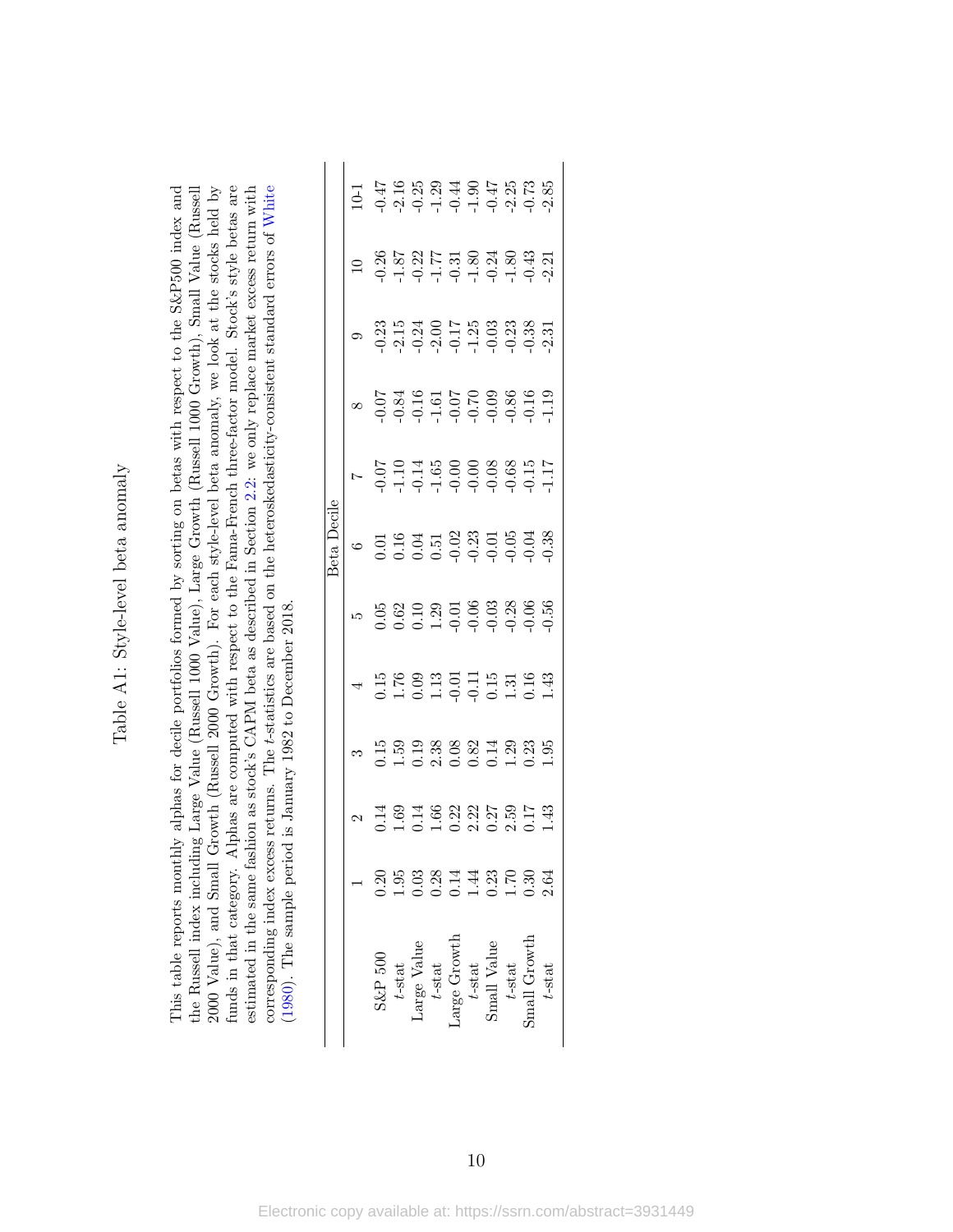#### Table A2: Change of mispricing score

<span id="page-64-0"></span>This table reports the change of mispricing scores of  $3\times3$  fund portfolios sorted on current performance and past performance, independently. Funds' current (past) performance is defined as the year-to-date excess return relative to benchmarks in the current (past) year. We use a cutoff of 12 months as the month gap between measuring current and past performance. Mispricing score is measured as in [Stambaugh and Yuan](#page-38-1) [\(2017\)](#page-38-1) in which a higher value indicates more overpricing. We first measure the mispricing score at the fund level. We then sort funds into  $3\times3$  portfolios based on their current and past performance. Finally, we calculate the mispricing score of each fund portfolio, value-weighted by funds' asset under management. The change of mispricing score is measured as the difference between the mispricing score of holdings in the current quarter and the mispricing score of holdings four quarters ago. The sample period is January 1982 to December 2018.

|                          |              | Past-year Performance |            |
|--------------------------|--------------|-----------------------|------------|
| Current-year Performance | Underperform | Medium                | Outperform |
| Underperform             | $-0.35$      | 0.19                  | 0.46       |
| $t$ -stat                | $-1.96$      | 1.16                  | 2.68       |
| Medium                   | $-0.64$      | $-0.10$               | 0.31       |
| $t$ -stat                | $-4.21$      | $-0.66$               | 1.89       |
| Outperform               | $-0.97$      | $-0.63$               | $-0.10$    |
| $t$ -stat                | $-5.83$      | $-4.09$               | $-0.63$    |

#### Table A3: Beta anomaly and funds' past performance

<span id="page-64-1"></span>This table reports the monthly alpha (with respect to the Fama-French three-factor model) of the beta anomaly for each  $3\times3$  stock portfolios sorted on the stock-level fund current performance and the stock-level fund past performance. Funds' current (past) performance is defined as the year-to-date excess return relative to benchmarks in the current (last) year. We use a cutoff of 12 months as the month gap between measuring current and past performance. The t-statistics are based on the heteroskedasticity-consistent standard errors of [White](#page-38-0) [\(1980\)](#page-38-0). The sample period is January 1982 to December 2018.

|                          |              | Past-year Performance |            |
|--------------------------|--------------|-----------------------|------------|
| Current-year Performance | Underperform | Medium                | Outperform |
| Underperform             | $-0.38$      | $-0.70$               | $-0.91$    |
| $t$ -stat                | $-1.28$      | $-2.51$               | $-3.06$    |
| Medium                   | $-0.55$      | $-0.49$               | $-0.47$    |
| $t$ -stat                | $-1.87$      | $-1.83$               | $-1.62$    |
| Outperform               | $-0.00$      | $-0.43$               | $-0.25$    |
| $t$ -stat                | $-0.01$      | $-1.46$               | $-0.82$    |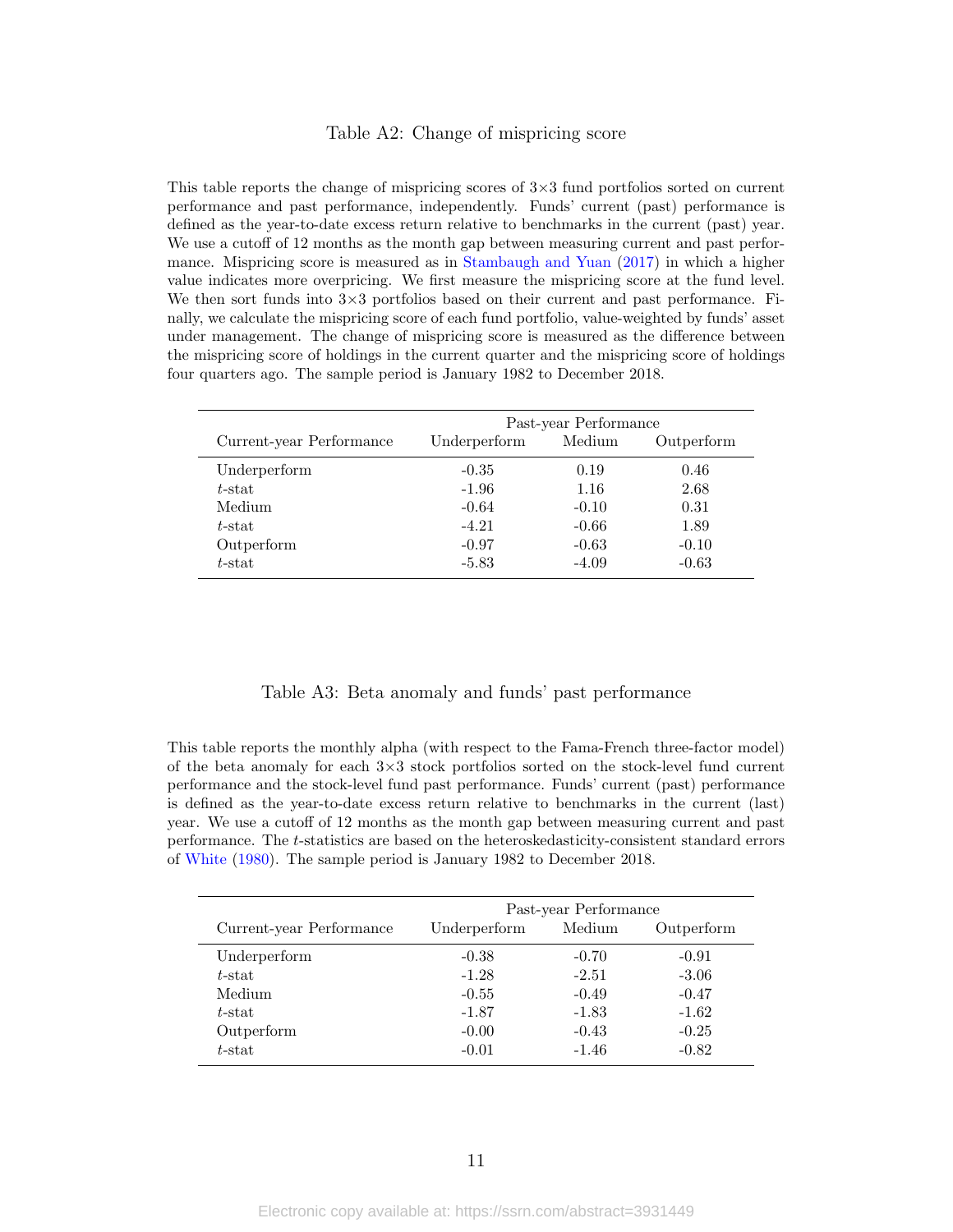<span id="page-65-0"></span>

| $\frac{1}{2}$<br>į<br>j<br>j                                                                                                       |
|------------------------------------------------------------------------------------------------------------------------------------|
| ֖֦֧֧֧֧֦֧֧֦֧֧ׅ֧֧֧֧֧֧֧ׅ֧֧֧֛֪֧֧֧֧֧֚֚֚֚֚֚֚֚֚֚֚֚֚֝֝֝֬֝֓֝֓֝֓֝֬֝֓֝֬֝֓֝֓֝֬֜֓֝֬֝֓֝֬֜֝֬֝֬֝֬<br>$-1 - 1 - 1$<br>֧֧֢֖֖֖֖֖֖֧֚֚֚֚֚֚֚֚֚֝ <u>֓</u> |
| \$<br>i<br>$\frac{1}{2}$<br>¢<br> <br> <br> <br> <br> <br>l<br>I<br>j                                                              |
| ֧֦֧֦֧֦֧֧֧֧֧ׅ֧֧֧֧֧֧֧֧֧֧֧֪֧֧֧֧֛֪ׅ֛֚֚֚֚֚֚֚֚֚֚֚֚֚֚֚֚֚֚֚֚֚֚֚֚֚֚֚֚֚֞֟֝֝֝֟֝֬֝֝֬֝֬֝֬֝֬֝֬֝֬֝֬֝֬֝֬֝֬֝֬֝֬֝֬֝֬֝֬֝֬֝֬֝֬֝֬֝֬֝֬֝֬֝֬               |
| $\frac{1}{2}$<br>1<br>$\ddot{\phantom{0}}$<br>ı<br>$\sim$ and $\sim$<br>ı<br>i<br>$\frac{1}{2}$<br>ı<br>l                          |
| $\frac{1}{2}$                                                                                                                      |
| ï                                                                                                                                  |
| $\frac{1}{2}$                                                                                                                      |
|                                                                                                                                    |
| َ م                                                                                                                                |
|                                                                                                                                    |
| it is control.                                                                                                                     |
| l<br>j                                                                                                                             |
| ו<br>ו                                                                                                                             |
|                                                                                                                                    |
| J<br>Ì<br>ļ                                                                                                                        |
| ł                                                                                                                                  |
| .<br>ו<br>į                                                                                                                        |
| I                                                                                                                                  |
| ֚֚֚֚֚֚֚֚֚֚֚֚֚֚֚֚֚֚֚֡֝<br>֧֖֚֚֚֚֚֚֚֚֚֚֚֚֝֝֝<br>֧֚֚֝<br>Į<br>\$                                                                      |
| $\overline{\phantom{a}}$<br>I                                                                                                      |

the CAPM beta. Alphas are computed with respect to the Fama-French three-factor model. We first sort stocks into quintile portfolios based on the stock-level fund-performance, defined as the weighted-average of the year-to-date excess returns. For more details regarding the beta estimation, please refer to Hong and Sraer (2016). The t-statistics excess returns (relative the benchmark index) of funds that hold the stock. Because of the change in the Morningstar rating method, we use the S&P 500 index as the benchmark before June 2002 and the Russell index as the benchmark after June 2002. Within each of the five fund-performance quintile portfolios, we sort stocks into ten decile portfolios based on betas. Stocks' betas are measured from the regressions of the past one-year daily returns on the market are based on the heteroskedasticity-consistent standard errors of White (1980). The sample period is January 1982 This table reports monthly alphas for  $5 \times 10$  portfolios formed by sorting on the stock-level fund-performance and ×10 portfolios formed by sorting on the stock-level fund-performance and excess returns (relative the benchmark index) of funds that hold the stock. Because of the change in the Morningstar rating method, we use the S&P 500 index as the benchmark before June 2002 and the Russell index as the benchmark excess returns. For more details regarding the beta estimation, please refer to [Hong](#page-37-1) and Sraer ([2016\)](#page-37-1). The t-statistics the CAPM beta. Alphas are computed with respect to the Fama-French three-factor model. We first sort stocks into quintile portfolios based on the stock-level fund-performance, defined as the weighted-average of the year-to-date after June 2002. Within each of the five fund-performance quintile portfolios, we sort stocks into ten decile portfolios based on betas. Stocks' betas are measured from the regressions of the past one-year daily returns on the market are based on the heteroskedasticity-consistent standard errors of [White](#page-38-0) [\(1980\)](#page-38-0). The sample period is January 1982 This table reports monthly alphas for 5 to December 2018. to December 2018.

|                                                                                                                                                  |                                                                        |                                                                                                     | Beta Decik |             |                                                                                                                                                                                                                                                                                                                    |             |                                                                                 |
|--------------------------------------------------------------------------------------------------------------------------------------------------|------------------------------------------------------------------------|-----------------------------------------------------------------------------------------------------|------------|-------------|--------------------------------------------------------------------------------------------------------------------------------------------------------------------------------------------------------------------------------------------------------------------------------------------------------------------|-------------|---------------------------------------------------------------------------------|
| Performance quintile                                                                                                                             |                                                                        |                                                                                                     | $\circ$    | $^{\infty}$ |                                                                                                                                                                                                                                                                                                                    | $\supseteq$ | $-1$                                                                            |
|                                                                                                                                                  |                                                                        |                                                                                                     |            |             |                                                                                                                                                                                                                                                                                                                    |             | 있습니다 30 명령 대학교 30 명령<br>  사항 이 대학교 대학교 30 명령 30 명령<br>  사항 이 사이 시 시 시 시 시 시 시 시 |
|                                                                                                                                                  |                                                                        |                                                                                                     |            |             |                                                                                                                                                                                                                                                                                                                    |             |                                                                                 |
|                                                                                                                                                  |                                                                        |                                                                                                     |            |             |                                                                                                                                                                                                                                                                                                                    |             |                                                                                 |
| 1<br>$t$ -stat<br>$t$ -stat<br>$t$ -stat<br>$t$ -stat<br>$t$ -stat<br>$t$ -stat<br>$t$ -stat<br>$t$ -stat<br>$t$ -stat<br>$t$ -stat<br>$t$ -stat | s<br>Sun Sun Sun Sun Sun<br>Sun Sun Sun Sun Sun<br>Sun Sun Sun Sun Sun | 9 3 3 4 5 1 4 5 3 9 9 5 7 5 9 7<br>0 0 0 0 1 9 9 0 9 9 9 9 9 7 9 9<br>0 0 0 1 9 9 0 9 9 9 9 9 1 0 9 |            |             | $\begin{array}{cccccc}\n 3 & 3 & 3 & 2 & 3 & 4 & 6 & 7 & 7 & 8 & 7 & 7 & 8 & 7 & 8 & 7 & 8 & 7 & 8 & 7 & 8 & 7 & 8 & 7 & 8 & 7 & 8 & 7 & 8 & 7 & 8 & 7 & 8 & 7 & 8 & 7 & 8 & 7 & 8 & 7 & 8 & 7 & 8 & 7 & 8 & 7 & 8 & 7 & 8 & 7 & 8 & 7 & 8 & 7 & 8 & 7 & 8 & 7 & 8 & 7 & 8 & 7 & 8 & 7 & 8 & 7 & 8 & 7 & 8 & 7 & $ |             |                                                                                 |
|                                                                                                                                                  |                                                                        |                                                                                                     |            |             |                                                                                                                                                                                                                                                                                                                    |             |                                                                                 |
|                                                                                                                                                  |                                                                        |                                                                                                     |            |             |                                                                                                                                                                                                                                                                                                                    |             |                                                                                 |
|                                                                                                                                                  |                                                                        |                                                                                                     |            |             |                                                                                                                                                                                                                                                                                                                    |             |                                                                                 |
|                                                                                                                                                  |                                                                        |                                                                                                     |            |             |                                                                                                                                                                                                                                                                                                                    |             |                                                                                 |
|                                                                                                                                                  |                                                                        |                                                                                                     |            |             |                                                                                                                                                                                                                                                                                                                    |             |                                                                                 |
|                                                                                                                                                  |                                                                        |                                                                                                     |            |             |                                                                                                                                                                                                                                                                                                                    |             |                                                                                 |
|                                                                                                                                                  |                                                                        |                                                                                                     |            |             |                                                                                                                                                                                                                                                                                                                    |             |                                                                                 |
|                                                                                                                                                  |                                                                        |                                                                                                     |            |             |                                                                                                                                                                                                                                                                                                                    |             |                                                                                 |
|                                                                                                                                                  |                                                                        |                                                                                                     |            |             |                                                                                                                                                                                                                                                                                                                    |             |                                                                                 |
| $t$ -stat                                                                                                                                        |                                                                        |                                                                                                     |            |             |                                                                                                                                                                                                                                                                                                                    |             |                                                                                 |
|                                                                                                                                                  |                                                                        |                                                                                                     |            |             |                                                                                                                                                                                                                                                                                                                    |             |                                                                                 |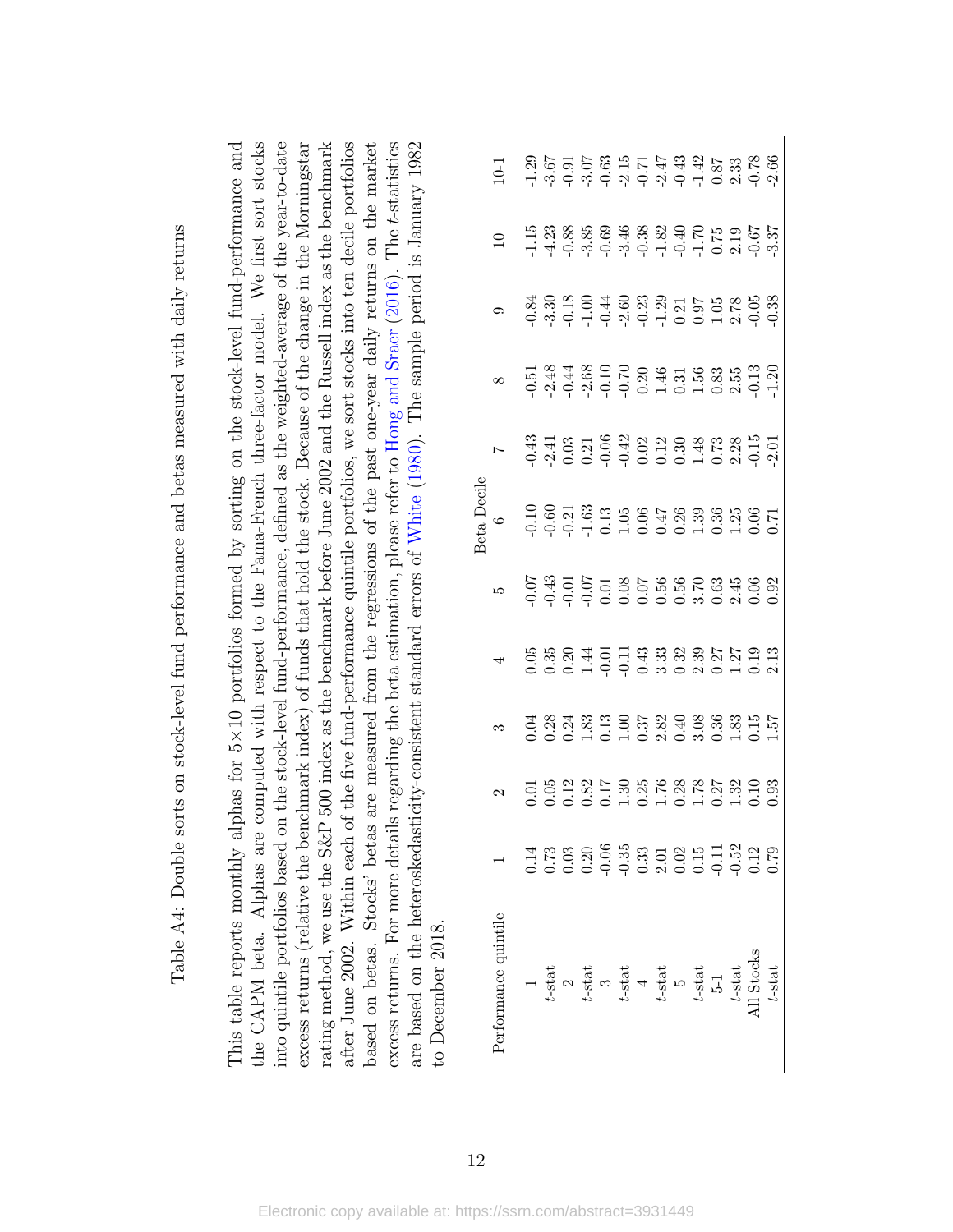<span id="page-66-0"></span>

| Lable A5: Double sorts on stock-level performance and beta measured as in Frazzini and Pedersen (2014) | as for $5 \times 10$ portfolios formed by sorting on the stock-level fund-performance and the CAPM beta. Alphas<br>This table reports monthly alphas | are computed with respect to the Fama-French three-factor model. We first sort stocks into quintile portfolios based on the stock-level |
|--------------------------------------------------------------------------------------------------------|------------------------------------------------------------------------------------------------------------------------------------------------------|-----------------------------------------------------------------------------------------------------------------------------------------|
|                                                                                                        |                                                                                                                                                      |                                                                                                                                         |

| for $5\times10$ portfolios formed by sorting on the stock-level fund-performance and the CAPM beta. Alphas | Fama-French three-factor model. We first sort stocks into quintile portfolios based on the stock-level | iund-performance, defined as the weighted-average of the year-to-date excess returns (relative the benchmark index) of funds that hold | the stock. Because of the change in the Morningstar rating method, we use the S&P 500 index as the benchmark before June 2002 and | the Russell index as the benchmark after June 2002. Within each of the five fund-performance quintile portfolios, we sort stocks into | ten decile portfolios based on betas. Stocks' betas are measured as in Frazzini and Pedersen (2014). The t-statistics are based on the | heteroskedasticity-consistent standard errors of White (1980). The sample period is January 1982 to December 2018. |
|------------------------------------------------------------------------------------------------------------|--------------------------------------------------------------------------------------------------------|----------------------------------------------------------------------------------------------------------------------------------------|-----------------------------------------------------------------------------------------------------------------------------------|---------------------------------------------------------------------------------------------------------------------------------------|----------------------------------------------------------------------------------------------------------------------------------------|--------------------------------------------------------------------------------------------------------------------|
| This table reports monthly alphas                                                                          | are computed with respect to the                                                                       |                                                                                                                                        |                                                                                                                                   |                                                                                                                                       |                                                                                                                                        |                                                                                                                    |

| Performance quintile                                                                                                                                     |                                                                         | S | 4                                                                                                 |                                                                                                             | $\circ$ |  |                                                                                  | $\overline{10}$ | $10-1$                                                                |
|----------------------------------------------------------------------------------------------------------------------------------------------------------|-------------------------------------------------------------------------|---|---------------------------------------------------------------------------------------------------|-------------------------------------------------------------------------------------------------------------|---------|--|----------------------------------------------------------------------------------|-----------------|-----------------------------------------------------------------------|
|                                                                                                                                                          |                                                                         |   |                                                                                                   |                                                                                                             |         |  |                                                                                  |                 |                                                                       |
|                                                                                                                                                          |                                                                         |   |                                                                                                   |                                                                                                             |         |  |                                                                                  |                 |                                                                       |
|                                                                                                                                                          |                                                                         |   |                                                                                                   |                                                                                                             |         |  |                                                                                  |                 |                                                                       |
|                                                                                                                                                          |                                                                         |   |                                                                                                   |                                                                                                             |         |  |                                                                                  |                 |                                                                       |
|                                                                                                                                                          |                                                                         |   |                                                                                                   |                                                                                                             |         |  |                                                                                  |                 |                                                                       |
|                                                                                                                                                          |                                                                         |   |                                                                                                   |                                                                                                             |         |  |                                                                                  |                 |                                                                       |
|                                                                                                                                                          |                                                                         |   |                                                                                                   |                                                                                                             |         |  |                                                                                  |                 |                                                                       |
| $t$ -stat<br>$t$ -stat<br>$t$ -stat<br>$t$ -stat<br>$t$ -stat<br>$t$ -stat<br>$t$ -stat<br>$t$ -stat<br>$t$ -stat<br>$t$ -stat<br>$t$ -stat<br>$t$ -stat | 3<br>3 5 3 9 4 5 8 9 5 4 5 6 5 7 8 9<br>0 3 0 1 0 3 0 3 0 3 0 5 0 5 7 3 |   | 8 8 9 5 5 5 8 9 9 9 9 9 9 9 9<br>0 1 1 0 0 0 1 9 9 9 9 9 9 9 9 9 9<br>0 1 0 0 0 1 0 9 0 1 9 0 0 1 | 3 9 9 9 9 1 5 9 5 9 9 9 9 9 1 5<br>0 0 0 0 0 0 1 0 9 9 9 9 9 9 9 1 0 1<br>0 0 0 0 0 1 0 9 9 9 9 9 9 9 1 0 1 |         |  | 49 31 32 32 53 53 54 55 55<br>9 31 32 32 54 55 56 57 57<br>9 31 9 52 53 53 54 55 |                 |                                                                       |
|                                                                                                                                                          |                                                                         |   |                                                                                                   |                                                                                                             |         |  |                                                                                  |                 |                                                                       |
|                                                                                                                                                          |                                                                         |   |                                                                                                   |                                                                                                             |         |  |                                                                                  |                 |                                                                       |
|                                                                                                                                                          |                                                                         |   |                                                                                                   |                                                                                                             |         |  |                                                                                  |                 |                                                                       |
|                                                                                                                                                          |                                                                         |   |                                                                                                   |                                                                                                             |         |  |                                                                                  |                 |                                                                       |
|                                                                                                                                                          |                                                                         |   |                                                                                                   |                                                                                                             |         |  |                                                                                  |                 |                                                                       |
| $t$ -stat                                                                                                                                                |                                                                         |   |                                                                                                   |                                                                                                             |         |  |                                                                                  |                 | 5<br>5 8 9 7 7 8 8 8 9 9 7 7 9 9 8 9 9<br>7 7 7 9 7 9 9 9 9 7 8 9 9 9 |
|                                                                                                                                                          |                                                                         |   |                                                                                                   |                                                                                                             |         |  |                                                                                  |                 |                                                                       |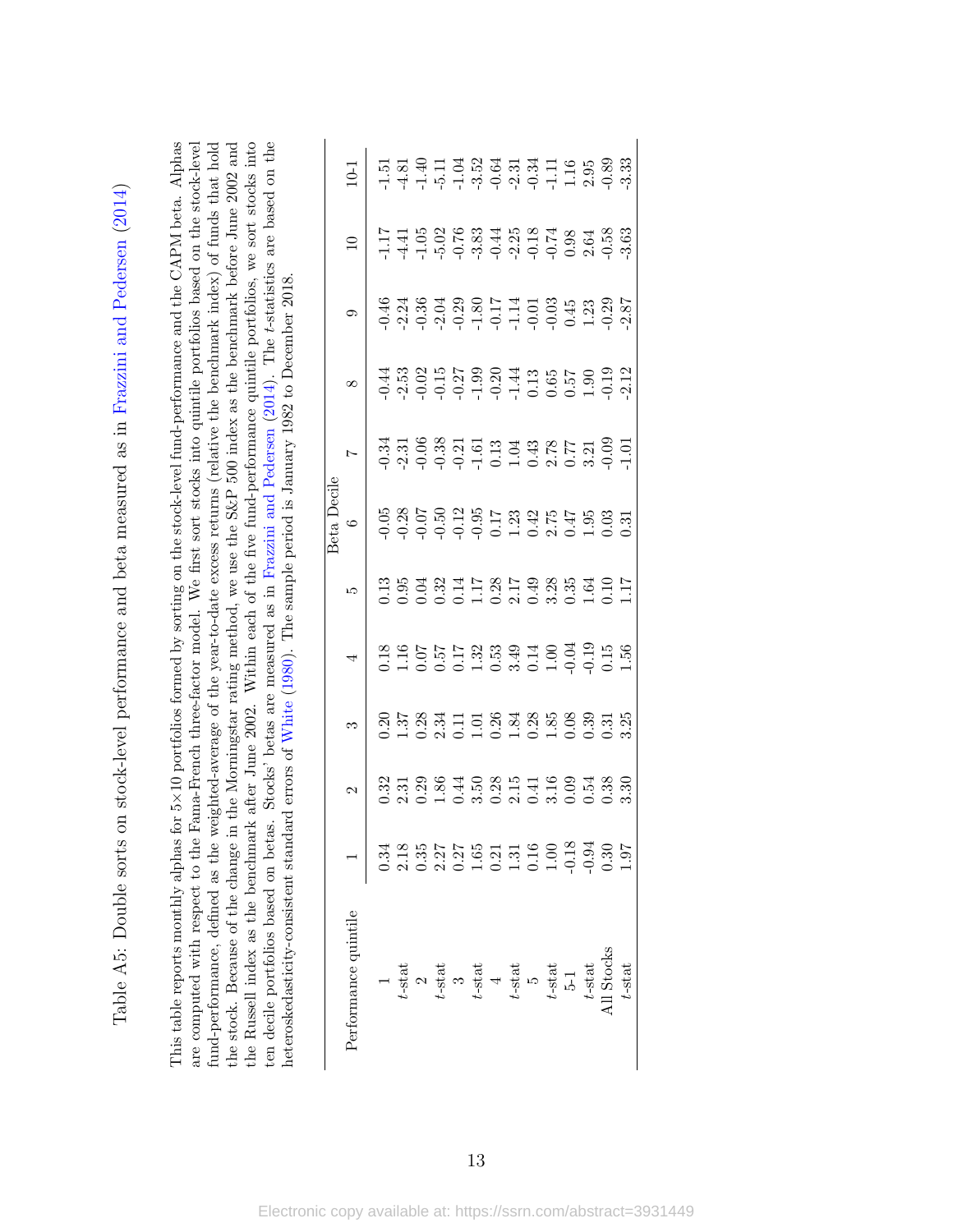## Table A6: Beta anomaly in the first and second half of a year

<span id="page-67-0"></span>The table reports monthly alphas for  $5\times10$  portfolios formed by sorting on the stock-level fundperformance relative to the benchmark index and the CAPM beta. The sorting variables are the same as those described in Table [2.](#page-44-0) Panel A and B looks at the first and second half of a year, respectively. The sample period is January 1982 to December 2018.

|                      |              |         |            | Panel A: First-half year  |         |             |                |         |                  |         |                |
|----------------------|--------------|---------|------------|---------------------------|---------|-------------|----------------|---------|------------------|---------|----------------|
|                      |              |         |            |                           |         | Beta Decile |                |         |                  |         |                |
| Performance quintile | $\mathbf{1}$ | $\,2$   | $\sqrt{3}$ | $\overline{4}$            | $\bf 5$ | $\,6\,$     | $\overline{7}$ | $8\,$   | $\boldsymbol{9}$ | 10      | $10-1$         |
| 1                    | 0.27         | $-0.18$ | 0.03       | $-0.09$                   | $-0.02$ | $-0.05$     | $-0.25$        | $-0.35$ | $-0.18$          | $-0.10$ | $-0.37$        |
| $t$ -stat            | 1.28         | $-0.86$ | 0.12       | $-0.48$                   | $-0.10$ | $-0.20$     | $-0.91$        | $-1.25$ | $-0.61$          | $-0.30$ | $-0.92$        |
| $\overline{2}$       | $0.02\,$     | 0.36    | 0.16       | 0.09                      | $-0.11$ | $-0.16$     | $-0.05$        | $-0.19$ | $-0.29$          | $-0.41$ | $-0.43$        |
| $t$ -stat            | 0.09         | 1.92    | 0.80       | 0.45                      | $-0.58$ | $-0.79$     | $-0.24$        | $-0.85$ | $-1.15$          | $-1.34$ | $\mbox{-}1.13$ |
| 3                    | 0.08         | $-0.03$ | 0.14       | $-0.21$                   | $-0.15$ | $0.04\,$    | $-0.31$        | $-0.08$ | $-0.02$          | $-0.53$ | $-0.61$        |
| $t$ -stat            | 0.38         | $-0.16$ | 0.75       | $-1.14$                   | $-0.81$ | 0.23        | $-1.71$        | $-0.37$ | $-0.08$          | $-2.05$ | $-1.58$        |
| $\overline{4}$       | 0.18         | 0.36    | 0.22       | 0.42                      | $-0.09$ | 0.32        | 0.15           | $-0.00$ | $-0.40$          | $-0.32$ | $-0.50$        |
| $t$ -stat            | 0.88         | 2.25    | 1.13       | 2.21                      | $-0.51$ | 1.69        | 0.63           | $-0.02$ | $-1.68$          | $-1.25$ | $-1.46$        |
| $\bf 5$              | 0.33         | 0.26    | 0.29       | 0.43                      | 0.12    | 0.09        | 0.30           | 0.12    | $-0.58$          | $-0.19$ | $-0.51$        |
| $t$ -stat            | 1.46         | 1.06    | 1.17       | 1.72                      | 0.54    | 0.41        | 1.32           | 0.52    | $-2.52$          | $-0.68$ | $-1.48$        |
| $5-1$                | $0.06\,$     | 0.44    | $0.26\,$   | 0.52                      | 0.14    | 0.14        | 0.56           | 0.47    | $-0.40$          | $-0.09$ | $-0.14$        |
| $t$ -stat            | 0.19         | 1.41    | 0.71       | 1.44                      | 0.41    | 0.36        | 1.33           | 1.18    | $-1.00$          | $-0.20$ | $-0.33$        |
| All Stocks           | $0.16\,$     | 0.24    | $\rm 0.21$ | 0.15                      | $-0.03$ | 0.07        | 0.05           | $-0.23$ | $-0.07$          | $-0.36$ | $-0.52$        |
| $t$ -stat            | 1.17         | 1.94    | 1.77       | 1.48                      | $-0.27$ | 0.69        | 0.52           | $-1.83$ | $-0.43$          | $-1.62$ | $-1.70$        |
|                      |              |         |            | Panel B: Second-half year |         |             |                |         |                  |         |                |
| $\overline{1}$       | $0.25\,$     | 0.23    | 0.04       | $-0.00$                   | $-0.36$ | $-0.42$     | $-0.65$        | $-0.62$ | $-0.84$          | $-0.75$ | $-0.99$        |
| $t$ -stat            | 1.28         | 1.12    | 0.23       | $-0.01$                   | $-1.51$ | $-2.23$     | $-2.63$        | $-2.67$ | $-3.05$          | $-2.66$ | $-2.70$        |
| $\overline{2}$       | 0.37         | 0.20    | $-0.02$    | $0.02\,$                  | 0.28    | $-0.14$     | $-0.19$        | $-0.27$ | $-0.70$          | $-0.34$ | $-0.71$        |
| $t$ -stat            | 1.91         | 1.15    | $-0.12$    | 0.12                      | 1.40    | $-0.68$     | $-0.86$        | $-1.37$ | $-3.00$          | $-1.33$ | $-2.09$        |
| 3                    | 0.17         | 0.05    | $0.06\,$   | $-0.09$                   | 0.34    | $-0.16$     | $-0.27$        | $-0.17$ | $-0.75$          | $-0.23$ | $-0.41$        |
| $t$ -stat            | 0.88         | 0.27    | $\rm 0.31$ | $-0.50$                   | 2.11    | $-0.90$     | $-1.27$        | $-0.96$ | $-2.98$          | $-0.81$ | $-1.10$        |
| $\overline{4}$       | 0.28         | 0.36    | $0.58\,$   | 0.36                      | $-0.14$ | 0.26        | 0.04           | $-0.32$ | $-0.35$          | $-0.01$ | $-0.30$        |
| $t$ -stat            | 1.59         | 1.75    | 2.86       | $2.07\,$                  | $-0.60$ | $1.20\,$    | 0.23           | $-1.64$ | $-1.65$          | $-0.05$ | $-0.90$        |
| 5                    | 0.15         | 0.45    | 0.47       | 0.50                      | 0.65    | 0.06        | 0.13           | 0.29    | 0.28             | 0.21    | 0.06           |
| $t$ -stat            | 0.71         | 2.00    | 2.19       | 2.23                      | 2.00    | 0.29        | 0.55           | 1.20    | 1.06             | 0.66    | 0.15           |
| $5 - 1$              | $-0.09$      | 0.22    | $0.42\,$   | 0.51                      | 1.01    | 0.48        | 0.77           | 0.91    | 1.12             | 0.96    | 1.05           |
| $t$ -stat            | $-0.35$      | 0.63    | 1.39       | 1.67                      | 2.17    | 1.55        | 2.13           | 2.47    | 2.72             | 2.21    | 2.25           |
| All Stocks           | $0.20\,$     | 0.20    | 0.24       | 0.31                      | $-0.05$ | $-0.01$     | $-0.05$        | $-0.17$ | $-0.47$          | $-0.30$ | $-0.50$        |
| $t$ -stat            | 1.46         | 1.61    | 2.06       | 2.65                      | $-0.47$ | $-0.12$     | $-0.42$        | $-1.53$ | $-3.42$          | $-1.43$ | $-1.65$        |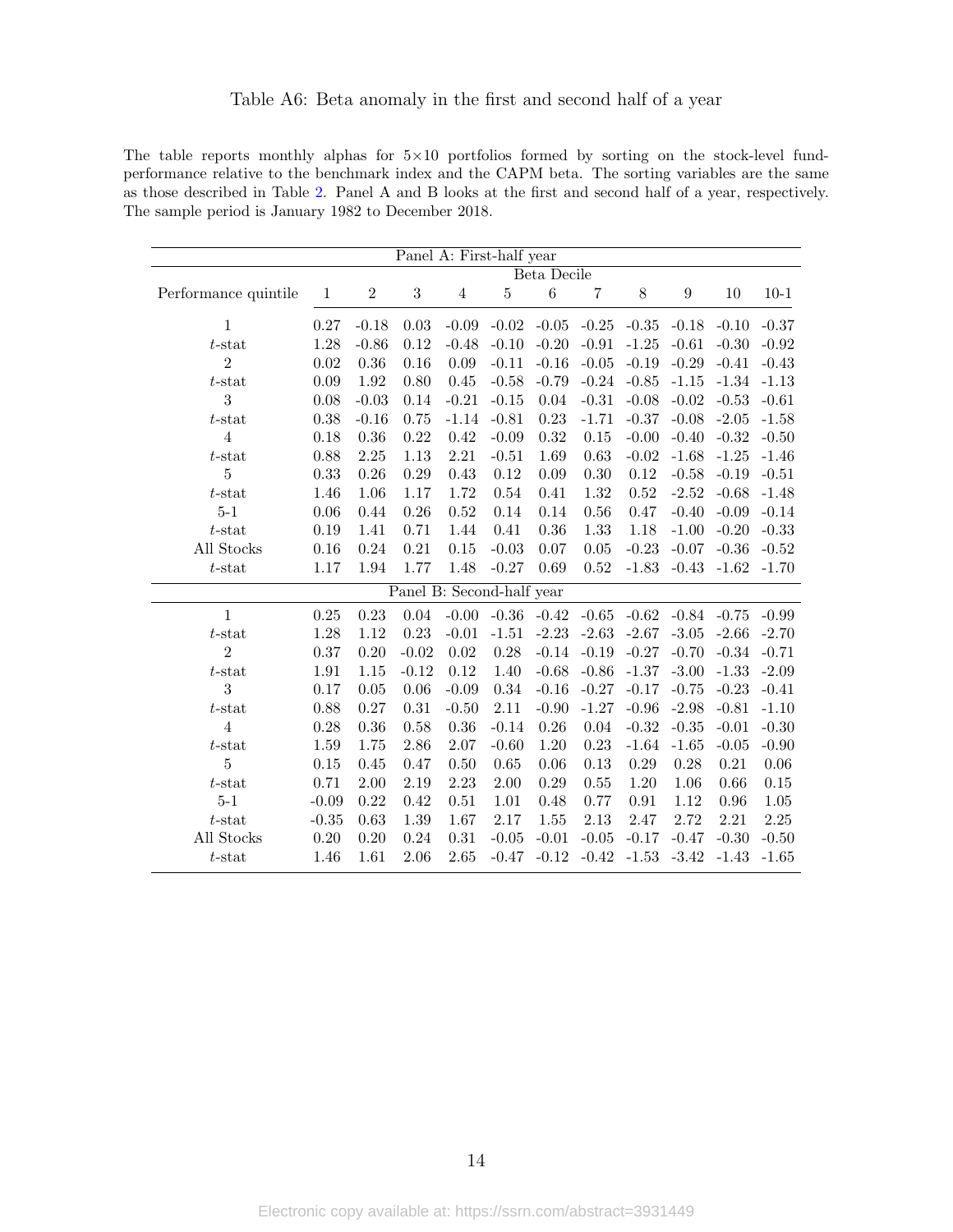#### Table A7: Beta anomaly and fund flow

<span id="page-68-0"></span>The table reports the monthly alpha (with respect to the Fama-French three-factor model) of the beta anomaly for each 3×3 stock portfolios sorted on the stock-level fund performance and the stock-level fund flow. The stock-level fund performance is defined as the weightedaverage of the year-to-date excess returns (relative the benchmark index) of funds that hold the stock. The stock-level fund flow is defined as the weighted-average of flows of funds that hold the stock. Funds' monthly flows are calculated as  $\frac{TNA_t}{TNA_{t-1}} - (1 + ret_t)$ . The t-statistics are based on the heteroskedasticity-consistent standard errors of [White](#page-38-0) [\(1980\)](#page-38-0). The sample period is January 1982 to December 2018.

 $\overline{a}$ 

| Fund Performance | Small   | Fund Flow<br>Medium | Large   |
|------------------|---------|---------------------|---------|
| Underperform     | $-0.79$ | $-0.79$             | $-1.11$ |
| $t$ -stat        | $-2.21$ | $-1.95$             | $-3.21$ |
| Medium           | $-0.08$ | $-0.68$             | $-0.57$ |
| $t$ -stat        | $-0.26$ | $-2.14$             | $-1.79$ |
| Outpeform        | $-0.03$ | $-0.03$             | 0.14    |
| $t$ -stat        | $-0.10$ | $-0.09$             | 0.40    |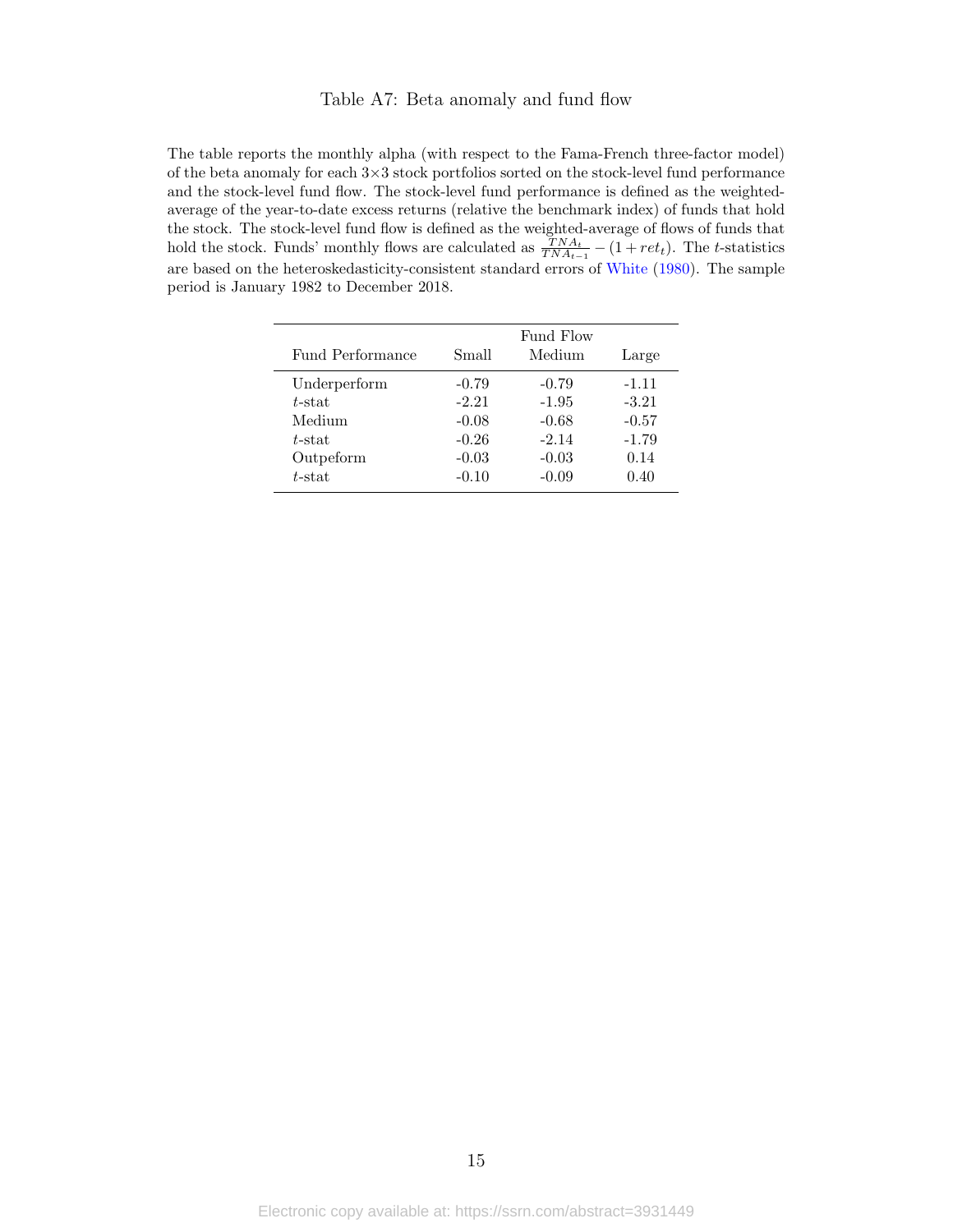#### <span id="page-69-0"></span>Table A8: Morningstar rating change and risk shifts by underperforming funds in 2002

This table reports the cross-sectional regressions of changes of funds' holding beta on funds' ranking changes in 2002. We define changes of funds' holding beta as the difference between the beta of the change of stock holdings (relative to the second quarter) in the fourth quarter and the beta of stock holdings in the second quarter. Stocks' betas are measured from the regressions of their returns on the benchmark index including the S&P 500 index, Large Value (Russell 1000 Value), Large Growth (Russell 1000 Growth), Small Value (Russell 2000 Value), and Small Growth (Russell 2000 Growth). Fund's ranking change in 2002 is measured as the difference between its ranking within a fund category using its first-half year performance and its ranking within the fund universe. We look at the regressions excluding the funds who experienced ranking increase after the Morningstar rating method change in June 2002. The control variables include the total net asset, the fund age, the turnover ratio, and the expense ratio. The t-statistics are based on the heteroskedasticity-consistent standard errors of [White](#page-38-0) [\(1980\)](#page-38-0). The sample period is 2002.

 $Beta\_Change_i = \alpha + \beta Rank\_Change_i + \gamma_k \sum_{k=1}^{4} Control_{k,i} + \epsilon_i$ 

|                       | Decile Ranking | Vigintile ranking |  |  |
|-----------------------|----------------|-------------------|--|--|
| Intercept             | 0.117          | 0.072             |  |  |
| $t$ -stat             | 1.65           | 0.99              |  |  |
| Rank Decline          | $-0.037$       | $-0.014$          |  |  |
| t-stat                | $-4.23$        | $-3.13$           |  |  |
| Net Asset             | 0.678          | 1.273             |  |  |
| $t$ -stat             | 0.28           | 0.54              |  |  |
| Expense Ratio         | $-1.592$       | 3.784             |  |  |
| $t$ -stat             | $-0.38$        | 0.90              |  |  |
| Turnover              | $-4.282$       | $-2.968$          |  |  |
| $t$ -stat             | $-2.76$        | $-2.58$           |  |  |
| Age                   | 2.627          | 2.001             |  |  |
| $t$ -stat             | 1.82           | 1.37              |  |  |
| Adjusted R-sqr $(\%)$ | 10.429         | 6.061             |  |  |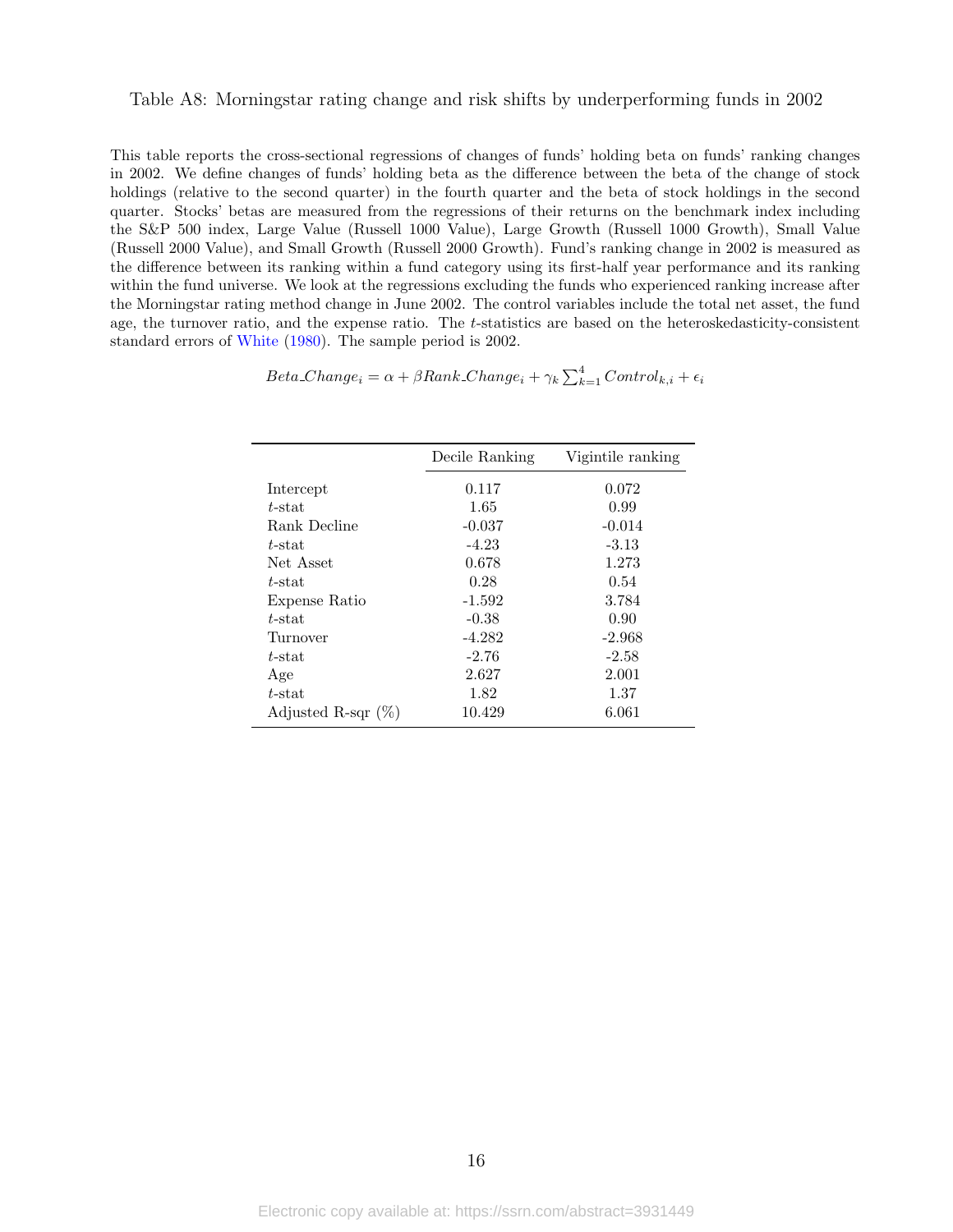#### Table A9: Risk shifting across funds with different performance

<span id="page-70-0"></span>This table reports beta changes of fund portfolios sorted on their first half-year year-to-date excess returns (relative the benchmark index) within a category. In Panel A, we sort funds into quantile portfolios based on their performance. In Panel B, we sort funds into portfolios using the standard deviation of the performance. Each year we break funds into outperform (underperform) groups if their year-to-date excess returns are larger (smaller) than zero plus (minus) one standard deviation of funds' year-to-date excess returns in the same category. The cutoff of the middle three portfolios is a half of the one standard deviation of funds' year-to-date excess returns. The first, the second, and the third rows in each panel look at the equal-weighted average of year-to-date excess returns, beta changes defined as in Table [6,](#page-48-0) and number of funds in each fund portfolio, respectively. We demean the beta changes each year for funds in each category. The sample period is 2003 to 2018.

| Performance                      | Underperform | 2        | 3     | 4     | Outperform |  |
|----------------------------------|--------------|----------|-------|-------|------------|--|
| Panel A: Quintile Sort           |              |          |       |       |            |  |
| <b>YTD Excess Returns</b>        | $-0.036$     | $-0.012$ | 0.001 | 0.015 | 0.046      |  |
| Beta Change                      | 0.004        | 0.003    | 0.004 | 0.000 | $-0.011$   |  |
| Number of Funds                  | 94           | 96       | 96    | 96    | 95         |  |
| Panel B: Standard-deviation Sort |              |          |       |       |            |  |
| <b>YTD Excess Returns</b>        | $-0.046$     | $-0.021$ | 0.000 | 0.022 | 0.057      |  |
| Beta Change                      | 0.002        | 0.005    | 0.002 | 0.002 | $-0.014$   |  |
| Number of Funds                  | 66           | 70       | 203   | 64    | 75         |  |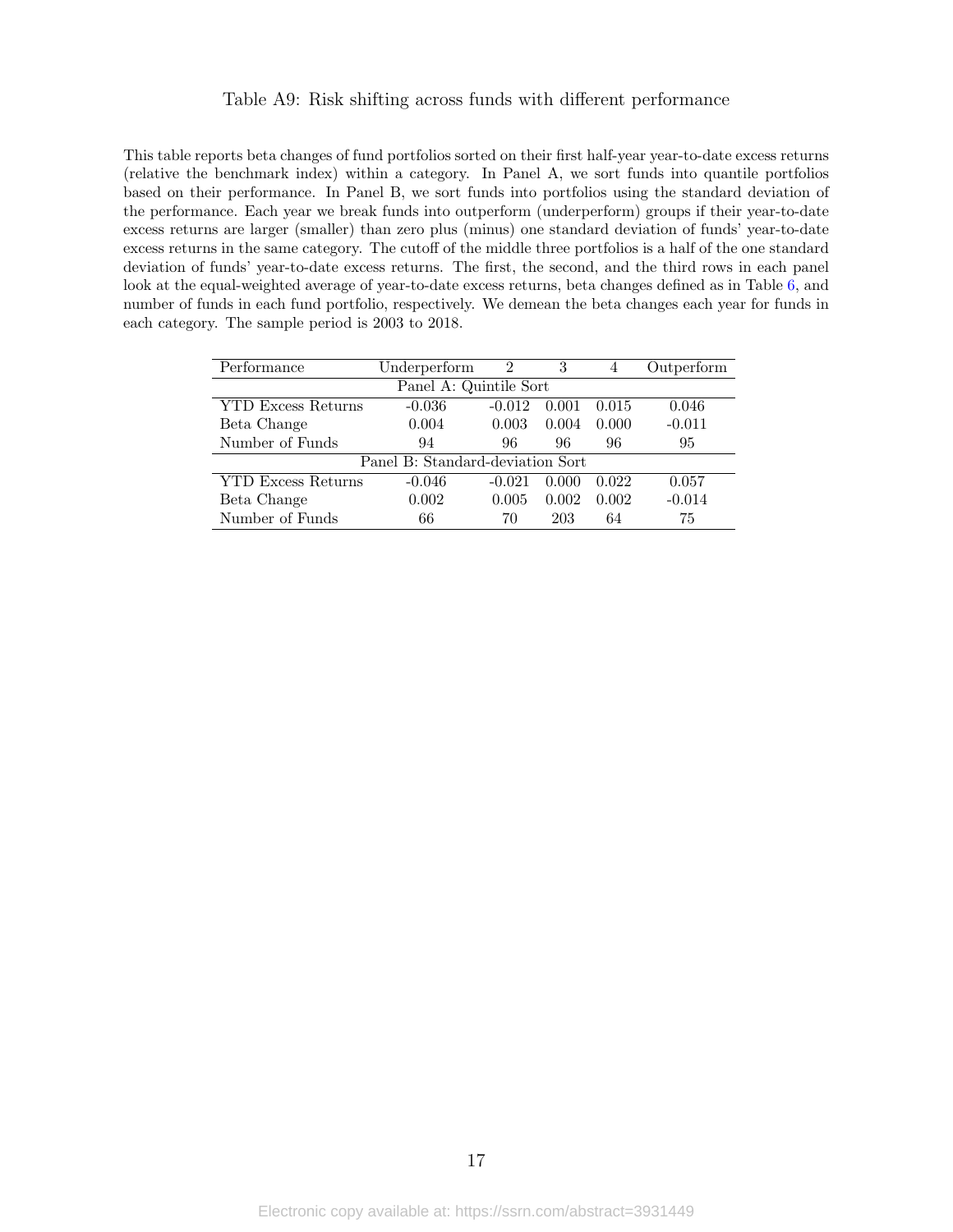#### Table A10: Morningstar rating change and fund flows in 2002

<span id="page-71-0"></span>This table reports the cross-sectional regressions of fund flows in the second half year of 2002 on fund's ranking change. We define fund i's flow as  $\frac{TNA_{Dec}}{TNA_{Jun}} - (1 + Cum\_ret)$  where  $TNA_{Dec}$  and  $TNA_{Jun}$  are total net asset in December and June, respectively. Cum ret is funds' cumulative returns from June to December. Stocks' betas are measured from the regressions of their returns on the benchmark index including Large Value (Russell 1000 Value), Large Growth (Russell 1000 Growth), Small Value (Russell 2000 Value), and Small Growth (Russell 2000 Growth). Fund's ranking change in 2002 is measured as the difference between its ranking within the fund universe and its ranking within a fund category using its first-half year performance. (1) and (2) look at the regressions with and without control variables, respectively. The control variables include the total net asset, the fund age, the turnover ratio, the expense ratio and the year-to-date excess returns. The t-statistics are based on the heteroskedasticity-consistent standard errors of [White](#page-38-0) [\(1980\)](#page-38-0). The sample period is in 2002.

|               |          | Decile Ranking |          | Vigintile ranking |
|---------------|----------|----------------|----------|-------------------|
|               | (1)      | (2)            | (1)      | $\left( 2\right)$ |
| Intercept     | 0.041    | 0.218          | 0.041    | 0.218             |
| $t$ -stat     | 4.23     | 5.35           | 4.23     | 5.35              |
| Rank Change   | $-0.007$ | $-0.009$       | $-0.003$ | $-0.004$          |
| $t$ -stat     | $-2.09$  | $-2.68$        | $-1.93$  | $-2.54$           |
| Net Asset     |          | $-1.966$       |          | $-1.909$          |
| $t$ -stat     |          | $-1.20$        |          | $-1.17$           |
| Expense Ratio |          | $-7.278$       |          | $-7.297$          |
| $t$ -stat     |          | $-3.22$        |          | $-3.23$           |
| Turnover      |          | $-2.602$       |          | $-2.582$          |
| $t$ -stat     |          | -4.35          |          | $-4.32$           |
| Age           |          | -3.807         |          | $-3.816$          |
| $t$ -stat     |          | -5.30          |          | $-5.30$           |
| Return        |          | $-0.006$       |          | $-0.006$          |

 $\overline{a}$ 

$$
Flow_i = \alpha + \beta Rank\_Change_i + \gamma_j \sum_{j=1}^{5} Control_{j,i} + \epsilon_i
$$

Table A11: First-stage regression: Minimum eigenvalue statistics

 $t$ -stat  $-0.19$   $-0.21$ Adjusted R-sqr (%) 0.293 4.401 0.231 4.333

This table reports the minimum eigenvalue statistics (i.e., Cragg Donald statistics) for the first-stage regression of log market equity onto the instrument and other firm characteristics. The detailed definition of our instrument can be found in Section [5.2.2.](#page-23-0)

|                      | Minimum eigenvalue statistics |        |        |        |       |
|----------------------|-------------------------------|--------|--------|--------|-------|
| Performance quintile |                               |        |        |        |       |
| Q3 2002              | 66.41                         | 103.76 | 31.74  | 136.25 | 67.00 |
| Q4 2002              | 62.69                         | 113.67 | 199.37 | 64.52  | 97.89 |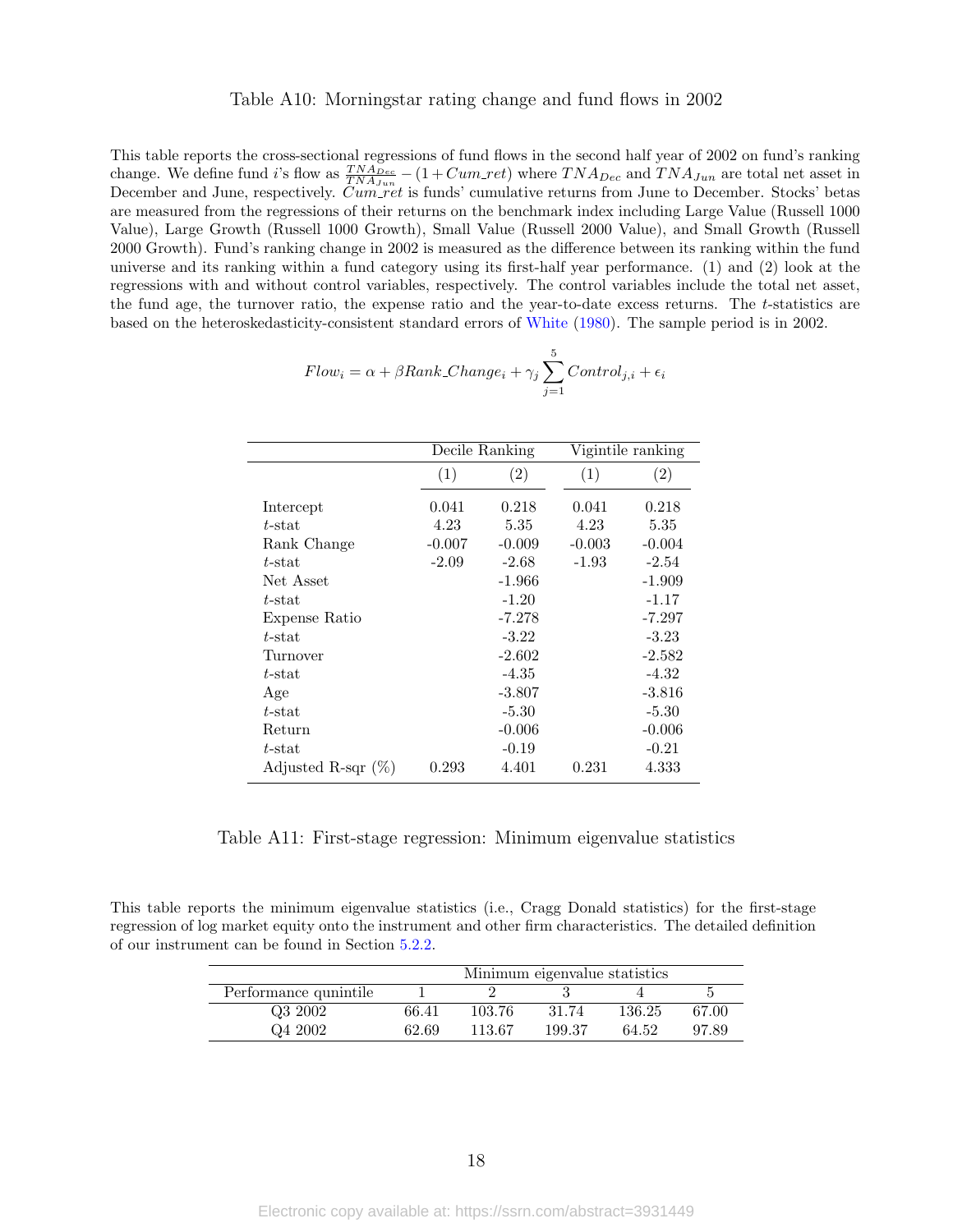## Table A12: Elasticity across beta deciles

This table reports the average elasticity of stock decile portfolios formed on beta measured with respect to the Russell index including Large Value (Russell 1000 Value), Large Growth (Russell 1000 Growth), Small Value (Russell 2000 Value), and Small Growth (Russell 2000 Growth) in 2002 Q3. We first measure an investor's demand elasticity of a given stock using Equation [13.](#page-26-0) For a given stock, we take the average of the elasticity of across all investors that hold the stock, weighted by their holding values.

| Beta Decile  |          |          |          |          |          |          |          |          |          |          |
|--------------|----------|----------|----------|----------|----------|----------|----------|----------|----------|----------|
| Large Value  | $-0.52$  | $-0.476$ | $-0.468$ | $-0.463$ | $-0.444$ | $-0.447$ | $-0.427$ | $-0.432$ | $-0.404$ | $-0.384$ |
| Large Growth | $-0.498$ | $-0.488$ | $-0.443$ | $-0.452$ | $-0.431$ | $-0.449$ | $-0.43$  | $-0.428$ | $-0.413$ | $-0.432$ |
| Small Value  | $-0.504$ | $-0.481$ | $-0.453$ | $-0.449$ | $-0.453$ | $-0.423$ | $-0.437$ | $-0.446$ | $-0.416$ | $-0.403$ |
| Small Growth | $-0.482$ | $-0.474$ | $-0.458$ | $-0.446$ | $-0.428$ | $-0.444$ | -0.43    | $-0.441$ | $-0.428$ | $-0.434$ |

Table A13: Elasticity for overpriced and underprcied high-beta stocks

This table reports the average elasticity of overpriced and underprcied high-beta stock portfolios formed on beta measured with the Russell index including Large Value (Russell 1000 Value), Large Growth (Russell 1000 Growth), Small Value (Russell 2000 Value), and Small Growth (Russell 2000 Growth) in 2002 Q3. If a high-beta stock's realized price is higher (lower) than its counterfactual price estimated by reallocating underperforming funds' AUM to all other investors, we define it as an overpriced (underpriced) high-beta stock.

|              |          | Overpriced Underpriced |
|--------------|----------|------------------------|
| Large Value  | $-0.304$ | $-0.390$               |
| Large Growth | $-0.373$ | $-0.451$               |
| Small Value  | $-0.390$ | $-0.418$               |
| Small Growth | $-0.384$ | $-0.488$               |

## Table A14: Counterfactual analysis post-2002

This table reports the price impacts of underperforming funds in each category by allocating underperforming funds' AUM proportionally to other investors' in the post-2002 period. The repricing statistic  $\zeta$ is caculated as,  $\frac{\sum_{n=1}^{N}|ME_t^{CF}(n) - ME_t(n)|}{\sum_{n=1}^{N}|ME_t(n)|}$  $\frac{W E_t}{\Sigma_{n=1}^N M E_t(n)}$  in which CF denotes counterfactual market values and n denotes a stock that underperforming funds hold. We sort stocks into ten portfolios based on the style-level betas, and calculate the repricing statistic (in percentage) for each beta decile portfolio.

| Beta Decile |      | $\overline{2}$ | 3    | 4       | 5       | 6                     |         |         | 9       | 10      | $10-1$  |
|-------------|------|----------------|------|---------|---------|-----------------------|---------|---------|---------|---------|---------|
|             |      |                |      |         |         | Panel A: Large Value  |         |         |         |         |         |
| Repricing   | 0.03 | 0.02           | 0.0  | 0.01    | $-0.04$ | $-0.07$               | $-0.09$ | $-0.16$ | $-0.26$ | $-0.28$ | $-0.32$ |
|             |      |                |      |         |         | Panel B: Large Growth |         |         |         |         |         |
| Repricing   | 0.05 | 0.03           | 0.02 | $-0.02$ | $-0.03$ | $-0.07$               | $-0.1$  | $-0.18$ | $-0.2$  | $-0.3$  | $-0.34$ |
|             |      |                |      |         |         | Panel C: Small Value  |         |         |         |         |         |
| Repricing   | 0.09 | 0.06           | 0.01 | $-0.03$ | $-0.09$ | $-0.13$               | $-0.2$  | $-0.33$ | $-0.45$ | $-0.4$  | $-0.48$ |
|             |      |                |      |         |         | Panel D: Small Growth |         |         |         |         |         |
| Repricing   | 0.09 | 0.06           | 0.03 | $-0.05$ | $-0.1$  | $-0.11$               | $-0.17$ | $-0.22$ | $-0.4$  | $-0.53$ | $-0.62$ |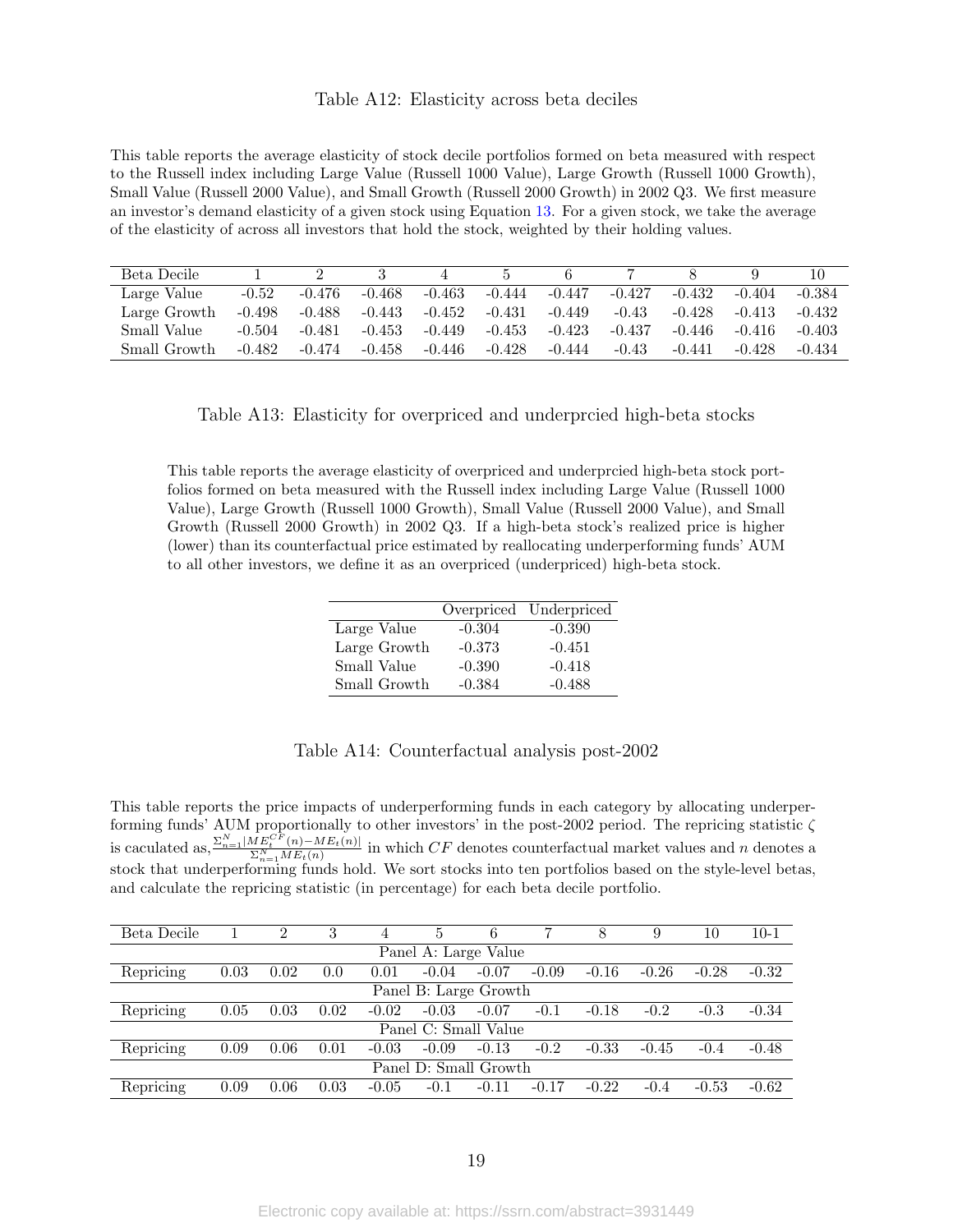Table A15: Double sorts based on stock-level fund performance and IVOL Table A15: Double sorts based on stock-level fund performance and IVOL

iosyncratic volatility (IVOL). We first sort stocks into quintile portfolios based on the stock-level fund-performance, defined as the weighted-average of the year-to-date excess returns (relative the benchmark index) of funds that hold the stock. Because of the change in the Morningstar rating method, we use the S&P 500 index as the benchmark before June 2002 and the Russell index as the benchmark This table reports monthly value-weighted returns for 5×10 portfolios formed by sorting on the stock-level fund-performance and id-The monthly IVOL for individual stocks is calculated as the standard deviation of the residuals from the regression of the most recent month's daily returns on the Fama-French three factors (Ang et al.  $(2006)$ ). The *t*-statistics are based on the heteroskedasticity-consistent the Morningstar rating method, we use the S&P 500 index as the benchmark before June 2002 and the Russell index as the benchmark after June 2002. Within each of the five fund-performance quintile portfolios, we sort stocks into ten decile portfolios based on IVOL. ×10 portfolios formed by sorting on the stock-level fund-performance and idiosyncratic volatility (IVOL). We first sort stocks into quintile portfolios based on the stock-level fund-performance, defined as the weighted-average of the year-to-date excess returns (relative the benchmark index) of funds that hold the stock. Because of the change in after June 2002 . Within each of the five fund-performance quintile portfolios, we sort stocks into ten decile portfolios based on IVOL. The monthly IVOL for individual stocks is calculated as the standard deviation of the residuals from the regression of the most recent month's daily returns on the Fama-French three factors [\(Ang](#page-35-0) et al. ([2006\)](#page-35-0)). The t-statistics are based on the heteroskedasticity-consistent standard errors of White (1980). The sample period is January 1982 to December 2018. standard errors of [White](#page-38-0) [\(1980\)](#page-38-0). The sample period is January 1982 to December 2018. This table reports monthly value-weighted returns for 5

| Performance quintile                                                                                                                             |  |                                                                                       |                                                                                             |                                             | $\overline{a}$                                                           |                                                                  |                   |                                                                                                                                                                                                                                                                                                             | $10-1$ |
|--------------------------------------------------------------------------------------------------------------------------------------------------|--|---------------------------------------------------------------------------------------|---------------------------------------------------------------------------------------------|---------------------------------------------|--------------------------------------------------------------------------|------------------------------------------------------------------|-------------------|-------------------------------------------------------------------------------------------------------------------------------------------------------------------------------------------------------------------------------------------------------------------------------------------------------------|--------|
|                                                                                                                                                  |  |                                                                                       |                                                                                             |                                             |                                                                          |                                                                  |                   |                                                                                                                                                                                                                                                                                                             |        |
|                                                                                                                                                  |  |                                                                                       |                                                                                             |                                             |                                                                          |                                                                  |                   |                                                                                                                                                                                                                                                                                                             |        |
|                                                                                                                                                  |  |                                                                                       |                                                                                             |                                             |                                                                          |                                                                  |                   |                                                                                                                                                                                                                                                                                                             |        |
|                                                                                                                                                  |  |                                                                                       |                                                                                             |                                             |                                                                          |                                                                  |                   |                                                                                                                                                                                                                                                                                                             |        |
|                                                                                                                                                  |  |                                                                                       |                                                                                             |                                             |                                                                          |                                                                  |                   |                                                                                                                                                                                                                                                                                                             |        |
|                                                                                                                                                  |  |                                                                                       |                                                                                             |                                             |                                                                          |                                                                  |                   |                                                                                                                                                                                                                                                                                                             |        |
| 1<br>$t$ -stat<br>$t$ -stat<br>$t$ -stat<br>$t$ -stat<br>$t$ -stat<br>$t$ -stat<br>$t$ -stat<br>$t$ -stat<br>$t$ -stat<br>$t$ -stat<br>$t$ -stat |  | st en se en 10 sens en 20<br>St en se en 10 sens en 20<br>St en sens en 10 sens en 20 | e b a m a m e e e d a m e e e<br>o d e e e e e e e d a m e e e<br>o d o m o m d d d d d d m | ひまいのはのでのでのはあのではあるのは、それはあると思います。 こうさんさん こうこう | 8 8 8 8 8 9 9 9 5 5 6 9 6 9 6 7 8 7<br>0 0 0 0 1 0 1 0 1 0 1 0 1 0 1 0 1 | d D Q 3 C 3 5 5 8 8 8 8 5 5 6 7<br>O O O H O M O H O M O M O H O | 88917878888875838 | $\begin{array}{cccc}\n 50 & 8 & 8 & 8 & 8 & 4 & 15 & 17 \\  71 & 30 & 31 & 51 & 51 & 51 & 51 & 51 \\  71 & 31 & 32 & 51 & 51 & 51 & 51 & 51 & 51 \\  71 & 31 & 32 & 33 & 51 & 52 & 53 & 51 & 51 & 51 \\  71 & 31 & 32 & 33 & 53 & 53 & 53 & 51 & 51 & 51 \\  71 & 33 & 34 & 35 & 36 & 53 & 51 & 51 & 51 & $ |        |
|                                                                                                                                                  |  |                                                                                       |                                                                                             |                                             |                                                                          |                                                                  |                   |                                                                                                                                                                                                                                                                                                             |        |
|                                                                                                                                                  |  |                                                                                       |                                                                                             |                                             |                                                                          |                                                                  |                   |                                                                                                                                                                                                                                                                                                             |        |
|                                                                                                                                                  |  |                                                                                       |                                                                                             |                                             |                                                                          |                                                                  |                   |                                                                                                                                                                                                                                                                                                             |        |
|                                                                                                                                                  |  |                                                                                       |                                                                                             |                                             |                                                                          |                                                                  |                   |                                                                                                                                                                                                                                                                                                             |        |
|                                                                                                                                                  |  |                                                                                       |                                                                                             |                                             |                                                                          |                                                                  |                   |                                                                                                                                                                                                                                                                                                             |        |
|                                                                                                                                                  |  |                                                                                       |                                                                                             |                                             |                                                                          |                                                                  |                   |                                                                                                                                                                                                                                                                                                             |        |
| $t$ -stat                                                                                                                                        |  |                                                                                       |                                                                                             |                                             |                                                                          |                                                                  |                   |                                                                                                                                                                                                                                                                                                             |        |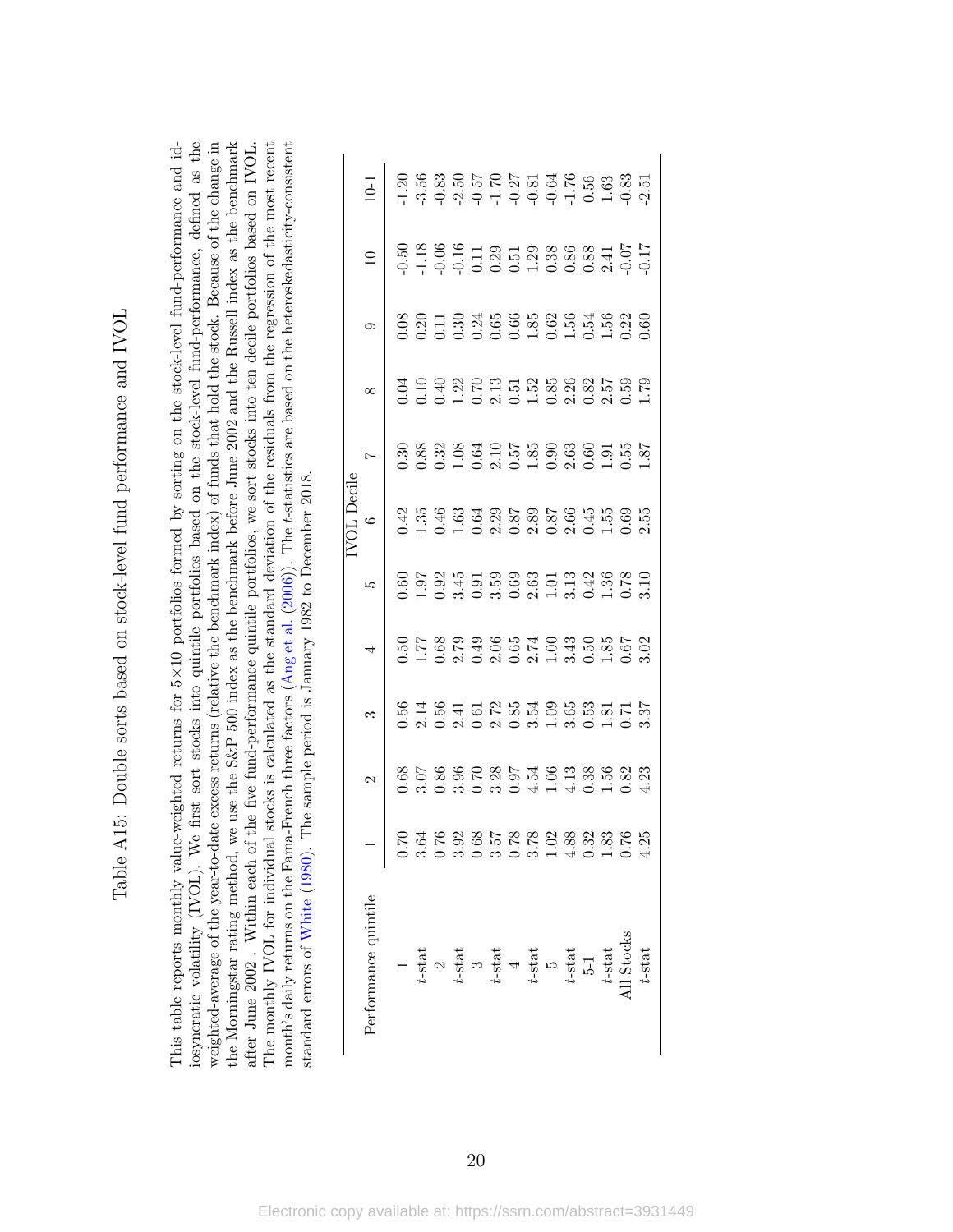| ;<br>l                         |
|--------------------------------|
| <b>Separate</b><br>i,          |
| ソン・ショー コーヒューション                |
|                                |
| 5                              |
|                                |
| $\frac{1}{2}$                  |
|                                |
|                                |
|                                |
|                                |
| ĺ                              |
|                                |
| ¢<br>$\ddot{\phantom{0}}$<br>I |

This table reports monthly value-weighted returns for 5×10 portfolios formed by sorting on the stock-level fund performance and return (2011), stocks' return skewness (lottery payoff) is defined as the average of its five highest daily returns in each month. The t-statistics ×10 portfolios formed by sorting on the stock-level fund performance and return skewness. We first sort stocks into quintile portfolios on the stock-level fund-performance, defined as the weighted-average of the year-todate excess returns (relative the benchmark index) of funds that hold the stock. Because of the change in the Morningstar rating method, we use the S&P 500 index as the benchmark before June 2002 and the Russell index as the benchmark after June 2002. Within each we use the S&P 500 index as the benchmark before June 2002 and the Russell index as the benchmark after June 2002. Within each of the five fund-performance quintile portfolios, we sort stocks into ten decile portfolios based on return skewness. Following Bali et al. [\(2011\)](#page-35-1), stocks' return skewness (lottery payoff) is defined as the average of its five highest daily returns in each month. The t-statistics skewness. We first sort stocks into quintile portfolios on the stock-level fund-performance, defined as the weighted-average of the year-todate excess returns (relative the benchmark index) of funds that hold the stock. Because of the change in the Morningstar rating method, of the five fund-performance quintile portfolios, we sort stocks into ten decile portfolios based on return skewness. Following [Bali](#page-35-1) et al. are based on the heteroskedasticity-consistent standard errors of White (1980). The sample period is January 1982 to December 2018. are based on the heteroskedasticity-consistent standard errors of [White](#page-38-0) ([1980\)](#page-38-0). The sample period is January 1982 to December 2018. This table reports monthly value-weighted returns for 5

| Performance quintile                                                                                                                        | 2 |                                                                                                                                                                                                                                                                                | 4 | ഥ | $\circ$                                                                         | $\overline{a}$                           |                                       | $\overline{10}$                                              | $-1$ |
|---------------------------------------------------------------------------------------------------------------------------------------------|---|--------------------------------------------------------------------------------------------------------------------------------------------------------------------------------------------------------------------------------------------------------------------------------|---|---|---------------------------------------------------------------------------------|------------------------------------------|---------------------------------------|--------------------------------------------------------------|------|
|                                                                                                                                             |   |                                                                                                                                                                                                                                                                                |   |   |                                                                                 |                                          |                                       |                                                              |      |
|                                                                                                                                             |   |                                                                                                                                                                                                                                                                                |   |   |                                                                                 |                                          |                                       |                                                              |      |
| $t$ -stat<br>$t$ -stat<br>$t$ -stat<br>$t$ -stat<br>$t$ -stat<br>$t$ -stat<br>$t$ -stat<br>$t$ -stat<br>$t$ -stat<br>$t$ -stat<br>$t$ -stat |   | $\begin{array}{cccc}\n 0.76 & 0.73 & 0.73 & 0.73 & 0.73 & 0.73 & 0.73 & 0.73 & 0.73 & 0.73 & 0.73 & 0.73 & 0.73 & 0.73 & 0.73 & 0.73 & 0.73 & 0.73 & 0.73 & 0.73 & 0.73 & 0.73 & 0.73 & 0.73 & 0.73 & 0.73 & 0.73 & 0.73 & 0.73 & 0.73 & 0.73 & 0.73 & 0.73 & 0.73 & 0.73 & 0$ |   |   | es e de de la sensaja<br>Reservación de la sensaja<br>Reservación de la sensaja | SOFIERS SOS SOFIES<br>SOFIERS SOS SOFIES | 3<br>388854945513368<br>9986566161139 | 4<br>2007 - 2008 3008 3008 3009<br>2007 - 2009 3009 3009 300 |      |
|                                                                                                                                             |   |                                                                                                                                                                                                                                                                                |   |   |                                                                                 |                                          |                                       |                                                              |      |
|                                                                                                                                             |   |                                                                                                                                                                                                                                                                                |   |   |                                                                                 |                                          |                                       |                                                              |      |
|                                                                                                                                             |   |                                                                                                                                                                                                                                                                                |   |   |                                                                                 |                                          |                                       |                                                              |      |
|                                                                                                                                             |   |                                                                                                                                                                                                                                                                                |   |   |                                                                                 |                                          |                                       |                                                              |      |
|                                                                                                                                             |   |                                                                                                                                                                                                                                                                                |   |   |                                                                                 |                                          |                                       |                                                              |      |
|                                                                                                                                             |   |                                                                                                                                                                                                                                                                                |   |   |                                                                                 |                                          |                                       |                                                              |      |
|                                                                                                                                             |   |                                                                                                                                                                                                                                                                                |   |   |                                                                                 |                                          |                                       |                                                              |      |
|                                                                                                                                             |   |                                                                                                                                                                                                                                                                                |   |   |                                                                                 |                                          |                                       |                                                              |      |
|                                                                                                                                             |   |                                                                                                                                                                                                                                                                                |   |   |                                                                                 |                                          |                                       |                                                              |      |
|                                                                                                                                             |   |                                                                                                                                                                                                                                                                                |   |   |                                                                                 |                                          |                                       |                                                              |      |
| $t$ -stat                                                                                                                                   |   |                                                                                                                                                                                                                                                                                |   |   |                                                                                 |                                          |                                       |                                                              |      |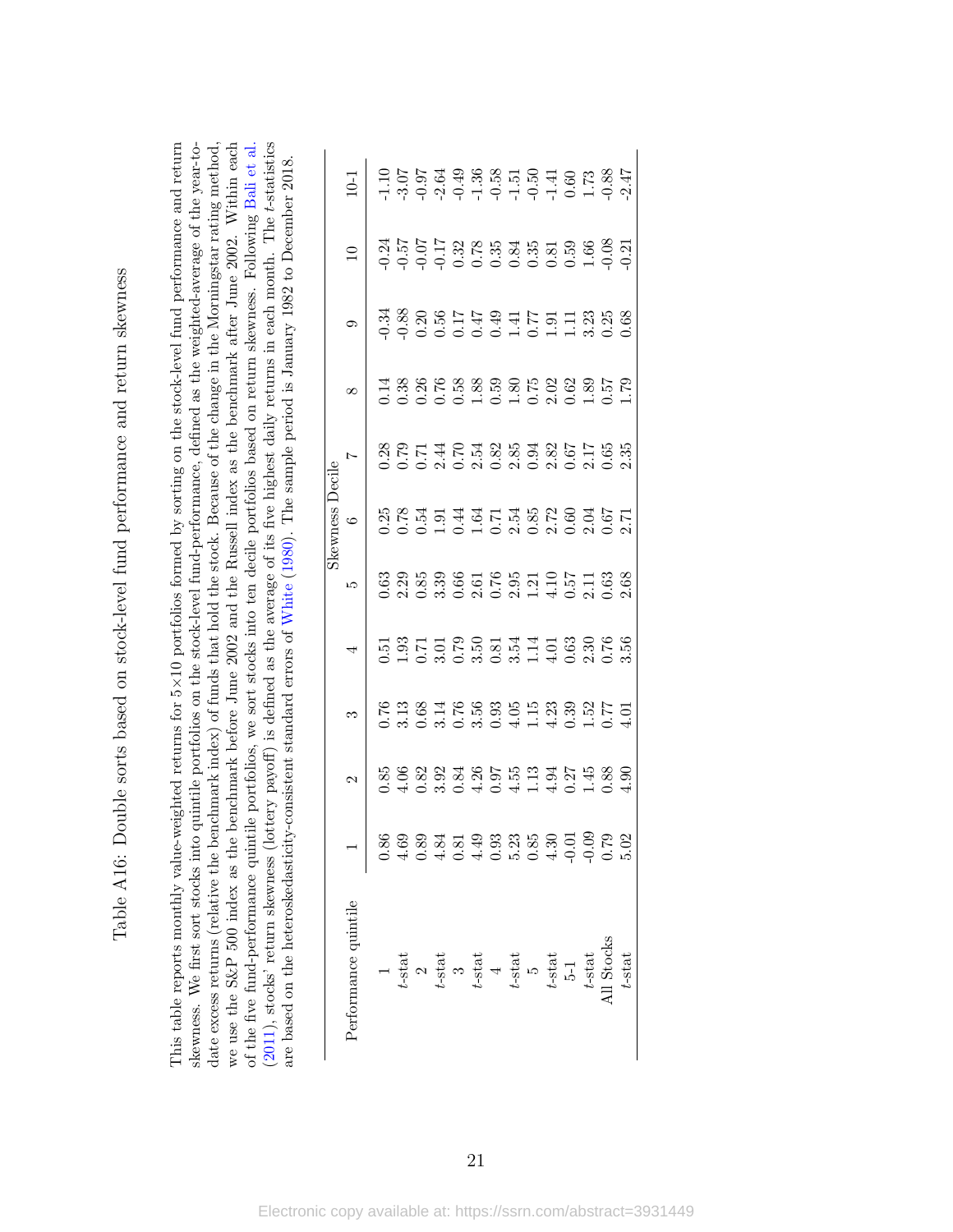| ・・イーて<br>l                                                                                               |
|----------------------------------------------------------------------------------------------------------|
| ֧֧֧֧֧֧֧֧֧֧֧֧֧֧֧֧֧֧֧֧֧֧֧֧֧֛֛֪֪֛֪֛֪֦֧֚֚֚֚֚֚֚֝֓֕֓֕֓֕֓֓֓֓֓֝֓֝֬֝֓֝֬֝֓֝֬֝֬֝֓֝֬֝֓֝֬֝֬֝֓֝֬֝֓֝֬֝֬֝֬֝֓֝֬֝֬֝֬֝֝֬֝֝֝ |
| てんこう こうこうしゅうきょう こうしょう<br>;                                                                               |
|                                                                                                          |
| )                                                                                                        |
| ֧֧֧֧֧ׅ֧֧ׅ֧֧ׅ֧֧ׅ֧֧֧ׅ֧֧ׅ֧֧֧֧֚֚֚֚֚֚֚֚֚֚֚֚֚֚֚֚֚֚֚֚֚֚֚֚֚֚֚֚֚֚֚֚֚֚֝֝֓֝֬֜֓֝֬֜֓֝֬֜֝֬֜֝֬֝֬֜֝֬֜֝֬֝֬֝֬              |
| $\frac{1}{2}$                                                                                            |
|                                                                                                          |
|                                                                                                          |
| $\frac{1}{2}$                                                                                            |
| :<br>;                                                                                                   |
| $\frac{1}{2}$                                                                                            |
| į<br>j<br>$\frac{1}{2}$                                                                                  |
|                                                                                                          |
| $\begin{bmatrix} 1 \\ 1 \\ 1 \end{bmatrix}$<br>l<br>l                                                    |
| ĺ<br>I                                                                                                   |

stock-level Mornningstar ratings, defined as the holding-asset-weighted Morningstar ratings of funds that hold the stock. Within each<br>of the five fund-rating quintile portfolios, we sort stocks into ten decile portfolios b Alphas are computed with respect to the Fama-French three-factor model. We first sort stocks into quintile portfolios based on the regressions of their returns on the market excess returns. The t-statistics are based on the heteroskedasticity-consistent standard errors This table reports monthly alphas for 5×10 portfolios formed by sorting on the stock-level Morningstar ratings and the CAPM beta. regressions of their returns on the market excess returns. The t-statistics are based on the heteroskedasticity-consistent standard errors ×10 portfolios formed by sorting on the stock-level Morningstar ratings and the CAPM beta. Alphas are computed with respect to the Fama-French three-factor model. We first sort stocks into quintile portfolios based on the stock-level Mornningstar ratings, defined as the holding-asset-weighted Morningstar ratings of funds that hold the stock. Within each of the five fund-rating quintile portfolios, we sort stocks into ten decile portfolios based on betas. Stocks' betas are measured from the of White (1980). The sample period is January 1986 to December 2018. of [White](#page-38-0) [\(1980\)](#page-38-0). The sample period is January 1986 to December 2018. This table reports monthly alphas for 5

| Performance quintile                                                                     |      |                                                                                                         |                                       |                                                                                                                                                                                                                                                                                                                 | seta Decile<br>$\circ$ |  | $\Box$ | $10-1$                                                                                                                                                                                                                                                                                                                                                                                                                                                                           |
|------------------------------------------------------------------------------------------|------|---------------------------------------------------------------------------------------------------------|---------------------------------------|-----------------------------------------------------------------------------------------------------------------------------------------------------------------------------------------------------------------------------------------------------------------------------------------------------------------|------------------------|--|--------|----------------------------------------------------------------------------------------------------------------------------------------------------------------------------------------------------------------------------------------------------------------------------------------------------------------------------------------------------------------------------------------------------------------------------------------------------------------------------------|
|                                                                                          |      |                                                                                                         |                                       |                                                                                                                                                                                                                                                                                                                 |                        |  |        |                                                                                                                                                                                                                                                                                                                                                                                                                                                                                  |
| Low Star Rating                                                                          |      |                                                                                                         |                                       |                                                                                                                                                                                                                                                                                                                 |                        |  |        |                                                                                                                                                                                                                                                                                                                                                                                                                                                                                  |
| $t\text{-stat}$                                                                          |      |                                                                                                         |                                       |                                                                                                                                                                                                                                                                                                                 |                        |  |        |                                                                                                                                                                                                                                                                                                                                                                                                                                                                                  |
|                                                                                          |      |                                                                                                         |                                       |                                                                                                                                                                                                                                                                                                                 |                        |  |        |                                                                                                                                                                                                                                                                                                                                                                                                                                                                                  |
| $\begin{array}{c} 2 \\ t\text{-stat} \\ 3 \end{array}$                                   |      |                                                                                                         |                                       |                                                                                                                                                                                                                                                                                                                 |                        |  |        |                                                                                                                                                                                                                                                                                                                                                                                                                                                                                  |
|                                                                                          |      |                                                                                                         |                                       |                                                                                                                                                                                                                                                                                                                 |                        |  |        |                                                                                                                                                                                                                                                                                                                                                                                                                                                                                  |
| $t\text{-stat}$                                                                          |      |                                                                                                         |                                       |                                                                                                                                                                                                                                                                                                                 |                        |  |        |                                                                                                                                                                                                                                                                                                                                                                                                                                                                                  |
| $\frac{4}{1}$                                                                            |      |                                                                                                         |                                       |                                                                                                                                                                                                                                                                                                                 |                        |  |        |                                                                                                                                                                                                                                                                                                                                                                                                                                                                                  |
|                                                                                          |      |                                                                                                         |                                       |                                                                                                                                                                                                                                                                                                                 |                        |  |        |                                                                                                                                                                                                                                                                                                                                                                                                                                                                                  |
| $\begin{array}{c} t\text{-stat} \\ \text{High Star Rating} \\ t\text{-stat} \end{array}$ |      | 0 8 9 4 5 9 4 9 5 6 6 7 5 6 7 5<br>0 0 0 0 0 1 0 4 6 7 6 7 7 6 6 7 8<br>0 0 0 0 0 1 0 1 0 1 0 1 0 0 0 1 | ののロークのあるでのはののはのです。<br>このことのこというのはのです。 | $\begin{array}{l} 0.7 \\ 0.7 \\ 0.9 \\ 0.1 \\ 0.09 \\ 0.01 \\ 0.01 \\ 0.01 \\ 0.01 \\ 0.01 \\ 0.01 \\ 0.01 \\ 0.01 \\ 0.01 \\ 0.01 \\ 0.01 \\ 0.01 \\ 0.01 \\ 0.01 \\ 0.01 \\ 0.01 \\ 0.01 \\ 0.01 \\ 0.01 \\ 0.01 \\ 0.01 \\ 0.01 \\ 0.01 \\ 0.01 \\ 0.01 \\ 0.01 \\ 0.01 \\ 0.01 \\ 0.01 \\ 0.01 \\ 0.01 \\ $ |                        |  |        | $\begin{array}{cccccccccc} \multicolumn{4}{c}{\textbf{5}} & \multicolumn{4}{c}{\textbf{5}} & \multicolumn{4}{c}{\textbf{6}} & \multicolumn{4}{c}{\textbf{6}} & \multicolumn{4}{c}{\textbf{7}} & \multicolumn{4}{c}{\textbf{8}} & \multicolumn{4}{c}{\textbf{9}} & \multicolumn{4}{c}{\textbf{1}} & \multicolumn{4}{c}{\textbf{1}} & \multicolumn{4}{c}{\textbf{1}} & \multicolumn{4}{c}{\textbf{1}} & \multicolumn{4}{c}{\textbf{1}} & \multicolumn{4}{c}{\textbf{1}} & \multic$ |
|                                                                                          |      |                                                                                                         |                                       |                                                                                                                                                                                                                                                                                                                 |                        |  |        |                                                                                                                                                                                                                                                                                                                                                                                                                                                                                  |
| High-Low                                                                                 |      |                                                                                                         |                                       |                                                                                                                                                                                                                                                                                                                 |                        |  |        |                                                                                                                                                                                                                                                                                                                                                                                                                                                                                  |
| $t$ -stat                                                                                |      |                                                                                                         |                                       |                                                                                                                                                                                                                                                                                                                 |                        |  |        |                                                                                                                                                                                                                                                                                                                                                                                                                                                                                  |
| All Stocks                                                                               |      |                                                                                                         |                                       |                                                                                                                                                                                                                                                                                                                 |                        |  |        |                                                                                                                                                                                                                                                                                                                                                                                                                                                                                  |
| $t$ -stat                                                                                | 1.43 |                                                                                                         |                                       |                                                                                                                                                                                                                                                                                                                 |                        |  |        |                                                                                                                                                                                                                                                                                                                                                                                                                                                                                  |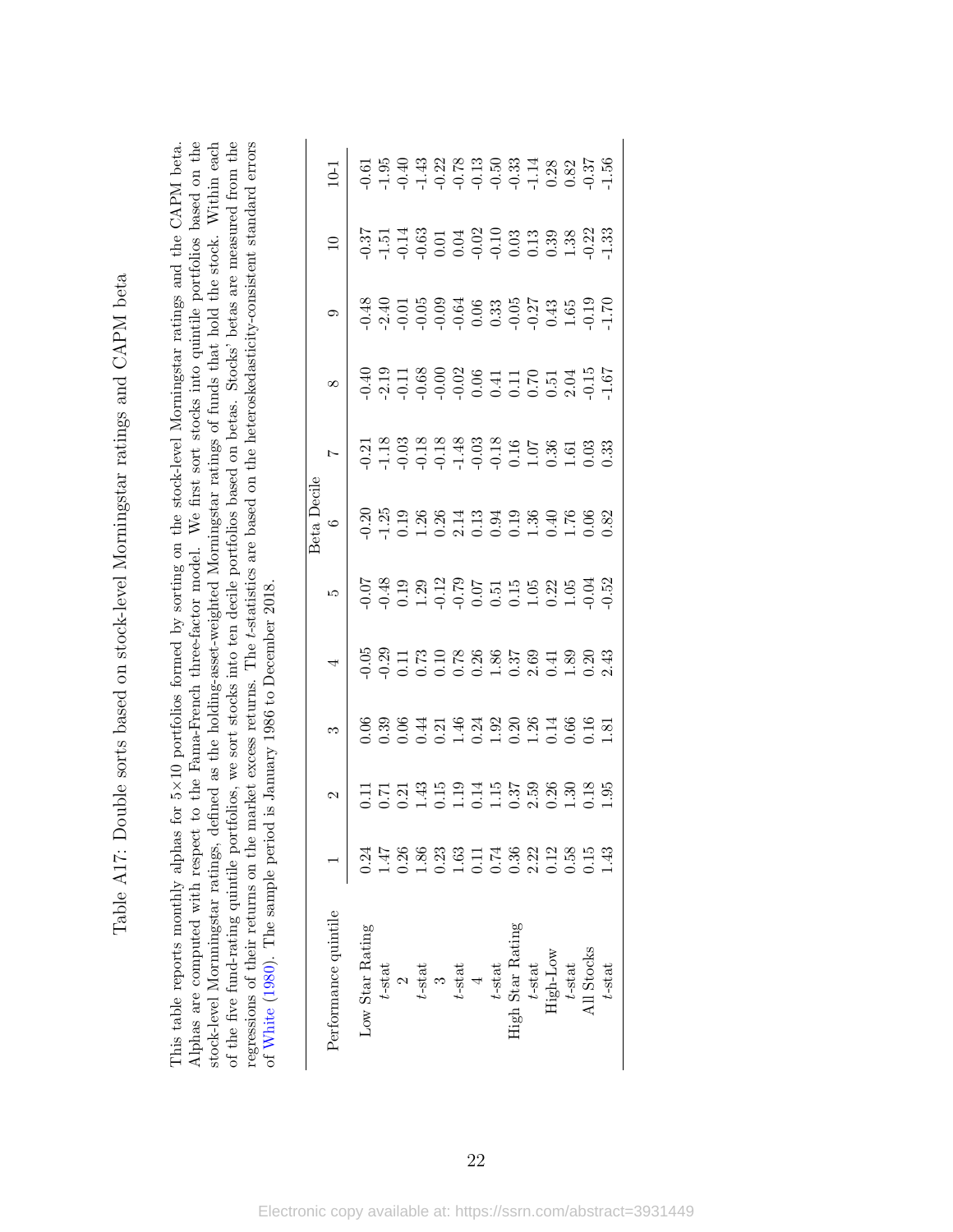| ا<br>ا                                                                                                                                                                                                                               |
|--------------------------------------------------------------------------------------------------------------------------------------------------------------------------------------------------------------------------------------|
|                                                                                                                                                                                                                                      |
| $\frac{1}{2}$<br>I                                                                                                                                                                                                                   |
|                                                                                                                                                                                                                                      |
| - 22.452                                                                                                                                                                                                                             |
| כון באת האינטי האל האינטי הלאומי האינטי האל האינטי האל האינטי האל האינטי האל<br>)<br>֧֚֝<br>֧֚֝<br>֧֚֝                                                                                                                               |
| i<br>2                                                                                                                                                                                                                               |
| i di secondo di secondo di secondo di secondo di secondo di secondo di secondo di secondo di secondo di secondo di secondo di secondo di secondo di secondo di secondo di secondo di secondo di secondo di secondo di secondo<br>)   |
| $\frac{1}{2}$                                                                                                                                                                                                                        |
| ֖֖֖֖֧֧֧ׅ֧֧֧֧֧֧֚֚֚֚֚֚֡֝֬֝֓֝֓֕֝֓֬֝֓֝֬֝֓֝֬֝֓֝֬֓֓֝֓֝֓֝֬֝֓֬֝֓<br>֧֪֪֪֖֧֧֪ׅ֖֧֧֧֪ׅ֧֧֪ׅ֧֧֪ׅ֧֚֚֚֚֚֚֚֚֚֚֚֚֚֚֚֚֚֝֝֝֝֝֓֝֝֬֝֬֓֝֬֓֝֬                                                                                                               |
|                                                                                                                                                                                                                                      |
|                                                                                                                                                                                                                                      |
| I                                                                                                                                                                                                                                    |
|                                                                                                                                                                                                                                      |
|                                                                                                                                                                                                                                      |
| <b>The first state of the control of the control of the control of the control of the control of the control of the control of the control of the control of the control of the control of the control of the control of the con</b> |
| )<br>)<br>)                                                                                                                                                                                                                          |
| $-2$                                                                                                                                                                                                                                 |
| $\mathfrak{c}$                                                                                                                                                                                                                       |
| ,<br>,<br>,<br>,<br>,<br>,                                                                                                                                                                                                           |
| $\frac{1}{\pi}$ , $\frac{1}{\pi}$ , $\frac{1}{\pi}$ , $\frac{1}{\pi}$<br>$\breve{ }$<br>į<br>Ĭ                                                                                                                                       |

of the five fund-rating quintile portfolios, we sort stocks into ten decile portfolios based on IVOL. The monthly IVOL for individual stocks three factors (Ang et al. (2006)). The t-statistics are based on the heteroskedasticity-consistent standard errors of White (1980). The (IVOL). Alphas are computed with respect to the Fama-French three-factor model. We first sort stocks into quintile portfolios based on the stock-level Mornningstar ratings, defined as the holding-asset-weighted Morningstar ratings of funds that hold the stock. Within each is calculated as the standard deviation of the residuals from the regression of the most recent month's daily returns on the Fama-French This table reports monthly alphas for 5×10 portfolios formed by sorting on the stock-level Mornningstar ratings and idiosyncratic volatility ×10 portfolios formed by sorting on the stock-level Mornningstar ratings and idiosyncratic volatility three factors ([Ang](#page-35-0) et al. [\(2006\)](#page-35-0)). The t-statistics are based on the heteroskedasticity-consistent standard errors of [White](#page-38-0) ([1980\)](#page-38-0). The (IVOL). Alphas are computed with respect to the Fama-French three-factor model. We first sort stocks into quintile portfolios based on the stock-level Mornningstar ratings, defined as the holding-asset-weighted Morningstar ratings of funds that hold the stock. Within each of the five fund-rating quintile portfolios, we sort stocks into ten decile portfolios based on IVOL. The monthly IVOL for individual stocks is calculated as the standard deviation of the residuals from the regression of the most recent month's daily returns on the Fama-French sample period is January 1986 to December 2018. sample period is January 1986 to December 2018. This table reports monthly alphas for  $5 \times$ 

| $0-1$                    |                 |  |  |  |  |                                                         |  | 4 5 6 5 4 7 6 9 9 9 9 4 4 6 0 9 0<br>1 4 9 9 9 9 9 9 1 7 9 0 1 1<br>17<br>17 5 6 7 9 9 7 9 9 0 9 9 9 9 9 9 9 9<br>1 7 9 9 9 9 9 1 9 9 9 0 1 9 7    |
|--------------------------|-----------------|--|--|--|--|---------------------------------------------------------|--|----------------------------------------------------------------------------------------------------------------------------------------------------|
|                          |                 |  |  |  |  |                                                         |  | 8<br>8 8 8 8 5 5 4 9 9 8 9 9 8 8 9 9 0<br>9 9 9 9 9 9 0 0 9 9 0 1 9 9 9                                                                            |
|                          |                 |  |  |  |  |                                                         |  |                                                                                                                                                    |
|                          |                 |  |  |  |  |                                                         |  | 0<br>0<br>0 0 0 0 0 0 0 0 0 0 0 0 0 0 0 0 0<br>0 0 0 0 0 0 0 0 0 0 0 0 0 0 0                                                                       |
|                          |                 |  |  |  |  |                                                         |  |                                                                                                                                                    |
| $\overline{\phantom{a}}$ |                 |  |  |  |  |                                                         |  | 8<br>8 7 7 8 7 7 9 9 9 9 8 9 8 9 8 9 8<br>9 7 7 8 7 7 9 9 9 9 8 9 8 9 8 9 9                                                                        |
|                          |                 |  |  |  |  |                                                         |  | 3<br>1<br>2 3 3 3 3 4 5 9 9 9 9 9 9 9 9 0<br>1 9 9 9 0 1 0 0 0 0 1 0 1 0 0                                                                         |
|                          |                 |  |  |  |  |                                                         |  | 2<br>2021 8 5 3 5 5 5 8 9 9 7 3 5 8<br>2021 2020 9 2020                                                                                            |
|                          | 0.20            |  |  |  |  |                                                         |  |                                                                                                                                                    |
| Performance quintile     | Low Star Rating |  |  |  |  | $t$ -stat<br>$t$ -stat<br>$t$ -stat<br>$t$ -stat<br>$4$ |  | $\begin{array}{c} t\text{-stat}\\ \text{High Star Rating}\\ t\text{-stat}\\ 5\text{-}1\\ t\text{-stat}\\ t\text{-stat}\\ \end{array}$<br>ll Stocks |